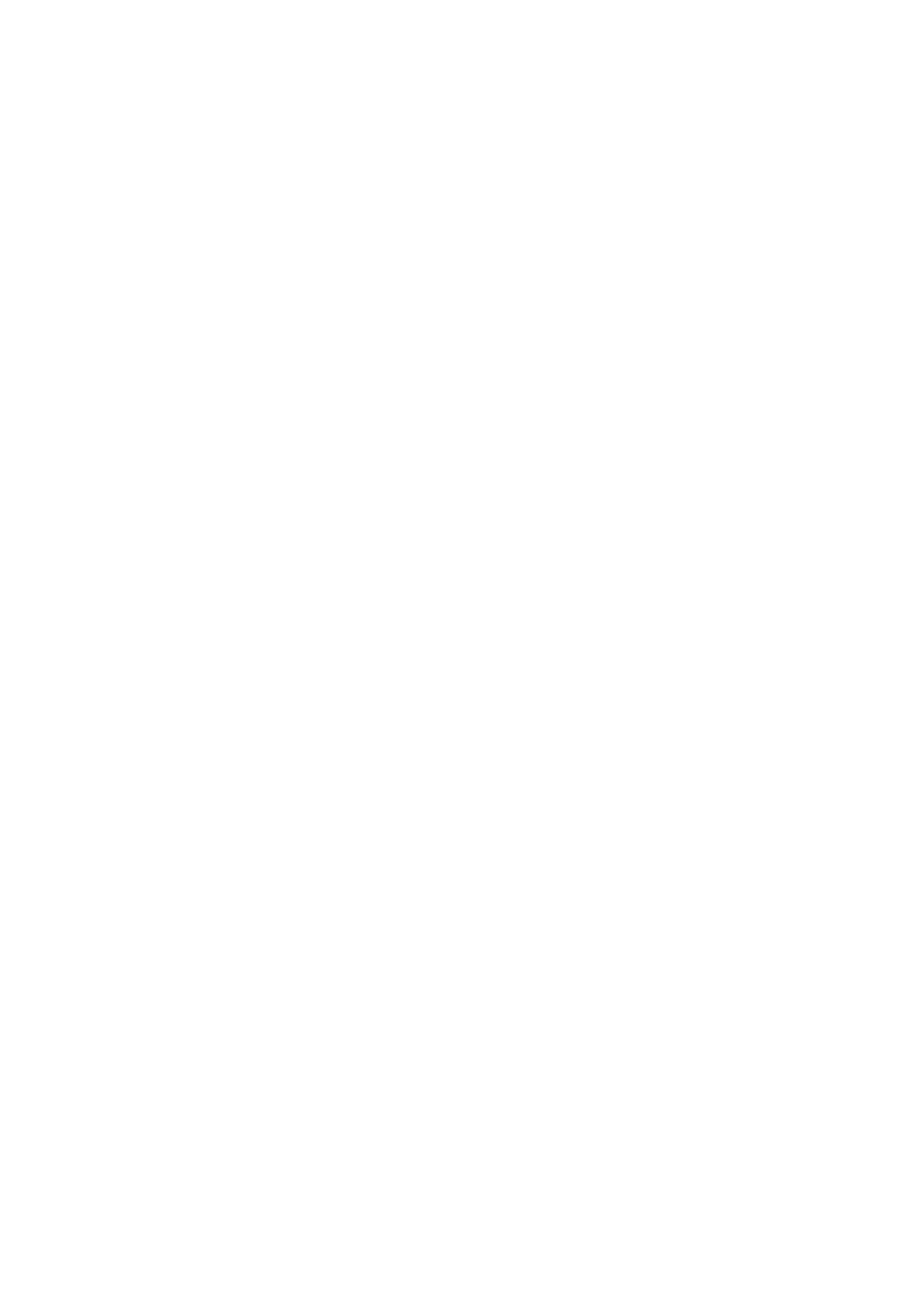# **UNITED STATES SECURITIES AND EXCHANGE COMMISSION Washington, D.C. 20549**

# **Form 10-K**

(Mark One)

☑ **Annual Report Pursuant To Section 13 or 15(d) of the Securities Exchange Act of 1934**

**For the Fiscal Year Ended December 31, 2009**

o **Transition Report Pursuant To Section 13 or 15(d) of the Securities Exchange Act of 1934**

**Commission File No. 001-33637**

# **Cumberland Pharmaceuticals Inc.**

*(Exact name of registrant as specified in its charter)*

**Tennessee 62-1765329**

*State or other jurisdiction of incorporation or organization (I.R.S. Employer Identification No.)*

**2525 West End Avenue, Suite 950, Nashville, Tennessee 37203** *(Address of principal executive offices) (Zip Code)*

**(615) 255-0068**

*(Registrant's telephone number, Including area code)*

# **Securities Registered Pursuant to Section 12(b) of the Act**

**Title of each class Name of each exchange on which registered** Common stock, no par value  $\overline{\phantom{0}}$  Nasdaq Global Select Market

Indicate by check mark if the registrant is a well-known seasoned issuer, as defined in Rule 405 of the Securities Act. Yes o No  $\boxtimes$ 

Indicate by check mark if the registrant is not required to file reports pursuant to Section 13 or Section 15(d) of the Act. Yes o No  $\boxtimes$ 

Indicate by check mark whether the registrant (1) has filed all reports required to be filed by Section 13 or 15(d) of the Securities Exchange Act of 1934 during the preceding 12 months (or for such shorter time that the registrant was required to file such reports), and (2) has been subject to such filing requirements for the past 90 days. Yes  $\boxtimes$  Noo

Indicate by check mark whether the registrant has submitted electronically and posted on its corporate Website, if any, every Interactive Data File required to be submitted and posted pursuant to Rule 405 of Regulation S-T (§232.405 of this chapter) during the preceding 12 months (or for such shorter period that the registrant was required to submit and post such files). Yes o No o

Indicate by check mark if disclosure of delinquent filers pursuant to Item 405 of Regulation S-K (§229.405 of this chapter) is not contained herein, and will not be contained, to the best of registrant's knowledge, in definitive proxy or information statements incorporated by reference in Part III of this Form 10-K or any amendment to this Form 10-K. o

Indicate by check mark whether the registrant is a large accelerated filer, an accelerated filer, a non-accelerated filer or a smaller reporting company. See definition of "large accelerated filer," "accelerated filer" and "smaller reporting company" in Rule 12b-2 of the Exchange Act.

Large accelerated filer o Accelerated filer o Non-accelerated filer **v** Smaller reporting company o *(Do not check if smaller reporting company)*

Indicate by check mark whether the registrant is a shell company (as defined in Rule 12b-2 of the Act.) Yes o No  $\Box$ 

The number of shares of the registrant's Common Stock, no par value, outstanding as of March 16, 2010 was 20,365,366.

# **DOCUMENTS INCORPORATED BY REFERENCE**

Certain information required in Part III of Form 10-K is incorporated by reference from the registrant's Proxy Statement for its 2010 annual meeting of shareholders.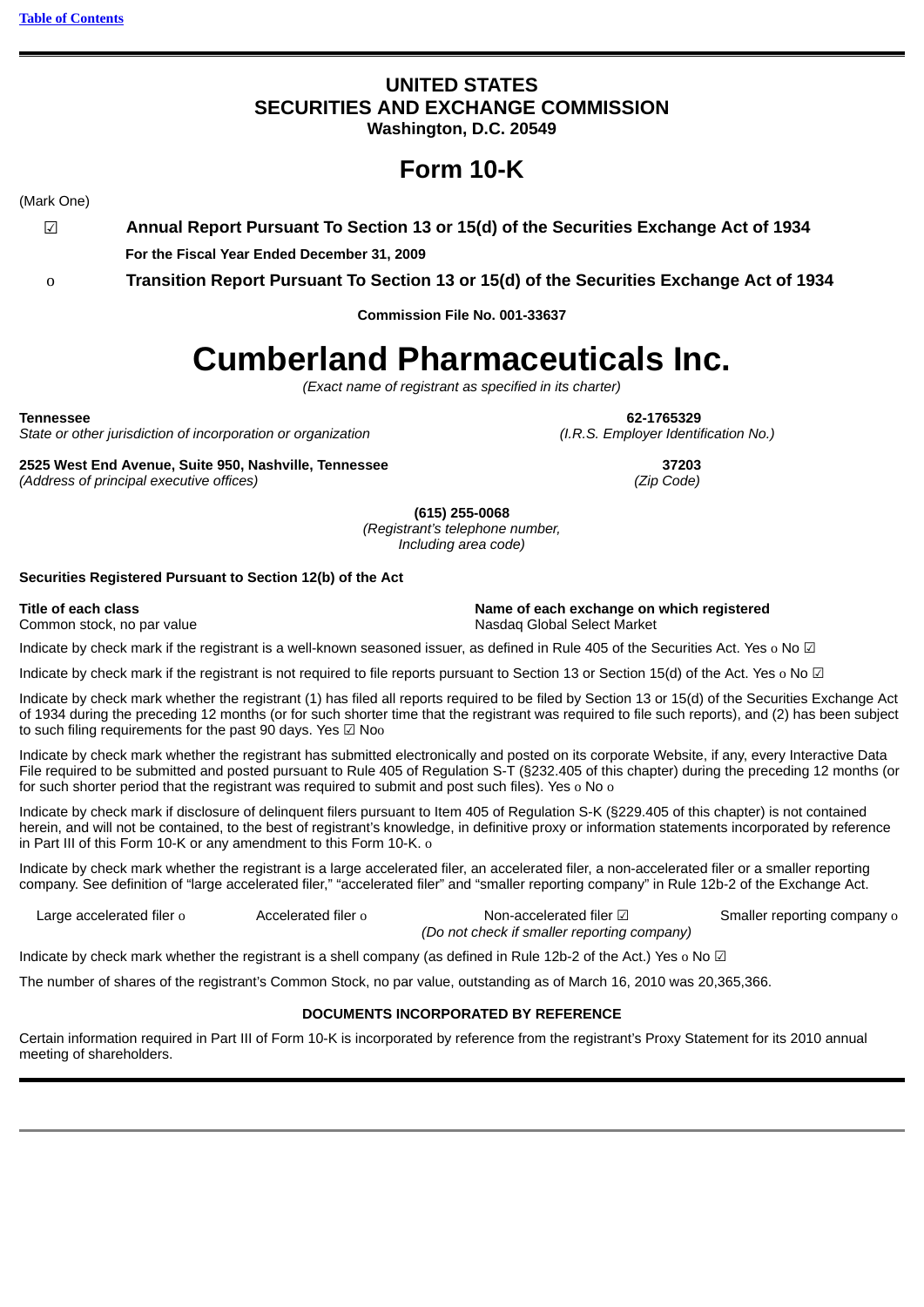# <span id="page-2-0"></span>**CUMBERLAND PHARMACEUTICALS INC. INDEX**

| <b>PART I</b>                                                                                                        | 1            |
|----------------------------------------------------------------------------------------------------------------------|--------------|
| Item 1: Business                                                                                                     | $\mathbf{1}$ |
| Item 1A: Risk Factors                                                                                                | 17           |
| <b>Item 1B: Unresolved Staff Comments</b>                                                                            | 28           |
| <b>Item 2: Properties</b>                                                                                            | 28           |
| <b>Item 3: Legal Proceedings</b>                                                                                     | 28           |
| <b>PART II</b>                                                                                                       | 29           |
| Item 5: Market for Registrant's Common Equity, Related Stockholder Matters and Issuer Purchases of Equity Securities | 29           |
| <b>Item 6: Selected Financial Data</b>                                                                               | 30           |
| Item 7: Management's Discussion and Analysis of Financial Condition and Results of Operations                        | 31           |
| Item 7A: Quantitative and Qualitative Disclosures About Market Risk                                                  | 41           |
| Item 8: Financial Statements and Supplementary Data                                                                  | 42           |
| Item 9: Changes in and Disagreements with Accountants on Accounting and Financial Disclosure                         | 42           |
| <b>Item 9A: Controls and Procedures</b>                                                                              | 42           |
| Item 9B: Other Information                                                                                           | 42           |
| <b>PART III</b>                                                                                                      | 42           |
| <b>PART IV</b>                                                                                                       | 43           |
| Item 15: Exhibits, Financial Statement Schedules                                                                     | 43           |
| <b>SIGNATURES</b><br>EX-4.8                                                                                          | 47           |
| EX-23.1<br>EX-31.1                                                                                                   |              |
| EX-31.2<br>EX-32.1                                                                                                   |              |
|                                                                                                                      |              |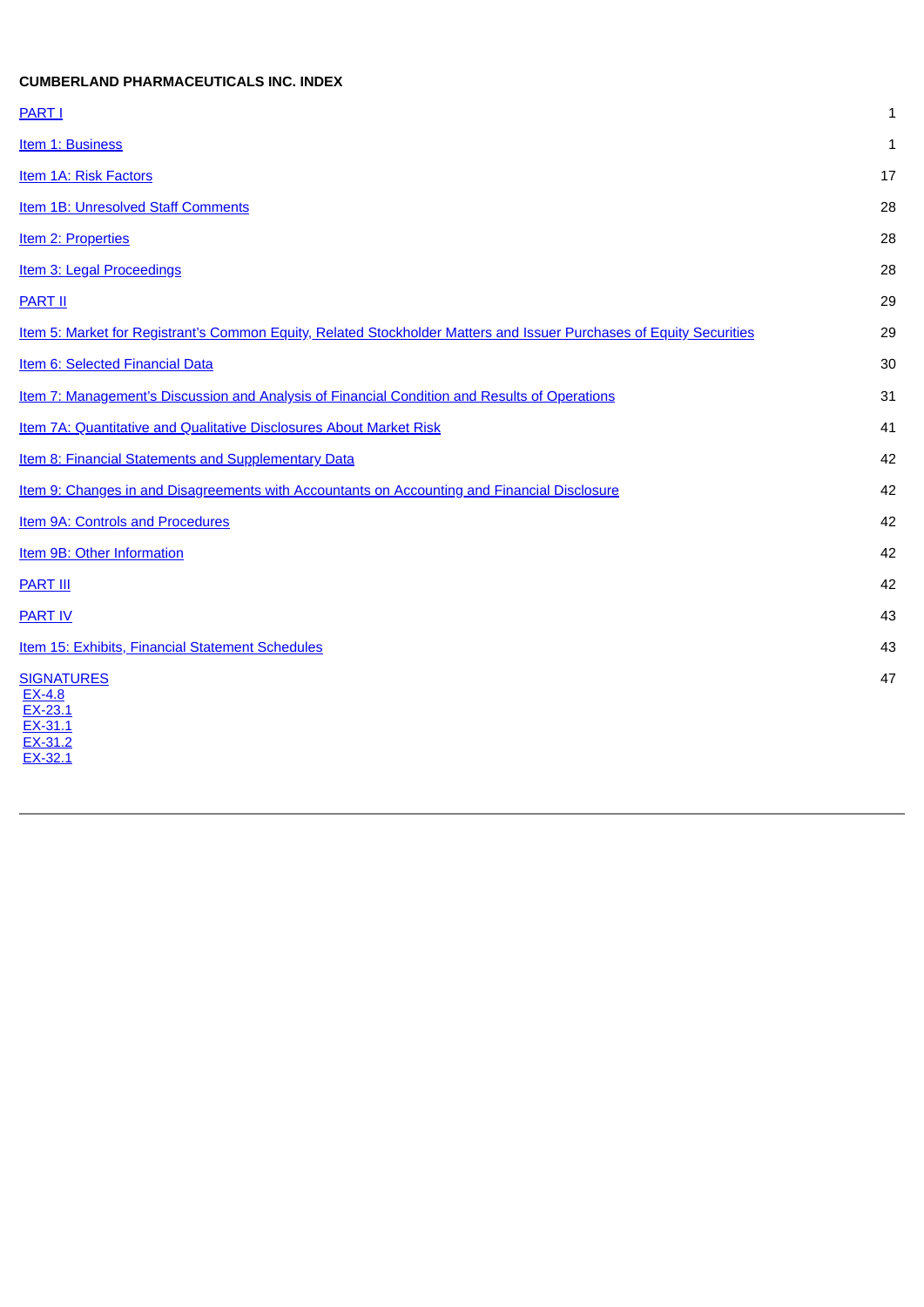#### <span id="page-3-1"></span><span id="page-3-0"></span>**Item 1: Business**

#### **BUSINESS**

#### **OUR COMPANY**

We are a growing specialty pharmaceutical company focused on the acquisition, development and commercialization of branded prescription products. Our primary target markets are hospital acute care and gastroenterology, which are characterized by relatively concentrated physician prescriber bases that we believe can be penetrated effectively by relatively small, targeted sales forces. Cumberland is dedicated to providing innovative products which improve quality of care for patients.

Our product portfolio includes AcetadoteÒ (acetylcysteine) Injection for the treatment of acetaminophen poisoning, CaldolorÒ (ibuprofen) Injection, the first injectable treatment for pain and fever available in the United States, and KristaloseÒ (lactulose) for Oral Solution, a prescription laxative. We market and sell our products through our dedicated hospital and gastroenterology sales forces in the United States, which together comprised 113 sales representatives and managers as of March 1, 2010, and work to partner our products to reach international markets. Our net revenue for our products for the years ended December 31, 2009, 2008 and 2007 were \$43.1 million, \$34.9 million and \$27.8 million, respectively.

We have both product development and commercial capabilities, and believe we can leverage our existing infrastructure to support our expected growth. Our management team consists of pharmaceutical industry veterans experienced in business development, product development, commercialization, and finance and accounting. Our internal product development and regulatory experts develop proprietary product formulations, design and manage our clinical trials, prepare all regulatory submissions and manage our medical call center. Cumberland's quality and manufacturing professionals play an active role in overseeing the manufacture of its products by third parties. All aspects of commercialization are handled by our sales and marketing professionals, and we work closely with our third party distribution partner to make our products available across the United States.

We have been profitable since 2004, and have generated sufficient cash flows to fund our development and marketing programs. In 2009, we completed an initial public offering of our common stock to help facilitate further growth of the company. Our strategy includes maximizing potential of our existing products and continuing to build a portfolio of new, differentiated products. Our current products are approved for sale in the United States, and we are working to bring them to international markets. We also look for opportunities to expand into additional patient populations through new product indications, whether through our own resources or by supporting investigator-initiated studies at reputable research institutions. We actively pursue opportunities to acquire additional late-stage development product candidates as well as marketed products in our target medical specialties. Further, we are supplementing the aforementioned growth strategies with the early-stage drug development activities of Cumberland Emerging Technologies, Inc. (CET), our majority-owned subsidiary. CET partners with universities and other research organizations to cost-effectively develop promising, early-stage product candidates, which Cumberland has the opportunity to commercialize.

We were incorporated in 1999 and have been headquartered in Nashville, Tennessee since inception. Our website address is www.cumberlandpharma.com. We make available through our website, free of charge, our annual reports on Form 10-K, our quarterly reports on Form 10-Q, our current reports on Form 8-K and any amendments, as well as other documents, as soon as reasonably practicable after their filing with the SEC. These filings are also available to the public through the Internet of the SEC, at www.sec.gov.

# **OUR STRATEGY**

# **Maximize sales of Acetadote and Kristalose**

Since its launch in June 2004, we have consistently grown product sales for Acetadote. According to Wolters Kluwer Health Source<sup>TM</sup> Pharmaceutical Audit Suite, Acetadote sales to hospitals grew 25% to \$30 million from 2008 to 2009. We recently expanded our hospital sales force in preparation for the launch of Caldolor, and believe we can leverage this

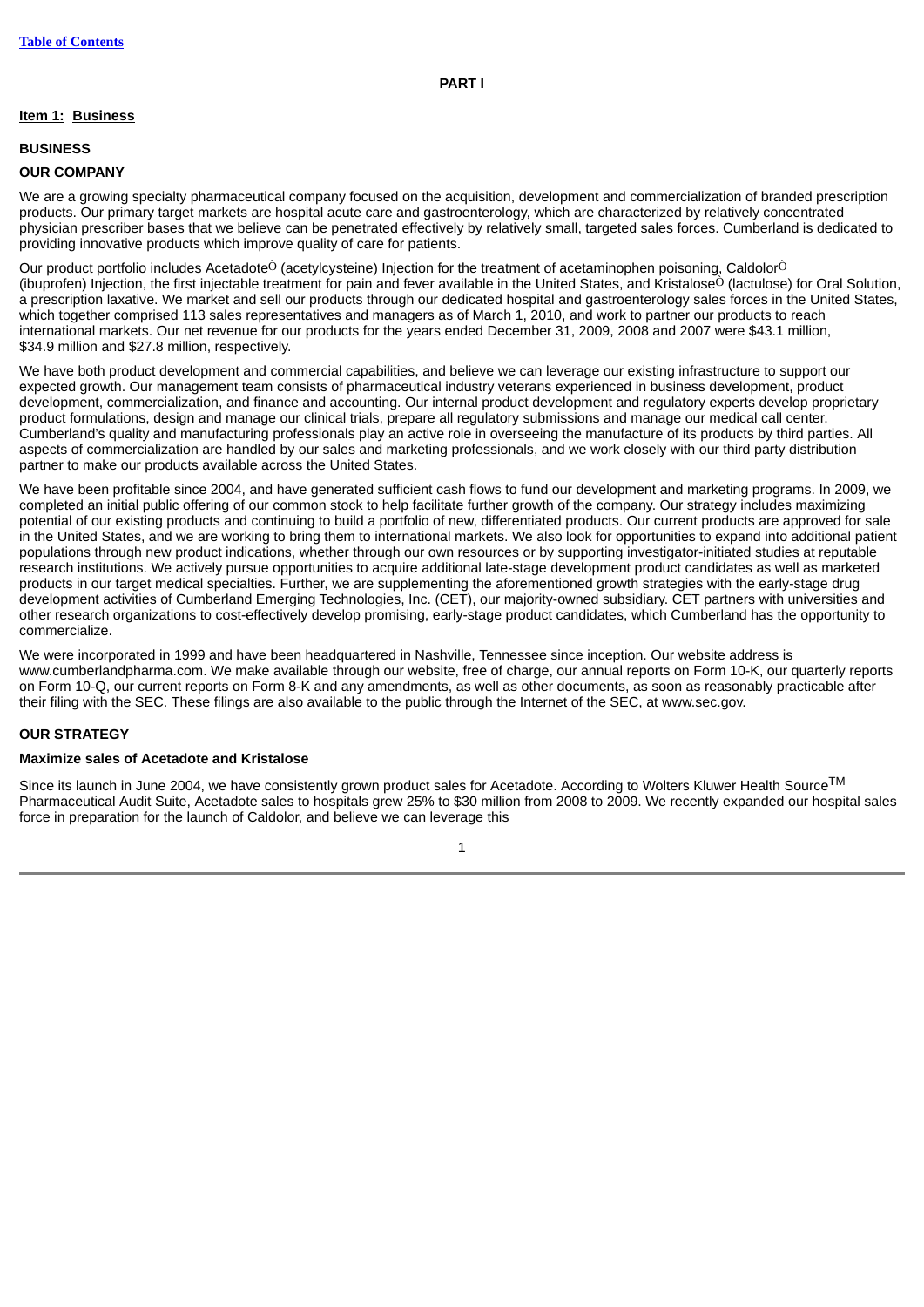expansion to increase Acetadote sales. We are also supporting several studies to explore other potential indications for Acetadote.

Kristalose competes in the U.S. prescription laxatives market which, based on data from IMS Health, had sales of approximately \$373 million in 2009. After acquiring exclusive U.S. rights to Kristalose in April 2006, we assembled an experienced, dedicated sales force and designed a new marketing program, re-launching the product in September 2006. This marketing program is designed to enhance brand awareness through increased promotional activity and highlights Kristalose's many positive, competitive attributes.

#### **Successfully commercialize Caldolor**

We believe Caldolor currently represents our most significant product based on the large potential markets for intravenous treatment of pain and fever, as well as clinical results for the product to date. We have retained exclusive commercialization rights for Caldolor in the U.S. and in September 2009 began marketing the product through our expanded hospital sales force. In addition, we hold international patent rights for Caldolor, and in connection with certain current and potential future third-party partners, we intend to seek regulatory approval for and market Caldolor outside of the U.S.

#### **Continue to build a high-performance sales organization to address our target markets**

We believe that continuing to build our sales infrastructure will help drive prescription volume and product sales. We currently utilize two distinct sales teams to address our target markets: a hospital sales force for the acute care market and a field sales force for the gastroenterology market.

*Hospital market*: We promote Acetadote and Caldolor through our dedicated hospital sales team of 77 representatives and managers. This team covers U.S. hospitals across the country, and is comprised of sales professionals with substantial experience in the hospital market. According to IMS Health, U.S. hospitals accounted for approximately \$31 billion, or 10%, of U.S. pharmaceutical sales in 2009. However, IMS also reports that only 2% of approximately \$21 billion total pharmaceutical industry promotional spending was focused on hospital-use drugs in 2009. The majority of promotional spending is directed toward large, outpatient markets on drugs intended for chronic use rather than shortterm, hospital use. We believe the hospital market is underserved and highly concentrated, and that it can be penetrated effectively by a small, dedicated sales force without large-scale promotional activity.

*Gastroenterology market*: We promote Kristalose through a dedicated contract field sales force of 36 sales representatives and district managers covering approximately 8,000 targeted physicians who are responsible for approximately 60% of total retail Kristalose prescriptions nationally. By investing in our marketing program and expanding this sales force, we believe that we will be able to increase market share for Kristalose, and that we will be equipped to promote any further gastroenterology product additions as well. Because the market for gastrointestinal diseases is broad in patient scope, yet relatively narrow in physician base, we believe it provides a wide variety of product opportunities but can also be penetrated with a modest sales force.

#### **Expand our product portfolio by acquiring rights to additional products and late-stage product candidates**

We intend to build a portfolio of complementary, niche products largely through product acquisitions. We focus on under-promoted, FDAapproved drugs with existing brand recognition as well as late-stage development products which address unmet medical needs, a strategy which we believe helps minimize our exposure to the significant risk, cost and time associated with drug discovery and research. We plan to continue to target products that are competitively differentiated, have valuable trademarks or other intellectual property, and allow us to leverage our existing infrastructure. We also plan to explore opportunities to seek approval for new uses of existing pharmaceutical products.

#### **Develop a pipeline of early-stage products through CET**

In order to build our product pipeline, we are supplementing our acquisition and late-stage development activities with the early-stage drug development activities of CET, our majority-owned subsidiary. CET partners with universities and other research organizations to costeffectively develop promising, early-stage product candidates, and Cumberland Pharmaceuticals negotiates the rights to commercialize them.

 $\mathfrak{p}$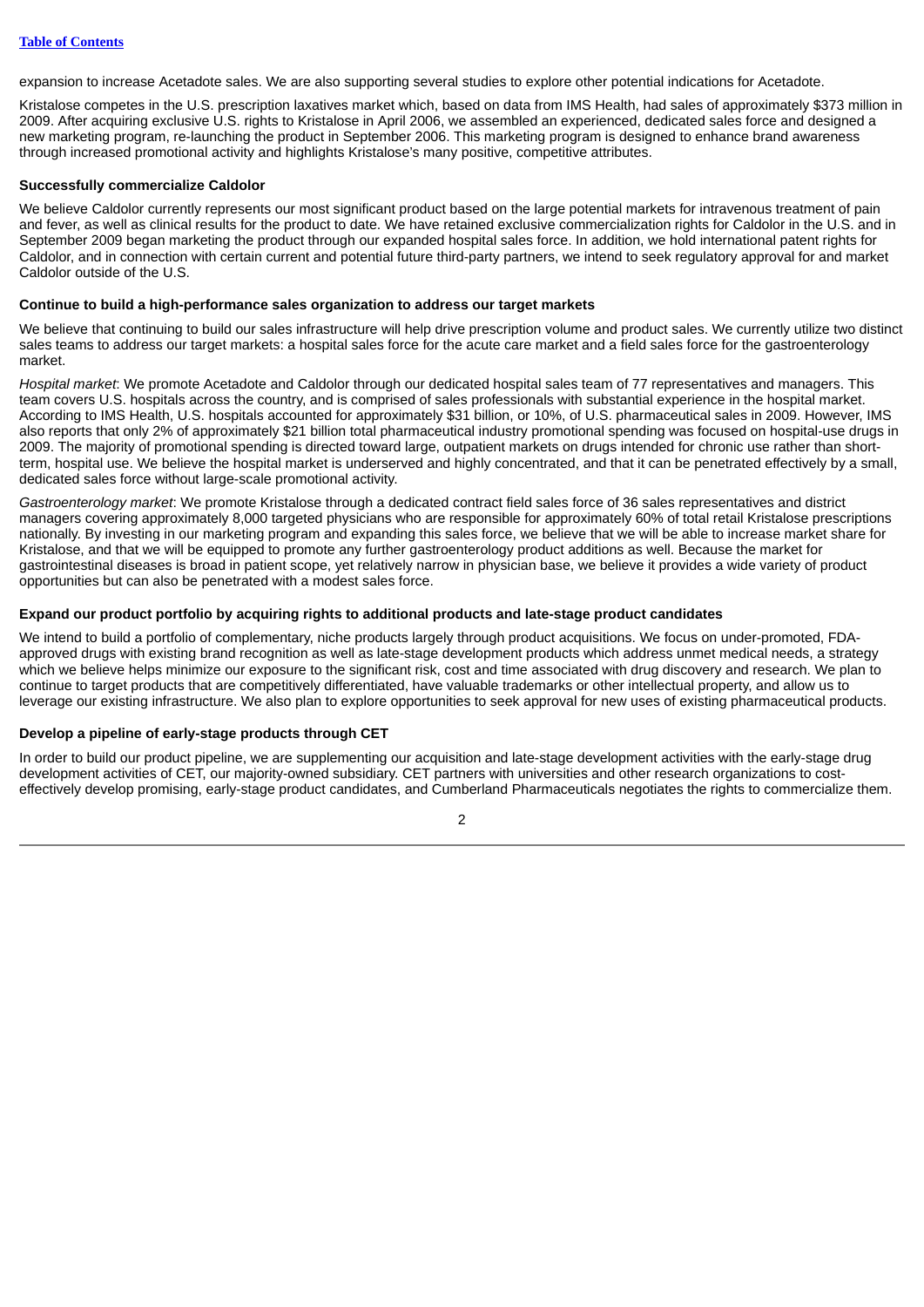# **OUR PRODUCTS**

Our key products include:

| <b>Product</b>        | Indication              | <b>Delivery</b> | <b>Status</b> |
|-----------------------|-------------------------|-----------------|---------------|
| AcetadoteO            | Acetaminophen Poisoning | Injectable      | Marketed      |
| Caldolor <sup>O</sup> | Pain and Fever          | Injectable      | Marketed      |
| KristaloseÓ           | Chronic and Acute       | Oral Solution   | Marketed      |
|                       | Constipation            |                 |               |

#### **AcetadoteÒ**

Acetadote is an intravenous formulation of N-acetylcysteine, or NAC, indicated for the treatment of acetaminophen poisoning. In January 2004, Acetadote received U.S. Food and Drug Administration (FDA) approval as an orphan drug, designation which provides for seven years of marketing exclusivity from date of approval. We believe Acetadote offers clinical benefits relative to oral NAC, including ease of administration, minimizing nausea and vomiting associated with oral NAC, accurate dosage control, shorter treatment protocol and reduction in overall cost of acetaminophen overdose management. Acetadote makes NAC administration easier to tolerate for patients and easier to administer for medical providers.

Acetadote also offers a significant cost benefit to both patient and hospital by reducing treatment regimen, usually from three days to one day. An independently conducted study of Acetadote as a cost-saving treatment for acetaminophen poisoning was published in the December 2009 issue of the peer-reviewed *Journal of Medical Economics*. The study concludes that Acetadote is a less costly treatment regimen than oral NAC in all evaluated scenarios. The cost differential between the use of oral NAC and Acetadote was shown to range between \$881 and \$2,259, and was primarily attributable to the time required to complete recommended treatment. Under approved therapeutic protocols, the oral product requires 72 hours to administer compared to 21 hours for Acetadote. Consequently, the use of Acetadote results in shorter hospital stays, resulting in the substantial cost disparity between the treatments. To provide assistance in evaluating potential savings for individual hospitals, we developed an online tool for our website to help medical professionals compare Acetadote and oral treatment using their own data.

#### *Market for Acetadote*

Acetaminophen is one of the most widely used drugs for oral treatment of pain and fever in the U.S. and can be found in many common overthe-counter products and prescription narcotics. Though safe at recommended doses, the drug can cause liver damage with excessive use. According to the American Association of Poison Control Centers' National Poison Data System, acetaminophen poisoning was the leading cause of toxic drug ingestions reported to U.S. poison control centers in 2007. In a study published in 2005 that examined acute liver failure, researchers concluded that acetaminophen poisoning was responsible for acute liver failure in over half the patients examined in 2003, up from 28% in 1998. While an estimated 48% of cases were due to the accidental use over several days, causing chronic liver failure, an estimated 44% of the cases were intentional overdoses, causing acute liver failure. According to the FDA, four grams of acetaminophen is the daily maximum dosage recommended for adults. Ingesting just eight grams of acetaminophen a day can cause serious complications, especially in people whose livers are stressed by virus, medication or alcohol. Patients taking acetaminophen in combination with opiates on a chronic basis often eventually require increasing amounts to achieve the same level of pain relief, which can also lead to liver failure.

NAC is widely accepted as the standard of care for acetaminophen overdose. According to *The Medical Letter on Drugs and Therapeutics*, NAC is virtually 100% effective in preventing severe liver damage, renal failure and death if administered within eight to ten hours of the overdose. Throughout Europe and much of the rest of the world, NAC has been available in an injectable formulation for over 25 years. Until the 2004 approval of Acetadote, however, the only FDA-approved form of NAC available in the U.S. was an oral preparation. Many U.S. hospitals prepared an off-label, IV form of NAC from the oral solution to treat patients suffering from acetaminophen poisoning. For a number of these patients, an IV product is the only reasonable route of administration due to nausea and vomiting associated with oral administration. Given this market dynamic, we concluded that a medical need existed for an FDA-approved, injectable formulation of NAC for the U.S. market.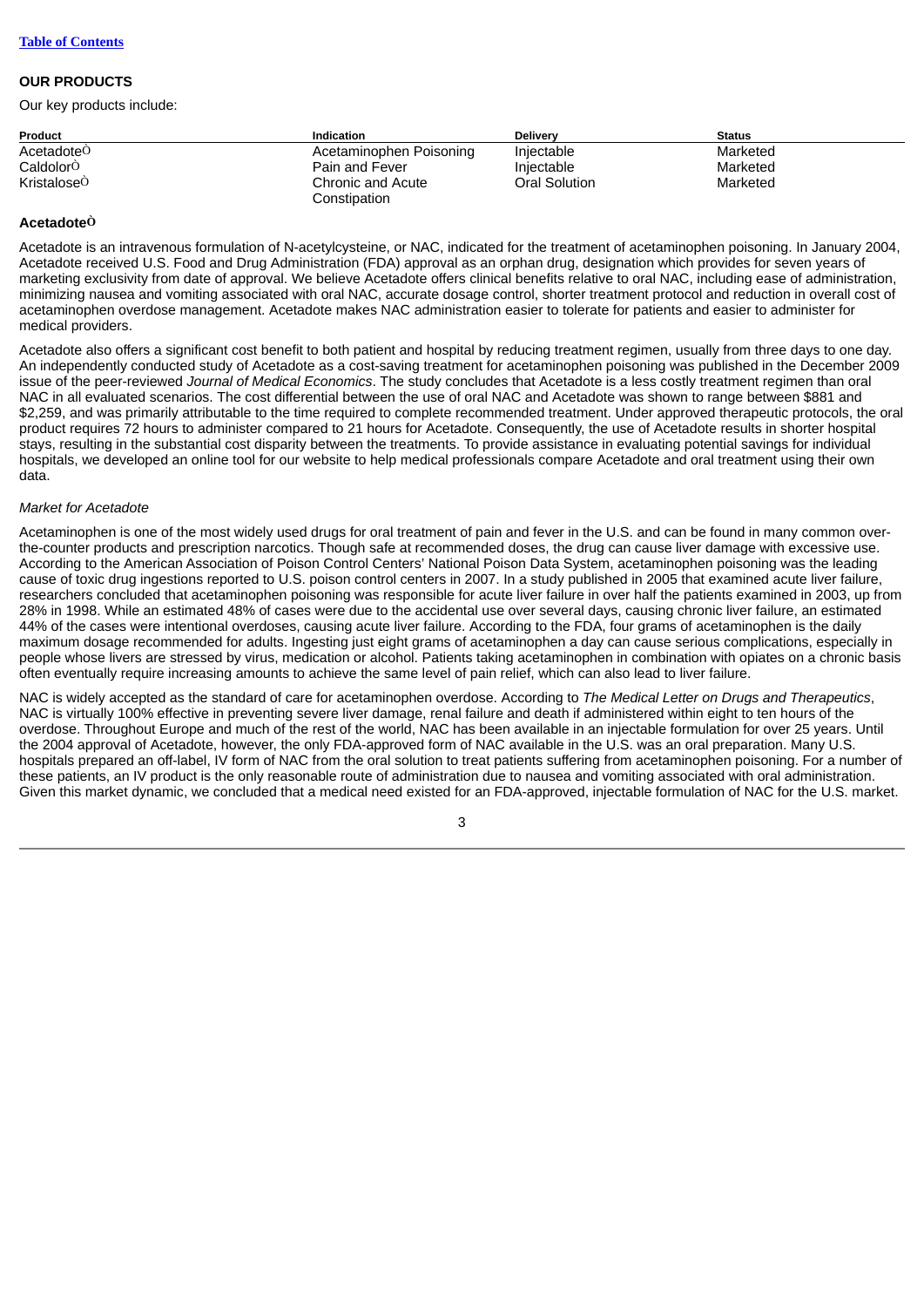#### *Clinical Development*

In connection with the FDA's approval of Acetadote, we committed to certain post-marketing activities for the product. Our first Phase IV commitment (pediatric) was completed and accepted by the FDA in December 2004. Our second Phase IV commitment (clinical) was completed and accepted by the FDA in August 2006. We completed our third and final Phase IV commitment (manufacturing) for Acetadote in 2007 and have submitted the appropriate documentation to the FDA. We are currently awaiting FDA review of this documentation.

Subsequent to our original FDA approval for Acetadote, in 2006 the FDA approved revised labeling for the product including an expanded indication for dosing in pediatric patients. In 2008, we obtained further revised labeling for the product from FDA, which included additional safety data from a post-marketing study. We are also supporting a number of studies to explore other potential indications for Acetadote.

#### **CaldolorÒ**

Caldolor, our intravenous formulation of ibuprofen, is the first injectable product approved in the United States for the treatment of both pain and fever. The FDA approved Caldolor for marketing in the United States in June 2009 following a priority review. The product is indicated for use in adults for the management of mild to moderate pain, the management of moderate to severe pain as an adjunct to opioid analgesics, and for the reduction of fever.

Following FDA approval, Cumberland conducted comprehensive market research, prepared a full package of educational materials, optimized territory design and launched the product website. We expanded our hospital sales force to 77 representatives and managers to prepare for the launch, and enlisted the services of our field sales force of 36 representatives and managers to promote the product.

In September 2009, we successfully implemented the U.S. launch of Caldolor, with 113 experienced sales professionals promoting the product across the country. Caldolor is stocked at wholesalers serving hospitals nationwide, available in both 400mg and 800mg vials. We are working to secure formulary approval nationally for Caldolor, and the product is already stocked in approximately 100 hospital facilities.

#### *The Market for Caldolor*

Therapeutic agents used to treat pain are known as analgesics. Physicians prescribe injectable analgesics for hospitalized patients who have high levels of pain, require rapid pain relief or cannot take oral analgesics. According to IMS, the U.S. market for injectable analgesics exceeded \$329 million, or 671 million units, in 2009. This market consists principally of generic opioids and the NSAID ketorolac.

Injectable opioids such as morphine, meperidine, hydromorphone and fentanyl accounted for approximately 622 million units sold in 2009. While opioids are widely used for acute pain management, they are associated with a variety of side effects including sedation, nausea, vomiting, constipation, headache, cognitive impairment, reduced GI motility and respiratory depression. Respiratory depression, if not monitored closely, can be deadly. Opioid-related side effects can warrant dosing limitations, which may reduce overall effectiveness of pain relief. Side effects from opioids can cause a need for further medication or treatment, and can increase lengths of stay in post-anesthesia care units as well as overall hospital stay, which can lead to increased costs for hospitals and patients.

Despite a poor safety profile, use of ketorolac, the only non-opioid injectable analgesic available in the U.S., has grown from 5% of the market in 2004 to 7% of the market in 2009, according to IMS Health, with 48 million units sold in 2009. The FDA warns that ketorolac should not be used in various patient populations that are at-risk for bleeding, as a prophylactic analgesic prior to major surgery or for intra-operative administration when stoppage of bleeding is critical.

There are currently no U.S.-approved injectable treatments for fever other than Caldolor. Significant fever, generally defined as a temperature of greater than 102 degrees Fahrenheit, can cause hallucinations, confusion, convulsions and death. Hospitalized patients are subject to increased risk for developing fever, especially from exposure to infectious agents. Patients with endotracheal intubation, sedation, reduced gastric motility, nausea or recent surgery are frequently

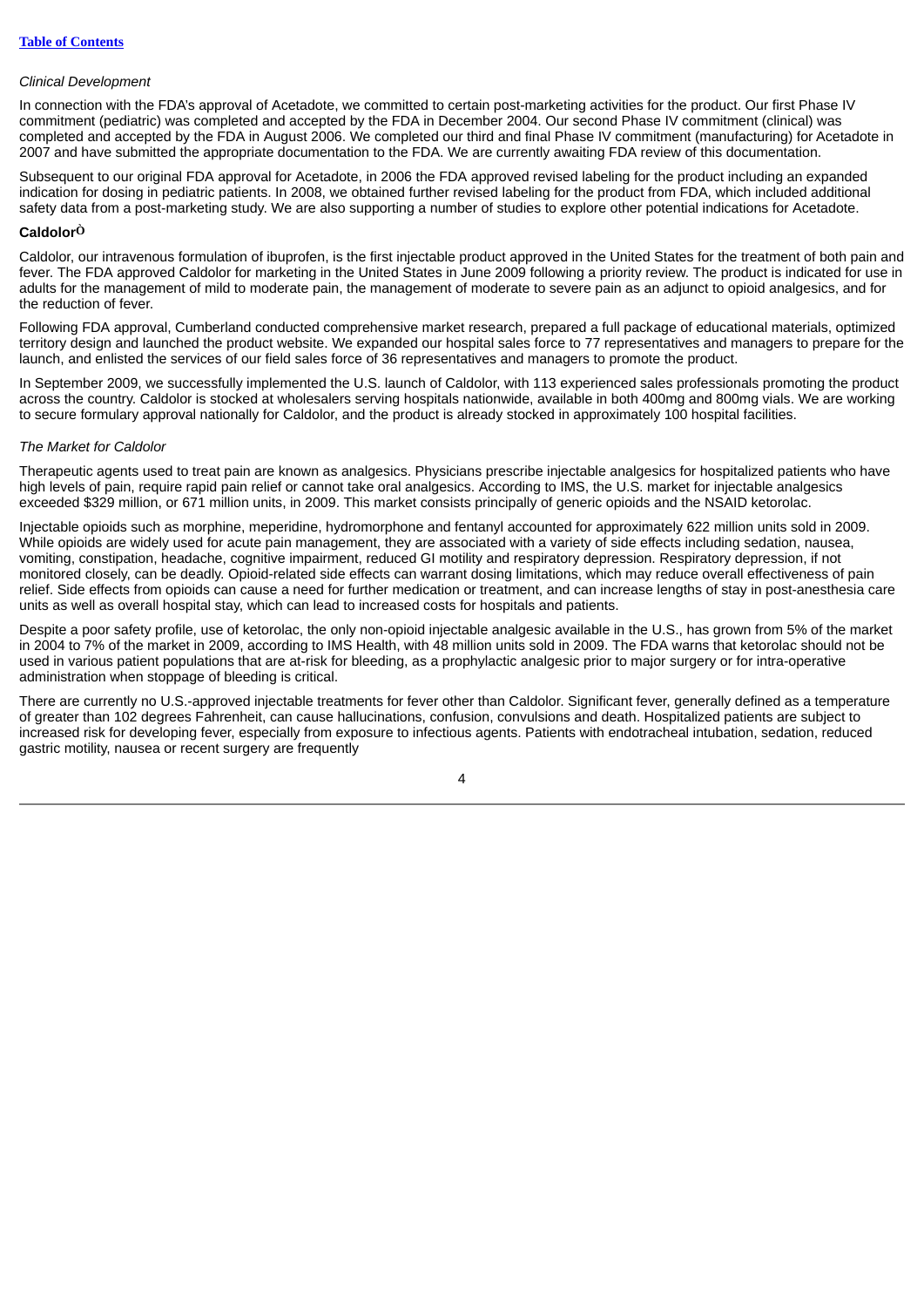unable to ingest, digest, absorb, or tolerate oral products to reduce fever. Treatment for these patients ranges from rectal delivery of medication to physical cooling measures such as tepid baths, ice packs and cooling blankets.

#### *Clinical Development Overview*

We acquired from Vanderbilt University an exclusive, worldwide license to clinical trial data on the use of intravenous ibuprofen for treatment of hospitalized patients with severe sepsis syndrome, a complex inflammatory condition often resulting in high fever due to infection. Published in the *New England Journal of Medicine*, this data indicated that intravenous ibuprofen was effective in reducing high fever in critically ill patients who were largely unable to receive oral medication. Based upon data generated from this study, we met with the FDA to determine the requirements for gaining FDA approval of intravenous ibuprofen through a 505(b)(2) application. Following discussion with and recommendations by the FDA, we implemented a development program for Caldolor that was designed to obtain approval for a dual indication for the product—management of pain and reduction of fever. We performed extensive formulation work resulting in a patented, proprietary product and conducted a number of clinical studies evaluating the safety and efficacy of Caldolor for treatment of pain and fever.

More than 1,400 subjects, including over 800 receiving IV Ibuprofen, were studied in seven clinical trials supporting our new drug application (NDA) filing. Below is a summary of the clinical trials that supported the NDA and are currently included in our package insert:

|                                                           | <b>Number</b><br>Οf |                                                                                  |                                                                                                 |
|-----------------------------------------------------------|---------------------|----------------------------------------------------------------------------------|-------------------------------------------------------------------------------------------------|
| <b>Study Name</b>                                         | <b>Subjects</b>     | Setting                                                                          | <b>Study Results</b>                                                                            |
| Pharmacokinetic Study                                     | 36                  | Healthy volunteers                                                               | Similar PK parameters between oral and Caldolor                                                 |
| <b>Adult Safety Study</b>                                 | 12                  | Healthy volunteers                                                               | Safe and well-tolerated IV infusion of Caldolor                                                 |
| Sepsis Study IND 32803(1)                                 | 455                 | Hospitalized patients with severe sepsis                                         | Significant and sustained reduction of temperature in<br>patients with high fever $(p<0.01)(3)$ |
| Adult Malaria Fever Study                                 | 6                   | Hospitalized adult malaria patients                                              | Significant reduction in temperature over 24 hours of<br>treatment ( $p=0.002$ )                |
| Phase III Adult Fever<br>Study(2)                         | 120                 | Hospitalized adult febrile patients                                              | Significant, dose-dependent, reduction in temperature<br>supporting 400mg dose ( $p=0.0003$ )   |
| Phase III Adult Dose<br>Ranging Pain Study <sup>(2)</sup> | 406                 | Hospitalized adult abdominal and<br>orthopedic post-operative patients           | Dose-dependent, morphine sparing effect (22%) supporting<br>800mg dose                          |
|                                                           |                     |                                                                                  | Significant reduction in pain intensity scores (VAS)(4)<br>over 24 hours of treatment (p=0.001) |
| Phase III Adult Abdominal<br><b>Hysterectomy Pain</b>     | 319                 | Hospitalized adult abdominal<br>hysterectomy patients                            | Significant, morphine-sparing effect (19%, p < 0.001)                                           |
| Study(2)                                                  |                     |                                                                                  | Significant reduction in pain intensity scores (VAS) over 24<br>hours of treatment (p=0.011)    |
|                                                           |                     | (1) Study data licensed from Vanderbilt University; Cumberland report filed 2003 |                                                                                                 |

(2) Pivotal Study

(3) P-value <0.05 represents statistical significance

(4) Visual Analog Scale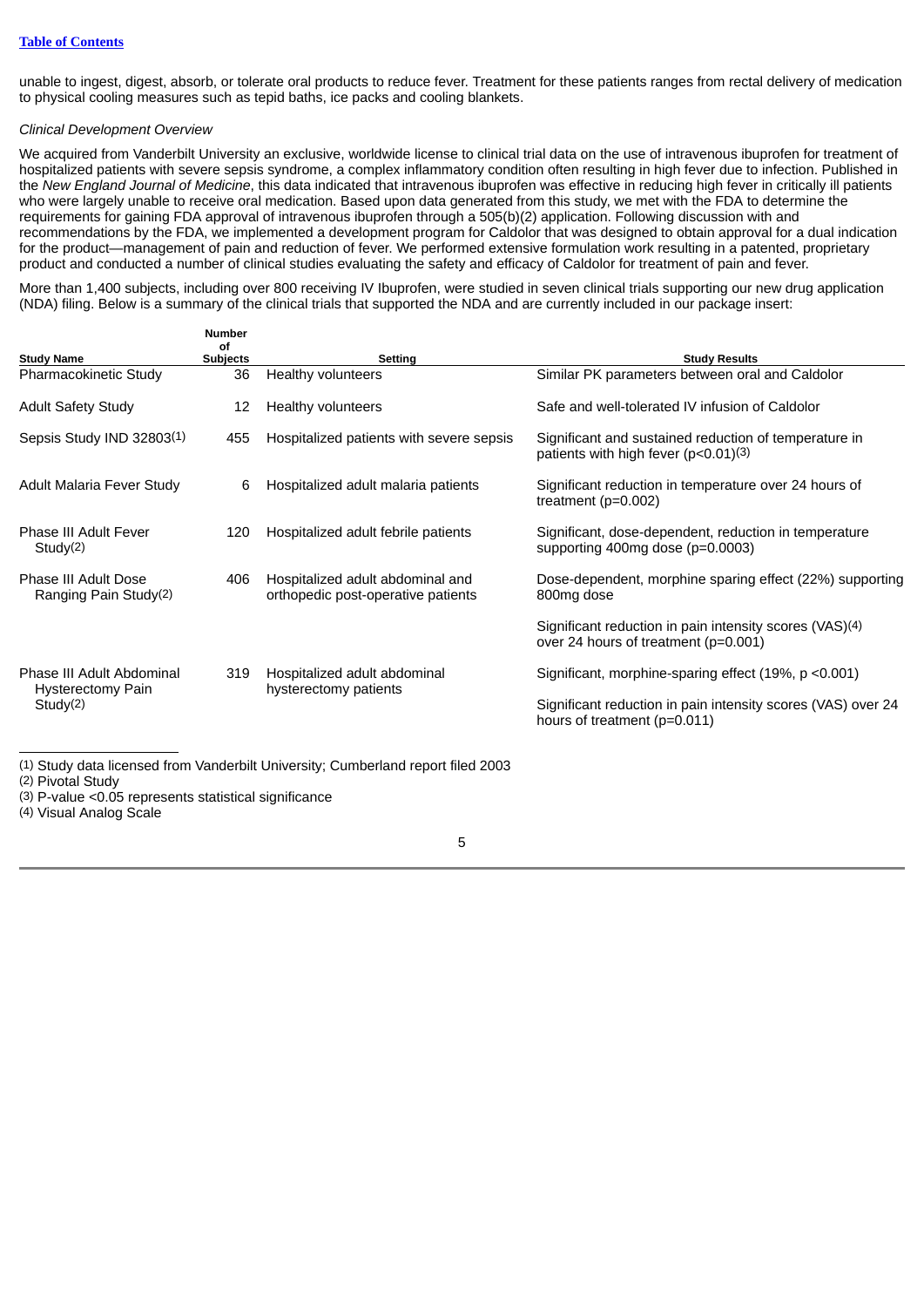#### *Additional Studies*

Adult Orthopedic Pain Study: We initiated a Phase III pain study in post-operative adult patients who had undergone orthopedic surgical procedures. Patients, all with access to patient controlled analgesia (PCA) with morphine, were randomized to also receive either 800mg of Caldolor (multi-modal therapy) or placebo treatment (standard therapy) four times daily for up to five days. The first dose in this study was administered prior (pre-operatively) to the surgical procedure. The primary endpoint was reduction in patient pain intensity scores using VAS measured with movement.

We enrolled 185 patients in the safety population. There was a significant reduction in pain intensity scores using VAS. Patients receiving Caldolor reported a 26% greater reduction in pain intensity after 24 hours (p<0.001; with movement Area Under the Curve of VAS) compared to placebo. 24 hours after the first dose of Caldolor was administered patients receiving Caldolor reported a 32% greater reduction in pain at rest (p<0.001 at rest AUC-VAS) compared to placebo. In this study, we also investigated the efficacy of Caldolor in reducing morphine use by patients receiving the 800mg dose. There was a significant reduction in morphine use by those receiving 800mg of Caldolor after surgery and through hour 24.

Adult Burn Study: We conducted a multicenter, randomized, double-blind, placebo-controlled trial at five U.S. and international clinical sites, including hospital burn units and burn centers, to evaluate the safety and efficacy of Caldolor in treating fever and pain in hospitalized burn patients. Patients were administered 800mg of Caldolor every six hours for five consecutive days. The study raised no safety concerns and the medication was well tolerated. There was no difference in adverse effects between patients who received a placebo and those receiving Caldolor. The study evaluated 61 adult burn patients with second or third degree burns covering more than 10 percent total body surface area. Other participant criteria included an anticipated hospital stay of more than 72 hours and temperatures of 38.0 degrees Celsius (100.4 degrees Fahrenheit) or greater. Statistical significance was achieved for the primary endpoint of reducing fever in burn patients over the first 24 hours of treatment.

Adult Pharmacokinetics Study: We conducted a randomized, double-blind, placebo-controlled, single dose crossover study of the pharmacokinetics, safety and tolerability of Caldolor in healthy adult volunteers. Twelve subjects were randomized in equal proportions to receive a single dose of 800mg Caldolor, administered over 5-7 minutes, and oral placebo administered concurrently, followed by a wash-out period of a single dose of 800mg oral ibuprofen and intravenous placebo given concurrently. There were no serious adverse events nor any adverse events classified as moderate or severe. The most common adverse event, which was classified as mild, was infusion site pain in three subjects. As shown in the graph below, the mean Cmax of Caldolor was approximately twice that of the oral dose and the median Tmax for Caldolor was 6.5 minutes compared to 1.5 hours for the oral product. The AUC was similar between the two products. Results from the trial demonstrate the effects of decreasing infusion time for Caldolor from the current package insert guideline of no less than 30 minutes to an infusion time of five to seven minutes.

#### *Phase IV Required Pediatric Assessment*

The required pediatric assessment for the Caldolor NDA was deferred until 2011 for the treatment of fever and until 2012 for the management of pain. By conducting pediatric clinical studies and supplying requested data to the FDA, Cumberland has the opportunity to obtain up to an additional six months of marketing exclusivity for Caldolor. In the second half of 2009, we commenced the first Phase IV pediatric study. If results of these trials are not favorable, we would not be eligible for additional pediatric exclusivity; however, unfavorable pediatric results would not impact marketing status for use in adults.

No additional Phase IV commitments were assigned by the FDA.

#### *Safety Summary*

Extensive use and worldwide literature support the strong safety profile of oral ibuprofen. Building on the oral safety profile, we have assembled an integrated IV ibuprofen safety database combining data from our clinical trials as well as previously published study data. We used this data to support our NDA filing and will continue to use and update the data as a part of our ongoing safety evaluation. In addition, this data will be used by our sales force and in our marketing materials to promote Caldolor.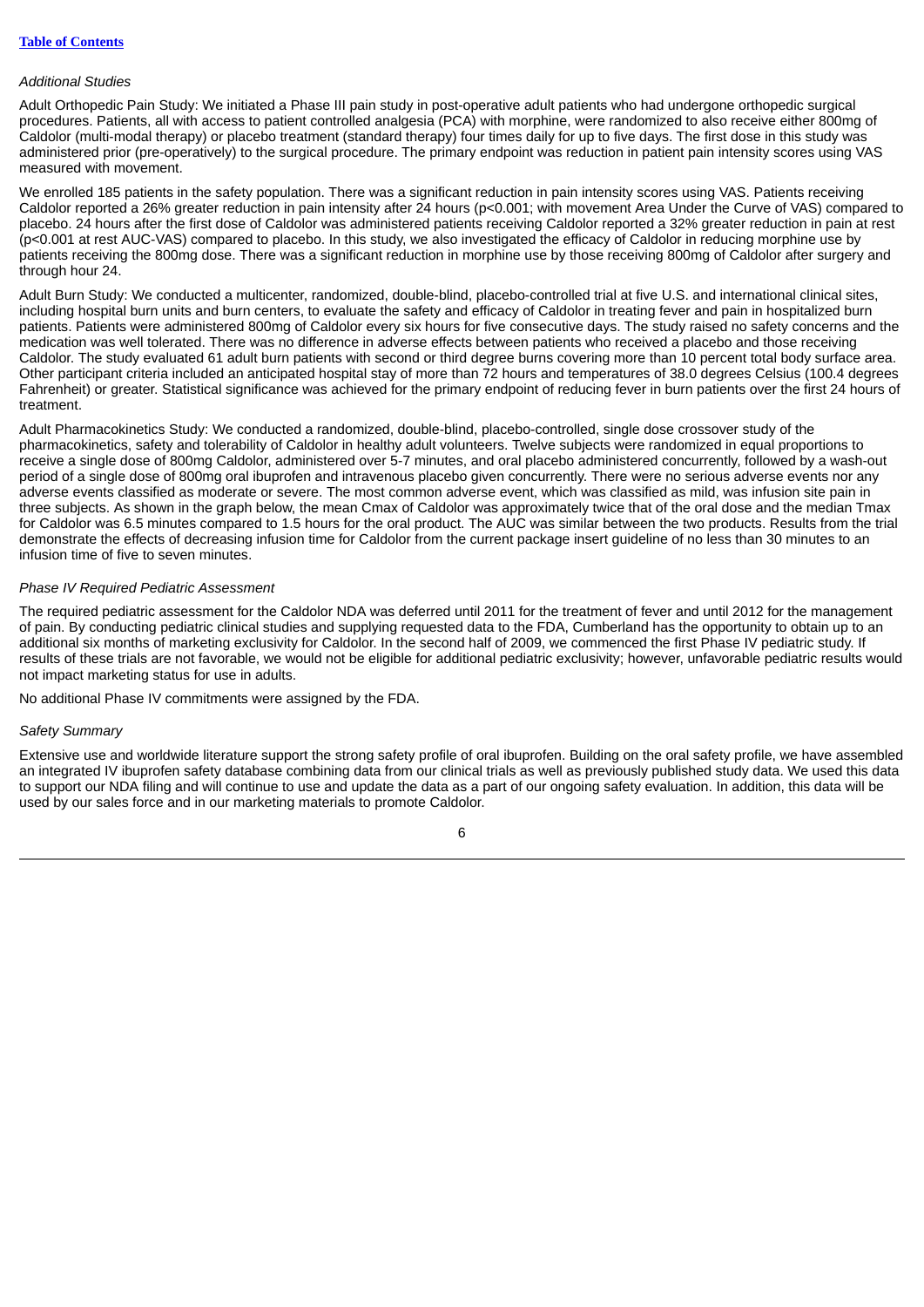In clinical trials supporting our proposed indications, no serious adverse events have been directly attributed to Caldolor. The number and percentage of all patients in pivotal studies who reported treatment emergent adverse events was comparable between IV ibuprofen and placebo treatment groups. Additionally, there have been no safety related differences between Caldolor and placebo involving side effects sometimes observed with oral NSAIDs, such as changes in renal function, bleeding events or gastrointestinal disorders.

#### *Commercialization Strategy*

We have worldwide commercial rights to Caldolor. We market Caldolor in the United States through our existing hospital sales force, and are partnering with third parties to reach markets outside the United States. We have agreements for commercial manufacturing of Caldolor with Hospira Australia Pty. Ltd., formerly known as Mayne Pharma Pty. Ltd., and Bayer Healthcare, LLC in the United States.

In preparation for the launch of Caldolor in the United States we performed extensive market research and developed a comprehensive launch and marketing plan. In conjunction with scientific and medical advisory boards as well as leading pain and fever specialists, we developed and tested what we believe are appropriate and effective marketing messages for our carefully selected targets, including physicians in several specialties, nurses and pharmacists in high-use institutions. We completed price-sensitivity research to select an appropriate pricing strategy and produced appropriate commercial launch supplies.

We expanded our existing hospital sales force from 30 to 77 experienced hospital sales representatives and managers to promote Caldolor, and developed a comprehensive training program to support them. These representatives are responsible for territories designed through computer modeling to optimize both hospital targeting and coverage. Marketing support materials include new clinical papers, journal ads, inservice programs and an information package designed for Pharmacy and Therapeutic committees and a range of sales support literature. We expanded our professional affairs team to handle increased medical inquiries, and we culminated our launch preparations with a national launch meeting to finalize training and maximize motivation prior to the Caldolor launch in the third quarter of 2009.

With our September 2009 launch of Caldolor our sales representatives began promoting the product in the United States. Our sales group is highly focused on meeting with key members of hospital Pharmacy and Therapeutic committees to secure placement on upcoming committee agendas and obtain the necessary approvals for Caldolor to be placed on hospital formularies. We have also commenced a publication initiative for our clinical data on Caldolor, and results from those trials have begun to be published in peer-reviewed journals as well as presented at appropriate medical meetings around the country.

#### **KristaloseÒ**

Kristalose is a prescription laxative administered orally for the treatment of constipation. An innovative, dry powder crystalline formulation of lactulose, Kristalose is designed to enhance patient compliance and acceptance. We acquired exclusive U.S. commercialization rights to Kristalose in 2006, assembled a new dedicated field sales force and re-launched the product in September 2006 under the Cumberland brand. We direct our sales efforts to physicians who are the most prolific writers of prescription laxatives, including gastroenterologists, pediatricians, internists and colon and rectal surgeons.

#### *Market for Kristalose*

Constipation is a common condition in the U.S., affecting approximately 20% of the population each year. While many occurrences are nonrecurring, a significant number are chronic in nature and require some treatment to control or resolve. Constipation treatments are sold in both the over-the-counter (OTC) and prescription segments. The prescription laxative market has historically consisted of a few highly promoted brands including MiraLax<sup>O</sup> (polyethylene glycol 3350), which is now being sold as an OTC product, and Amitiza<sup>O</sup>, as well as several generic forms of liquid lactulose. According to data from IMS Health, the prescription laxative market had sales of approximately \$373 million in 2009.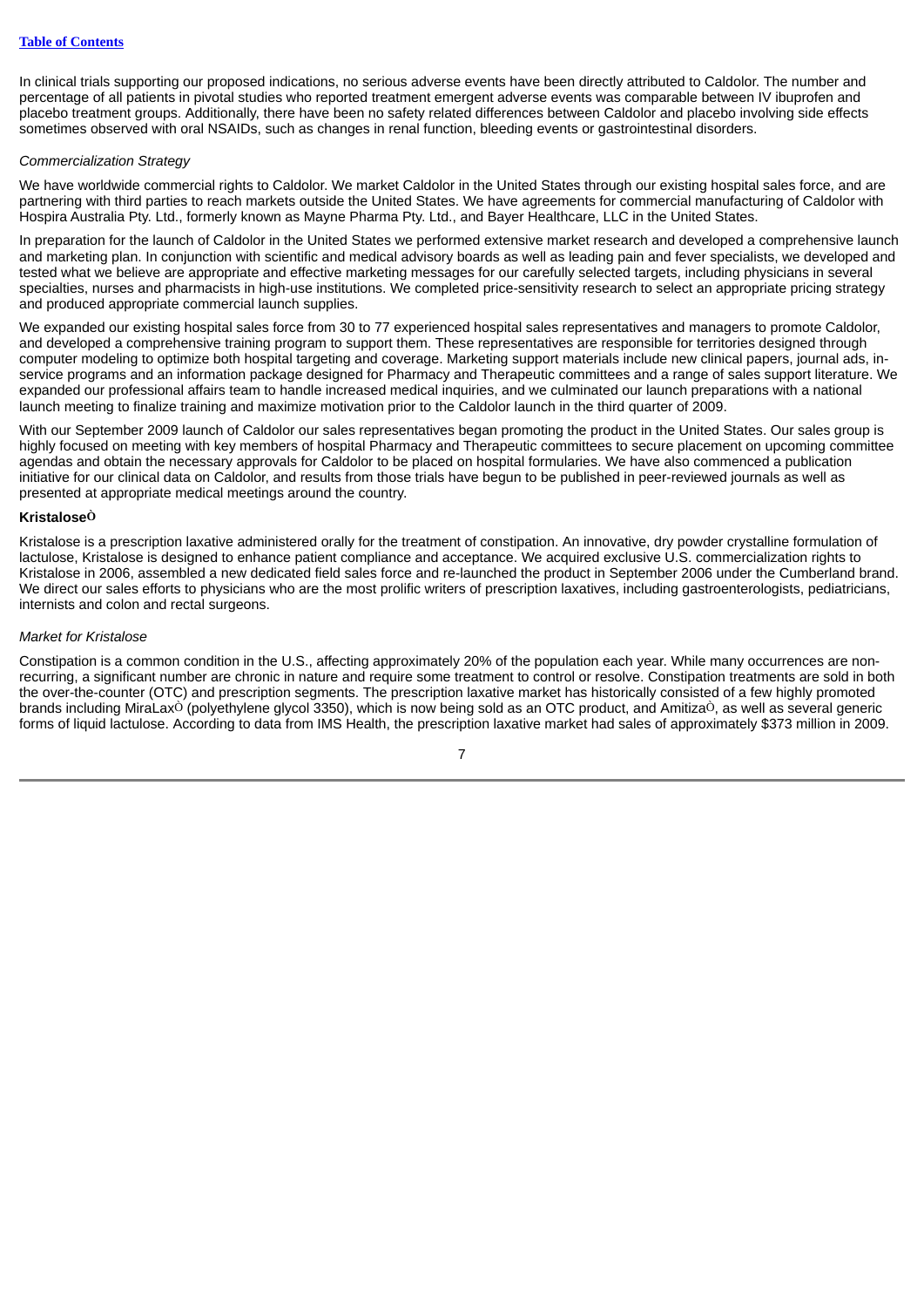#### *Competitive Advantages*

Kristalose is the only prescription-strength laxative available in pre-measured powder packets, making it very portable. The drug dissolves quickly in four ounces of water, offering patients a virtually tasteless, grit-free and calorie-free alternative to liquid lactulose treatments. We believe that Kristalose has competitive advantages over competing prescription laxatives, such as fewer potential side effects and contraindications as well as lower cost. There are no age limitations or length of use restrictions for Kristalose, and it is the only osmotic prescription laxative still sampled to physicians.

In 2009, we completed a multicenter, randomized, open label, crossover patient preference study evaluating Kristalose compared to similar products in liquid forms. Over a 14-day period, 50 patients with a recent diagnosis of chronic constipation were administered both Kristalose and liquid lactulose in a crossover study. Patient preference was measured through survey responses collected at the end of the study. Overall, more patients preferred Kristalose, noting portability as a key differentiating feature. More patients also preferred the taste of Kristalose as well as the consistency compared to the syrup formulations. There was no significant difference in adverse effects between patients who took Kristalose and those taking liquid lactulose.

#### **Early-stage product candidates**

Our pre-clinical product candidates are being developed through CET, our 85%-owned subsidiary. Cumberland negotiates rights to develop and commercialize CET product candidates, and in conjunction with research institutions has obtained nearly \$1 million in grant funding from the National Institutes of Health to support the development of these programs.

Four of the more advanced CET development programs are:

- **•** In collaboration with Vanderbilt University, we are currently developing a new palliative treatment for fluid buildup in the lungs of cancer patients. The product candidate is a protein therapeutic being designed to treat "pleural effusion," a condition which occurs when cancer spreads to the surface of the lung and chest cavity, causing fluid to accumulate and patients to suffer shortness of breath and chest pain. An estimated 100,000 patients are affected by this condition each year. Vanderbilt University researchers believe they have found a method of treating this condition which may involve less pain, a higher success rate and faster healing time, resulting in significantly shorter hospital stays.
- **•** In collaboration with the University of Mississippi, we are developing a highly purified, injectable anti-infective used to treat fungal infections in immuno-compromised patients. This product candidate's active ingredient is currently FDA-approved in a different formulation, and while it is the therapeutic of choice for infectious disease specialists in treating such fungal infections, it can produce serious side effects related to renal toxicity, often resulting in dosage limitations or discontinued use. University of Mississippi researchers have developed what they believe is a purer and safer form of the anti-infective.
- **•** In collaboration with the University of Tennessee, we are currently developing a novel asthma therapeutic designed to prevent remodeling of airway smooth muscle to reduce asthmatic reaction in pediatric patients. Airway remodeling occurs when the cells or muscles that line the airway become inflamed and can result in decreased lung function. University of Tennessee researchers believe they have found a treatment that can reduce, or even prevent, asthma attacks in children.
- **•** In collaboration with Vanderbilt University, we recently signed an agreement to develop a novel treatment to improve renal function in patients with hepatorenal syndrome, a condition where kidneys fail suddenly due to cirrhosis of the liver. The product candidate may markedly reduce renal blood flow in association with acute kidney failure.

#### **BUSINESS DEVELOPMENT**

Since inception, we have had an active business development program focused on acquiring rights to marketed products and product candidates that fit our strategy and target markets. We source our business development leads both through our senior executives and our international network of pharmaceutical and medical industry insiders. These opportunities are reviewed and considered on a regular basis by a multi-disciplinary team of our managers against a list of selection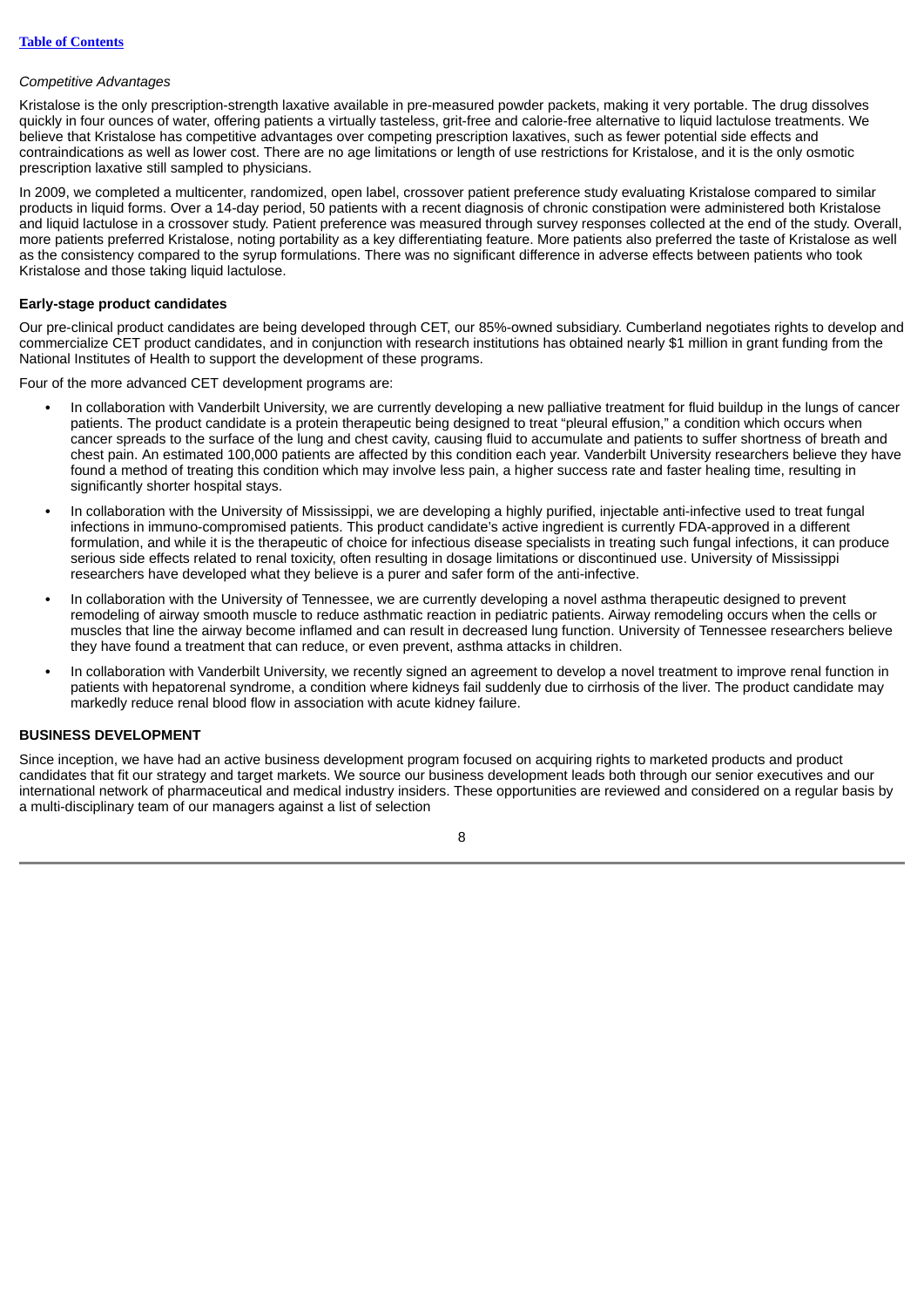criteria. We have historically focused on product opportunities with relatively low acquisition, development and commercialization costs, employing a variety of deal structures.

We intend to continue to build a portfolio of complementary, niche products largely through product acquisitions. Our primary targets are underpromoted, FDA-approved drugs with existing brand recognition and late-stage development products that address unmet medical needs in the hospital acute care and gastroenterology markets. We also plan to explore opportunities to acquire rights to and seek approval for new uses of pharmaceutical products. We believe that by focusing mainly on approved or late-stage products, we can minimize the significant risk, cost and time associated with drug development.

Through CET, we are collaborating with a growing list of reputable research institutions. Our business development team is responsible for identifying appropriate CET product candidates and negotiating with our university partners to secure rights to these candidates. Although we believe that these collaborations may be important to our business in the future, we believe that they are not material to our business at this time.

#### **CLINICAL AND REGULATORY AFFAIRS**

We have established in-house capabilities for the management of our clinical, professional and regulatory affairs. Our team develops and manages our clinical trials, prepares regulatory submissions, manages ongoing product-related regulatory responsibilities and manages our medical information call center. They were responsible for devising the regulatory and clinical strategies and obtaining FDA approvals for Acetadote and Caldolor.

# **Clinical development**

Our in-house clinical development personnel are responsible for:

- **•** creating clinical development strategies;
- **•** designing and monitoring our clinical trials;
- **•** creating case report forms and other study-related documents;
- **•** overseeing clinical work contracted to third parties; and
- **•** overseeing CET grant funding proposals.

# **Regulatory and quality affairs**

Our internal regulatory and quality affairs team is responsible for:

- **•** preparing and submitting NDAs and fulfilling post-approval marketing commitments;
- **•** maintaining investigational and marketing applications through the submission of appropriate reports;
- **•** submitting supplemental applications for additional label indications, product line extensions and manufacturing improvements;
- **•** evaluating regulatory risk profiles for product acquisition candidates, including compliance with manufacturing, labeling, distribution and marketing regulations;
- **•** monitoring applicable third-party service providers for quality and compliance with current Good Manufacturing Practices, Good Laboratory Practices, and Good Clinical Practices, and performing periodic audits of such vendors; and
- **•** maintaining systems for document control, product and process change control, customer complaint handling, product stability studies and annual drug product reviews.

#### **Professional and medical affairs**

Our clinical and regulatory team provides in-house, medical information support for our marketed products. This includes interacting directly with healthcare professionals to address any product or medical inquiries through our medical

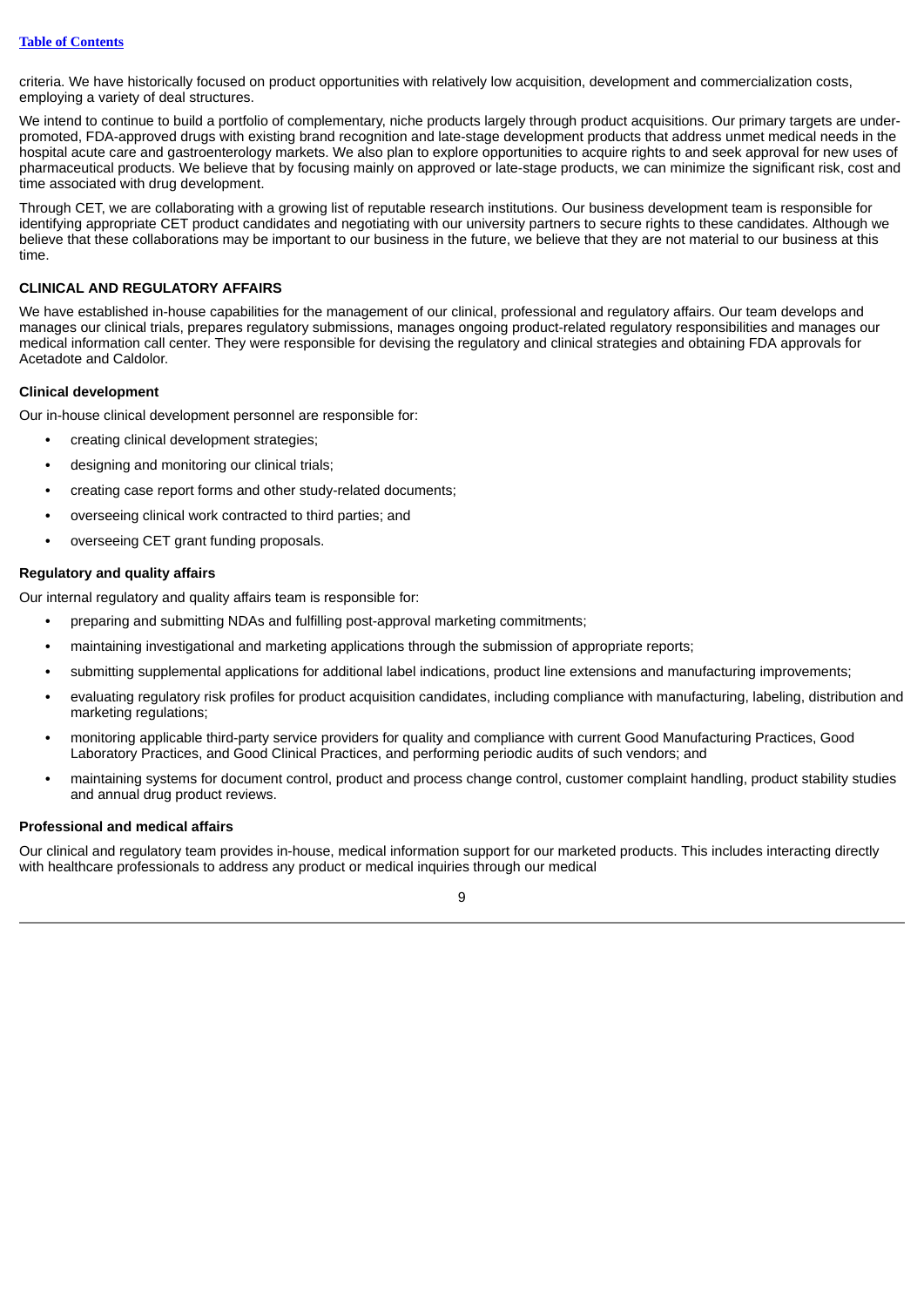information call center. Prior to the launch of Caldolor, we expanded our medical affairs staff to support inquiries from medical professionals regarding the appropriate use of Caldolor as well as to support the efforts of our expanded hospital sales force.

In 2006, we expanded our clinical and regulatory capabilities and brought our call center in-house in an effort to ensure the highest level of quality and service. In addition to coordinating the call center, our clinical and regulatory group generates medical information letters, provides informational memos to our sales forces and assists with ongoing training for the sales forces.

#### **SALES AND MARKETING**

Our sales and marketing team has broad industry experience in selling branded pharmaceuticals. They manage our dedicated hospital and gastroenterology sales forces, direct our national marketing campaigns and maintain key national account relationships. In January 2007, we converted our hospital sales force, which had previously been contracted to us by Cardinal Health Inc., or Cardinal, to Cumberland employees through our wholly-owned subsidiary, Cumberland Pharma Sales Corp. The hospital sales team is comprised of 77 sales representatives and managers as of March 1, 2010, covering hospitals across the United States.

The gastroenterology-focused team, formed in September 2006 with our re-launch of Kristalose, is a field sales force comprised of 36 representatives and district managers as of March 1, 2010 covering high prescribers of laxatives. This gastroenterology sales force is contracted to us by Ventiv Commercial Services, LLC, or Inventiv. Under our agreement, we pay Inventiv a monthly fee of \$0.4 million, a portion of which is used to compensate the sales force. In addition to this monthly fee, we provide Inventiv with payment for bonuses and expenses during the existence of this agreement. This agreement terminates in March 2010. We have the option, with Inventiv's consent, to extend the contract for one additional year. We also have the option to bring this sales force in-house.

Our sales and marketing executives conduct ongoing market analyses to evaluate marketing campaigns and promotional programs. The evaluations include development of product profiles, testing of the profiles against the needs of the market, determining what additional product information or development work is needed to effectively market the products and preparing financial forecasts. We utilize professional branding and packaging as well as promotional items to support our products, including direct mail, sales brochures, journal advertising, educational and reminder leave-behinds, patient educational pieces and product sampling. We also regularly attend targeted medical conferences to promote broad awareness of our products. Our National Accounts group is responsible for key large buyers and related marketing programs. This group supports sales and marketing efforts by maintaining relationships with our wholesaler customers as well as with third-party payors such as Group Purchasing Organizations, Pharmacy Benefit Managers, Hospital Buying Groups, state and federal government purchasers and influencers and health insurance companies.

#### **International Sales and Marketing**

Consistent with our strategy to outsource non-core functions, we have licensed to third parties the right to distribute certain products outside the U.S. We have granted Alveda Pharmaceuticals Inc., or Alveda, an exclusive license to distribute Caldolor in Canada subject to receipt of regulatory approval. Alveda is obligated to make payments to us of up to \$1,000,000 Canadian upon Caldolor's achieving specified regulatory milestones in Canada and to pay us a royalty based on Canadian sales of Caldolor. This license terminates five years after regulatory approval is obtained in Canada for the later of the fever or pain indications.

In December 2009, we announced that we have entered into an exclusive partnership with DB Pharm Korea Co. Ltd., a Korean-based pharmaceutical company, for the commercialization of Caldolor in South Korea. Under the terms of the agreement, DB Pharm Korea is responsible for obtaining any regulatory approval for the product and handling ongoing regulatory requirements, product marketing, distribution and sales in South Korea. We maintain responsibility for product formulation, development and manufacturing. Under the agreement, Cumberland will receive up to \$500,000 in upfront and milestone payments as well as a transfer price, and we will receive royalties on any future sales of Caldolor in South Korea.

In October 2009, we announced that we entered into an exclusive partnership with Phebra Pty Ltd., or Phebra, an Australian-based specialty pharmaceutical company, for the commercialization of Caldolor in Australia and New Zealand.

 $1<sub>0</sub>$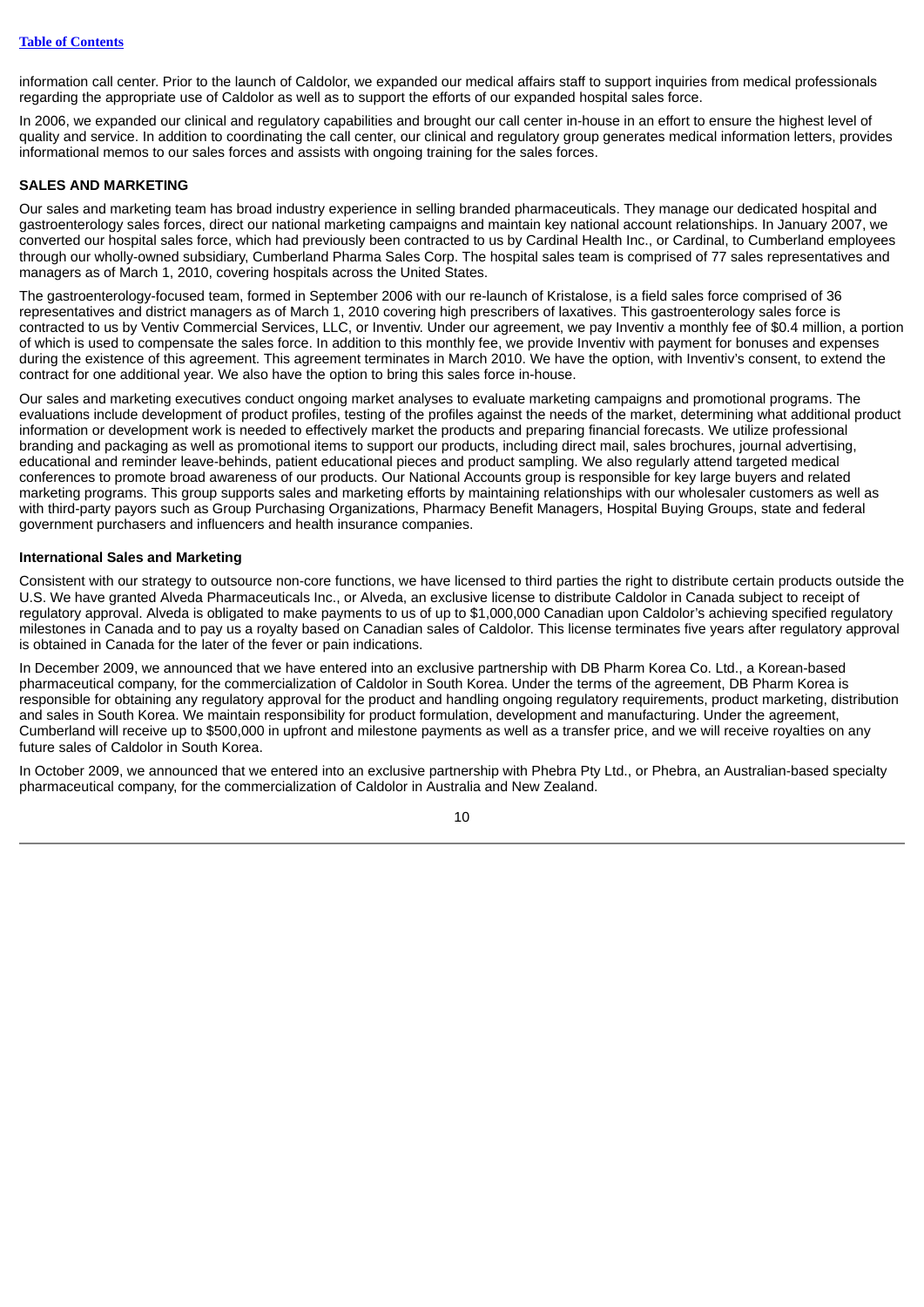Phebra has responsibility for obtaining any regulatory approval for the product, and for handling all ongoing regulatory requirements, product marketing, distribution and sales in the territories. We will maintain responsibility for product formulation, development and manufacturing. Under the terms of the agreement, Cumberland will receive up to \$500,000 in upfront and milestone payments as well as a transfer price, and we will receive royalties on any future sales of Caldolor in those territories.

We have also granted Phebra an exclusive license to market and distribute Acetadote in Australia, New Zealand, and Southeast Asia, subject to the receipt of regulatory approval. Phebra is obligated to make payments to us of up to \$325,000 upon Phebra's achieving specified milestones as well as royalty payments. This license terminates seven years after the first sale of Acetadote in Australia.

# **MANUFACTURING AND DISTRIBUTION**

We outsource certain non-core, capital-intensive functions, including manufacturing and distribution. Our executives are experienced in these areas and manage these third-party relationships with a focus on quality assurance.

#### **Manufacturing**

Our key manufacturing relationships include:

- **•** In July 2000, we established an international manufacturing alliance with a predecessor to Hospira Australia Pty. Ltd., or Hospira. Hospira sources active pharmaceutical ingredients, or APIs, and manufactures Caldolor for us under an agreement that expires in June 2014, subject to early termination upon 45 days prior notice in the event of uncured material breach by us or Hospira. The agreement will automatically renew for successive three-year terms unless Hospira or we provide at least 12 months prior written notice of non-renewal. Under the agreement, we pay Hospira a transfer price per unit of Caldolor supplied. In addition, we reimburse Hospira for agreed-upon development, regulatory and inspection and audit costs. We have granted Hospira a right of first negotiation for manufacture and distribution of all future pharmaceutical products we intend to sell in Australia, New Zealand, Canada and mutually agreed Southeast Asian and Latin American countries.
- **•** Bioniche Teoranta, or Bioniche, sources APIs and manufactures Acetadote for us for sale in the U.S. at its FDA-approved manufacturing facility in Ireland. Our relationship with Bioniche began in January 2002. Bioniche manufactures and packages Acetadote for us, and we purchase Acetadote from Bioniche pursuant to an agreement expiring in January 2011. This agreement is subject to early termination upon prior written notice in the event of an uncured material default by us or Bioniche. We have an option to renew the agreement for a five-year term upon expiration. Under the agreement, we pay Bioniche a transfer price per unit of Acetadote supplied, which transfer price is subject to annual adjustment, and a percentage royalty in the mid-single digits throughout the term of the agreement based on our net sales of the product. In addition, we are required to purchase minimum quantities of Acetadote.
- **•** Inalco S.p.A. and Inalco Biochemicals, Inc., or collectively Inalco, from which we licensed exclusive U.S. commercialization rights to Kristalose in April 2006, source APIs and supply us with the product under an agreement that expires in 2021. The agreement renews automatically for successive three-year terms unless we or Inalco provide written notice of intent not to renew at least 12 months prior to expiration of a term. Either we or Inalco may terminate this agreement upon at least 45 days prior written notice in the event of uncured material breach. Under the agreement, we are required to pay Inalco a transfer price per unit of Kristalose supplied and a percentage royalty in the low to mid single-digits throughout the term of the agreement based on our net sales of Kristalose. We are required to purchase minimum quantities of Kristalose.
- **•** We entered into an agreement with Bayer Healthcare, LLC, or Bayer, in February 2008 for the manufacture of Caldolor and Acetadote. The agreement expires in February 2013, subject to early termination upon 30 days prior written notice in the event of uncured material breach by us or Bayer. The agreement will automatically renew for successive one-year terms unless Bayer or we provide at least six months prior written notice of non-renewal. Under the agreement, we pay Bayer a transfer price per each unit of Caldolor or Acetadote supplied. In addition, we pay Bayer for agreed upon development costs.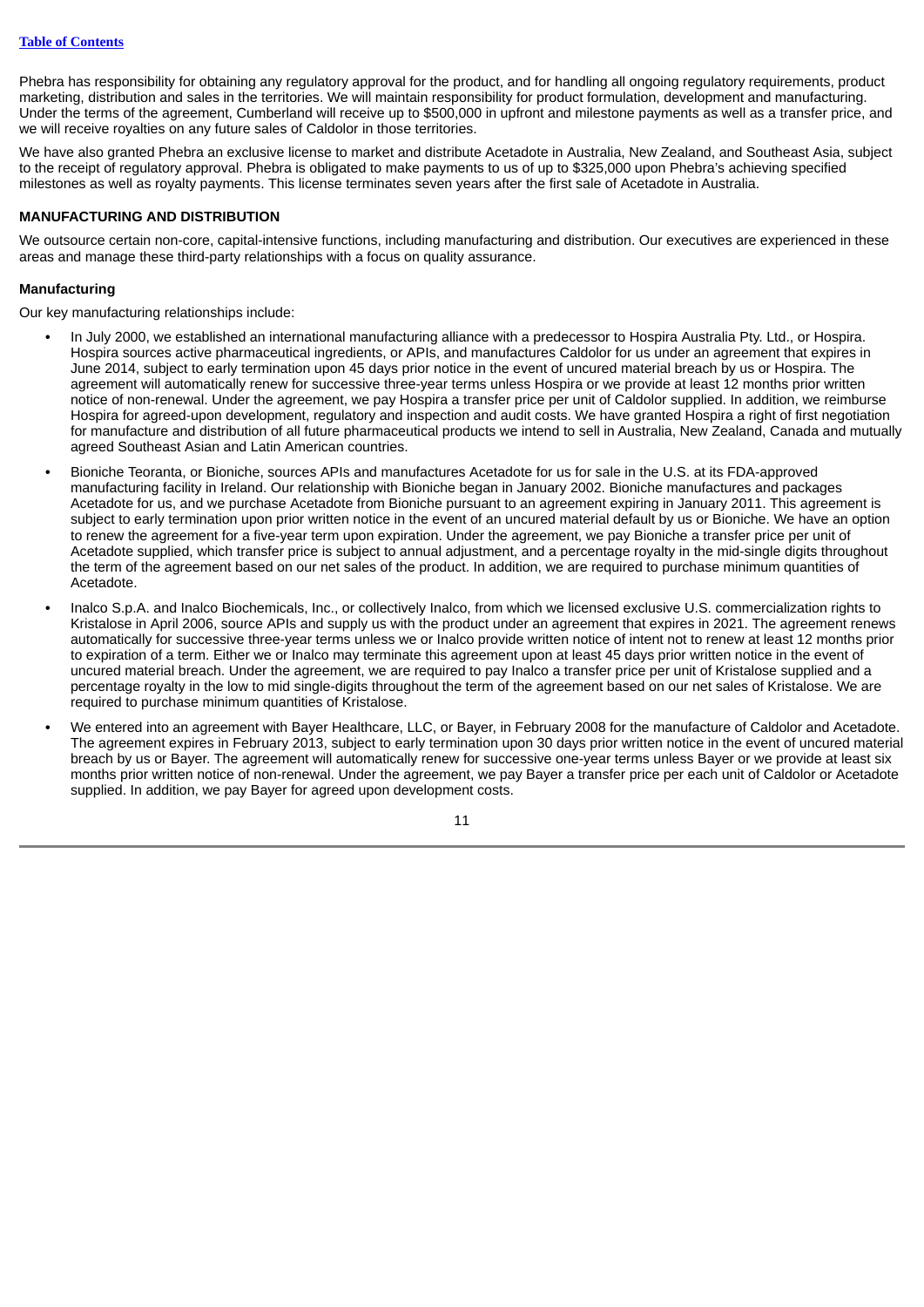#### **Distribution**

Like many other pharmaceutical companies, we employ an outside third party logistics contractor to facilitate our distribution efforts. Since August 2002, Specialty Pharmaceutical Services, or SPS, (formerly CORD Logistics, Inc.) has exclusively handled all aspects of our product logistics efforts, including warehousing, shipping, customer billing and collections. SPS is a division of Cardinal. SPS's main facility is located outside of Nashville, Tennessee, with more than 325,000 square feet of space and a well-established infrastructure. In 2008, SPS opened a second, distribution-only facility in Reno, Nevada, with an additional 88,000 square feet of space. We began utilizing this facility for distribution to certain locations in the second half of 2008. We maintain ownership of our finished products until sale to our customers.

#### **INTELLECTUAL PROPERTY**

We seek to protect our products from competition through a combination of patents, trademarks, trade secrets, FDA exclusivity and contractual restrictions on disclosure. Proprietary rights, including patents, are an important element of our business. We seek to protect our proprietary information by requiring our employees, consultants, contractors and other advisors to execute agreements providing for protection of our confidential information upon commencement of their employment or engagement. We also require confidentiality agreements from entities that receive our confidential data or materials.

#### **Acetadote**

Acetadote was approved by the FDA in January 2004 as an orphan drug for the intravenous treatment of acetaminophen overdose. As an orphan drug, we are entitled to seven years of marketing exclusivity for the treatment of this approved indication. We have applied for patent protection for a new formulation of Acetadote through U.S. patent application No. 11/209,804, as well as through international application No. PCT/US06/20691, both of which are directed to acetylcysteine compositions, methods of making the same and methods of using the same. In addition, we have an exclusive, worldwide license to NAC clinical data from Newcastle Master Misercordiae Hospital in Australia. We have no expected outstanding payment obligations pursuant to this contract.

#### **Caldolor**

We are the owner of U.S. Patent No. 6,727,286, which is directed to ibuprofen solution formulations, methods of making the same, and methods of using the same, and which expires in 2021. This U.S. patent is associated with our completed international application No. PCT/US01/42894. We have filed for international patent protection in association with this PCT application in various countries, some of which have been allowed and some of which remain pending.

In 2009, we also filed the first of several new patent applications for Caldolor. Part of an ongoing initiative to protect the value of our intellectual property, the new applications address our proprietary method of dosing intravenous ibuprofen.

We have an exclusive, worldwide license to clinical data for intravenous ibuprofen from Vanderbilt University, in consideration for royalty and other payment obligations related to Caldolor.

In addition, we received three years marketing exclusivity upon receipt of FDA approval for Caldolor. We intend to seek further exclusivity from the FDA upon completion of successful pediatric clinical trials for the product.

#### **Kristalose**

We are the exclusive licensee of U.S. Patent No. 5,480,491 owned by Inalco relating to Kristalose, directed to a process for preparation of crystalline lactulose. Related license rights include an exclusive license to use related Inalco know-how and the Kristalose trademark to manufacture, market and distribute Kristalose in the U.S. Under our agreement with Inalco, Inalco is solely responsible for prosecuting and maintaining both the patents and know-how that we license from them. Our license expires in 2021 and is subject to earlier termination for material breach. Our payment obligations under this agreement are described under "Manufacturing and Distribution— Manufacturing."

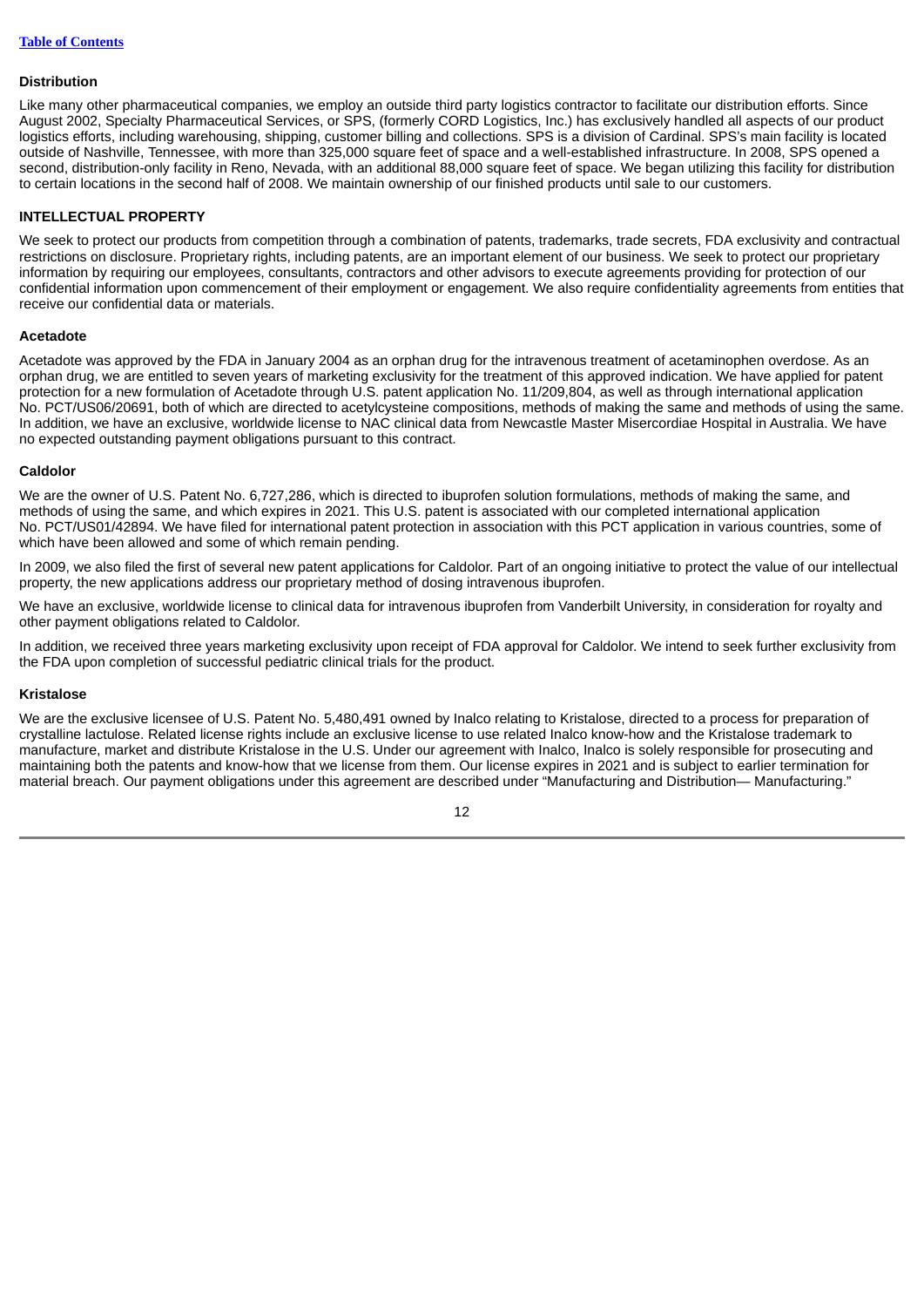#### **COMPETITION**

The pharmaceutical industry is characterized by intense competition and rapid innovation. Our continued success in developing and commercializing pharmaceutical products will depend, in part, upon our ability to compete against existing and future products in our target markets. Competitive factors directly affecting our markets include but are not limited to:

- **•** product attributes such as efficacy, safety, ease-of-use and cost-effectiveness;
- **•** brand awareness and recognition driven by sales and marketing and distribution capabilities;
- **•** intellectual property and other exclusivity rights;
- **•** availability of resources to build and maintain developmental and commercial capabilities;
- **•** successful business development activities;
- **•** extent of third-party reimbursements; and
- **•** establishment of advantageous collaborations to conduct development, manufacturing or commercialization efforts.

A number of our competitors possess research and development and sales and marketing capabilities as well as financial resources greater than ours. These competitors, in addition to emerging companies and academic research institutions, may be developing, or in the future could develop, new technologies that could compete with our current and future products or render our products obsolete.

#### **Acetadote**

Acetadote is our injectable formulation of NAC for the treatment of acetaminophen overdose. NAC is accepted worldwide as the standard of care for acetaminophen overdose. Despite the availability of injectable NAC outside the United States, Acetadote, to our knowledge, is the only injectable NAC product approved in the U.S. to treat acetaminophen overdose. Our competitors in the acetaminophen overdose market are those companies selling orally administered NAC including, but not limited to, Geneva Pharmaceuticals, Inc., Bedford Laboratories division of Ben Venue Laboratories, Inc., Roxane Laboratories, Inc. and Hospira Inc.

#### **Caldolor**

Caldolor is marketed for the treatment of pain and fever, primarily in a hospital setting. A variety of products already address the acute pain market.

- **•** Morphine, the most commonly used product for the treatment of acute, post-operative pain, is manufactured and distributed by several generic pharmaceutical companies.
- **•** DepoDurÒ is an extended release injectable formulation of morphine that is marketed by EKR Therapeutics, Inc.
- **•** Other generic injectable opioids, including fentanyl, meperidine and hydromorphone, address this market.
- **•** Ketorolac (brand name ToradolÒ), an injectable NSAID, is also manufactured and distributed by several generic pharmaceutical companies.

We are aware of other product candidates in development to treat acute pain including injectable NSAIDs, novel opioids, new formulations of existing therapies and extended release anesthetics. We believe the companies developing injectable, non-narcotic analgesics for the treatment of post-surgical pain are the primary potential competitors to Caldolor. Cadence Pharmaceuticals Inc. has filed for FDA regulatory approval of an injectable formulation of acetaminophen for the treatment of pain and fever, and Javelin Pharmaceuticals Inc. has filed for FDA approval of its injectable form of an NSAID, diclofenac, for the treatment of pain.

In addition to the injectable analgesic products above, many companies are developing analgesics for specific indications such as migraine and neuropathic pain, oral extended-release forms of existing narcotic and non-narcotic products, and products with new methods of delivery such as transdermal. We are not aware of any approved injectable products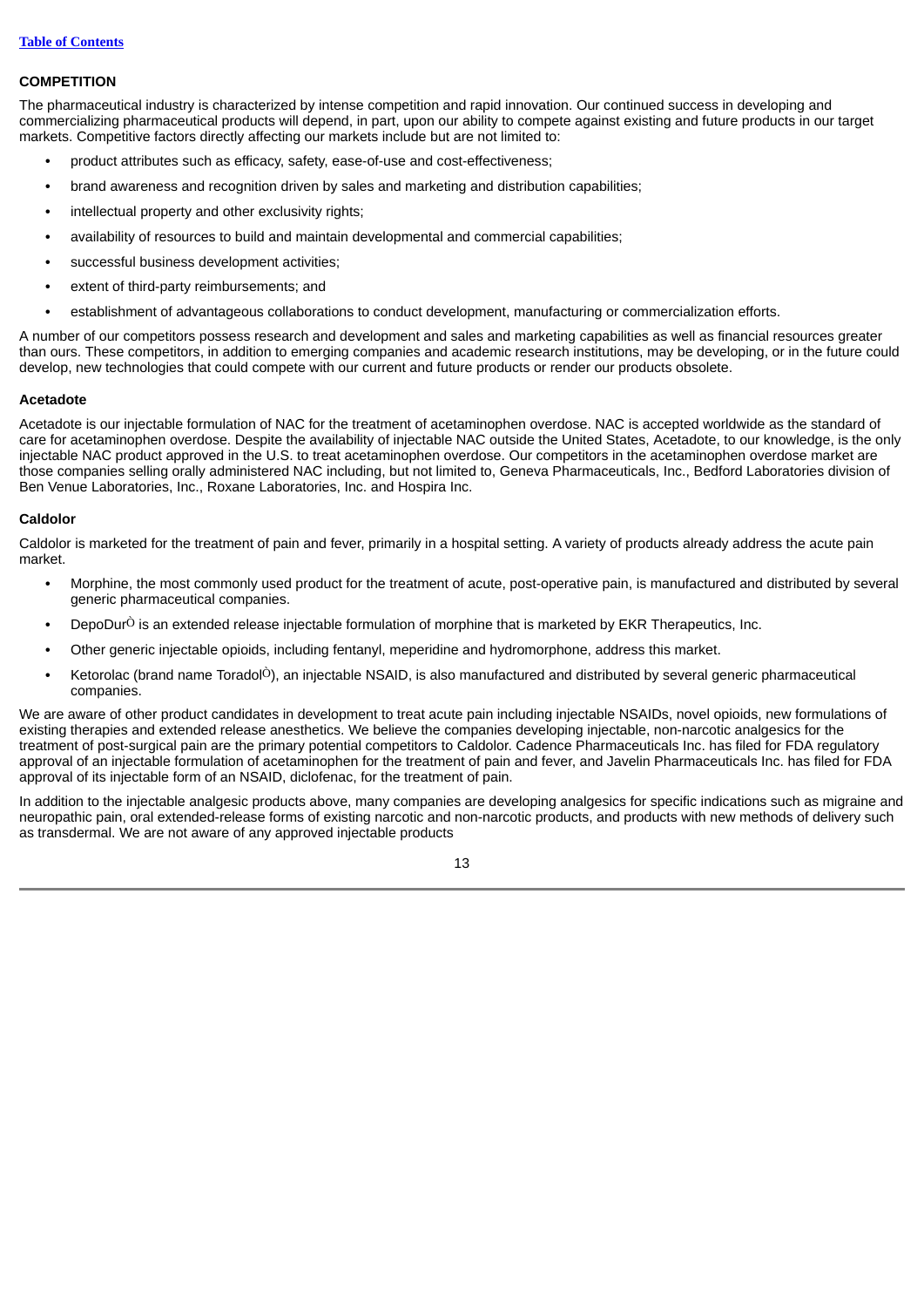indicated for the treatment of fever in the U.S. other than Caldolor. There are, however, numerous drugs available to physicians to reduce fevers in hospital settings via oral administration to the patient, including acetaminophen, ibuprofen and aspirin. These drugs are manufactured by numerous pharmaceutical companies.

#### **Kristalose**

Kristalose is a dry powder crystalline prescription formulation of lactulose indicated for the treatment of constipation. The U.S. constipation therapy market includes various prescription and OTC products. The prescription products which we believe are our primary competitors are AmitizaÒ and liquid lactuloses. Amitiza is indicated for the treatment of chronic idiopathic constipation in adults and is marketed by Sucampo Pharmaceuticals Inc. and Takeda Pharmaceutical Company Limited. Liquid lactulose products are marketed by a number of pharmaceutical companies.

There are several hundred OTC products used to treat constipation marketed by numerous pharmaceutical and consumer health companies. MiraLaxÒ (polyethylene glycol 3350), previously a prescription product, was indicated for the treatment of constipation and manufactured and marketed by Braintree Laboratories, Inc. Under an agreement with Braintree, Schering-Plough introduced MiraLax as an OTC product in February 2007.

# **GOVERNMENT REGULATION**

Pharmaceutical companies are subject to extensive regulation by national, state, and local agencies in countries in which they do business. The manufacture, distribution, marketing and sale of pharmaceutical products is subject to government regulation in the U.S. and various foreign countries. Additionally, in the U.S., we must follow rules and regulations established by the FDA requiring the presentation of data indicating that our products are safe and efficacious and are manufactured in accordance with cGMP regulations. If we do not comply with applicable requirements, we may be fined, the government may refuse to approve our marketing applications or allow us to manufacture or market our products and we may be criminally prosecuted. We and our manufacturers and clinical research organizations may also be subject to regulations under other federal, state and local laws, including the Occupational Safety and Health Act, the Resource Conservation and Recovery Act, the Clean Air Act and import, export and customs regulations as well as the laws and regulations of other countries.

# **FDA Approval Process**

The steps required to be taken before a new prescription drug may be marketed in the U.S. include:

- **•** completion of pre-clinical laboratory and animal testing;
- **•** the submission to the FDA of an investigational new drug application, or IND, which must be evaluated and found acceptable by the FDA before human clinical trials may commence;
- **•** performance of adequate and well-controlled human clinical trials to establish the safety and efficacy of the proposed drug for its intended use; and
- **•** submission and approval of an NDA.

The sponsor of the drug typically conducts human clinical trials in three sequential phases, but the phases may overlap. In Phase I clinical trials, the product is tested in a small number of patients or healthy volunteers, primarily for safety at one or more dosages. In Phase II clinical trials, in addition to safety, the sponsor evaluates the efficacy of the product on targeted indications, and identifies possible adverse effects and safety risks in a patient population. Phase III clinical trials typically involve testing for safety and clinical efficacy in an expanded population at geographically-dispersed test sites.

The FDA requires that clinical trials be conducted in accordance with the FDA's good clinical practices (GCP) requirements. The FDA may order the partial, temporary or permanent discontinuation of a clinical trial at any time or impose other sanctions if it believes that the clinical trial is not being conducted in accordance with FDA requirements or presents an unacceptable risk to the clinical trial patients. The institutional review board (IRB), or ethics committee (outside of the U.S.), of each clinical site generally must approve the clinical trial design and patient informed consent and may also require the clinical trial at that site to be halted, either temporarily or permanently, for failure to comply with the IRB's requirements, or may impose other conditions.

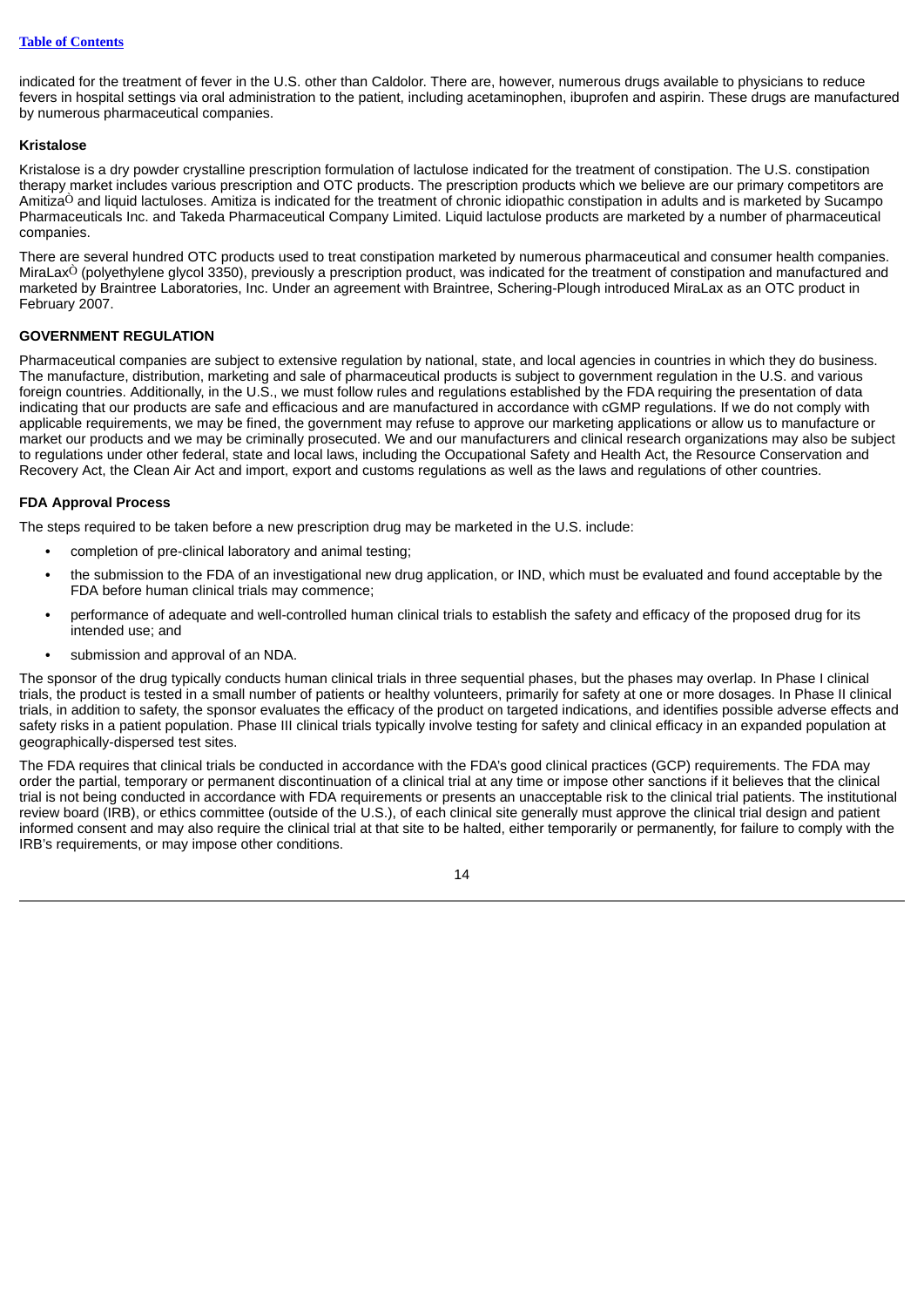The results of the pre-clinical and clinical trials, together with, among other things, detailed information on the manufacture and composition of the product and proposed labeling, are submitted to the FDA in the form of an NDA for marketing approval. The FDA reviews all NDAs submitted before it accepts them for filing and may request additional information rather than accepting an NDA for filing. Once the submission is accepted for filing, the FDA begins an in-depth review of the NDA. Under the policies agreed to by the FDA under the Prescription Drug User Fee Act, or PDUFA, the FDA has ten months in which to complete its initial review of a standard NDA and respond to the applicant. The review process and the PDUFA goal date may be extended by three months if the FDA requests or the NDA sponsor otherwise provides additional information or clarification regarding information already provided in the submission within the last three months of the PDUFA goal date. If the FDA's evaluations of the NDA and the clinical and manufacturing procedures and facilities are favorable, the FDA may issue an approval letter. The FDA may also issue an approvable letter setting forth further conditions that must be met in order to secure final approval of the NDA. If and when those conditions have been met to the FDA's satisfaction, the FDA will issue an approval letter. An approval letter authorizes commercial marketing of the drug for certain indications. According to the FDA, the median total approval time for NDAs approved during calendar year 2004 was approximately 13 months for standard applications. If the FDA's evaluations of the NDA submission and the clinical and manufacturing procedures and facilities are not favorable, it may refuse to approve the NDA and issue a not-approvable letter. The time and cost of completing these steps and obtaining FDA approval can vary dramatically depending on the drug. However, to complete these steps for a novel drug can take many years and cost millions of dollars.

#### **Section 505(b)(2) New Drug Applications**

As an alternate path for FDA approval of new indications or new formulations of previously-approved products, a company may file a Section 505(b)(2) NDA, instead of a "stand-alone" or "full" NDA. Section 505(b)(2) of the FDC Act was enacted as part of the Drug Price Competition and Patent Term Restoration Act of 1984, otherwise known as the Hatch-Waxman Amendments. Section 505(b)(2) permits the submission of an NDA where at least some of the information required for approval comes from studies not conducted by or for the applicant and for which the applicant has not obtained a right of reference. Some examples of products that may be allowed to follow a 505(b)(2) path to approval are drugs which have a new dosage form, strength, route of administration, formulation or indication.

We successfully secured FDA approvals for Acetadote in January 2004 and for Caldolor in June 2009 pursuant to the 505(b)(2) pathway. Upon approval of a "full" or 505(b)(2) NDA, a drug may be marketed only for the FDA-approved indications in the approved dosage forms. Further clinical trials are necessary to gain approval for the use of the product for any additional indications or dosage forms. The FDA may also require post-market reporting and may require surveillance programs to monitor the side effects of the drug, which may result in withdrawal of approval after marketing begins.

#### **Special Protocol Assessment Process**

The special protocol assessment, or SPA, process generally involves FDA evaluation of a proposed Phase III clinical trial protocol and a commitment from the FDA that the design and analysis of the trial are adequate to support approval of an NDA, if the trial is performed according to the SPA and meets its endpoints. The FDA's guidance on the SPA process indicates that SPAs are designed to evaluate individual clinical trial protocols primarily in response to specific questions posed by the sponsors. In practice, the sponsor of a product candidate may request an SPA for proposed Phase III trial objectives, designs, clinical endpoints and analyses. A request for an SPA is submitted in the form of a separate amendment to an IND, and the FDA's evaluation generally will be completed within a 45-day review period under applicable PDUFA goals, provided that the trials have been the subject of discussion at an end-of-Phase II and pre-Phase III meeting with the FDA, or in other limited cases.

On June 14, 2004, we submitted a request for SPA of our Caldolor Phase III clinical study. During a meeting with the FDA on September 29, 2004, the FDA confirmed that the efficacy data from our study of post-operative pain with a positive outcome was considered sufficient to support a 505(b)(2) application for the pain indication. Final determinations by the FDA with respect to a product candidate, including as to the scope of its "labeling", are made after a complete review of the applicable NDA and are based on the entire data in the application.

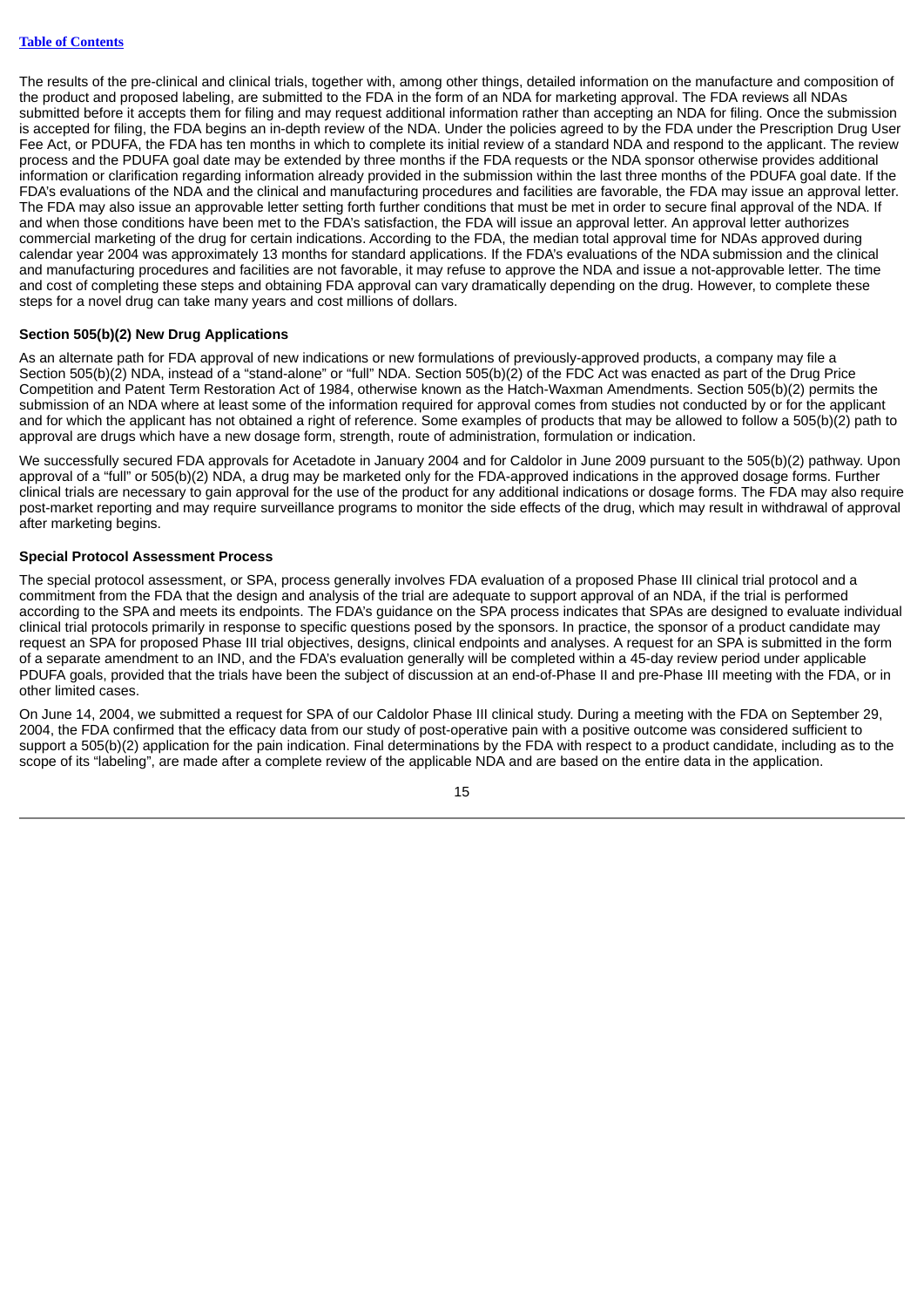#### **Orphan Drug Designation**

The Orphan Drug Act of 1983, or Orphan Drug Act, encourages manufacturers to seek approval of products intended to treat "rare diseases and conditions" with a prevalence of fewer than 200,000 patients in the U.S. or for which there is no reasonable expectation of recovering the development costs for the product. For products that receive orphan drug designation by the FDA, the Orphan Drug Act provides tax credits for clinical research, FDA assistance with protocol design, eligibility for FDA grants to fund clinical studies, waiver of the FDA application fee, and a period of seven years of marketing exclusivity for the product following FDA marketing approval. Acetadote received Orphan Drug designation in October 2001 and was approved by the FDA for the intravenous treatment of moderate to severe acetaminophen overdose in January 2004. As an orphan drug, Acetadote is entitled to marketing exclusivity until January 2011 for the treatment of this approved indication, and we intend to seek additional exclusivity for this product through new potential indications. This exclusivity would not prevent a product with a different formulation from competing with Acetadote, however.

#### **The Hatch-Waxman Act**

The Hatch-Waxman Act provides three years of marketing exclusivity for the approval of new and supplemental NDAs, including Section 505(b) (2) NDAs, for, among other things, new indications, dosages or strengths of an existing drug, if new clinical investigations that were conducted or sponsored by the applicant are essential to the approval of the application. It is under this provision that we received three years marketing exclusivity for Caldolor upon receipt of FDA approval in June 2009.

#### **Other Regulatory Requirements**

Regulations continue to apply to pharmaceutical products after FDA approval occurs. Post-marketing safety surveillance is required in order to continue to market an approved product. The FDA also may, in its discretion, require post-marketing testing and surveillance to monitor the effects of approved products or place conditions on any approvals that could restrict the commercial applications of these products.

If we seek to make certain changes to an FDA-approved product, such as promoting or labeling a product for a new indication, making certain manufacturing changes or product enhancements or adding labeling claims, we will need FDA review and approval before the change can be implemented. While physicians may use products for indications that have not been approved by the FDA, we may not label or promote the product for an indication that has not been approved. Securing FDA approval for new indications or product enhancements and, in some cases, for manufacturing and labeling claims, is generally a time-consuming and expensive process that may require us to conduct clinical trials under the FDA's IND regulations. Even if such studies are conducted, the FDA may not approve any change in a timely fashion, or at all. In addition, adverse experiences associated with use of the products must be reported to the FDA, and FDA rules govern how we can label, advertise or otherwise commercialize our products. In addition to FDA restrictions on marketing of pharmaceutical products, several other types of state and federal laws have been applied to restrict certain marketing practices in the pharmaceutical industry in recent years. These laws include antikickback statutes and false claims statutes. The federal health care program anti-kickback statute prohibits, among other things, knowingly and willfully offering, paying, soliciting or receiving remuneration to induce or in return for purchasing, leasing, ordering or arranging for the purchase, lease or order of any health care item or service reimbursable under Medicare, Medicaid or other federally financed health care programs. This statute has been interpreted to apply to arrangements between pharmaceutical manufacturers on the one hand and prescribers, purchasers and formulary managers on the other. Violations of the anti-kickback statute are punishable by imprisonment, criminal fines, civil monetary penalties and exclusion from participation in federal health care programs. Federal false claims laws prohibit any person from knowingly presenting, or causing to be presented, a false claim for payment to the federal government, or knowingly making, or causing to be made, a false statement to have a false claim paid. Recently, several pharmaceutical and other health care companies have been prosecuted under these laws for allegedly inflating drug prices they report to pricing services, which in turn were used by the government to set Medicare and Medicaid reimbursement rates, and for allegedly providing free product to customers with the expectation that the customers would bill federal programs for the product.

Outside of the U.S., our ability to market our products will also depend on receiving marketing authorizations from the appropriate regulatory authorities. The foreign regulatory approval process includes all of the risks associated with the FDA approval process described above. The requirements governing the conduct of clinical trials and marketing authorization vary widely from country to country.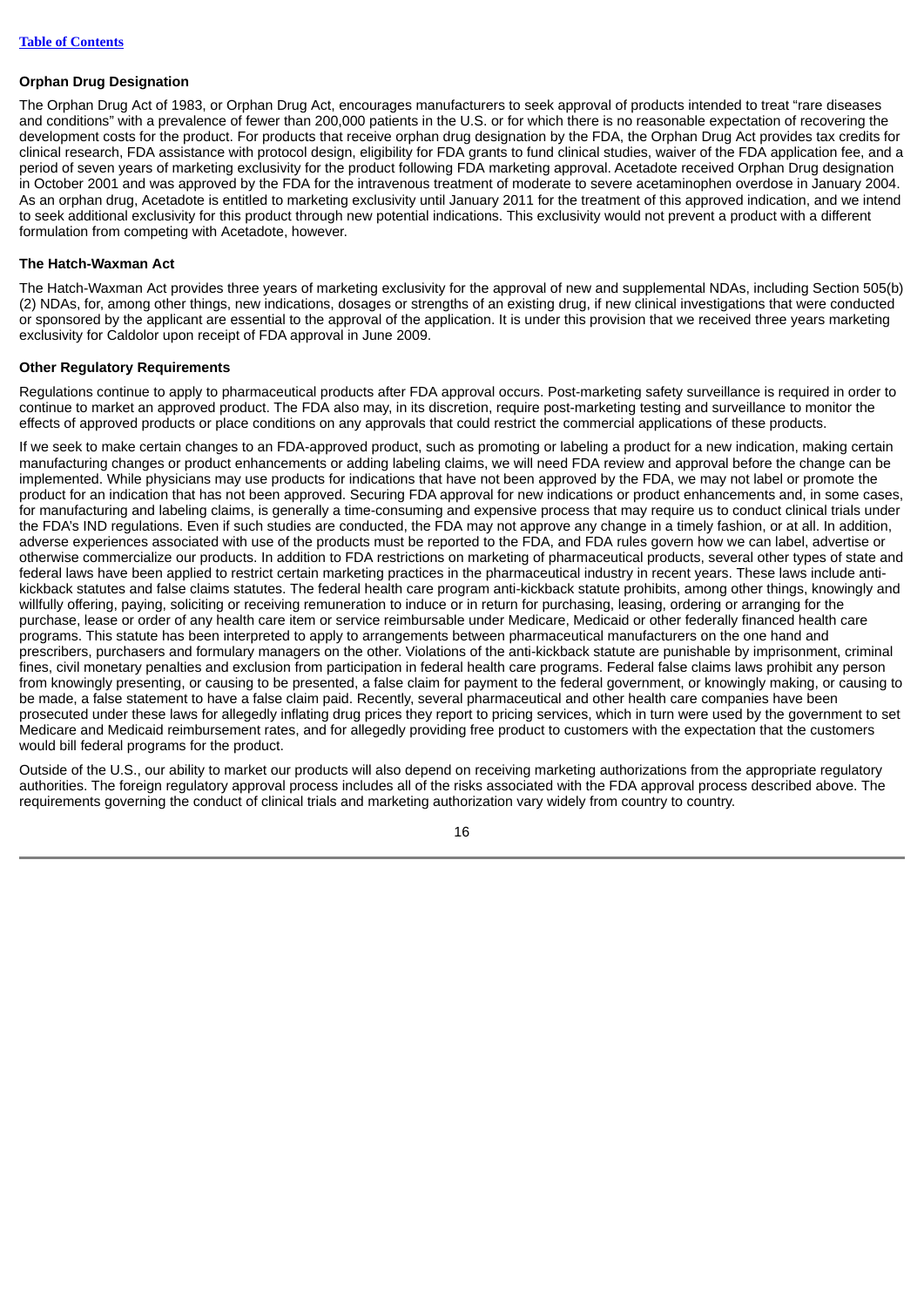# **EMPLOYEES**

As of March 1, 2010, we had 108 full-time employees, which included 76 hospital sales force representatives and managers. We also have a dedicated gastroenterology field sales force under contract that is comprised of 35 dedicated sales representatives and district managers. We believe that employing experienced, independent contractors and consultants is a cost-efficient and effective way to accomplish our goals. A number of additional individuals have provided or are currently providing services to us pursuant to agreements between the individuals or their employers and us. None of our employees are represented by a collective bargaining unit. We believe that we have positive relationships with our employees.

#### <span id="page-19-0"></span>**Item 1A: Risk Factors**

You should carefully consider the risk factors described below and throughout this report, which could materially affect our business. There are also risks that are not presently known or not presently material, as well as the other information set forth in this report that could materially affect our business. In addition, in our periodic filings with the SEC, press releases and other statements, we discuss estimates and projections regarding our future performance and business outlook. By their nature, such "forward-looking statements" involve known and unknown risks, uncertainties and other factors that in some cases are out of our control. For a further discussion of forward-looking statements, please refer to the section entitled "Special Note Regarding Forward-Looking Statements." These factors could cause our actual results to differ materially from our historical results or our present expectations and projections. These risk factors and uncertainties include, but are not limited to the *following:*

#### **RISKS RELATED TO OUR BUSINESS**

#### An adverse development regarding our products could have a material and adverse impact on our future revenues and profitability.

A number of factors may impact the effectiveness of our marketing and sales activities and the demand for our products, including:

- **•** The prices of our products relative to other drugs or competing treatments;
- **•** Any unfavorable publicity concerning us, our products, or the markets for these products such as information concerning product contamination or other safety issues in either of our product markets, whether or not directly involving our products;
- **•** Perception by physicians and other members of the healthcare community of the safety or efficacy of our products or competing products;
- **•** Regulatory developments related to our marketing and promotional practices or the manufacture or continued use of our products;
- **•** The inability of the orphan drug designation of Acetadote (under which the FDA granted seven years marketing exclusivity for intravenous treatment of moderate to severe acetaminophen overdose) to prevent development and marketing of a different product that competes with Acetadote;
- **•** Changes in intellectual property protection available for our products or competing treatments;
- **•** The availability and level of third-party reimbursement for sales of our products; and
- **•** The continued availability of adequate supplies of our products to meet demand.

If demand for our products weaken, our revenues and profitability will likely decline. Known adverse effects of our marketed products are documented in product labeling, including the product package inserts, medical information disclosed to medical professionals and all marketing-related materials. At this time, no unforeseen or serious adverse effects outside of those specified in current product labeling have been directly attributed to our approved products.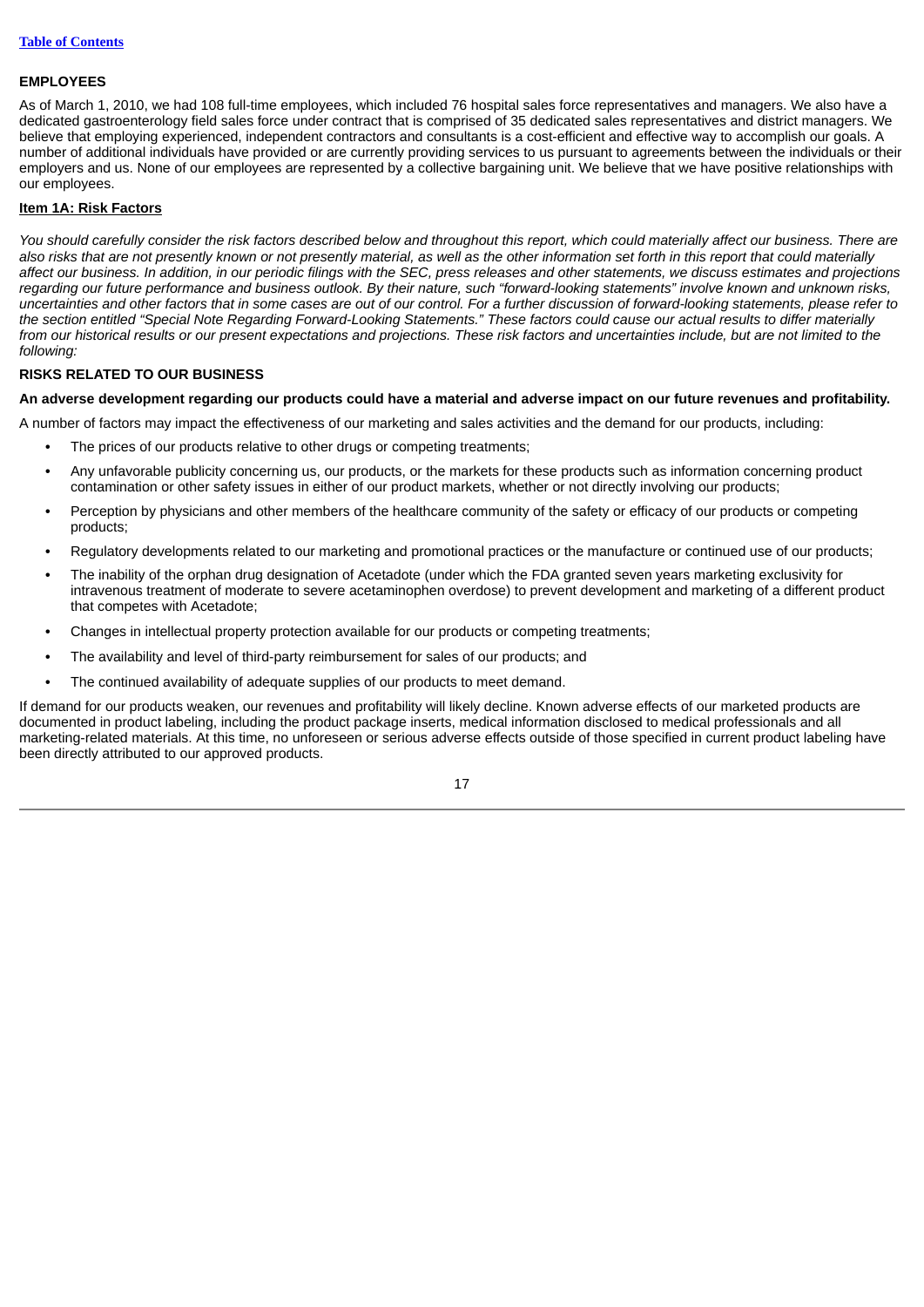#### If any manufacturer we rely upon fails to produce our products in the amounts we require on a timely basis, or fails to comply with stringent regulations applicable to pharmaceutical drug manufacturers, we may be unable to meet demand for our products and may **lose potential revenues.**

We do not manufacture any of our products, and we do not currently plan to develop any capacity to do so. Our dependence upon third parties for the manufacture of products could adversely affect our profit margins or our ability to develop and deliver products on a timely and competitive basis. If for any reason we are unable to obtain or retain third-party manufacturers on commercially acceptable terms, we may not be able to sell our products as planned. Furthermore, if we encounter delays or difficulties with contract manufacturers in producing our products, the distribution, marketing and subsequent sales of these products could be adversely affected.

Caldolor is manufactured at Hospira Australia Pty. Ltd.'s facility in Australia and Bayer's facility in Kansas. Acetadote is manufactured primarily at a facility in Ireland and Bayer's manufacturing plant in Kansas is an alternative manufacturing source for Acetadote. The active pharmaceutical ingredient for Kristalose is manufactured at a single facility in Italy. If any one of these facilities is damaged or destroyed, or if local conditions result in a work stoppage, we could suffer an inability to meet demand for our products. Kristalose is manufactured through a complex process involving trade secrets of the manufacturer; therefore, it would be particularly difficult to find a new manufacturer of Kristalose on an expedited basis. As a result of these factors, our ability to manufacture Kristalose may be substantially impaired if the manufacturer is unable or unwilling to supply sufficient quantities of the product.

In addition, all manufacturers of our products and product candidates must comply with current good manufacturing practices, referred to as cGMP, enforced by the FDA through its facilities inspection program. These requirements include quality control, quality assurance and the maintenance of records and documentation. Manufacturers of our products may be unable to comply with cGMP requirements and with other FDA, state and foreign regulatory requirements. We have no control over our manufacturers' compliance with these regulations and standards. If our third-party manufacturers do not comply with these requirements, we could be subject to:

- **•** fines and civil penalties;
- **•** suspension of production or distribution;
- **•** suspension or delay in product approval;
- **•** product seizure or recall; and
- **•** withdrawal of product approval.

#### We are dependent on a variety of other third parties. If these third parties fail to perform as we expect, our operations could be **disrupted and our financial results could suffer.**

We have a relatively small internal infrastructure. We rely on a variety of third parties, other than our third-party manufacturers, to help us operate our business. Other third parties on which we rely include:

- **•** Cardinal Health Specialty Pharmaceutical Services, a logistics and fulfillment company and business unit of Cardinal, which warehouses and ships our marketed products;
- **•** Ventiv Commercial Services, LLC, which provides a field sales force that is the primary selling team for Kristalose; and
- **•** Vanderbilt University and the Tennessee Technology Development Corporation, co-owners with us of CET, and the universities that collaborate with us in connection with CET's research and development programs.

If these third parties do not continue to provide services to us, or collaborate with us, we might not be able to obtain others who can serve these functions. This could disrupt our business operations, increase our operating expenses or otherwise adversely affect our operating results.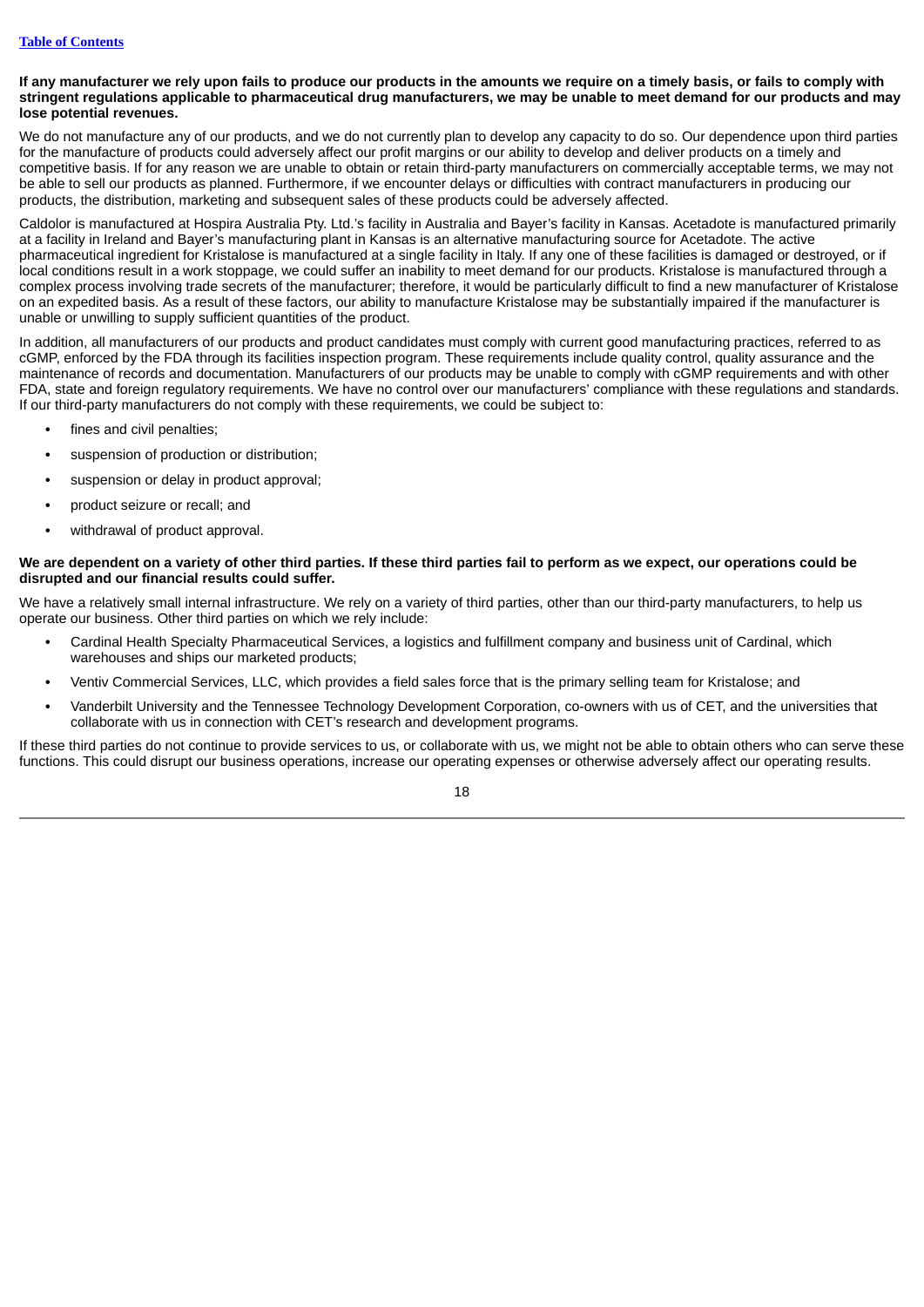# **Competitive pressures could reduce our revenues and profits.**

The pharmaceutical industry is intensely competitive. Our strategy is to target differentiated products in specialized markets. However, this strategy does not relieve us from competitive pressures, and can entail distinct competitive risks. Certain of our competitors do not aggressively promote their products in our markets. An increase in promotional activity in our markets could result in large shifts in market share, adversely affecting us.

Our competitors may sell or develop drugs that are more effective and useful and less costly than ours, and they may be more successful in manufacturing and marketing their products. Many of our competitors have significantly greater financial and marketing resources than we do. Additional competitors may enter our markets.

The pharmaceutical industry is characterized by constant and significant investment in new product development, which can result in rapid technological change. The introduction of new products could substantially reduce our market share or render our products obsolete. The selling prices of pharmaceutical products tend to decline as competition increases, through new product introduction or otherwise, which could reduce our revenues and profitability.

Governmental and private health care payors have recently emphasized substitution of branded pharmaceuticals with less expensive generic equivalents. An increase in the sales of generic pharmaceutical products could result in a decrease in revenues of branded pharmaceuticals. While there are no generic equivalents competing with our products at this time, in the future we could face generic competition.

#### The commercial launch of Caldolor is subject to many internal and external challenges and if we cannot overcome these challenges **in a timely manner, our future revenues and profits could be materially and adversely impacted.**

Caldolor represents a substantial portion of our future growth. Caldolor was approved by the FDA in June 2009, and we started commercializing Caldolor in the United States in September 2009. The commercial success of Caldolor is dependent on many third-parties, including physicians, pharmacists, hospital pharmacy and therapeutics committees, or P&T committees, suppliers and distributors, all of whom we have little or no control over. We expect Caldolor to be administered primarily to hospitalized patients who are unable to receive oral therapies for the treatment of pain or fever. Before we can distribute Caldolor to any new hospital customers, Caldolor must be approved for addition to the hospitals' formulary lists by their P&T committees. A hospital's P&T committee generally governs all matters pertaining to the use of medications within the institution, including review of medication formulary data and recommendations of drugs to the medical staff. We cannot guarantee that we will be successful in getting the approvals we need from enough P&T committees to be able to optimize hospital sales of Caldolor. Even if we obtain hospital approval for Caldolor, we must still convince individual hospital physicians to prescribe Caldolor repeatedly. Because Caldolor is a new drug with little track record, any mistakes made in the timely supply of Caldolor, education about how to properly administer Caldolor or any unexpected side effects that develop from use of the drug, may lead physicians to not accept Caldolor as a viable treatment alternative.

In addition to the extensive external efforts required, the commercial success of Caldolor also depends on our ability to coordinate supply, distribution, marketing, sales and education efforts. Internally, the successful commercialization of Caldolor depends on our ability to maintain a well-trained, qualified sales force, to equip our sales force with effective supportive materials, to target appropriate markets and to accurately price Caldolor. As of March 1, 2010, our hospital sales force was comprised of 76 representatives and managers. In addition, as Caldolor is a newly marketed drug, our sales force will need to be credible and persuasive in order to convince physicians and pharmacists in target markets to use Caldolor. If we are unable to provide our sales force with convincing supportive materials, such as clinical papers, sales literature and formulary kits, they may not be able to sell Caldolor in sufficient quantities. We must also target the right hospitals across the United States. Any failure in sales force coverage could limit our ability to generate market acceptance for Caldolor. We also have set a price for Caldolor that we believe hospitals and other purchasers are willing to pay, but that will also generate sufficient profits. If we have set a price for Caldolor that hospitals consider too high, we may need to subsequently reduce the price for Caldolor. If we have set the initial price for Caldolor too low, we may not generate adequate profits and may not be able to raise the price of the drug in the future**.**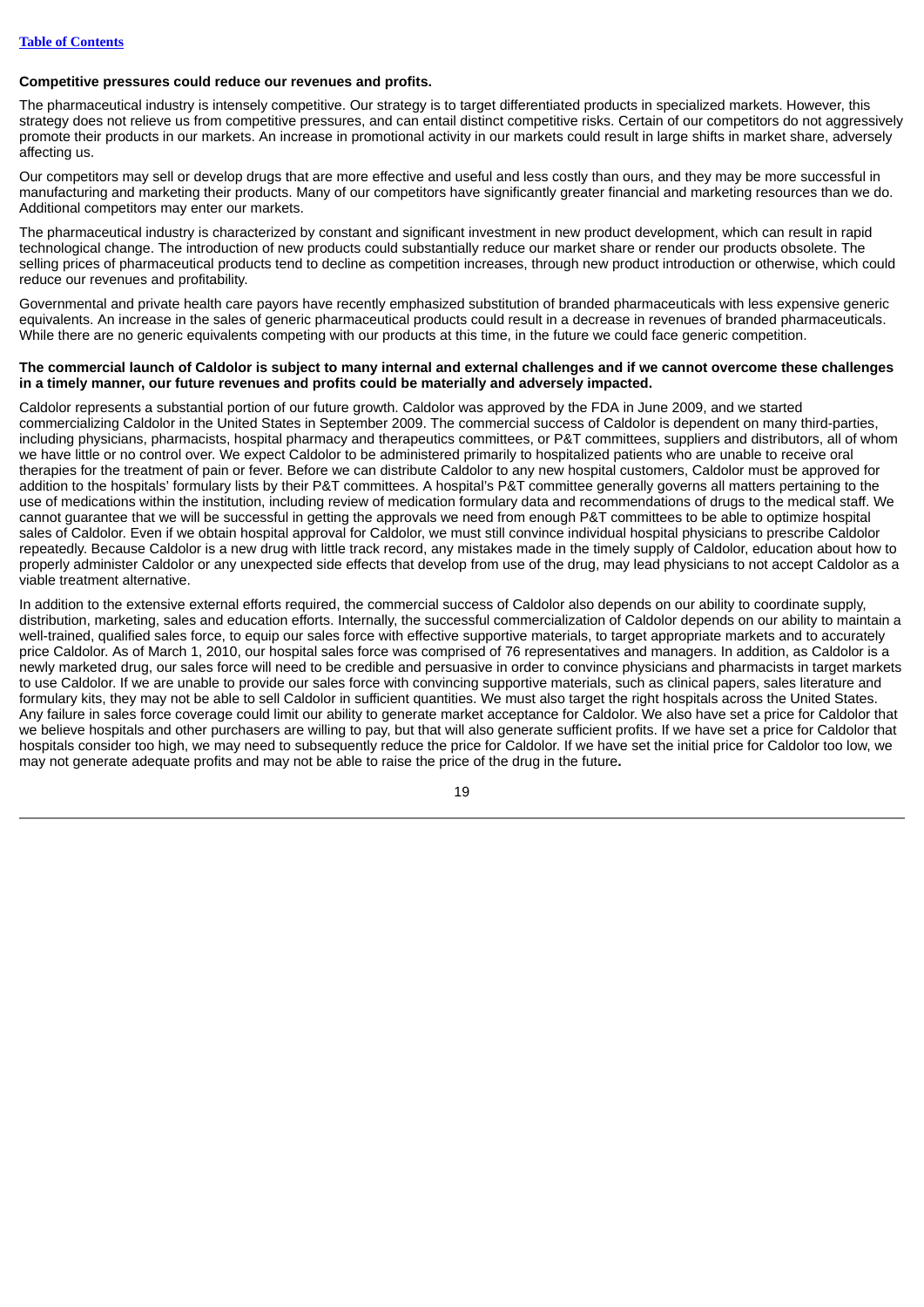#### **Any attempt by us to expand the potential market for Caldolor is subject to limitations.**

In its June 2009 Caldolor approval letter, the FDA required us to conduct two additional Phase IV pediatric studies by 2011 and 2012, respectively. If the results of these Phase IV clinical studies are not favorable, we may not be able to expand the market for Caldolor to children ages 1-16. We may also experience delays associated with these required Phase IV clinical studies potentially resulting from, among other factors, difficulty enrolling pediatric patients. Such delays could impact our ability to obtain an additional six months of FDA exclusivity.

In addition, we have only obtained regulatory approval to market Caldolor in the United States. In foreign jurisdictions such as Canada, New Zealand, South Korea, Southeast Asia and Australia we have licensed the right to market Caldolor to third parties. These third parties are responsible for seeking regulatory approval for Caldolor in their respective jurisdictions. We have no control over these third parties and cannot be sure that marketing approval for Caldolor will be obtained outside the United States.

#### Our future growth depends on our ability to identify and acquire rights to products. If we do not successfully identify and acquire **rights to products and successfully integrate them into our operations, our growth opportunities may be limited.**

We acquired rights to Caldolor, Acetadote and Kristalose. Our business strategy is to continue to acquire rights to FDA-approved products as well as pharmaceutical product candidates in the late stages of development. We do not plan to conduct basic research or pre-clinical product development, except to the extent of our investment in CET. As compared to large multi-national pharmaceutical companies, we have limited resources to acquire third-party products, businesses and technologies and integrate them into our current infrastructure. Many acquisition opportunities involve competition among several potential purchasers including large multi-national pharmaceutical companies and other competitors that have access to greater financial resources than we do. With future acquisitions, we may face financial and operational risks and uncertainties. We may not be able to engage in future product acquisitions, and those we do complete may not be beneficial to us in the long term.

#### If we are unable to maintain and build an effective sales and marketing infrastructure, we will not be able to commercialize and grow **our products and product candidates successfully.**

As we grow, we may not be able to secure sales personnel or organizations that are adequate in number or expertise to successfully market and sell our products. This risk would be accentuated if we acquire products in areas outside of hospital acute care and gastroenterology, since our sales forces specialize in these areas. If we are unable to expand our sales and marketing capability or any other capabilities necessary to commercialize our products and product candidates, we will need to contract with third parties to market and sell our products. If we are unable to establish and maintain adequate sales and marketing capabilities, we may not be able to increase our product revenue, may generate increased expenses and we may not continue to be profitable.

#### If governmental or third-party payors do not provide adequate reimbursement for our products, our revenue and prospects for **continued profitability may be limited.**

Our financial success depends, in part, on the availability of adequate reimbursement from third-party healthcare payors. Such third-party payors include governmental health programs such as Medicare and Medicaid, managed care providers and private health insurers. Thirdparty payors are increasingly challenging the pricing of medical products and services, while governments continue to propose and pass legislation designed to reduce the cost of healthcare. Adoption of such legislation could further limit reimbursement for pharmaceuticals. Future cost control initiatives could decrease the price that we would receive for any products, which would limit our revenue and profitability. In addition, legislation and regulations affecting the pricing of pharmaceutical products might change.

Reimbursement practices of third-party payors might preclude us from achieving market acceptance for our products or maintaining price levels sufficient to realize an appropriate return on our investment in product acquisition and development. If we cannot obtain adequate reimbursement levels, our business, financial condition and results of operations would be materially and adversely affected.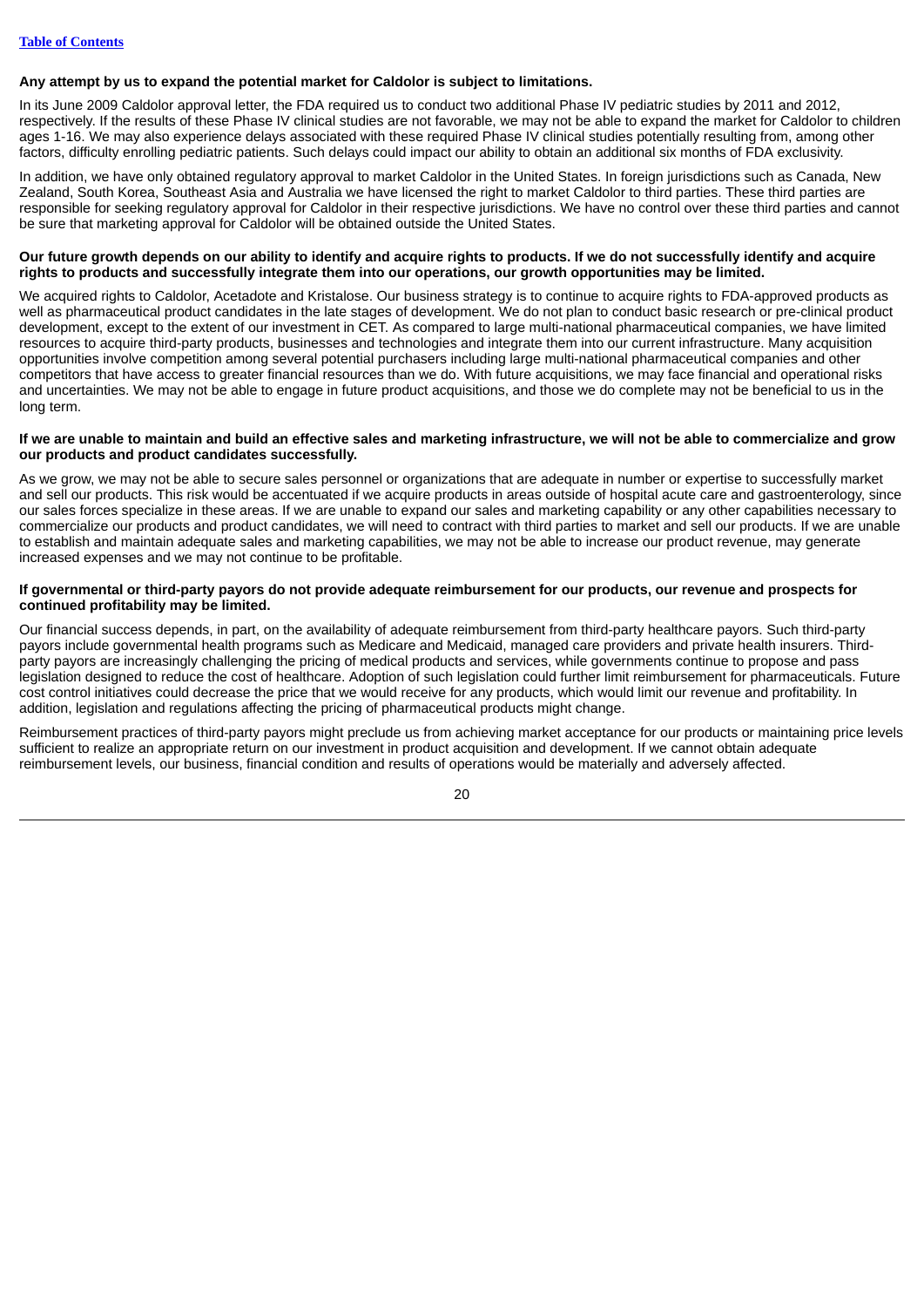#### **"Formulary" practices of third-party payors could adversely affect our competitive position.**

Many managed health care organizations are now controlling the pharmaceutical products listed on their formulary lists. The benefit of having products listed on these formulary lists creates competition among pharmaceutical companies which, in turn, has created a trend of downward pricing pressure in our industry. In addition, many managed care organizations are pursuing various ways to reduce pharmaceutical costs and are considering formulary contracts primarily with those pharmaceutical companies that can offer a full line of products for a given therapy sector or disease state. Our products might not be included on the formulary lists of managed care organizations, and downward pricing pressure in our industry generally could negatively impact our operations.

#### Continued consolidation of distributor networks in the pharmaceutical industry as well as increases in retailer concentration may **limit our ability to profitably sell our products.**

We sell most of our products to large pharmaceutical wholesalers, who in turn sell to, thereby supplying, hospitals and retail pharmacies. The distribution network for pharmaceutical products has become increasingly consolidated in recent years. Further consolidation or financial difficulties could also cause our customers to reduce the amounts of our products that they purchase, which would materially and adversely affect our business, financial condition and results of operations.

#### **Our CET joint initiative may not result in our gaining access to commercially viable products.**

Our CET joint initiative with Vanderbilt University and Tennessee Technology Development Corporation is designed to help us investigate, in a cost-effective manner, early-stage products and technologies. However, we may never gain access to commercially viable products from CET for a variety of reasons, including:

- **•** CET investigates early-stage products, which have the greatest risk of failure prior to FDA approval and commercialization;
- **•** In some programs, we do not have pre-set rights to product candidates developed by CET. We would need to agree with CET and its collaborators on the terms of any product licensed to, or acquired by, us;
- **•** We rely principally on government grants to fund CET's research and development programs. If these grants were no longer available, we or our co-owners might be unable or unwilling to fund CET operations at current levels or at all;
- **•** We may become involved in disputes with our co-owners regarding CET policy or operations, such as how best to deploy CET assets or which product opportunities to pursue. Disagreement could disrupt or halt product development; and
- **•** CET may disagree with one of the various universities with which CET is collaborating on research. A disagreement could disrupt or halt product development.

#### We depend on our key personnel, the loss of whom would adversely affect our operations. If we fail to attract and retain the talent **required for our business, our business will be materially harmed.**

We are a relatively small company, and we depend to a great extent on principal members of our management and scientific staff. If we lose the services of any key personnel, in particular, A.J. Kazimi, our Chief Executive Officer, it could have a material adverse effect on our business prospects. We currently have a key man life insurance policy covering the life of Mr. Kazimi. We have entered into agreements with each of our employees that contain restrictive covenants relating to non-competition and non-solicitation of our customers and suppliers for one year after termination of employment. Nevertheless, each of our officers and key employees may terminate his or her employment at any time without notice and without cause or good reason, and so as a practical matter these agreements do not guarantee the continued service of these employees. Our success depends on our ability to attract and retain highly qualified scientific, technical and managerial personnel and research partners. Competition among pharmaceutical companies for qualified employees is intense, and we may not be able to retain existing personnel or attract and retain qualified staff in the future. If we experience difficulties in hiring and retaining personnel in key positions, we could suffer from delays in product development, loss of customers and sales and diversion of management resources, which could adversely affect operating results.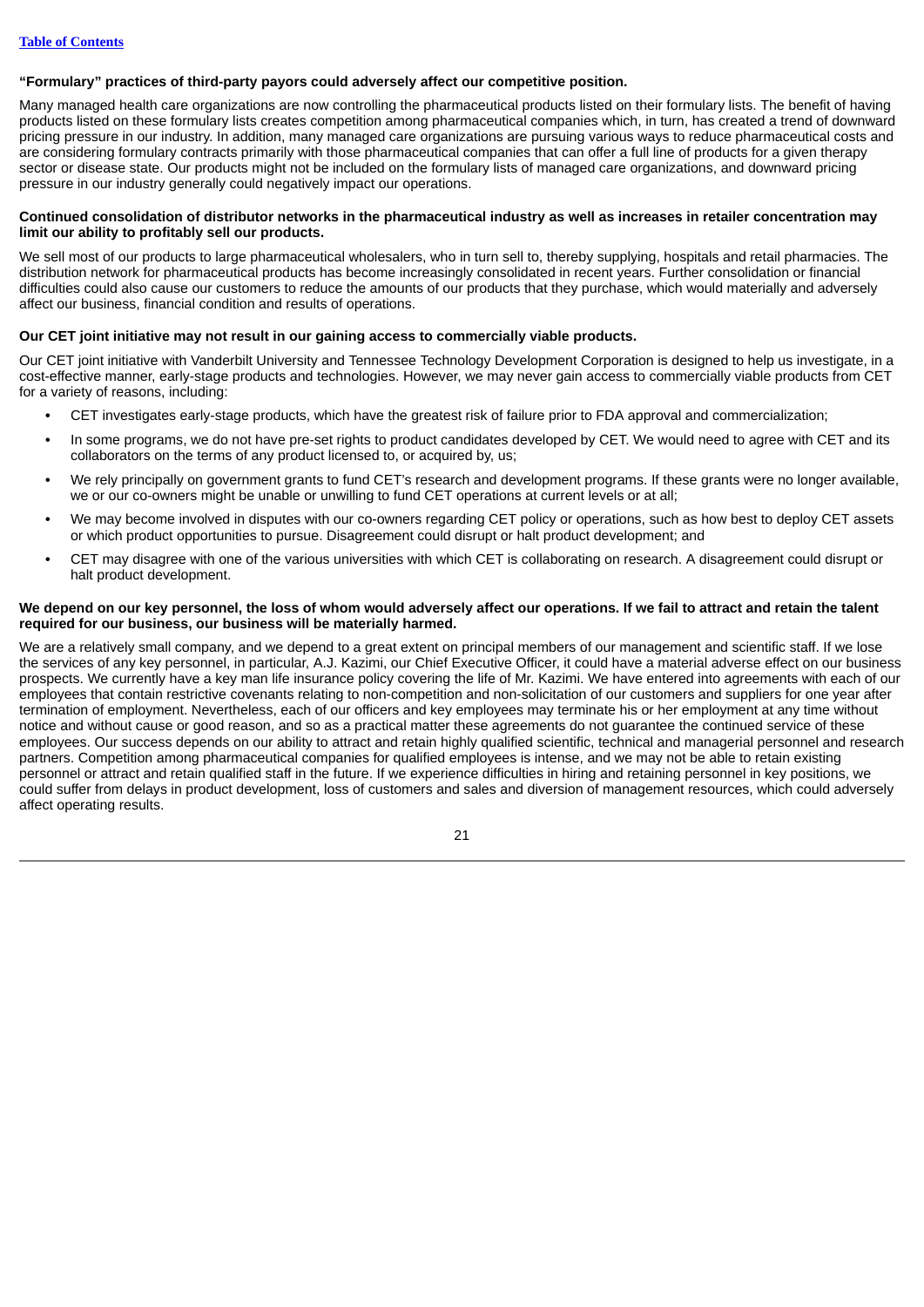#### We face potential product liability exposure, and if successful claims are brought against us, we may incur substantial liability for a **product or product candidate and may have to limit its commercialization.**

We face an inherent risk of product liability lawsuits related to the testing of our product candidates and the commercial sale of our products. An individual may bring a liability claim against us if one of our product candidates or products causes, or appears to have caused, an injury. If we cannot successfully defend ourselves against the product liability claim, we may incur substantial liabilities. Liability claims may result in:

- **•** decreased demand for our products;
- **•** injury to our reputation;
- **•** withdrawal of clinical trial participants;
- **•** significant litigation costs;
- **•** substantial monetary awards to or costly settlement with patients;
- **•** product recalls;
- **•** loss of revenue; and
- **•** the inability to commercialize our product candidates.

We are highly dependent upon medical and patient perceptions of us and the safety and quality of our products. We could be adversely affected if we or our products are subject to negative publicity. We could also be adversely affected if any of our products or any similar products sold by other companies prove to be, or are asserted to be, harmful to patients. Also, because of our dependence upon medical and patient perceptions, any adverse publicity associated with illness or other adverse effects resulting from the use or misuse of our products or any similar products sold by other companies could have a material adverse impact on our results of operations.

We have product liability insurance that covers our clinical trials and the marketing and sale of our products up to a \$10 million annual aggregate limit, subject to specified deductibles. Our current or future insurance coverage may prove insufficient to cover any liability claims brought against us.

Because of the increasing costs of insurance coverage, we may not be able to maintain insurance coverage at a reasonable cost or obtain insurance coverage that will be adequate to satisfy any liability that may arise.

#### We have never paid cash dividends on our capital stock, and we do not anticipate paying any cash dividends in the foreseeable **future.**

We have never paid cash dividends on our capital stock. We do not anticipate paying cash dividends to our shareholders in the foreseeable future. The availability of funds for distributions to shareholders will depend substantially on our earnings. Even if we become able to pay dividends in the future, we expect that we would retain such earnings to enhance capital and/or reduce long-term debt.

#### **RISKS RELATING TO GOVERNMENT REGULATION**

#### **We are subject to stringent government regulation. All of our products face regulatory challenges.**

Virtually all aspects of our business activities are regulated by government agencies. The manufacturing, processing, formulation, packaging, labeling, distribution, promotion and sampling, and advertising of our products, and disposal of waste products arising from such activities, are subject to governmental regulation. These activities are regulated by one or more of the FDA, the Federal Trade Commission (FTC), the Consumer Product Safety Commission, the U.S. Department of Agriculture and the U.S. Environmental Protection Agency (EPA), as well as by comparable agencies in foreign countries. These activities are also regulated by various agencies of the states and localities in which our products are sold. For more information, see "Business—Government Regulation."

22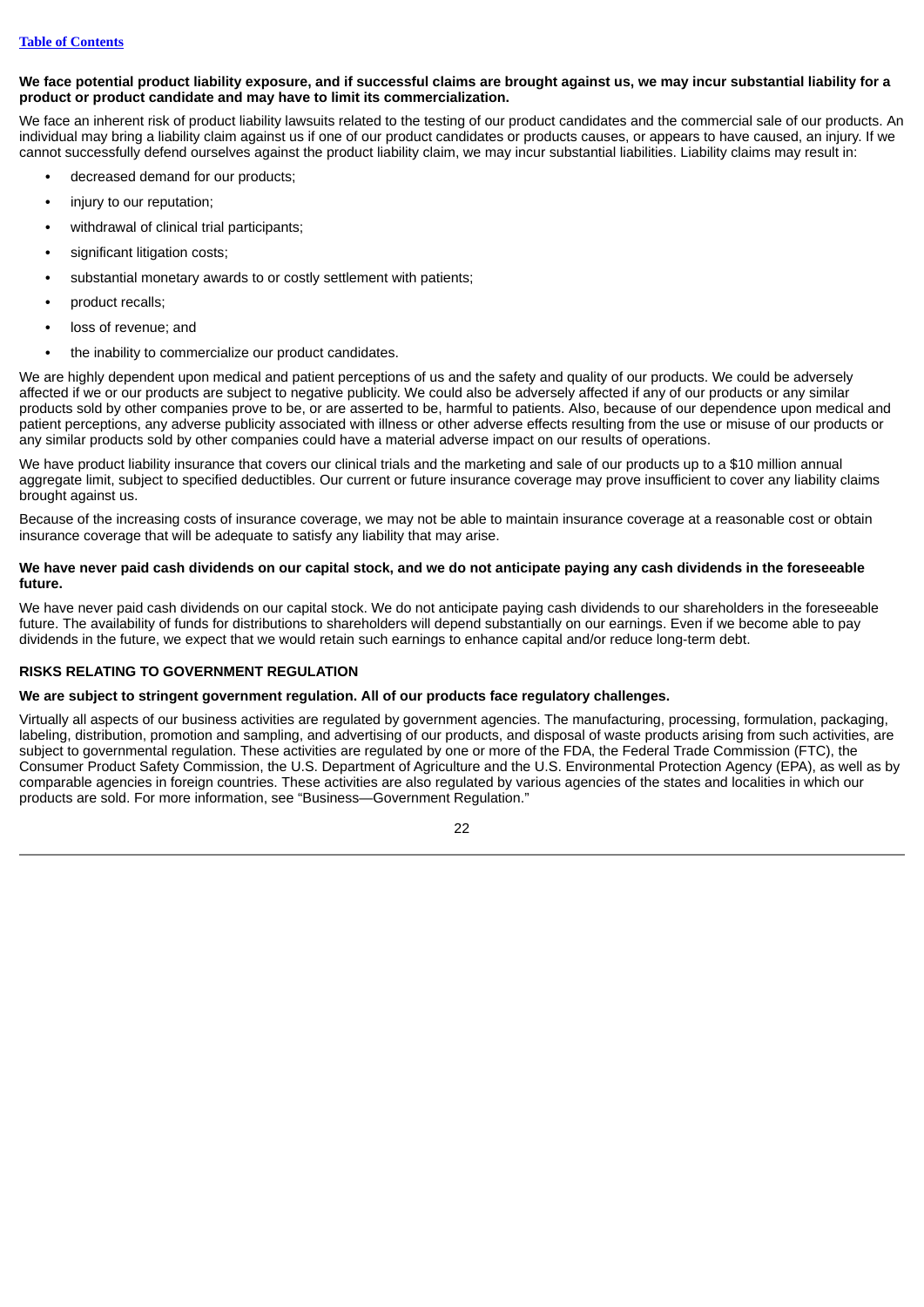Like all pharmaceutical manufacturers, we are subject to regulation by the FDA under the authority of the Federal Food, Drug and Cosmetic Act (FDC Act). All "new drugs" must be the subject of an FDA-approved NDA before they may be marketed in the United States. The FDA has the authority to withdraw existing NDA approvals and to review the regulatory status of products marketed under the enforcement policy. The FDA may require an approved NDA for any drug product marketed under the enforcement policy if new information reveals questions about the drug's safety and effectiveness. All drugs must be manufactured in conformity with cGMP, and drug products subject to an approved NDA must be manufactured, processed, packaged, held and labeled in accordance with information contained in the NDA. Since we rely on third parties to manufacture our products, cGMP requirements directly affect our third party manufacturers and indirectly affect us. The manufacturing facilities of our third-party manufacturers are continually subject to inspection by such governmental agencies, and manufacturing operations could be interrupted or halted in any such facilities if such inspections prove unsatisfactory. Our third-party manufacturers are subject to periodic inspection by the FDA to assure such compliance.

Pharmaceutical products must be distributed, sampled and promoted in accordance with FDA requirements. The FDA also regulates the advertising of prescription drugs. The FDA has the authority to request post-approval commitments that can be time-consuming and expensive.

Under the FDC Act, the federal government has extensive enforcement powers over the activities of pharmaceutical manufacturers to ensure compliance with FDA regulations. Those powers include, but are not limited to, the authority to initiate court action to seize unapproved or noncomplying products, to enjoin non-complying activities, to halt manufacturing operations that are not in compliance with cGMP, and to seek civil monetary and criminal penalties. The initiation of any of these enforcement activities, including the restriction or prohibition on sales of our products, could materially adversely affect our business, financial condition and results of operations.

Any change in the FDA's enforcement policy could have a material adverse effect on our business, financial condition and results of operations.

We cannot determine what effect changes in regulations or statutes or legal interpretation, when and if promulgated or enacted, may have on our business in the future. Such changes, or new legislation, could have a material adverse effect on our business, financial condition and results of operations.

#### Proposed legislation may permit re-importation of drugs from other countries into the U.S., including foreign countries where the drugs are sold at lower prices than in the U.S., which could materially adversely affect our operating results and our overall financial **condition.**

Legislation has been introduced in Congress that if enacted would permit more widespread re-importation of drugs from foreign countries into the U.S. which may include re-importation from foreign countries where the drugs are sold at lower prices than in the U.S. Such legislation, or similar regulatory changes, could decrease the price we receive for any approved products which, in turn could materially adversely affect our operating results and our overall financial condition.

# **RISKS RELATING TO INTELLECTUAL PROPERTY**

# Our strategy to secure and extend marketing exclusivity or patent rights may provide only limited protection from competition.

We seek to secure and extend marketing exclusivity for our products through a variety of means, including FDA exclusivity and patent rights. Acetadote has been designated as an "orphan drug" and is indicated to prevent or lessen hepatic (liver) injury when administered intravenously within eight to ten hours after ingesting quantities of acetaminophen that are potentially toxic to the liver. The FDA is authorized to grant orphan drug designation to drugs intended to treat a rare disease or condition. If a product that has orphan drug designation subsequently receives the first FDA approval for the disease for which it has such designation, the product is entitled to orphan drug exclusivity, which means that the FDA may not approve any other applications to market another drug using the same active ingredients for the same indication, except in very limited circumstances, for seven years. To this extent, Acetadote is protected until 2011 against competition from another drug using the same active ingredient to treat the same indication. Orphan drug marketing exclusivity does not, however, protect a drug from competition by a different drug marketed for the same indications.

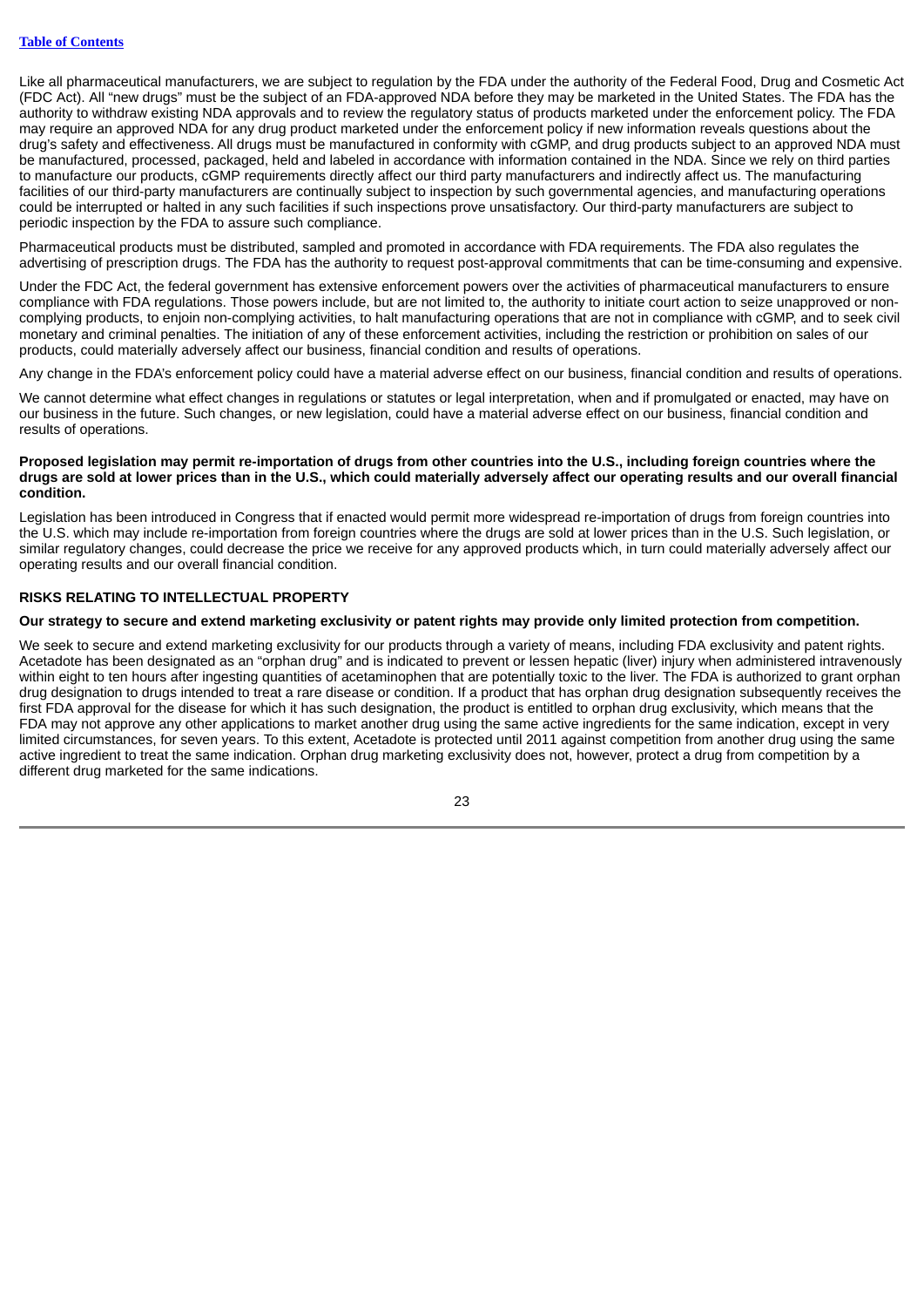We do not have "composition of matter" or "use" patents for our marketed products. We do have a U.S. patent, No. 6,727,286 for Caldolor, and some related international patents, which are directed to ibuprofen solution formulations, methods of making the same, and methods of using the same, and which are related to our formulation and manufacture of Caldolor. Additionally, the active ingredient in Caldolor—ibuprofen—is in the public domain, and if a competitor were to develop a sufficiently distinct formulation, it could develop and seek FDA approval for an ibuprofen product that competes with Caldolor. Upon receipt of FDA approval in June 2009, we received three years of marketing exclusivity for Caldolor.

Kristalose is manufactured under a contract with Inalco, which owns U.S. Patent No. 5,480,491, related to the manufacture of Kristalose. This patent is not directed to the composition or use of Kristalose and does not prevent a competitor from developing a formulation and developing and seeking FDA approval for a product that competes with Kristalose.

While we consider patent protection when evaluating product acquisition opportunities, any products we acquire in the future may not have significant patent protection. Neither the U.S. Patent and Trademark Office nor the courts have a consistent policy regarding the breadth of claims allowed or the degree of protection afforded under many pharmaceutical patents. Patent applications in the U.S. and many foreign jurisdictions are typically not published until 18 months following the filing date of the first related application, and in some cases not at all. In addition, publication of discoveries in scientific literature often lags significantly behind actual discoveries. Therefore, neither we nor our licensors can be certain that we or they were the first to make the inventions claimed in our issued patents or pending patent applications, or that we or they were the first to file for protection of the inventions set forth in these patent applications. In addition, changes in either patent laws or in interpretations of patent laws in the U.S. and other countries may diminish the value of our intellectual property or narrow the scope of our patent protection. Furthermore, our competitors may independently develop similar technologies or duplicate technology developed by us in a manner that does not infringe our patents or other intellectual property. As a result of these factors, our patent rights may not provide any commercially valuable protection from competing products.

#### If we are unable to protect the confidentiality of our proprietary information and know-how, the value of our technology and products **could be adversely affected.**

In addition to patents, we rely upon trade secrets, unpatented proprietary know-how and continuing technological innovation where we do not believe patent protection is appropriate or attainable. For example, the manufacturing process for Kristalose involves substantial trade secrets and proprietary know-how. We have entered into confidentiality agreements with certain key employees and consultants pursuant to which such employees and consultants must assign to us any inventions relating to our business if made by them while they are our employees, as well as certain confidentiality agreements relating to the acquisition of rights to products. Confidentiality agreements can be breached, though, and we might not have adequate remedies for any breach. Also, others could acquire or independently develop similar technology.

#### We depend on our licensors for the maintenance and enforcement of our intellectual property and have limited, if any, control over **the amount or timing of resources that our licensors devote on our behalf.**

When we license products, we often depend on our licensors to protect the proprietary rights covering those products. We have limited, if any, control over the amount or timing of resources that our licensors devote on our behalf or the priority they place on maintaining patent or other rights and prosecuting patent applications to our advantage. While any such licensor is expected to be under contractual obligations to us to diligently prosecute its patent applications and allow us the opportunity to consult, review and comment on patent office communications, we cannot be sure that it will perform as required. If a licensor does not perform and if we do not assume the maintenance of the licensed patents in sufficient time to make required payments or filings with the appropriate governmental agencies, we risk losing the benefit of all or some of those patent rights.

#### If the use of our technology conflicts with the intellectual property rights of third parties, we may incur substantial liabilities, and we **may be unable to commercialize products based on this technology in a profitable manner or at all.**

If our products conflict with the intellectual property rights of others, they could bring legal action against us or our licensors, licensees, manufacturers, customers or collaborators. If we were found to be infringing a patent or other intellectual property rights held by a third party, we could be forced to seek a license to use the patented or otherwise protected technology. We might not be able to obtain such a license on terms acceptable to us or at all. If an infringement

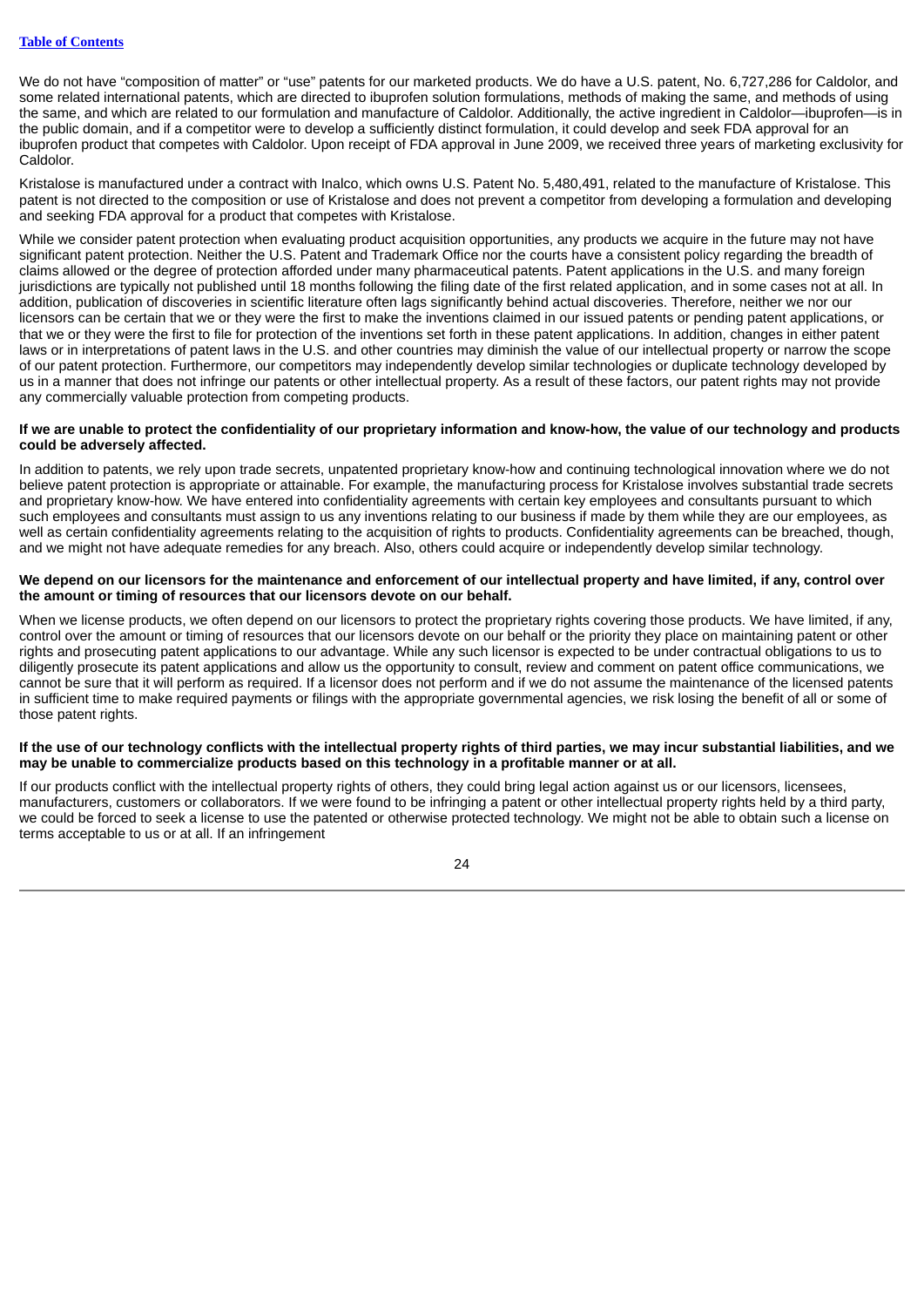or misappropriation legal action were to be brought against us or our licensors, we would incur substantial costs in defending the action. If such a dispute were to be resolved against us, we could be subject to significant damages, and the manufacturing or sale of one or more of our products could be enjoined.

#### We may be involved in lawsuits to protect or enforce our patents or the patents of our collaborators or licensors, which could be **expensive and time consuming.**

Competitors may infringe our patents or the patents of our collaborators or licensors. To counter infringement or unauthorized use, we may be required to file infringement claims, which can be expensive and time-consuming. In addition, in an infringement proceeding, a court may decide that a patent of ours is not valid or is unenforceable, or may refuse to stop the other party from using the technology at issue on the grounds that our patents do not cover the technology in question. An adverse result in any litigation or defense proceeding could put one or more of our patents at risk of being invalidated or interpreted narrowly and could put our patent applications at risk of not issuing.

Interference proceedings brought by the U.S. Patent and Trademark Office may be necessary to determine the priority of inventions with respect to our patent applications or those of our collaborators or licensors. Litigation or interference proceedings may fail and, even if successful, may result in substantial costs and distract our management. We may not be able, alone or with our collaborators and licensors, to prevent misappropriation of our proprietary rights, particularly in countries where the laws may not protect such rights as fully as in the United **States** 

Furthermore, because of the substantial amount of discovery required in connection with intellectual property litigation, some of our confidential information could be disclosed during this type of litigation. In addition, there could be public announcements of the results of hearings, motions or other interim proceedings or developments. If securities analysts or investors perceive these results to be negative, it could have a substantial adverse effect on the price of our common stock.

#### If we breach any of the agreements under which we license rights to our products and product candidates from others, we could lose the ability to continue commercialization of our products and development and commercialization of our product candidates.

We have exclusive licenses for the marketing and sale of certain products and may acquire additional licenses. Such licenses may terminate prior to expiration if we breach our obligations under the license agreement related to these pharmaceutical products. For example, the licenses may terminate if we fail to meet specified quality control standards, including cGMP with respect to the products, or commit a material breach of other terms and conditions of the licenses. Such early termination could have a material adverse effect on our business, financial condition and results of operations.

# **RISKS RELATED TO OUR FINANCIAL CONDITION AND RESULTS OF OPERATIONS**

# **Our operating results are likely to fluctuate from period to period.**

We are a relatively new company seeking to capture significant growth. While our revenues and operating income have increased over time, we anticipate that there may be fluctuations in our future operating results. We may not be able to maintain or improve our current levels of revenue or income. Potential causes of future fluctuations in our operating results may include:

- **•** new product launches, which could increase revenues but also increase sales and marketing expenses;
- **•** acquisition activity and other charges (such as for inventory expiration);
- **•** increases in research and development expenses resulting from the acquisition of a product candidate that requires significant additional development;
- **•** changes in the competitive, regulatory or reimbursement environment, which could drive down revenues or drive up sales and marketing or compliance costs; and
- **•** unexpected product liability or intellectual property claims and lawsuits.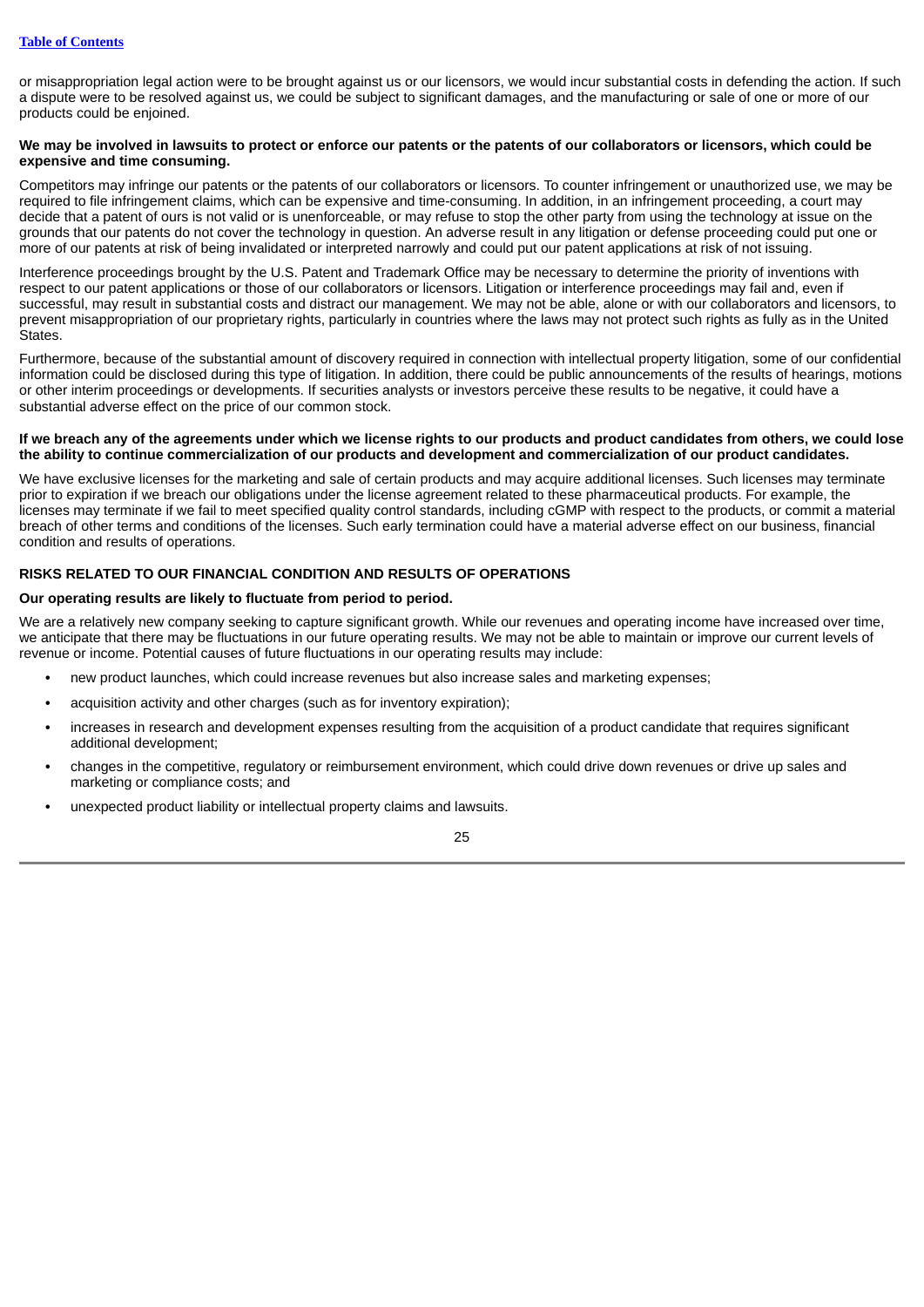See also "Management's discussion and analysis of financial condition and results of operations — Liquidity and capital resources." Fluctuation in operating results, particularly if not anticipated by investors and other members of the financial community, could add to volatility in our stock price.

#### Our focus on acquisitions as a growth strategy has created a large amount of intangible assets whose amortization could negatively **affect our results of operations.**

Our total assets include intangible assets related to our acquisitions. As of December 31, 2009, intangible assets relating to product and data acquisitions represented approximately 8% of our total assets. We may never realize the value of these assets. Generally accepted accounting principles require that we evaluate on a regular basis whether events and circumstances have occurred that indicate that all or a portion of the carrying amount of the asset may no longer be recoverable, in which case we would write down the value of the asset and take a corresponding charge to earnings. Any determination requiring the write-off of a significant portion of unamortized intangible assets would adversely affect our results of operations.

#### We may need additional funding and may be unable to raise capital when needed, which could force us to delay, reduce or eliminate **our product development or commercialization and marketing efforts.**

We may need to raise additional funds in order to meet the capital requirements of running our business and acquiring and developing new pharmaceutical products. If we require additional funding, we may seek to sell common stock or other equity or equity-linked securities, which could result in dilution to our shareholders. We may also seek to raise capital through a debt financing, which would result in ongoing debtservice payments and increased interest expense. Any financings would also likely involve operational and financial restrictions being imposed on us. We might also seek to sell assets or rights in one or more commercial products or product development programs. Additional capital might not be available to us when we need it on acceptable terms or at all. If we are unable to raise additional capital when needed, we could be forced to scale back our operations to conserve cash.

# **RISKS RELATED TO OWNING OUR STOCK**

#### **The market price of our common stock may fluctuate substantially.**

The price for the shares of our common stock sold in our initial public offering was determined by negotiation between the representatives of the underwriters and us. This price may not have reflected the market price of our common stock following our initial public offering. Through March 16, 2010, the closing price of our common stock has ranged from a low of \$11.10 to a high of \$17.05 per share. Moreover, the market price of our common stock might decline below current levels. In addition, the market price of our common stock is likely to be highly volatile and may fluctuate substantially. Sales of a substantial number of shares of our common stock in the public market or the perception that these sales may occur could cause the market price of our common stock to decline.

The realization of any of the risks described in these "Risk Factors" could have a dramatic and material adverse impact on the market price of our common stock. In addition, securities class action litigation has often been instituted against companies whose securities have experienced periods of volatility in market price. Any such securities litigation brought against us could result in substantial costs and a diversion of management's attention and resources, which could negatively impact our business, operating results and financial condition. Sales of a substantial number of shares of our common stock in the public market or the perception that these sales may occur could cause the market price of our common stock to decline.

#### **Unstable market conditions may have serious adverse consequences on our business.**

The recent economic downturn and market instability has made the business climate more volatile and more costly. Our general business strategy may be adversely affected by unpredictable and unstable market conditions. While we believe we have adequate capital resources to meet current working capital and capital expenditure requirements, a radical economic downturn or increase in our expenses could require additional financing on less than attractive rates or on terms that are dilutive to existing shareholders. Failure to secure any necessary financing in a timely manner and on favorable terms could have a material adverse effect on our growth strategy, financial performance and stock price and could require us to delay

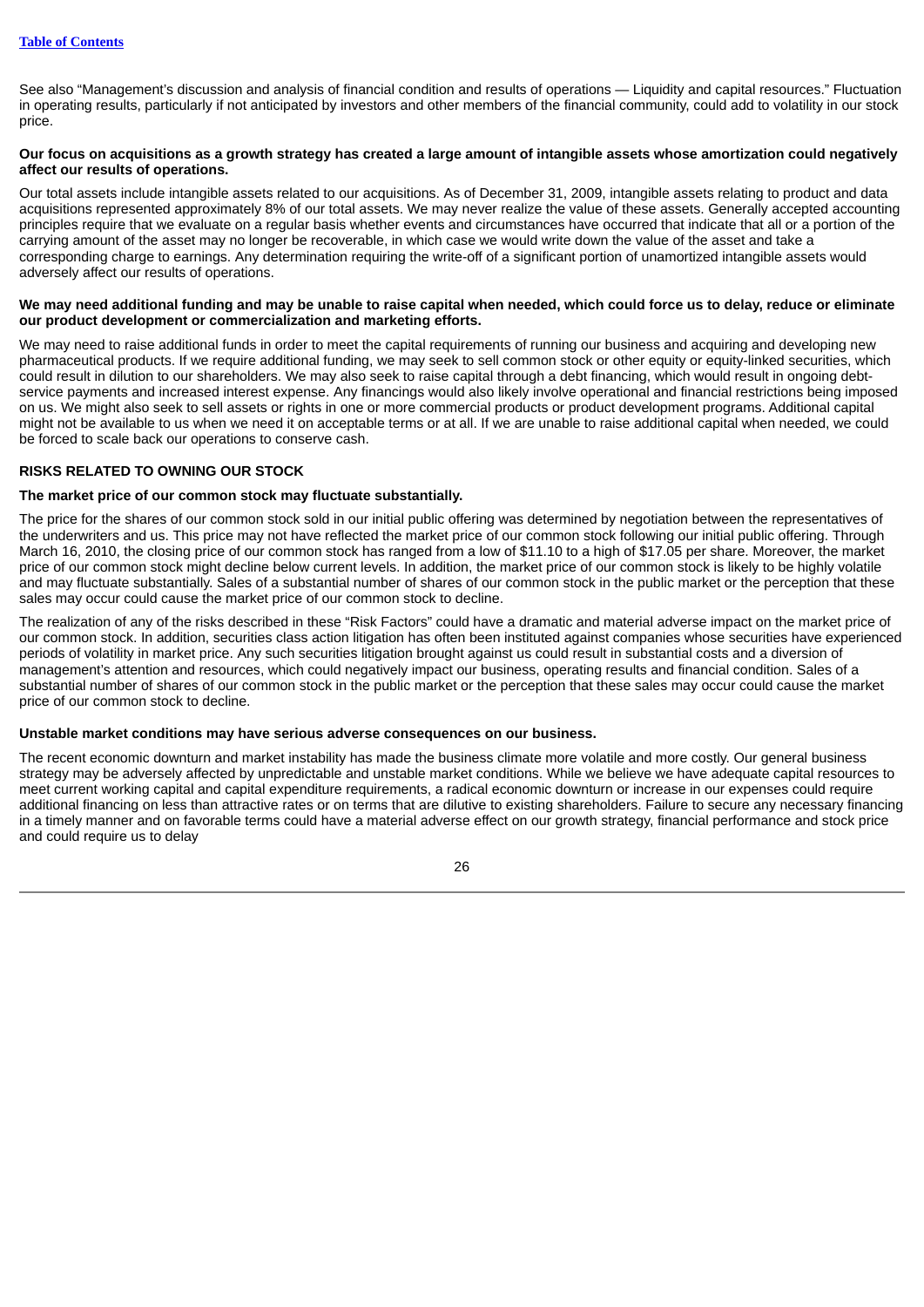or abandon clinical developments plans. There is a risk that one or more of our current service providers, manufacturers and other partners may encounter difficulties during challenging economic times, which would directly affect our ability to attain our operating goals on schedule and on budget.

#### We are experiencing increased costs as a result of operating as a public company, and our management will be required to devote **additional time to new compliance initiatives.**

We have and will continue to incur increased costs as a result of operating as a public company, and our management is required to devote additional time to new compliance initiatives. As a public company, we have and will continue to incur legal, accounting and other expenses that we did not incur as a private company. In addition, the Sarbanes-Oxley Act of 2002 (Sarbanes-Oxley Act), as well as rules subsequently implemented by the SEC and Nasdaq, have imposed various requirements on public companies, including requiring establishment and maintenance of effective disclosure and financial controls and changes in corporate governance practices. These rules and regulations have and will continue to increase our legal and financial compliance costs and will render some activities more time-consuming and costly.

The Sarbanes-Oxley Act requires, among other things, that we maintain effective internal controls for financial reporting and disclosure controls and procedures. In particular, we must perform system and process evaluation and testing of our internal controls over financial reporting to allow management and our independent registered public accounting firm to report on the effectiveness of our internal controls over financial reporting, beginning with our Annual Report on Form 10-K for the fiscal year ending December 31, 2010, as required by Section 404 of the Sarbanes-Oxley Act. Our testing, or the subsequent testing by our independent registered public accounting firm, may reveal deficiencies in our internal controls over financial reporting that are deemed to be material weaknesses.

Our compliance with Section 404 requires that we incur substantial accounting expense and expend significant management efforts. Moreover, if we are not able to comply with the requirements of Section 404 in a timely manner, or if we or our independent registered public accounting firm identifies deficiencies in our internal controls over financial reporting that are deemed to be material weaknesses, the market price of our stock could decline and we could be subject to sanctions or investigations by Nasdaq, the SEC or other regulatory authorities, which would require additional financial and management resources.

#### Some provisions of our third amended and restated charter, bylaws, credit facility and Tennessee law may inhibit potential **acquisition bids that you may consider favorable.**

Our corporate documents contain provisions that may enable our board of directors to resist a change in control of our company even if a change in control were to be considered favorable by you and other shareholders. These provisions include:

- **•** the authorization of undesignated preferred stock, the terms of which may be established and shares of which may be issued without shareholder approval;
- **•** advance notice procedures required for shareholders to nominate candidates for election as directors or to bring matters before an annual meeting of shareholders;
- **•** limitations on persons authorized to call a special meeting of shareholders;
- **•** a staggered board of directors;
- **•** a restriction prohibiting shareholders from removing directors without cause;
- **•** a requirement that vacancies in directorships are to be filled by a majority of the directors then in office and the number of directors is to be fixed by the board of directors; and
- **•** no cumulative voting.

These and other provisions contained in our third amended and restated charter and bylaws could delay or discourage transactions involving an actual or potential change in control of us or our management, including transactions in which our shareholders might otherwise receive a premium for their shares over then current prices, and may limit the ability of shareholders to remove our current management or approve transactions that our shareholders may deem to be in their best interests and, therefore, could adversely affect the price of our common stock.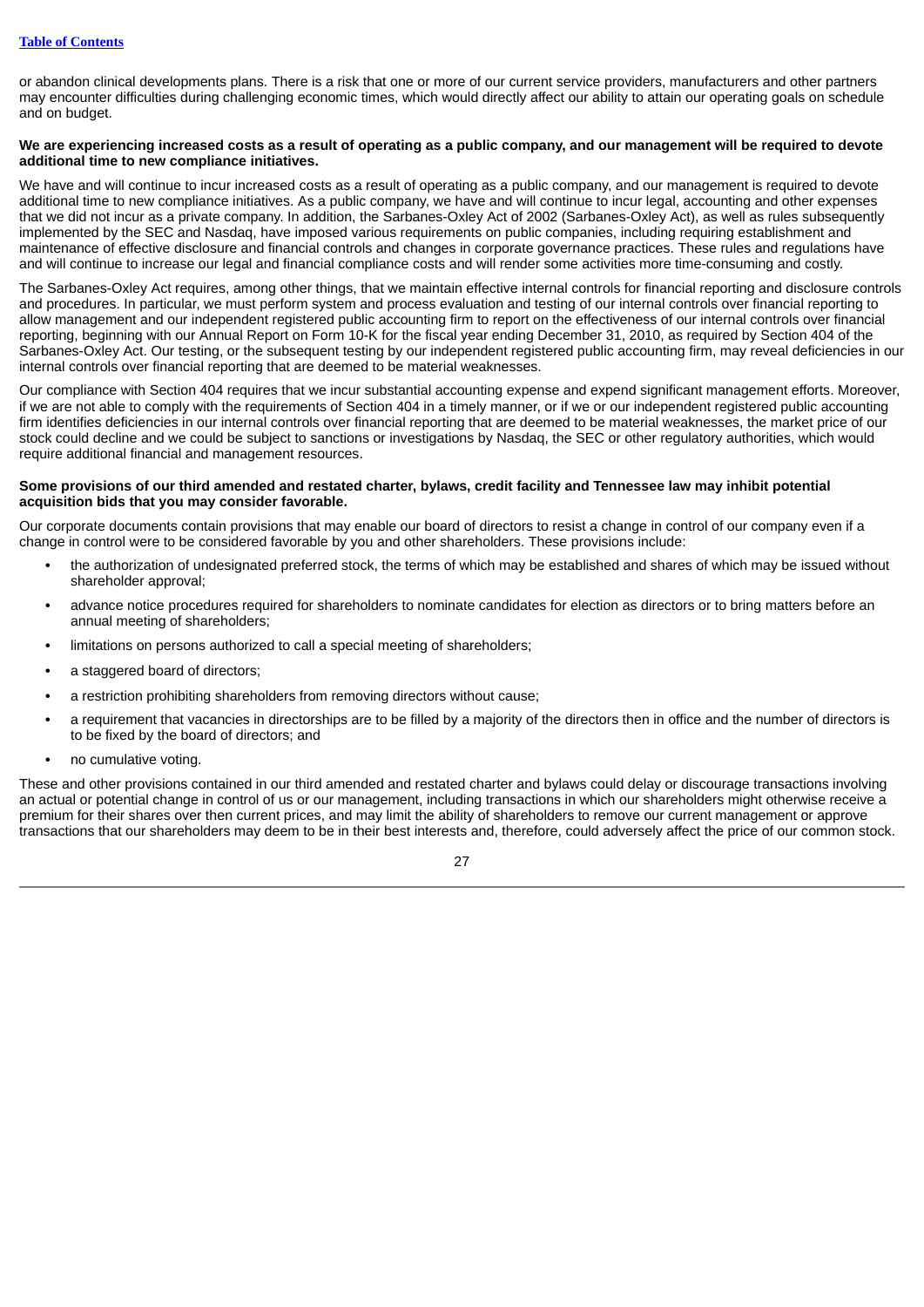Under our bank credit agreement, it is an event of default if any person or entity obtains ownership or control, in one or a series of transactions, of more than 30% of our common stock or 30% of the voting power entitled to vote in the election of members of our board of directors.

In addition, we are subject to control share acquisitions provisions and affiliated transaction provision of the Tennessee Business Corporation Act, the applications of which may have the effect of delaying or preventing a merger, takeover or other change in control of us and therefore could discourage attempts to acquire our company.

# **SPECIAL NOTE REGARDING FORWARD-LOOKING STATEMENTS**

Statements in this Annual Report on Form 10-K that are not historical factual statements are "forward-looking statements." Forward-looking statements include, among other things, statements regarding our intent, belief or expectations, and can be identified by the use of terminology such as "may," "will," "expect," "believe," "intend," "plan," "estimate," "should," "seek," "anticipate" and other comparable terms or the negative thereof. In addition, we, through our senior management, from time to time make forward-looking oral and written public statements concerning our expected future operations and other developments. While forward-looking statements reflect our good-faith beliefs and best judgment based upon current information, they are not guarantees of future performance and are subject to known and unknown risks and uncertainties, including those mentioned in "Risk factors," "Management's discussion and analysis of financial condition and results of operations" and elsewhere in this Form 10-K. Actual results may differ materially from the expectations contained in the forward-looking statements as a result of various factors. Such factors include, without limitation:

- **•** legislative, regulatory or other changes in the healthcare industry at the local, state or federal level which increase the costs of, or otherwise affect our operations;
- **•** changes in reimbursement available to us by government or private payers, including changes in Medicare and Medicaid payment levels and availability of third-party insurance coverage;
- **•** competition; and
- **•** changes in national or regional economic conditions, including changes in interest rates and availability and cost of capital to us.

#### <span id="page-30-0"></span>**Item 1B: Unresolved Staff Comments**

<span id="page-30-1"></span>None

#### **Item 2: Properties**

As of December 31, 2009, we leased approximately 18,400 square feet of office space in Nashville, Tennessee for our headquarters. These leases expire in October 2010 for approximately 9,100 square feet, in December 2010 for approximately 6,300 square feet and in December 2015 for approximately 3,000 square feet. Of the 18,400 square feet of leased office space, we have subleased to others approximately 4,600 square feet. We believe our current negotiations with the landlord to maintain leases for our existing office space will be successful. We believe that these facilities are adequate to meet our current needs for office space. We currently do not plan to purchase or lease facilities for manufacturing, packaging or warehousing, as such services are provided to us by third-party contract groups.

Under an agreement expiring in July 2011, CET leases approximately 6,900 square feet of office and wet laboratory space in Nashville, Tennessee. CET uses this space to operate the CET Life Sciences Center for product development work to be carried out in collaboration with universities, research institutions and entrepreneurs. The CET Life Sciences Center provides laboratory and office space, equipment and infrastructure to early-stage life sciences companies and university spin-outs.

# <span id="page-30-2"></span>**Item 3: Legal Proceedings**

We are not currently engaged in any legal proceedings.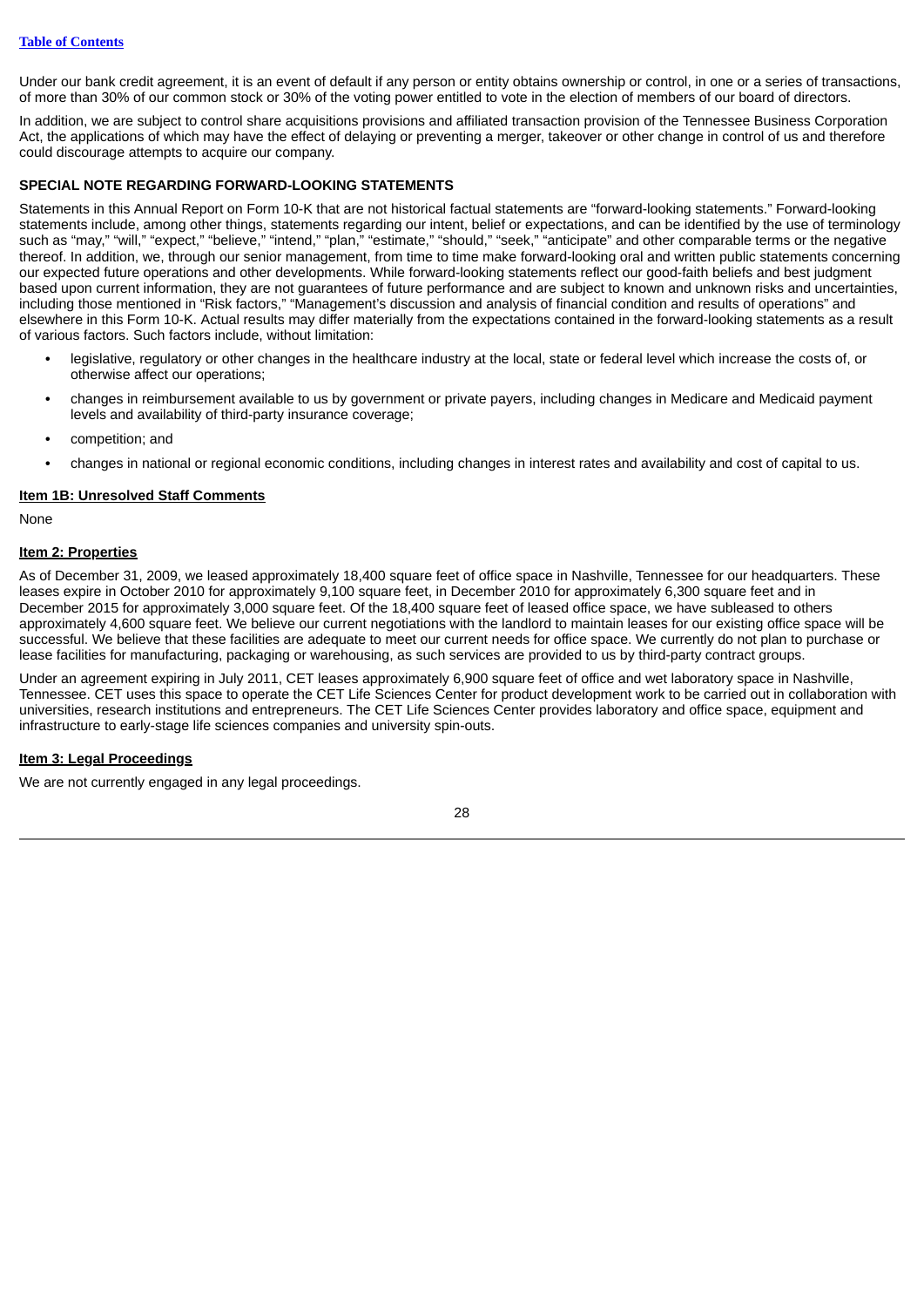# **PART II**

#### <span id="page-31-1"></span><span id="page-31-0"></span>Item 5: Market for Registrant's Common Equity, Related Stockholder Matters and Issuer Purchases of Equity Securities

#### **Market Information**

Our common stock, no par value, has been traded on the Nasdaq Global Select Market since August 11, 2009 under the symbol "CPIX." Prior to that time, there was no public market for our common stock. As of March 16, 2010, there were 256 shareholders of record, which excludes shareholders whose shares are held in nominee or street name by brokers. The closing price of our common stock on the Nasdaq Global Select Market on March 16, 2010 was \$11.35 per share. The following table sets forth the high and low closing sales prices for our common stock as reported on the Nasdaq Global Select Market for the full quarterly periods since the completion of our initial public offering:

|                                      | <u>High</u> | LOW     |
|--------------------------------------|-------------|---------|
| Fiscal year ended December 31, 2009: |             |         |
| Fourth quarter                       | \$16.77     | \$11.78 |

#### **Dividend Policy**

We have not declared or paid any cash dividends on our common stock nor do we anticipate paying dividends for the foreseeable future. We currently intend to retain any future earnings for use in the operation of our business and to fund future growth. The payment of dividends by us on our common stock is limited by our loan agreement with Bank of America. Any future decision to declare or pay dividends will be at the sole discretion of our Board of Directors.

#### **Securities Authorized for Issuance under Equity Compensation Plans**

The information required by this section is incorporated by reference to the consolidated financial statements for the year ended December 31, 2009 beginning on page F-2 of this Annual Report on Form 10-K.

#### **Performance Graph**

The following stock performance graph illustrates a comparison of the total cumulative stockholder return on our common stock since August 10, 2009, which is the date of our initial public offering on the Nasdaq Global Select Market, to the Nasdaq Composite and Nasdaq Pharmaceutical Stocks. The graph assumes an initial investment of \$100 on August 10, 2009, and that all dividends were reinvested.



Comparison of Cumulative Total Return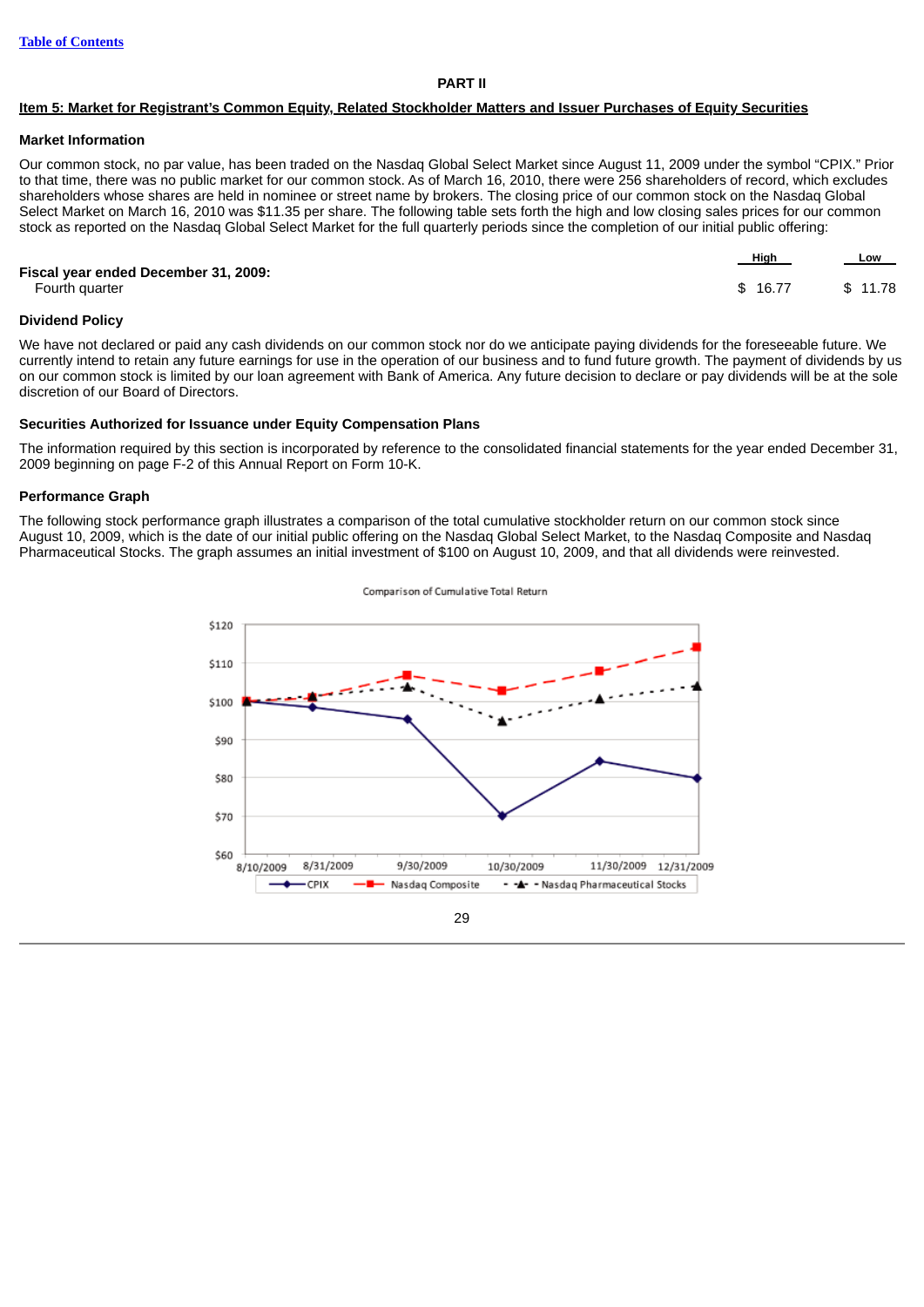#### **Use of Proceeds from Initial Public Offering of Common Stock**

On August 10, 2009, our Registration Statement on Form S-1 (File No. 333-142535) was declared effective for the Company's initial public offering. On August 10, 2009 and pursuant to the Registration Statement, we sold 5,000,000 shares of common stock, no par value, at a public offering price of \$17.00 per share. The managing underwriters were UBS Investment Bank, Jefferies & Company, Wells Fargo Securities and Morgan Joseph.

As a result of the initial public offering, we received gross proceeds of \$85.0 million. After deducting underwriting discounts and commissions of approximately \$6.0 million and offering costs of approximately \$4.2 million paid by us, we received net proceeds of approximately \$74.8 million. None of such payments were direct or indirect payments to directors, officers, general partners of the Company or their associates, to persons owning 10 percent or more of any class of equity securities of the Company or to affiliates of the Company.

As of December 31, 2009, we have used approximately \$4.2 million of the net proceeds to pay off the existing term debt with Bank of America, approximately \$6.7 million for the commercialization of Caldolor, approximately \$2.4 million for the expansion of our sales force and approximately \$1.3 million for ongoing clinical work, product development and other costs related to Caldolor. The remaining proceeds have been invested in money market accounts. There have been no material changes in the planned expected use of the net proceeds from the offering.

#### **Purchases of Equity Securities**

During the fourth quarter of 2009, certain options were exercised whereby the holder tendered mature shares of common stock to us at the then current fair market value in satisfaction of the exercise price. The following table summarizes the activity, by month, during the fourth quarter of 2009:

| Period                   | <b>Total Number of</b><br><b>Shares (or Units)</b><br>Purchased | <b>Average Price Paid</b><br>per Share (or Unit) | <b>Total Number of Shares</b><br>(or Units) Purchased as<br><b>Part of Publicly</b><br><b>Announced Plans or</b><br><b>Programs</b> | <b>Maximum Number (or Approximate</b><br>Dollar Value) of Shares (or Units)<br>that May Yet Be Purchased Under the<br><b>Plans or Programs</b> |
|--------------------------|-----------------------------------------------------------------|--------------------------------------------------|-------------------------------------------------------------------------------------------------------------------------------------|------------------------------------------------------------------------------------------------------------------------------------------------|
| October 1 — October 31   |                                                                 |                                                  |                                                                                                                                     |                                                                                                                                                |
| November 1 – November 30 |                                                                 |                                                  |                                                                                                                                     |                                                                                                                                                |
| December 1 - December 31 | 25,739                                                          | \$<br>13.59                                      |                                                                                                                                     |                                                                                                                                                |
| Total                    | 25.739                                                          |                                                  |                                                                                                                                     |                                                                                                                                                |

#### <span id="page-32-0"></span>**Item 6: Selected Financial Data**

The selected consolidated financial data set forth below should be read in conjunction with the audited consolidated financial statements and related notes and "Management's Discussion and Analysis of Financial Condition and Results of Operations" and other financial information appearing elsewhere in this Form 10-K. The historical results are not necessarily indicative of the results to be expected for any future periods.

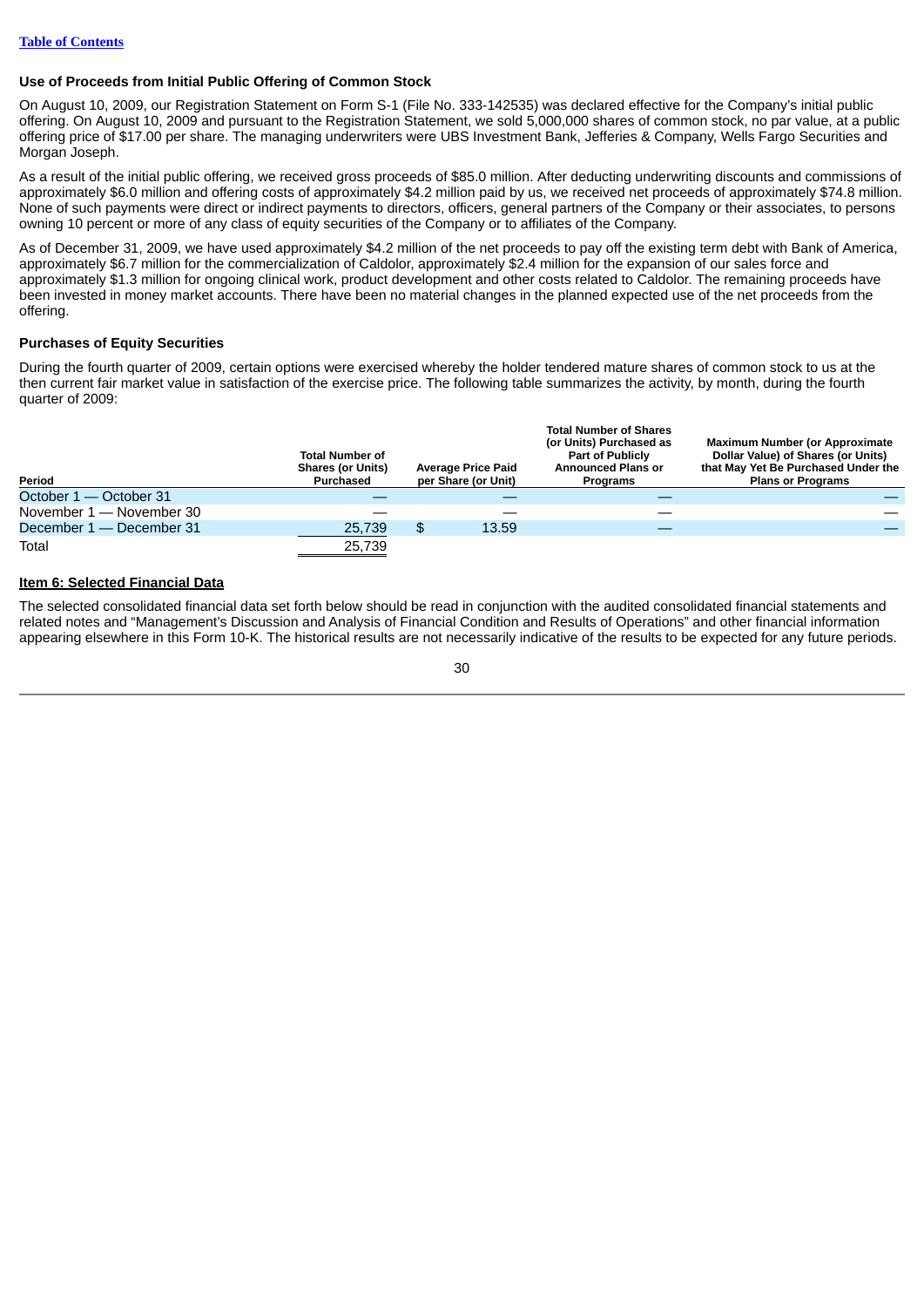#### **Table of [Contents](#page-2-0)**

|                              | <b>Years Ended December 31.</b> |                                       |            |            |            |
|------------------------------|---------------------------------|---------------------------------------|------------|------------|------------|
| Statement of income data:    | 2009                            | 2008                                  | 2007       | 2006       | 2005       |
|                              |                                 | (in thousands, except per share data) |            |            |            |
| Net revenues                 | \$43,537                        | \$35.075                              | \$28,064   | \$17,815   | \$10,690   |
| Cost of products sold        | 4.137                           | 3.046                                 | 2.670      | 2.399      | 533        |
| Selling and marketing        | 20,194                          | 14.387                                | 10,053     | 7.349      | 5,647      |
| Research and development     | 4,993                           | 4.429                                 | 3.694      | 2,233      | 1,158      |
| General and administrative   | 7.643                           | 5.140                                 | 4,138      | 2.999      | 2,588      |
| Other operating expenses     | 794                             | 791                                   | 783        | 612        | 13         |
| Operating income             | 5,777                           | 7.282                                 | 6.725      | 2.224      | 750        |
| Earnings per share — basic   | 0.22<br>\$                      | 0.47<br>\$                            | 0.40<br>\$ | 0.45<br>\$ | \$<br>0.21 |
| Earnings per share — diluted | 0.17<br>\$                      | 0.29<br>\$                            | 0.24<br>\$ | 0.27<br>\$ | 0.12<br>\$ |
|                              |                                 |                                       |            |            |            |

|                                                      | As of December 31, |          |              |         |           |
|------------------------------------------------------|--------------------|----------|--------------|---------|-----------|
| <b>Balance sheet data:</b>                           | 2009               | 2008     | 2007         | 2006    | 2005      |
|                                                      | (in thousands)     |          |              |         |           |
| Cash and cash equivalents                            | \$78,702           | \$11,830 | 10,815<br>\$ | \$6,255 | \$5,536   |
| Working capital                                      | 74.549             | 10.104   | 6.669        | 3.945   | 5.640     |
| <b>Total assets</b>                                  | 103.724            | 31,119   | 28,919       | 26.481  | 10,173    |
| Total long-term debt and other long-term obligations |                    |          |              |         |           |
| (including current portion)                          | 20.155             | 7.666    | 7.623        | 10.543  | 2,398     |
| Convertible preferred stock                          | _                  | 2.604    | 2.743        | 2.743   | 2,743     |
| Retained earnings (accumulated deficit)              | 4.542              | 1.451    | (3,316)      | (7,360) | (11, 764) |
| <b>Total equity</b>                                  | 72.221             | 17.555   | 16.746       | 11.126  | 6.234     |

#### <span id="page-33-0"></span>**Item 7: Management's Discussion and Analysis of Financial Condition and Results of Operations**

The following discussion and analysis of our financial position and results of operations should be read together with our audited consolidated financial statements and related notes appearing elsewhere in this Form 10-K. This discussion and analysis may contain forward-looking statements that involve risks and uncertainties — please refer to the section entitled "Special Note Regarding Forward-Looking Statements." You should review the "Risk Factors" section of this Form 10-K for a discussion of important factors that could cause actual results to differ materially from the results described in or implied by the forward-looking statements described in the following discussion and analysis.

# **OVERVIEW**

We are a profitable and growing specialty pharmaceutical company focused on the acquisition, development and commercialization of branded prescription products. Cumberland is dedicated to providing innovative products which improve quality of care for patients. Our primary target markets are hospital acute care and gastroenterology, which are characterized by relatively concentrated physician prescriber bases that we believe can be penetrated effectively by relatively small, targeted sales forces.

Our product portfolio includes Caldolor® *(ibuprofen)* Injection, the first injectable treatment for pain and fever available in the United States, Acetadote® *(acetylcysteine)* Injection for the treatment of acetaminophen poisoning and Kristalose® *(lactulose)* for Oral Solution, a prescription laxative. We market our products through our dedicated hospital and gastroenterology sales forces in the United States, and work to partner our products to reach international markets.

We have both product development and commercial capabilities, and believe we can leverage our existing infrastructure to support our expected growth. Our management team consists of pharmaceutical industry veterans experienced in business development, clinical and regulatory affairs, and sales and marketing. Our internal product development and regulatory executives develop proprietary product formulations, design and manage our clinical trials, prepare all regulatory submissions and manage our medical call center. Our products are manufactured by third parties, which are overseen and managed by Cumberland's quality control and manufacturing group. All aspects of commercialization are handled by our sales and marketing professionals, and we work closely with our distribution partner to make our products available across the United States.

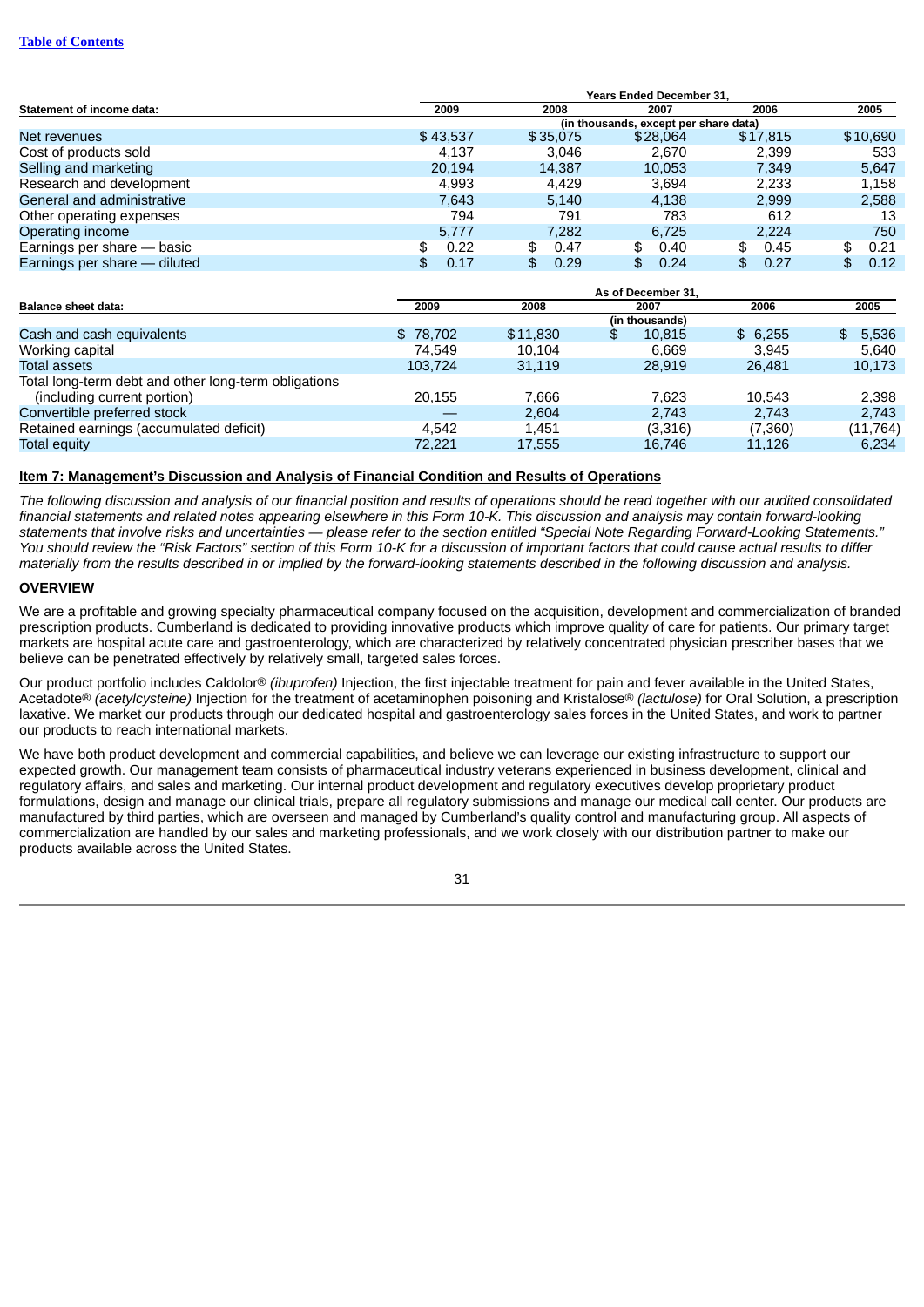Our strategy to grow our company includes maximizing the potential of our existing products and continuing to build a portfolio of differentiated products. Our current products are approved for sale in the United States, and we are working to bring them to select international markets. We also look for opportunities to expand into additional patient populations through new product indications, whether through our own studies or by supporting investigator-initiated studies at reputable research institutions. We actively pursue opportunities to acquire additional late-stage development product candidates as well as marketed products in our target medical specialties. Further, we are supplementing the aforementioned growth strategies with the early-stage drug development activities of CET, our majority-owned subsidiary. CET partners with universities and other research organizations to cost-effectively develop promising, early-stage product candidates, which Cumberland has the opportunity to commercialize.

Our operating results have fluctuated in the past and are likely to fluctuate in the future. These fluctuations can result from competitive factors, new product acquisitions or introductions, the nature, scope and result of our research and development programs, pursuit of our growth strategy and other factors. As a result of these fluctuations, our historical financial results are not necessarily indicative of future results.

#### **Recent Developments**

#### *Caldolor®*

In June 2009, the FDA approved Caldolor, an intravenous formulation of ibuprofen, for marketing in the United States through a priority review. Caldolor is the first and only injectable product approved for sale in the United States for the treatment of both pain and fever. Following FDA approval, in preparation for the product launch, we conducted comprehensive market research, prepared a full package of educational materials, optimized territory design and launched the product website. We expanded our hospital sales force to 77 representatives and managers to prepare for the launch, and enlisted the services of our field sales force of 36 representatives and managers to promote the product. We also expanded our internal professional affairs group to support the product.

In September 2009, we implemented the U.S. launch of Caldolor, with our experienced sales professionals promoting the product across the country. Caldolor is fully stocked at the wholesalers serving hospitals nationwide, available in both 400mg and 800mg vials. We are working to secure formulary approval nationally for Caldolor, and the product is already stocked in a number of medical facilities.

We also filed the first of several expected new patent applications for Caldolor in September 2009. A part of an ongoing initiative to protect the value of our intellectual property, this new application addresses our proprietary method of dosing intravenous ibuprofen.

In October 2009, we announced that we entered into an exclusive partnership with Phebra Pty Ltd., or Phebra, an Australian-based specialty pharmaceutical company, for the commercialization of Caldolor in Australia and New Zealand. Phebra has responsibility for obtaining any regulatory approval for the product, and for handling all ongoing regulatory requirements, product marketing, distribution and sales in the territories. We will maintain responsibility for product formulation, development and manufacturing. Under the terms of the agreement, Cumberland will receive up to \$500,000 in upfront and milestone payments as well as a transfer price, and we will receive royalties on any future sales of Caldolor in those territories. This license terminates on the seventh anniversary of the date that Caldolor is first sold in Australia.

We have also granted Phebra an exclusive license to market and distribute Acetadote in Australia, New Zealand and Southeast Asia, subject to the receipt of regulatory approval. Phebra is obligated to make payments to us of up to \$325,000 upon Phebra's achieving specified milestones as well as royalty payments. This license terminates seven years after the first sale of Acetadote in Australia.

In December 2009, we announced that we have entered into an exclusive partnership with DB Pharm Korea Co. Ltd., a Korean-based pharmaceutical company, for the commercialization of Caldolor in South Korea. Under the terms of the agreement, DB Pharm Korea is responsible for obtaining any regulatory approval for the product and handling ongoing regulatory requirements, product marketing, distribution and sales in Korea. We maintain responsibility for product formulation, development and manufacturing. Under the agreement, Cumberland will receive up to \$500,000 in upfront and milestone payments as well as a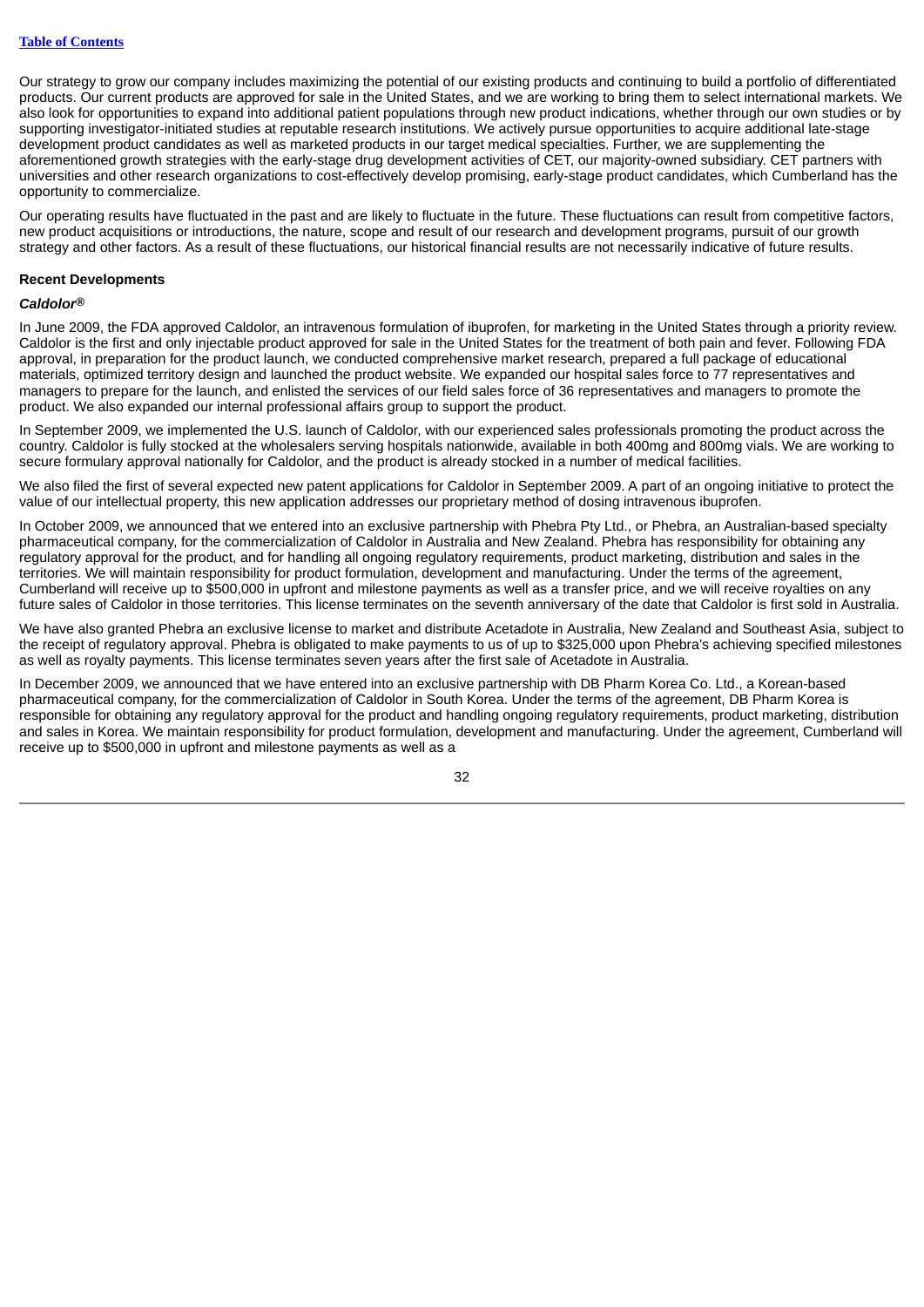transfer price, and we will receive royalties on any future sales of Caldolor in South Korea. This license terminates on the fifth anniversary of the date that Caldolor is launched in South Korea.

# *Initial Public Offering*

In August 2009, we completed our initial public offering of 5,000,000 shares of common stock at a price to the public of \$17.00 per share, raising \$85.0 million in gross proceeds. After deducting underwriting discounts and offering costs, the net proceeds to us were approximately \$74.8 million. The proceeds from this offering are primarily for potential acquisitions, the launch of Caldolor, expansion of our hospital sales force, product development, debt repayment and general corporate purposes.

#### **CRITICAL ACCOUNTING POLICIES AND SIGNIFICANT JUDGMENTS AND ESTIMATES**

#### **Accounting Estimates and Judgments**

The preparation of the consolidated financial statements in conformity with U.S. generally accepted accounting principles requires management to make estimates, judgments and assumptions that affect the reported amounts of assets and liabilities and disclosure of contingent liabilities at the date of the financial statements and the reported amounts of revenues and expenses during the period. We base our estimates on past experience and on other factors we deem reasonable given the circumstances. Past results help form the basis of our judgments about the carrying value of assets and liabilities that are not determined from other sources. Actual results could differ from these estimates. These estimates, judgments and assumptions are most critical with respect to our accounting for revenue recognition, provision for income taxes, stock-based compensation, research and development accounting, and intangible assets.

#### **Revenue Recognition**

We recognize revenue in accordance with the SEC's Staff Accounting Bulletin No. 101, *Revenue Recognition in Financial Statements*, as amended by Staff Accounting Bulletin No. 104 (together, SAB 101), and Topic 605-15 of the Accounting Standards Codification.

Our revenue is derived primarily from the product sales of Acetadote, Caldolor and Kristalose. Revenue is recognized when persuasive evidence of an arrangement exists, delivery has occurred, the fee is fixed and determinable and collectability is probable. Delivery is considered to have occurred upon either shipment of the product or arrival at its destination based on the shipping terms of the transaction. When these conditions are satisfied, we recognize gross product revenue, which is the price we charge generally to our wholesalers for a particular product. Other income, which is included in net revenues, includes rental and grant income. Other income was less than one percent of net revenues in 2009, 2008 and 2007.

Our net product revenue reflects the reduction of gross product revenue at the time of initial sales recognition for estimated accounts receivable allowances for chargebacks, discounts and damaged product as well as provisions for sales related accruals of rebates, product returns and administrative fees and fee for services. Our financial statements reflect accounts receivable allowances of \$0.2 million, \$0.1 million and \$0.1 million as of December 31, 2009, 2008 and 2007, respectively, for chargebacks, discounts and allowances for product damaged in shipment. We had accrued liabilities of \$1.9 million, \$1.0 million and \$0.7 million as of December 31, 2009, 2008 and 2007, respectively, for rebates, product returns, service fees, and administrative fees.

The following table reflects our sales-related accrual activity:

|                                                 | 2009        | 2008           | 2007           |
|-------------------------------------------------|-------------|----------------|----------------|
| Balance at January 1                            | \$1,040,203 | 738.362<br>\$. | 742.678<br>\$. |
| <b>Current Provision</b>                        | 3,436,208   | 1.690.134      | 1,194,869      |
| <b>Current Provision for Prior Period Sales</b> | 75.589      | (73.960)       | (44, 252)      |
| <b>Actual Returns/Credits</b>                   | (2,688,988) | (1,314,333)    | (1,154,933)    |
| Balance at December 31                          | \$1,863,012 | \$1.040.203    | 738.362        |

The allowances for chargebacks, discounts, and damaged products and sales related accruals for rebates and product returns are determined on a product-by-product basis and are established by management as our best estimate at the time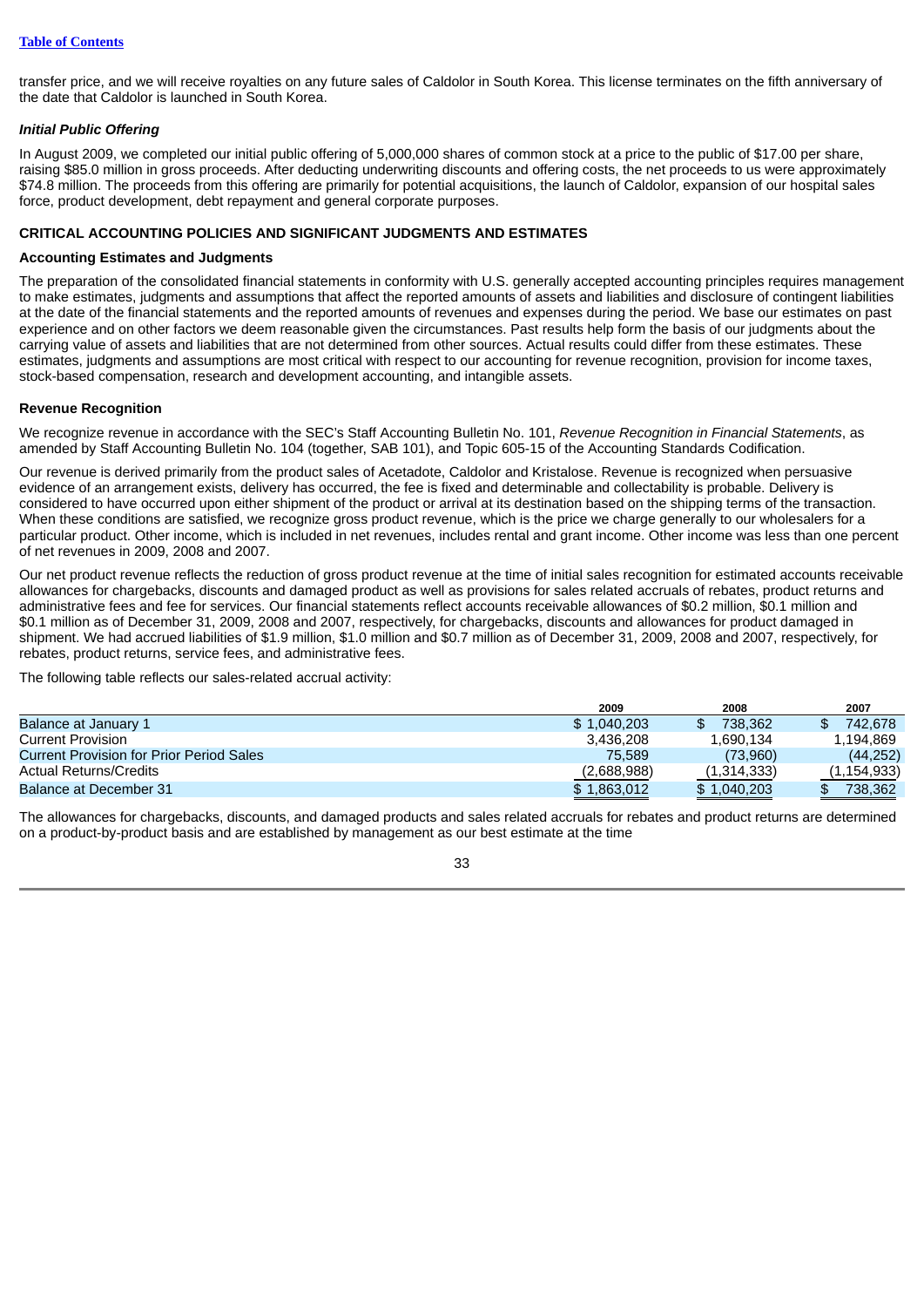of sale based on each product's historical experience, adjusted to reflect known changes in the factors that impact such allowances and accruals. Additionally, these allowances and accruals are established based on the following:

- **•** the contractual terms with customers;
- **•** analysis of historical levels of discounts, returns, chargebacks and rebates;
- **•** communications with customers;
- **•** purchased information about the rate of prescriptions being written and the level of inventory remaining in the distribution channel, if known; and
- **•** expectations about the market for each product, including any anticipated introduction of competitive products.

The allowances for chargebacks and accruals for rebates and product returns are the most significant estimates used in the recognition of our revenue from product sales. Of the accounts receivable allowances and our sales related accruals, our accrual for fee for services and product returns represent the majority of the balance. Sales related accrued liabilities totaled \$1.9 million, \$1.0 million and \$0.7 million as of December 31, 2009, 2008 and 2007, respectively. Of these amounts, our estimated liability for fee for services represented \$0.7 million, \$0.3 million and \$0.2 million, respectively, while our accrual for product returns totaled \$1.0 million, \$0.6 million and \$0.3 million, respectively. If the actual amount of cash discounts, chargebacks, rebates, and product returns differ from the amounts estimated by management, material differences may result from the amount of our revenue recognized from product sales. A change in our rebate estimate of one percentage point would have impacted net sales by approximately \$0.1 million in each of the three years ended December 31, 2009. A change in our product return estimate of one percentage point would have impacted net sales by \$0.5 million, \$0.4 million and \$0.3 million for the years ended December 31, 2009, 2008 and 2007, respectively. Any expired product return would be from a prior period, given the shelf-life of the products.

As a general rule, we do not allow customers to purchase additional product prior to a scheduled price increase. We occasionally make an exception to this policy when we offer odd-lot quantities at a slightly reduced price or when a customer opens a new facility and requests special terms on their initial purchase. To date, we believe these types of transactions have not been material. Moreover, when we offer special terms, we review the transaction against our revenue recognition policy for proper treatment. If we determine such transactions become material, we will disclose the impact in the notes to our financial statements.

While we do not have regular access to our customers' inventory levels, we review each order from all of our customers. To the extent that an order reflects more than a normal purchasing pattern, management discusses the order with the customer prior to agreeing to process the order.

### **Income Taxes**

We provide for deferred taxes using the asset and liability approach. Under this method, deferred tax assets and liabilities are recognized for the future tax consequences attributable to operating loss and tax credit carry-forwards and differences between the financial statement carrying amounts of existing assets and liabilities and their respective tax bases. Our principal differences are related to the timing of deductibility of certain items such as depreciation, amortization and expense for options issued to nonemployees. Deferred tax assets and liabilities are measured using management's estimate of tax rates expected to apply to taxable income in the years in which management believes those temporary differences are expected to be recovered or settled. The effect on deferred tax assets and liabilities of a change in tax rates is recognized in our results of operations in the period that includes the enactment date.

In assessing the realizability of deferred tax assets, management considers whether it is more likely than not that some portion or all of the deferred tax assets will not be realized. The ultimate realization of deferred tax assets is dependent upon the generation of future taxable income during the periods in which those temporary differences become deductible. Management considers the scheduled reversal of deferred tax liabilities, projected future taxable income and tax planning strategies in making this assessment. In order to fully utilize the deferred tax asset of \$2.0 million as of December 31, 2009, we will need to generate future taxable income of approximately \$5.4 million.

 $34$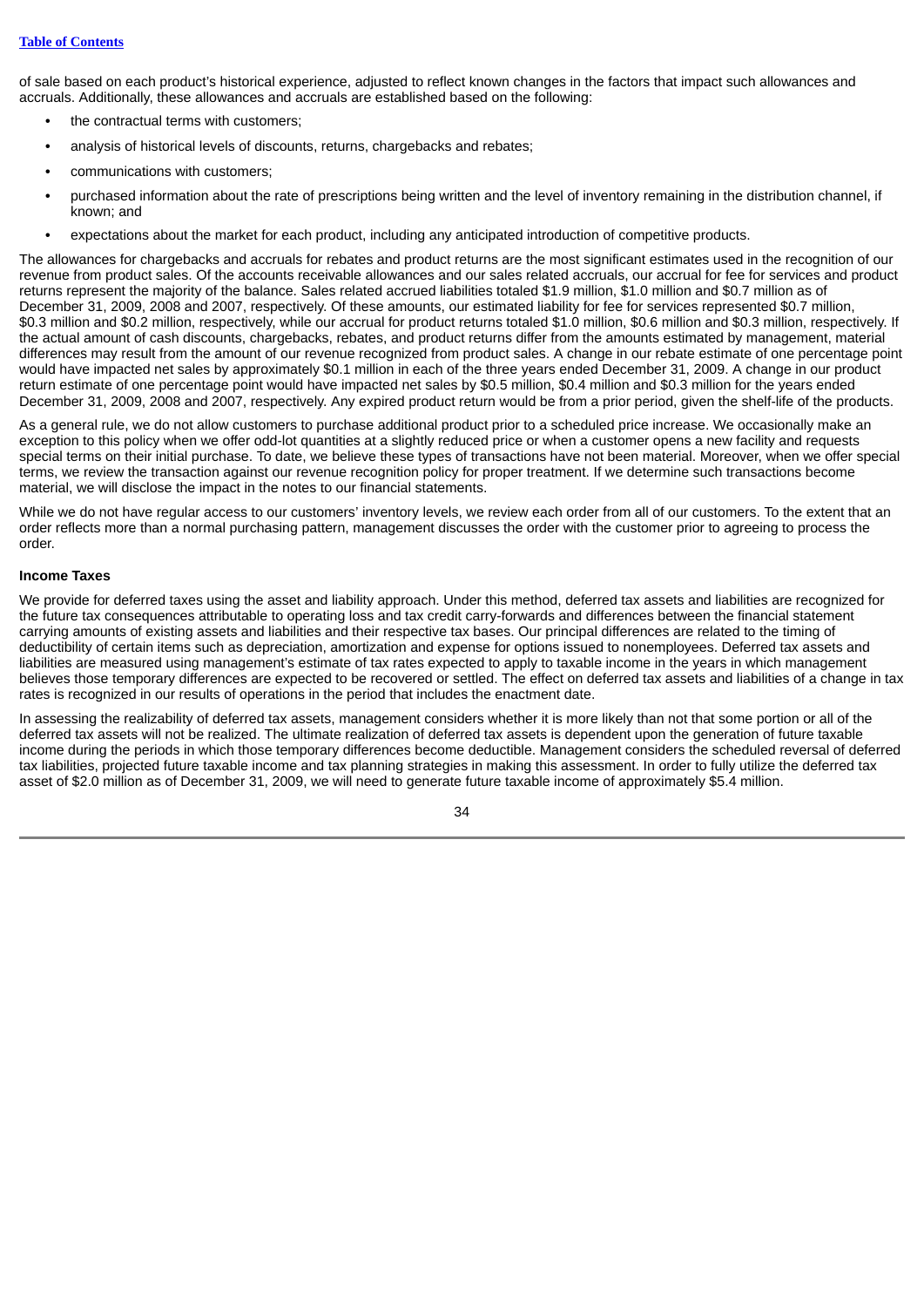The tax benefit associated with the exercise of nonqualified stock options is recognized when the benefit is used to offset income taxes payable. As of December 31, 2009, the Company has unrecognized benefits associated with the exercise of nonqualified options of \$26.1 million.

### **Stock-Based Compensation**

We recognize compensation expense for all share-based payments based on the fair value of the award on the date of grant. In addition, incremental compensation expense is recognized upon the modification, cancellation or repurchase of equity awards. The fair value of stock options and warrants are calculated using the Black-Scholes option-pricing model on the date of grant. We estimate volatility in accordance with SEC Staff Accounting Bulletin (SAB) No. 107, as amended by SAB No. 110. As there was no public market for our common stock prior to our initial public offering and, therefore, a lack of company-specific historical or implied volatility data, we have determined the share-price volatility based on an analysis of certain publicly-traded companies that we consider to be our peers. The comparable peer companies used for our estimated volatility are publicly-traded companies with operations which we believe to be similar to ours. When identifying companies as peers, we consider such characteristics as the type of industry, size and/or type of product(s), research and/or product development capabilities, and stock-based transactions. We intend to continue to consistently estimate our volatility in this manner until sufficient historical information regarding the volatility of our own shares becomes available, or circumstances change such that the identified entities are no longer similar to us. In this latter case, we would utilize other similar entities whose share prices are publicly available. We estimate the expected life of employee share options based on the simplified method allowed by SAB No. 107, as amended by SAB No. 110. Under this approach, the expected term is presumed to be the average between the weighted-average vesting period and the contractual term. The expected term for options granted to nonemployees is generally the contractual term of the option. The risk-free interest rate is based on the U.S. Treasury Note, Stripped Principal, on the date of grant with a term substantially equal to the corresponding option's expected term. We have never declared or paid any cash dividends nor do we plan to pay cash dividends in the foreseeable future.

The following assumptions were used in calculating the fair value of employee options granted during 2009, 2008 and 2007:

|                            | 2009            | 2008          | 2007            |
|----------------------------|-----------------|---------------|-----------------|
| Dividend yield             | $-$ %           | $-$ %         | $-$ %           |
| Expected term (in years)   | $3.7 - 6.2$     | $3.5 - 6.0$   | $5.5 - 6.4$     |
| <b>Expected volatility</b> | $50\% - 52\%$   | $49\% - 51\%$ | $58\% - 64\%$   |
| Risk-free interest rate    | $1.4\% - 2.7\%$ | $3.1\%$       | $4.6\% - 4.8\%$ |

The following assumptions were used in calculating the fair value of nonemployee options granted during 2009, 2008 and 2007:

|                            | 2009            | 2008    | 2007  |
|----------------------------|-----------------|---------|-------|
| Dividend yield             | $-$ %           | $-$ %   | $-$ % |
| Expected term (in years)   | $2.3 - 10$      | 10      | 10    |
| <b>Expected volatility</b> | $51\% - 67\%$   | 68%     | 74%   |
| Risk-free interest rate    | $1.1\% - 2.7\%$ | $3.7\%$ | 4.8%  |

### **Research and Development**

We account for research and development costs and accrue expenses based on estimates of work performed, patient enrollment or fixed-feefor-services. As work is performed and/or invoices are received, we adjust our estimates and accruals. To date, our accruals have been within our estimates. Total research and development costs are a function of studies being conducted and will increase or decrease depending on the level of activity in any particular year.

### **Intangible Assets**

Intangible assets include license agreements, product rights and other identifiable intangible assets. We assess the impairment of identifiable intangible assets whenever events or changes in circumstances indicate the carrying value may not be recoverable. In determining the recoverability of our intangible assets, we must make assumptions regarding estimated future cash flows and other factors. If the estimated undiscounted future cash flows do not exceed the carrying

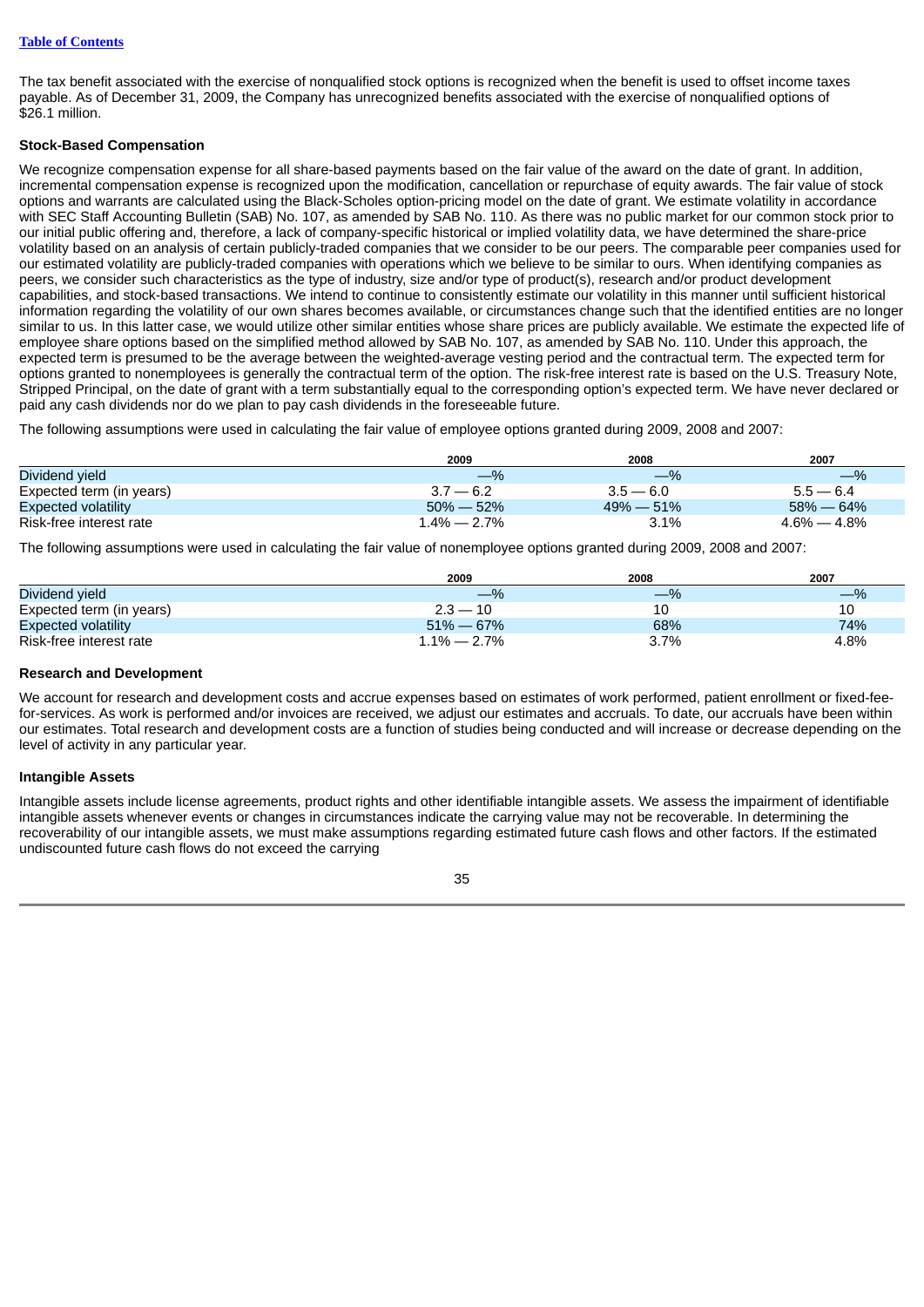value of the intangible assets, we must determine the fair value of the intangible assets. If the fair value of the intangible assets is less than the carrying value, an impairment loss will be recognized in an amount equal to the difference. Fair value is determined through various valuation techniques including quoted market prices, third-party independent appraisals and discounted cash flow models, as considered necessary.

## **RESULTS OF OPERATIONS**

#### **Description of operating accounts**

*Net revenues* consist of net product revenue and other revenue. Net product revenue consists primarily of gross revenue less discounts and allowances, such as cash discounts, rebates, chargebacks and returns. Other revenue includes rental and grant income.

*Cost of products sold* consists principally of the cost to acquire each unit of product sold. Cost of products sold also includes expense associated with the write-off of slow moving or expired product.

*Selling and marketing expense* consists primarily of expense relating to the promotion, distribution and sale of products, including royalty expense, salaries and related costs.

*Research and development expense* consists primarily of clinical trial expenses, salary and wages and related costs of materials and supplies, and certain activities of third-party providers participating in our clinical studies.

*General and administrative expense* includes finance and accounting expenses, executive expenses, office expenses and business development expenses, including salaries and related costs.

*Amortization of product license right* resulted from our acquisition of the exclusive U.S. commercialization rights to Kristalose.

*Interest income* consists primarily of interest income earned on cash deposits.

*Interest expense* consists primarily of interest incurred on debt and other long-term obligations.

*Income tax expense* consists primarily of current and deferred income taxes on our taxable income for financial reporting purposes.

### **Year ended December 31, 2009 compared to year ended December 31, 2008**

*Net revenues.* Net revenues for 2009 totaled \$43.5 million, representing an increase of \$8.5 million, or 24%, over the same period in 2008. Of this increase, approximately \$4.7 million related to Acetadote, \$3.3 related to the launch of Caldolor and \$0.2 million related to Kristalose. The remaining increase was due to increased grant and rental revenue. The increase in revenues for Acetadote was primarily due to increased volume as our products continued to grow in our target markets.

Gross product sales were reduced by \$5.2 million and \$2.8 million in 2009 and 2008, respectively. In 2009, this reduction included \$1.6 million for damaged and expired product returns, \$1.0 million for cash discounts, \$1.7 million related to fee-for-service costs and \$0.9 million for estimated rebates, chargebacks and discounts related to our products. For 2008 this reduction included \$1.1 million for damaged and expired product returns, \$0.7 million for cash discounts, \$0.7 million related to fee-for-service costs and \$0.3 million for estimated rebates, chargebacks and discounts related to Kristalose.

*Cost of products sold.* Cost of products sold totaled \$4.1 million, representing an increase of \$1.1 million, or 36%, over cost of products sold in 2008 of \$3.0 million. Of this increase, approximately \$1.0 million related to Caldolor which was launched during the second half of 2009. As a percentage of net revenues, cost of products sold increased from 8.7% in 2008 to 9.5% for 2009. The increase in cost of products sold, as a percentage of net revenues, was primarily due to a shift in the sales mix between the periods.

*Selling and marketing.* Selling and marketing expense for 2009 totaled \$20.2 million, representing an increase of \$5.8 million, or 40%, over 2008. The increase was primarily due to \$1.9 million for the expansion and ongoing costs of our sales

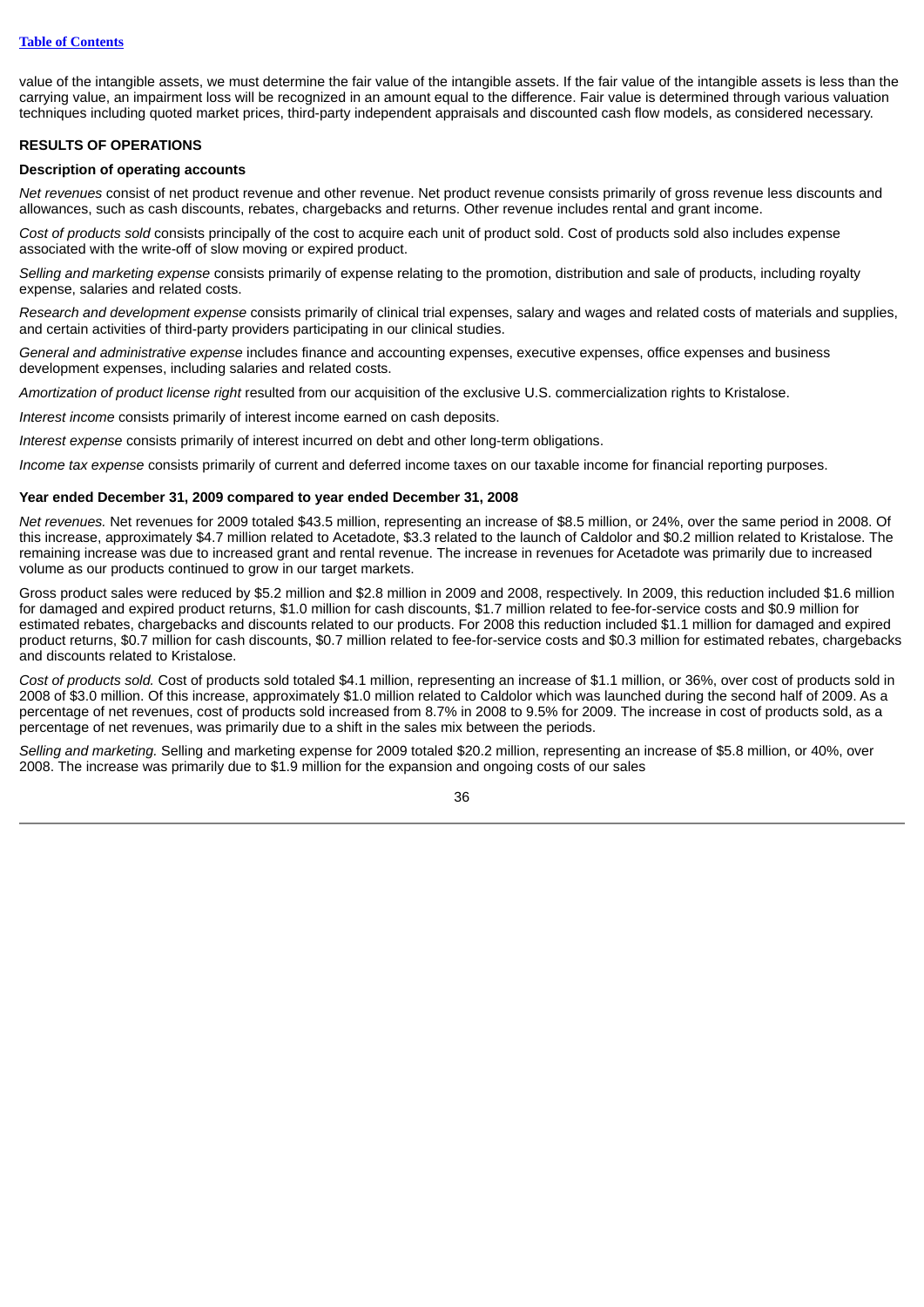forces as we launched our new product Caldolor, continued to grow our products in our target markets and expanded our territories. Our marketing and advertising expense increased \$1.7 million due to our marketing campaign for the commercial introduction of Caldolor. In addition, our field promotions expense increased \$0.9 million primarily due to our launch of Caldolor, royalty expense increased \$0.3 million, sales meeting expense increased \$0.2 million, and hiring expense increased \$0.3 million. We expect selling and marketing expense to increase in 2010 as we continue our efforts to promote our products.

*Research and development.* Research and development expense for 2009 totaled \$5.0 million, representing an increase of \$0.6 million, or 13%, over 2008. The increase was primarily due to approximately \$2.0 million in milestone expenses associated with the FDA approval of Caldolor. This expense was partially offset by reduced studies costs in 2009 as compared to 2008 noting 2008 included \$1.2 million for the new drug application fee associated with Caldolor.

*General and administrative.* General and administrative expense for 2009 totaled \$7.6 million, representing an increase of \$2.5 million, or 49%, over the same period in 2008. The increase was primarily due to increased payroll tax expense of \$1.1 million associated with the employer's portion of payroll taxes that resulted from the exercise of nonqualified options. Additionally, we incurred increased salary and bonus expense of \$0.5 million as we continue to increase our infrastructure, increased stock compensation expense of \$0.2 million, increased D&O insurance expense of \$0.1 million for additional public-company coverage, increased consulting expense of \$0.2 million and increased bank service charges of \$0.1 million. The additional payroll tax expense of \$1.1 million noted above resulted from the exercise of approximately 4.7 million nonqualified options held by employees. As of December 31, 2009, employees held 201,000 nonqualified options with a weighted-average exercise price of \$6.68 per share for which we are required to pay payroll-related taxes upon exercise, provided the holder is still an employee at the time of exercise. If all outstanding nonqualified options held by employees were exercised at December 31, 2009, the maximum exposure to us would have been approximately \$0.1 million.

*Interest income.* Interest income totaled \$0.1 million for 2009, representing a decrease of \$0.2 million, or 67%, over 2008. The decrease was primarily due to lower interest rates throughout 2009.

*Interest expense.* Interest expense totaled \$0.8 million for 2009, representing an increase of \$0.6 million, or 262%, over 2008. The increase was primarily due to additional borrowings during 2009. In July 2009, we amended our loan agreement to provide for an \$18 million term loan and a \$4 million line of credit.

*Income tax expense.* Income tax expense for 2009 totaled \$2.0 million, representing a decrease of \$0.5 million, or 20%, over 2008. As a percentage of net income before income taxes, income tax expense increased from 34.8% for 2008 to 39.8% for 2009. The increase in the tax rate was primarily due to the recognition in 2008 of previously unrecognized tax benefits.

### **Year ended December 31, 2008 compared to year ended December 31, 2007**

*Net revenues.* Net revenues for 2008 totaled \$35.1 million, representing an increase of \$7.0 million, or 25%, over the same period in 2007. Of this increase, approximately \$6.6 million related to Acetadote and \$0.5 million related to Kristalose. These increases were partially offset by lower grant revenue in 2008. The increase in revenues for Acetadote and Kristalose was primarily due to increased volume as our products continued to grow in our target markets.

Gross product sales were reduced by \$2.8 million and \$2.4 million in 2008 and 2007, respectively. In 2008, this reduction included \$1.1 million for damaged and expired product returns, \$0.7 million for cash discounts, \$0.7 million related to fee-for-service costs and \$0.3 million for estimated rebates, chargebacks and discounts related to Kristalose. For 2007, this reduction included \$1.1 million for damaged and expired product returns, \$0.6 million for cash discounts, \$0.4 million related to fee-for-service costs and \$0.2 million for estimated rebates, chargebacks and discounts related to Kristalose.

*Cost of products sold.* Cost of products sold totaled \$3.0 million, representing an increase of \$0.4 million, or 14%, over cost of products sold in 2007 of \$2.7 million. Of this increase, approximately \$0.3 million related to Acetadote and \$0.1 million related to Kristalose. As a percentage of net revenues, cost of products sold decreased from 9.5% in 2007 to 8.7% for 2008. The decrease in cost of products sold, as a percentage of net revenues, was due to a shift in the sales mix between the periods.

*Selling and marketing.* Selling and marketing expense for 2008 totaled \$14.4 million, representing an increase of \$4.3 million, or 43%, over 2007. The increase was primarily due to \$3.1 million for the expansion and ongoing costs of our sales

37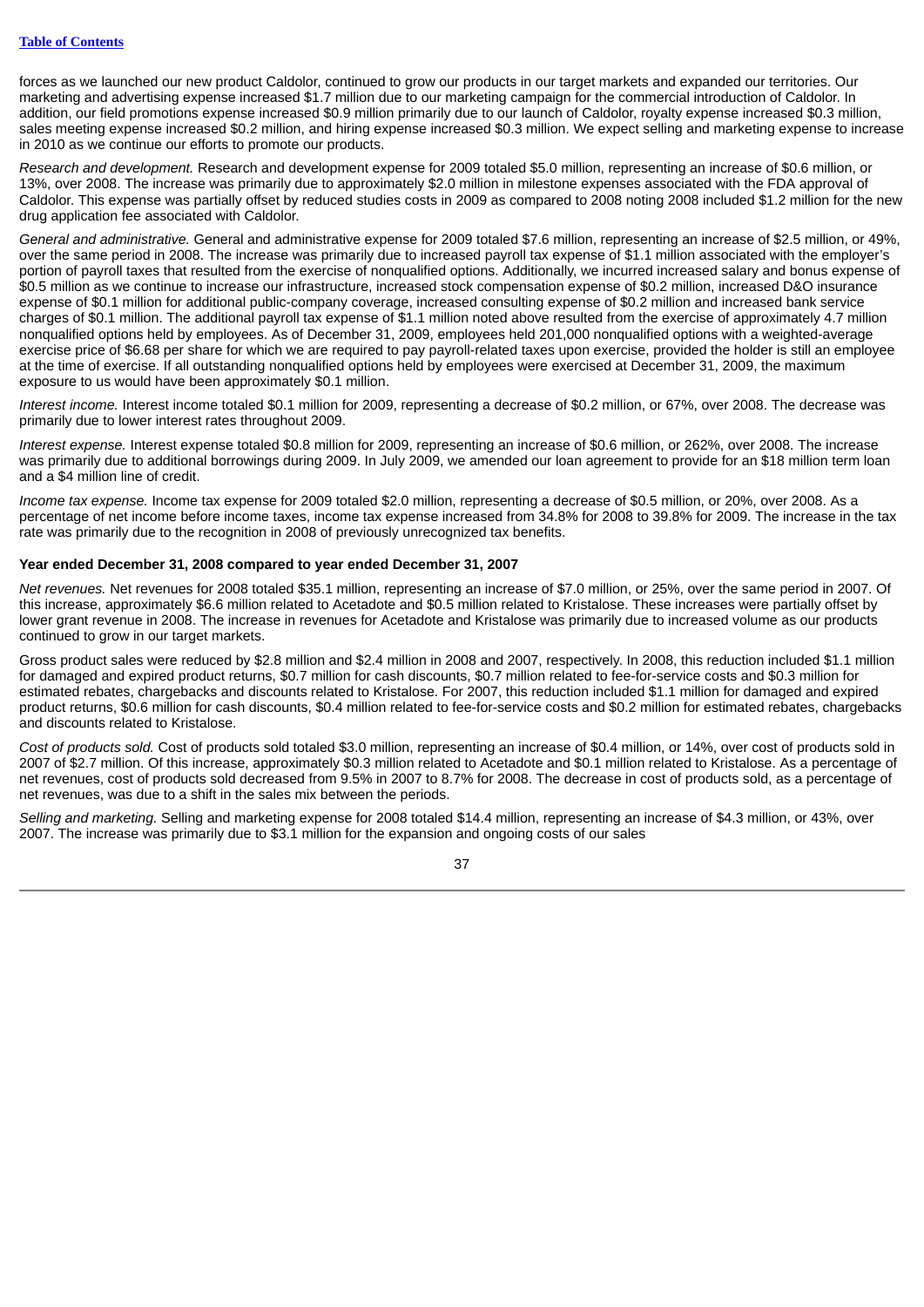forces as we continue to grow our products in our target markets and expand our territories. We also incurred an increase of \$0.4 million in advertising expense primarily associated with a new marketing campaign for Kristalose and \$0.4 million of additional royalty expense.

*Research and development.* Research and development expense for 2008 totaled \$4.4 million, representing an increase of \$0.7 million, or 20%, over 2007. The increase was primarily due to \$1.2 million expended for the application fee associated with regulatory approval of one of our products, and was offset by a decrease in clinical studies and supplies expense as we completed development activity intended to support regulatory approval of that product.

*General and administrative.* General and administrative expense for 2008 totaled \$5.1 million, representing an increase of \$1 million, or 24%, over general and administrative expenses in 2007 of \$4.1 million. The increase was primarily due to increased rent expense as we acquired additional office space, increased business development expense as we evaluated potential acquisition candidates and agreements and increased salary and related expenses, including share-based compensation, due to personnel additions.

*Interest income.* Interest income totaled \$0.2 million for 2008, representing a decrease of \$0.1 million, or 37%, over 2007. The decrease was primarily due to lower interest rates and lower cash balances due to the repayment of our remaining product license right obligation in April 2008.

*Interest expense.* Interest expense totaled \$0.2 million for 2008, representing a decrease of \$0.4 million, or 67%, over 2007. The decrease was primarily due to lower outstanding debt during 2008 as compared to 2007. In April 2008, we amended our agreement to pay the remaining obligation related to the purchase of our product license right for Kristalose, resulting in lower interest expense in 2008 associated with this obligation.

*Income tax expense.* Income tax expense for 2008 totaled \$2.5 million, representing a decrease of \$0.1 million, or 5%, over 2007. As a percentage of net income before income taxes, income tax expense decreased from 37.5% for 2007 to 34.8% for 2008. The decrease in the tax rate was primarily due to the reversal of the Company's previously unrecognized tax benefits.

### **LIQUIDITY AND CAPITAL RESOURCES**

Our primary sources of liquidity are cash flows provided by our operations, our borrowings and the cash proceeds from our initial public offering of common stock. We believe that our internally generated cash flows and amounts available under our debt agreements will be adequate to service existing debt, finance internal growth and fund capital expenditures. As of December 31, 2009, cash and cash equivalents was \$78.7 million, working capital was \$74.5 million and our current ratio (current assets to current liabilities) was 5.0 to 1. As of December 31, 2009, we also had the ability to make additional draws of up to approximately \$2.2 million on our line of credit.

The following table summarizes our net changes in cash and cash equivalents for the years ended December 31, 2009, 2008 and 2007:

|                                               |          | <b>Years Ended December 31.</b> |         |  |
|-----------------------------------------------|----------|---------------------------------|---------|--|
|                                               | 2009     | 2008                            | 2007    |  |
|                                               |          | (in thousands)                  |         |  |
| Cash provided by (used in):                   |          |                                 |         |  |
| Operating activities                          | 405      | 6.397                           | \$8,627 |  |
| Investing activities                          | (712)    | (134)                           | (163)   |  |
| Financing activities                          | 67,180   | (5,248)                         | (3,904) |  |
| Net increase in cash and cash equivalents (1) | \$66,872 | 1,015                           | \$4,559 |  |

(1) The sum of the individual amounts may not agree due to rounding.

Cash provided by operating activities of approximately \$0.4 million for the year ended December 31, 2009 was primarily due to net income of approximately \$3.1 million adjusted for (1) non-cash expenses of approximately \$2.1 million and (2) a decrease in working capital of approximately \$0.8 million. Also impacting cash provided by operating activities is the requirement that the cash retained as a result of excess tax benefits related to share-based payments be presented as a

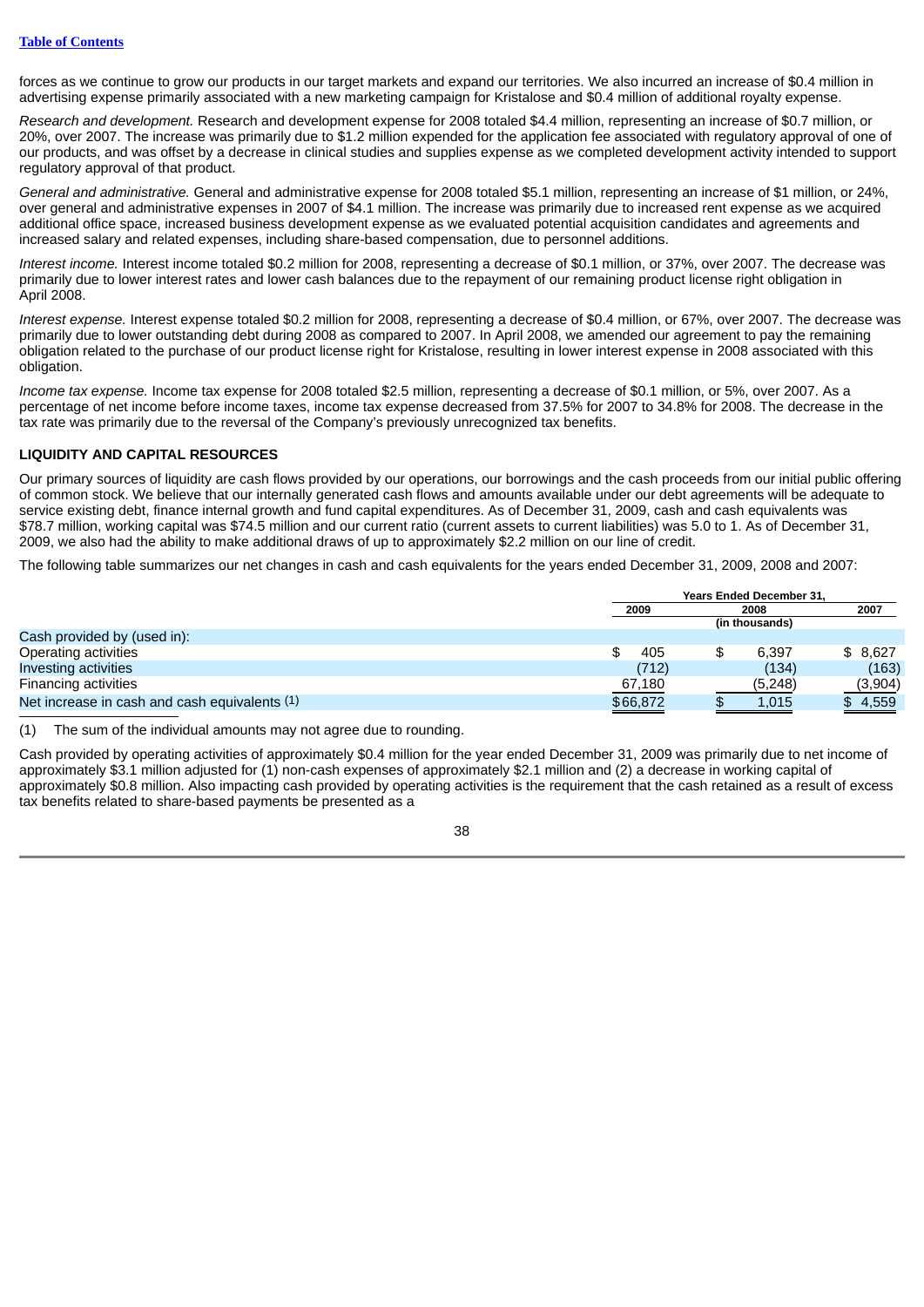cash outflow from operating activities and a cash inflow from financing activities. During 2009, option holders exercised approximately 4.7 million nonqualified options that resulted in a recognized tax benefit to us of approximately \$4.0 million.

Cash used in investing activities was approximately \$0.7 million for the year ended December 31, 2009, and was used for additions of property, equipment and patents.

Cash provided by financing activities for the year ended December 31, 2009 of approximately \$67.2 million was primarily due to (1) gross proceeds from our initial public offering of \$85.0 million, net of offering costs and underwriting discounts of \$7.5 million, (2) additional borrowings of \$18.0 million of term debt, (3) principal payments of \$5.0 million related to the payoff of our old term debt balance, (4) the excess tax benefit of \$4.0 million derived from the exercise of nonqualified stock options that is required to be presented as a cash inflow from financing activities and (5) payments of approximately \$27.3 million in connection with the repurchase of common shares that were tendered at the time of exercise to settle the minimum statutory withholding tax requirements associated with the exercise of nonqualified stock options in 2009.

In April 2006, we completed our transaction with Inalco to acquire exclusive U.S. commercialization rights for Kristalose. In order to complete this transaction, funding was obtained from Bank of America in the form of a three-year term loan for \$5.5 million and a two-year revolving line of credit agreement, both with an interest rate of LIBOR plus 2.5%. The term loan was due in 2009, and was being paid off in quarterly principal installments of \$458,334, plus interest. In April 2008, we amended our revolving line of credit agreement to extend the maturity date to April 2009. In conjunction with the agreement, we issued warrants to purchase up to 3,958 shares of common stock at an exercise price of \$9.00 per share, which expire in April 2016 and were outstanding and exercisable as of December 31, 2009.

On December 30, 2008, we amended our debt agreement (Third Amended and Restated Loan Agreement) to provide for \$5.0 million of term debt and up to \$7.5 million under our revolving line of credit, both with an interest rate of LIBOR plus an applicable margin based on our Leverage Ratio, as defined in the agreement. This agreement expired in December 2011. The term loan was being paid off in quarterly installments of \$416,667, plus interest, beginning April 2009. The credit agreement provided that borrowings are collateralized by a first priority lien on all of our assets. The credit agreement contained an adverse subjective acceleration clause and also required us to maintain bank accounts and a lockbox at the lender. However, cash received in the lockbox is not required to be applied against amounts borrowed under the line of credit. This credit agreement contained various covenants that we were in compliance with at December 31, 2008.

In July 2009, we amended our debt agreement (Fourth Amended and Restated Loan Agreement) to provide for \$18.0 million in term debt and a \$4.0 million revolving credit facility, both with an interest rate of LIBOR plus an applicable margin based on our Leverage Ratio, as defined in the agreement. The interest rate at December 31, 2009 was 5.73% per annum. In addition, we must pay a commitment fee of 0.75% per annum on the unused portion of the commitment. The term debt is payable in quarterly installments of \$1.5 million beginning on March 31, 2010 and continuing until December 31, 2012. The revolving credit facility is due on December 31, 2012. We may be required to make additional principal payments on the term debt if the Leverage Ratio, as defined in the agreement, exceeds 1.75 to 1.0 on an annual basis. The borrowings are collateralized by a first lien against all of our assets. The proceeds from the term debt were restricted for the payment, in part, of the minimum statutory tax withholding requirements of approximately \$24.6 million due from option holders who exercised options to purchase shares of our common stock at the pricing of the Company's initial public offering. The consideration for that payment was the transfer to us of shares acquired upon exercise at the then-current fair market value of our common stock.

The Fourth Amended and Restated Loan Agreement contains restrictive covenants, including: maintaining a Leverage Ratio not exceeding 2.75 to 1.00 as of December 31, 2009 and decreasing to 1.00 to 1.00 as of December 31, 2011; maintaining a Fixed Charge Coverage Ratio of at least 1.25 to 1.00; maintaining liquidity of at least \$2.0 million as of the end of a quarter-annual period; limiting capital expenditures during any fiscal year; maintaining adequate insurance; and prohibiting the payment of dividends on common stock. We were in compliance with all covenants as of December 31, 2009.

The Fourth Amended and Restated Loan Agreement requires us to make an additional principal payment within 120 days after the end of the fiscal year in an amount equal to its Excess Cash Flow, as defined in the agreement. As of December 31, 2009, the additional principal payment due was \$3.1 million.

Under our agreements with Inalco and Bioniche for the manufacturing of Kristalose and Acetadote, we are obligated to purchase minimum amounts of inventory each year. These obligations require us to purchase approximately \$0.5 million of Kristalose and Acetadote combined during 2010, \$0.1 million of Kristalose and Acetadote combined during 2011, and

39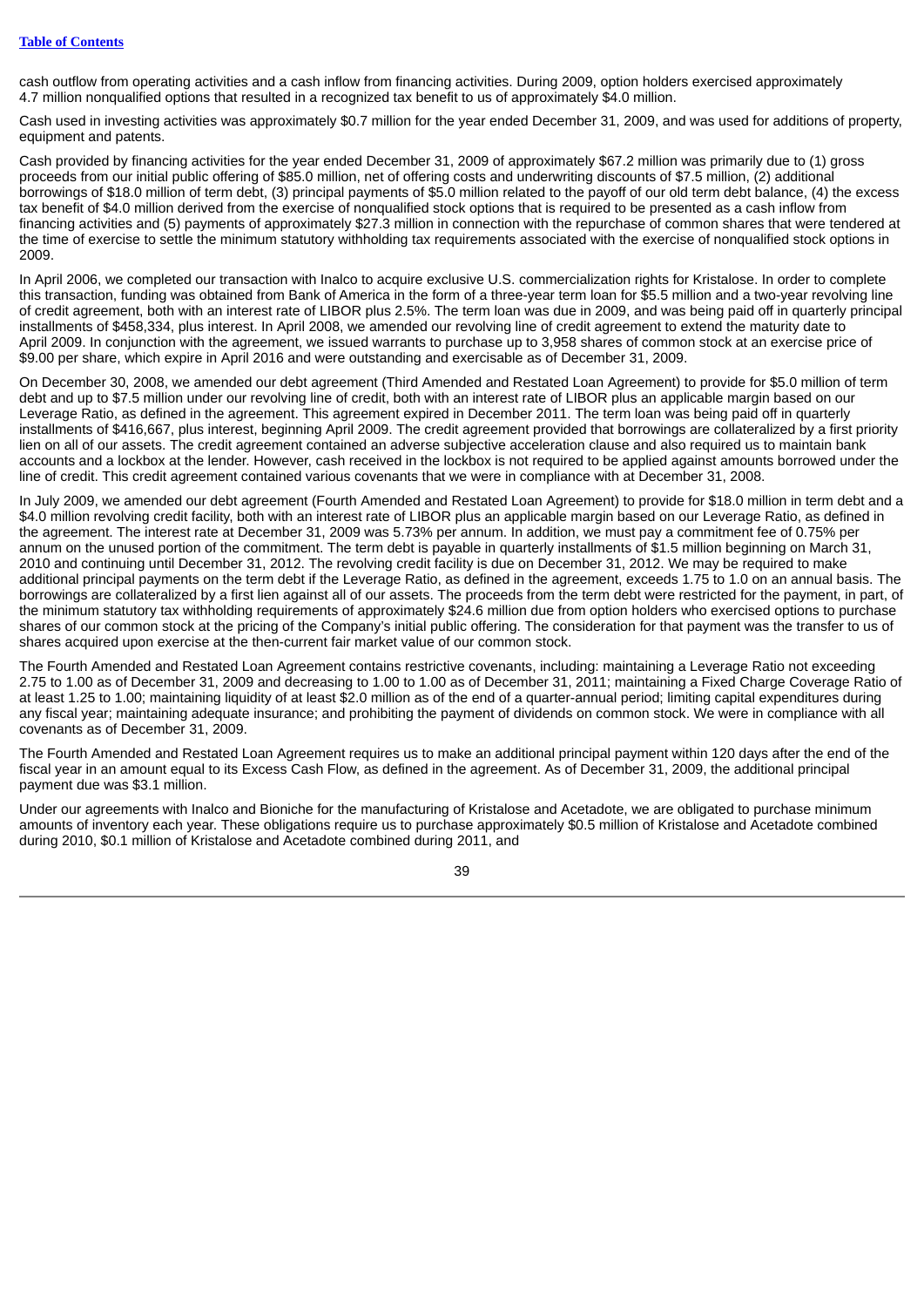\$17,000 of Kristalose during 2012. Beginning in 2013 and continuing through the life of the Kristalose agreement, our minimum purchase requirements will be based on not less than 25% of each prior year's purchases. We expect our normal inventory purchasing levels to be above the required minimum amounts. As of December 31, 2009, we had met our purchase obligations for 2009 under these agreements.

During 2001, we signed an agreement with Cato Research Ltd., or Cato, to cover a variety of development efforts related to Caldolor, including preparation of submissions to the FDA. Under the terms of the agreement, we deferred a portion of each bill from Cato. One-third of the deferred amount accrued interest at an annual rate of 12.5% and was due after eighteen months. The remaining two-thirds will be due upon specific milestone events. Upon meeting the first milestone, an amount equal to one-third of the original deferred amount, or approximately \$0.2 million, will become due and payable. Upon completion of the final milestone event, an amount equal to five times one-third of the original deferred amount, or approximately \$1.0 million, will become due and payable to Cato. Since the application of these factors is contingent upon specific events which may or may not occur in the future and which did not occur as of December 31, 2006, the expense for these factors was not recognized in the 2006 consolidated financial statements. During the third quarter of 2007, we progressed our studies and NDA application to the extent that we determined it was probable the first milestone will be met. As such, we recorded the obligation related to the first milestone of approximately \$0.2 million as a current liability as of December 31, 2007. As of December 31, 2008, the total liability recorded related to Cato was approximately \$0.6 million. In June 2009, the Company received marketing approval for Caldolor from the FDA. The approval triggered a milestone obligation of approximately \$1.0 million and is payable as follows: approximately \$0.8 million was paid in the third quarter of 2009 and the remaining \$0.2 million is payable in equal monthly installments through July 2010. In addition to the cash bonus, Cato vested in options to purchase 60,000 shares of our common stock with an exercise price of \$1.625 per share.

The following table sets forth a summary of our contractual cash obligations as of December 31, 2009:

|                                                               |          |             |         | <b>Payments Due by Year</b> |      |         |
|---------------------------------------------------------------|----------|-------------|---------|-----------------------------|------|---------|
| <b>Contractual obligations</b>                                | Total(1) | 2010        | 2011    | 2012                        | 2013 | $2014+$ |
|                                                               |          |             |         | (in thousands)              |      |         |
| Amounts reflected in the balance sheet:                       |          |             |         |                             |      |         |
| Term Ioan (2)                                                 | \$18,000 | 9,062<br>\$ | \$6,000 | \$2,938                     |      |         |
| Line of credit                                                | 1,826    |             |         | 1,826                       |      |         |
| Estimated interest on debt (3)                                | 1,575    | 919         | 488     | 167                         |      |         |
| Other cash obligations not reflected on<br>the balance sheet: |          |             |         |                             |      |         |
|                                                               | 1,088    | 559         | 138     | 93                          | 96   | 201     |
| Operating leases                                              |          |             |         |                             |      |         |
| Purchase obligations (4)                                      | 544      | 452         | 69      | 17                          | 4    |         |
| Total $(1)$                                                   | \$23,032 | \$10,992    | 6,695   | \$5,042                     | 101  | 203     |

(1) The sum of the individual amounts may not agree due to rounding.

(2) The term debt is payable in quarterly installments of \$1.5 million beginning in March 2010. In addition to the scheduled quarterly payments, we must make an additional principal payment within 120 days of the end of the year equal to the Excess Cash Flows, as defined in the agreement. At December 31, 2009, the Excess Cash Flow payment was \$3.1 million and is included in the 2010 amount above.

(3) Represents the estimated interest payments on our line of credit and term loan based on the December 31, 2009 interest rate of LIBOR plus an applicable margin, or 5.73%. Interest payments are due and payable quarterly in arrears. The line of credit becomes due and payable in December 2012. Estimated interest for the line of credit is based on the assumption of a consistent outstanding balance.

(4) Represents minimum purchase obligations under Kristalose and Acetadote manufacturing agreements. Beginning in January 2013 and continuing through the life of the agreement, which expires in 2021, our minimum purchases for Kristalose will be based on not less than 25% of each prior year's purchases.

## **OFF-BALANCE SHEET ARRANGEMENTS**

During 2009, 2008 and 2007, we did not engage in any off-balance sheet arrangements.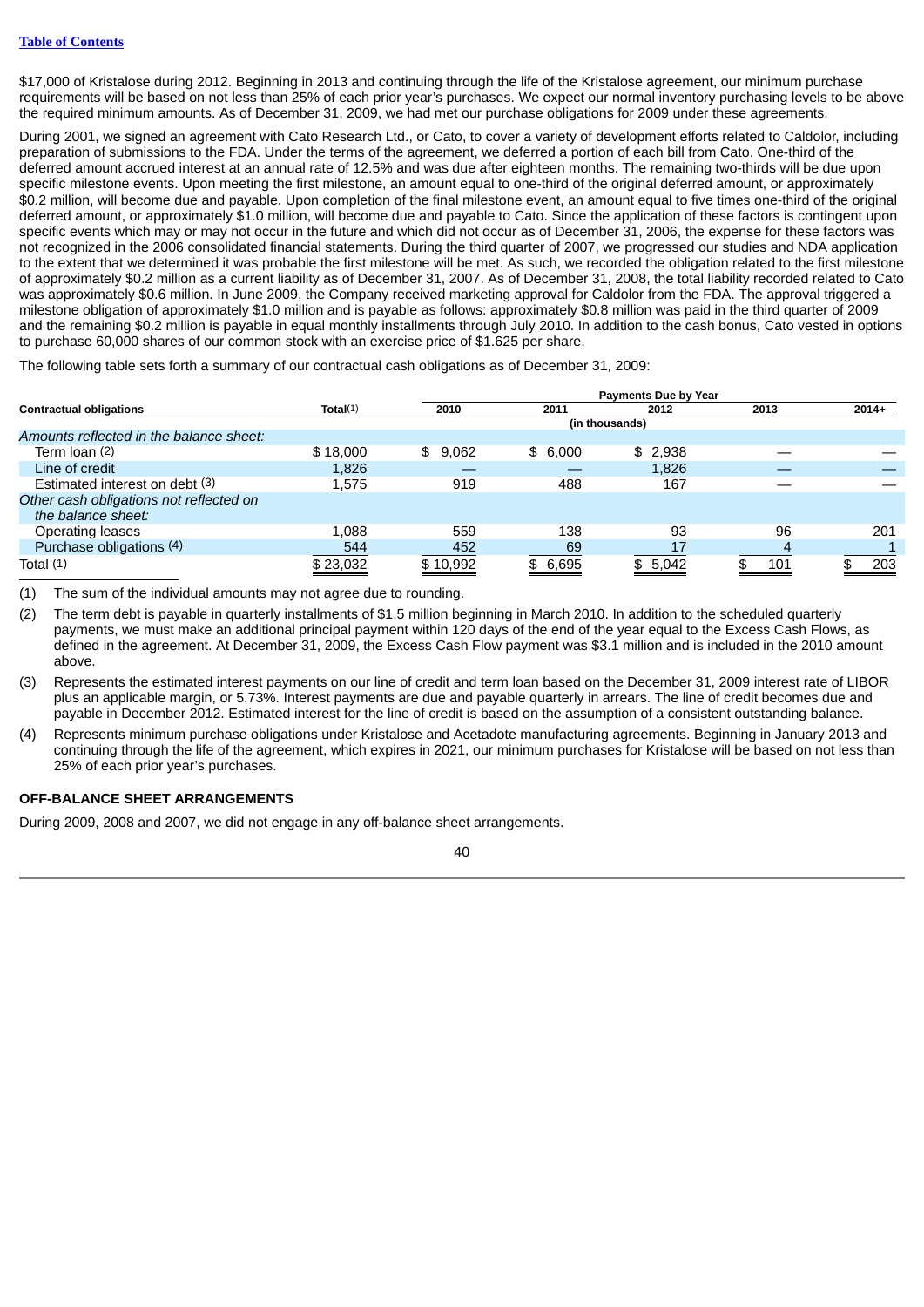# **RECENTLY ISSUED ACCOUNTING PRONOUNCEMENTS**

In October 2009, the Financial Accounting Standards Board (FASB) issued guidance setting forth requirements that must be met for an entity to recognize revenue from the sale of a delivered item that is part of a multiple-element arrangement when other items have not yet been delivered. The overall arrangement fee will be allocated to each element based on their relative selling prices. If an entity does not have a selling price for an element, then management must estimate the selling price. This guidance is effective for us for all revenue arrangements entered into or materially modified after January 1, 2011. Early adoption is permitted. The future impact of adopting this standard will depend on the nature and extent of transaction covered by this standard. This standard would not have materially impacted the consolidated financial statements as of December 31, 2009.

## **RECENTLY ADOPTED ACCOUNTING STANDARDS**

Effective January 1, 2009, we adopted a new accounting standard that requires noncontrolling interests in a subsidiary be classified as a component of equity in the consolidated balance sheet. In addition, the consolidated results of operations must include amounts attributable to both the parent and the noncontrolling interests. As of the date of adoption, the equity balance of the noncontrolling interests in CET, the Company's 85%-owned subsidiary, had been reduced to zero. In accordance with the new standard, the operating loss at CET for the year ended December 31, 2009 was allocated between us and the noncontrolling interests.

## **Item 7A: Quantitative and Qualitative Disclosures About Market Risk**

### **Interest Rate Risk**

We are exposed to market risk related to changes in interest rates on our cash on deposit in highly-liquid money market accounts, our revolving credit facility and our term note payable. We do not utilize derivative financial instruments or other market risk-sensitive instruments to manage exposure to interest rate changes. The main objective of our cash investment activities is to preserve principal while maximizing interest income through low-risk investments. Our investment policy focuses on principal preservation and liquidity.

We believe that our interest rate risk related to our portfolio of money market accounts is not material. Additionally, we have immediate access to these funds and could shift these funds to certificates of deposits with guaranteed rates. The risk related to interest rates for our money market accounts is that these accounts would produce less income than expected if market interest rates fall. Based on current interest rates, we do not believe the Company is exposed to significant downside risk.

The interest rate risk related to borrowings under our line of credit and term debt is a variable rate of LIBOR plus an applicable margin, as defined in the loan agreement (5.73% at December 31, 2009). As of December 31, 2009, we had outstanding borrowings of \$19.8 million under our line of credit and term debt combined. If interest rates increased by 1.0%, our annual interest expense on our borrowings would have increased by approximately \$0.2 million for the year ended December 31, 2009.

## **Exchange Rate Risk**

While we operate primarily in the U.S., we are exposed to foreign currency risk. Our primary manufacturer of Acetadote denominates supply prices in Canadian dollars. One of our supply agreements for Caldolor is denominated in Australian dollars. Additionally, a portion of our research and development is performed abroad. As of December 31, 2009, our outstanding payables denominated in a foreign currency totaled approximately \$0.9 million.

Currently, we do not utilize financial instruments to hedge exposure to foreign currency fluctuations. We believe our exposure to foreign currency fluctuation is minimal as our purchases in foreign currency have a maximum exposure of 90 days based on invoice terms with a portion of the exposure being limited to 30 days based on the due date of the invoice. Foreign currency exchange losses were immaterial for 2009 and 2008. Neither a 5% increase nor decrease from current exchange rates would have a material effect on our operating results or financial condition.

41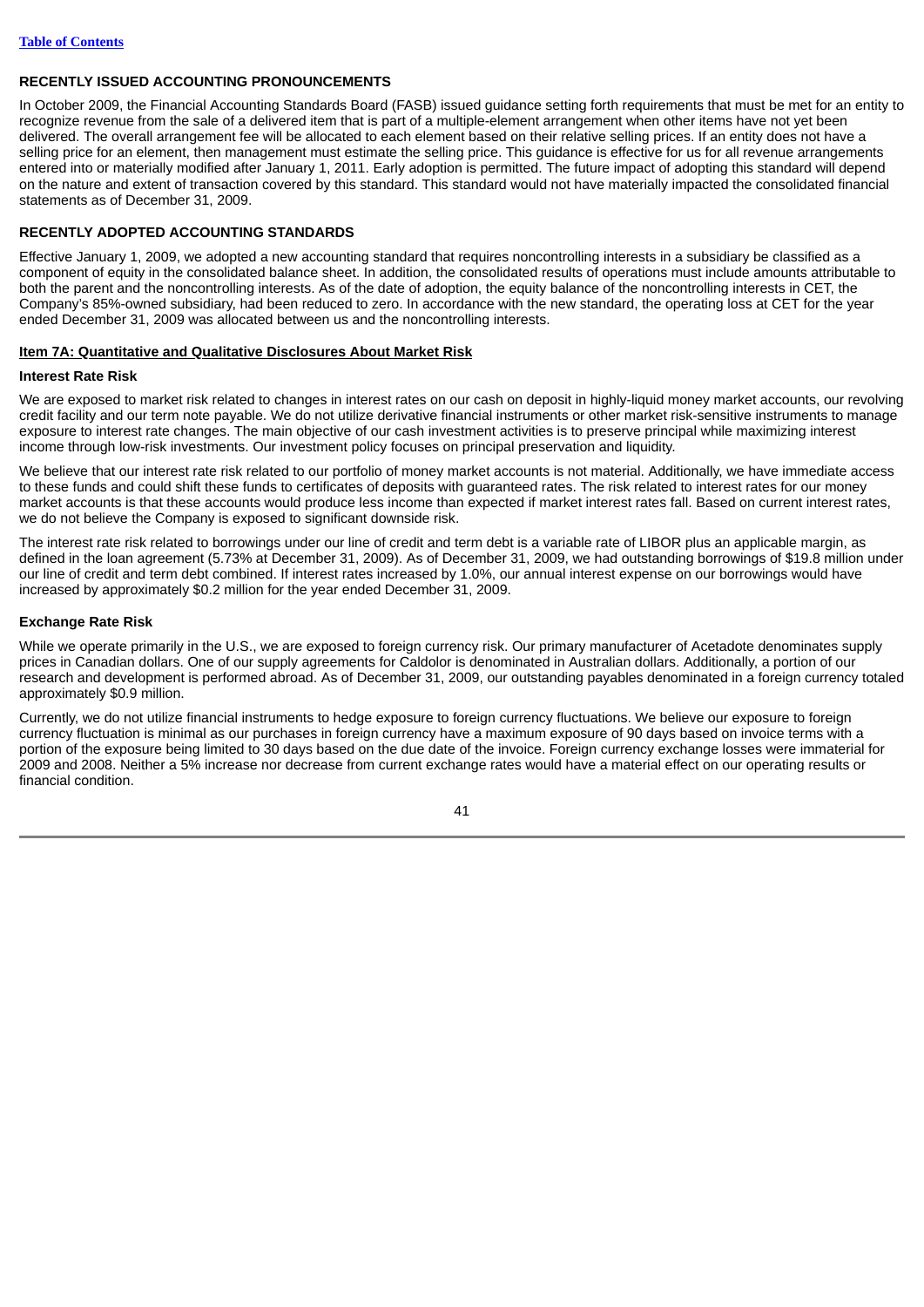## **Item 8: Financial Statements and Supplementary Data**

See consolidated financial statements, including the report of the independent registered public accounting firm, starting on page F-1.

#### **Item 9: Changes in and Disagreements with Accountants on Accounting and Financial Disclosure**

None.

#### **Item 9A: Controls and Procedures**

The Company's Chief Executive Officer and Chief Financial Officer have evaluated the effectiveness of the design and operation of the Company's disclosure controls and procedures as of December 31, 2009. Based on that evaluation, they have concluded that the Company's disclosure controls and procedures are effective to ensure that material information relating to the Company and the Company's consolidated subsidiaries is made known to officers within these entities in order to allow for timely decisions regarding required disclosure.

This annual report does not include a report of management's assessment regarding internal control over financial reporting or an attestation report of the Company's registered public accounting firm due to a transition period established by the rules of the Securities Exchange Commission for newly public companies.

During the Company's fourth quarter of 2009, there have been no changes in the Company's internal control over financial reporting (as defined in Rule 13a-15(f) or 15d-15(f)).

#### **Item 9B: Other Information**

None

#### **PART III**

The information called for by Part III of Form 10-K (Item 10 — Directors, Executive Officers and Corporate Governance, Item 11 — Executive Compensation, Item 12 — Security Ownership of Certain Beneficial Owners and Management and Related Stockholder Matters, Item 13 — Certain Relationships and Related Transactions, and Director Independence, Item 14 — Principal Accounting Fees and Services), is incorporated by reference from our proxy statement related to our 2010 annual meeting of shareholders, which will be filed with the SEC not later than April 30, 2010 (120 days after the end of the fiscal year covered by this report).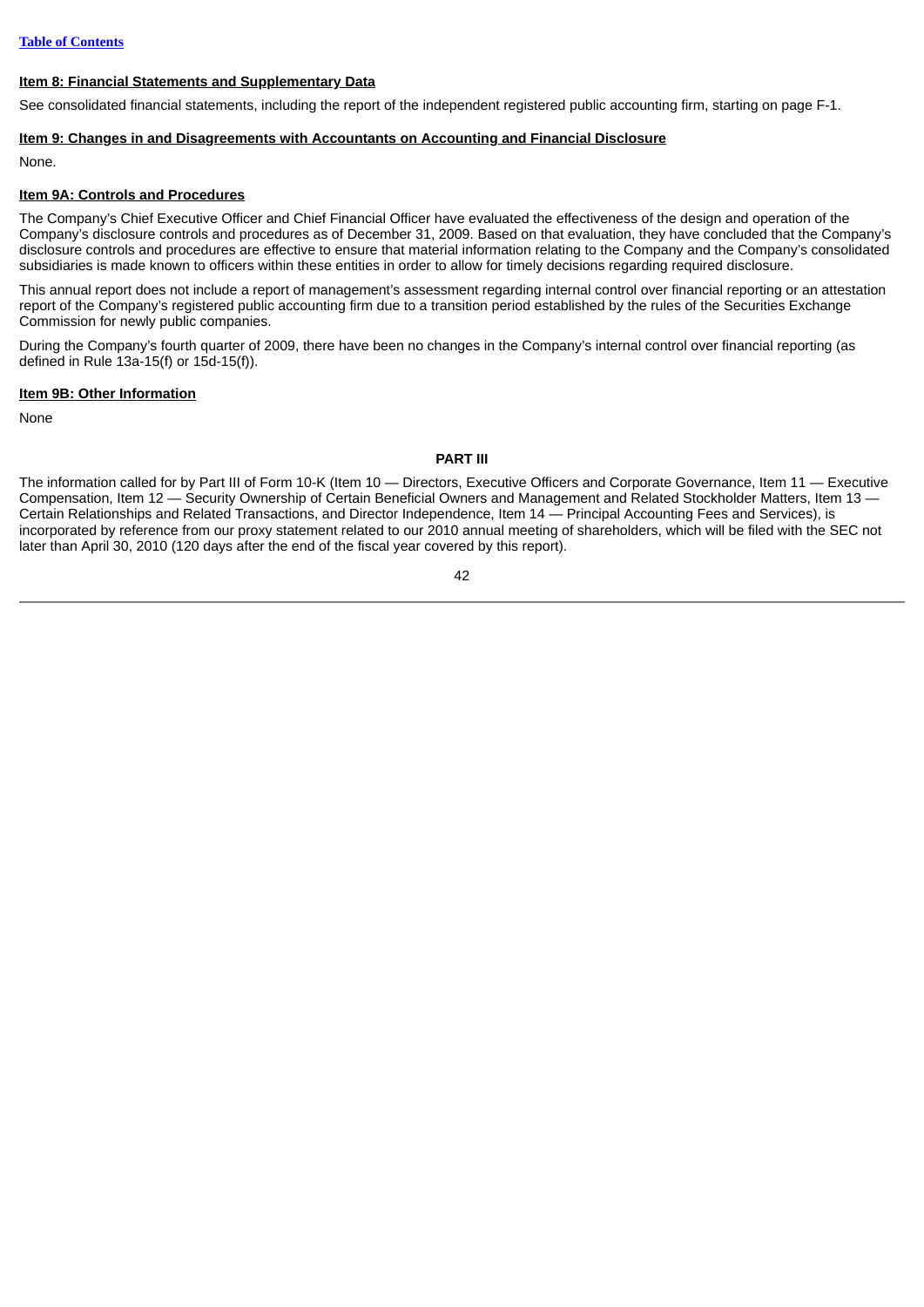### **PART IV**

# **Item 15: Exhibits, Financial Statement Schedules**

*(a) Documents filed as part of this report:*

(1) Financial Statements

|                                                                                                                 | Page Number |
|-----------------------------------------------------------------------------------------------------------------|-------------|
| Report of Independent Registered Public Accounting Firm                                                         | $F-1$       |
| Consolidated Balance Sheets as of December 31, 2009 and 2008                                                    | $F-2$       |
| Consolidated Statements of Income for the years ended December 31, 2009, 2008 and 2007                          | $F-3$       |
| Consolidated Statements of Cash Flows for the years ended December 31, 2009, 2008 and 2007                      | $F-4$       |
| Consolidated Statements of Equity and Comprehensive Income for the years ended December 31, 2009, 2008 and 2007 | $F-5$       |
| <b>Notes to the Consolidated Financial Statements</b>                                                           | $F-6$       |
| (2) Financial Statement Schedule                                                                                |             |
| <b>Valuation and Qualifying Accounts</b>                                                                        | $F-25$      |

### *(b) Exhibits*

| <b>Exhibit</b><br>Number | <b>Description</b>                                                                                                                                                                                                                                                                                                                       |
|--------------------------|------------------------------------------------------------------------------------------------------------------------------------------------------------------------------------------------------------------------------------------------------------------------------------------------------------------------------------------|
| 3.1                      | Third Amended and Restated Charter of Cumberland Pharmaceuticals Inc., incorporated herein by reference to the corresponding<br>exhibit to Amendment No. 19 of the Registrant's Registration Statement on Form S-1 (File No. 333-142535) as filed with the SEC on<br>July 17, 2009                                                       |
| 3.2                      | Second Amended and Restated Bylaws of Cumberland Pharmaceuticals Inc., incorporated herein by reference to the corresponding<br>exhibit to Amendment No. 19 of the Registrant's Registration Statement on Form S-1 (File No. 333-142535) as filed with the SEC on<br>July 17, 2009                                                       |
| 4.1                      | Specimen Common Stock Certificate of Cumberland Pharmaceuticals Inc., incorporated herein by reference to the corresponding<br>exhibit to Amendment No. 5 of the Registrant's Registration Statement on Form S-1 (File No. 333-142535) as filed with the SEC on<br>August 6, 2007                                                        |
| 4.2                      | Warrant to Purchase Common Stock of Cumberland Pharmaceuticals Inc., issued to Bank of America, N.A. on October 21, 2003,<br>incorporated herein by reference to the corresponding exhibit to the Registrant's Registration Statement on Form S-1 (File No. 333-<br>142535) as filed with the SEC on May 1, 2007                         |
| 4.3                      | Stock Purchase Warrant, issued to S.C.O.U.T. Healthcare Fund L.P. on April 15, 2004, incorporated herein by reference to the<br>corresponding exhibit to Amendment No. 1 of the Registrant's Registration Statement on Form S-1 (File No. 333-142535) as filed<br>with the SEC on June 22, 2007                                          |
| 4.4                      | Warrant to Purchase Common Stock of Cumberland Pharmaceuticals Inc., issued to Bank of America, N.A. on April 6, 2006,<br>incorporated herein by reference to the corresponding exhibit to the Registrant's Registration Statement on Form S-1 (File No. 333-<br>142535) as filed with the SEC on May 1, 2007                            |
| 4.5#                     | Form of Option Agreement under 1999 Stock Option Plan of Cumberland Pharmaceuticals Inc., incorporated herein by reference to<br>the corresponding exhibit to the Registrant's Registration Statement on Form S-1 (File No. 333-142535) as filed with the SEC on<br>May 1, 2007                                                          |
| 4.6.1#                   | Form of Incentive Stock Option Agreement under 2007 Long-Term Incentive Compensation Plan of Cumberland Pharmaceuticals<br>Inc., incorporated herein by reference to the corresponding exhibit to Amendment No. 3 of the Registrant's Registration Statement on<br>Form S-1 (File No. 333-142535) as filed with the SEC on July 11, 2007 |

4.6.2# Form of Nonstatutory Stock Option Agreement under 2007 Long-Term Incentive Compensation Plan of Cumberland Pharmaceuticals Inc., incorporated herein by reference to the corresponding exhibit to Amendment No. 3 of the Registrant's Registration Statement on Form S-1 (File No. 333-142535) as filed with the SEC on July 11, 2007

43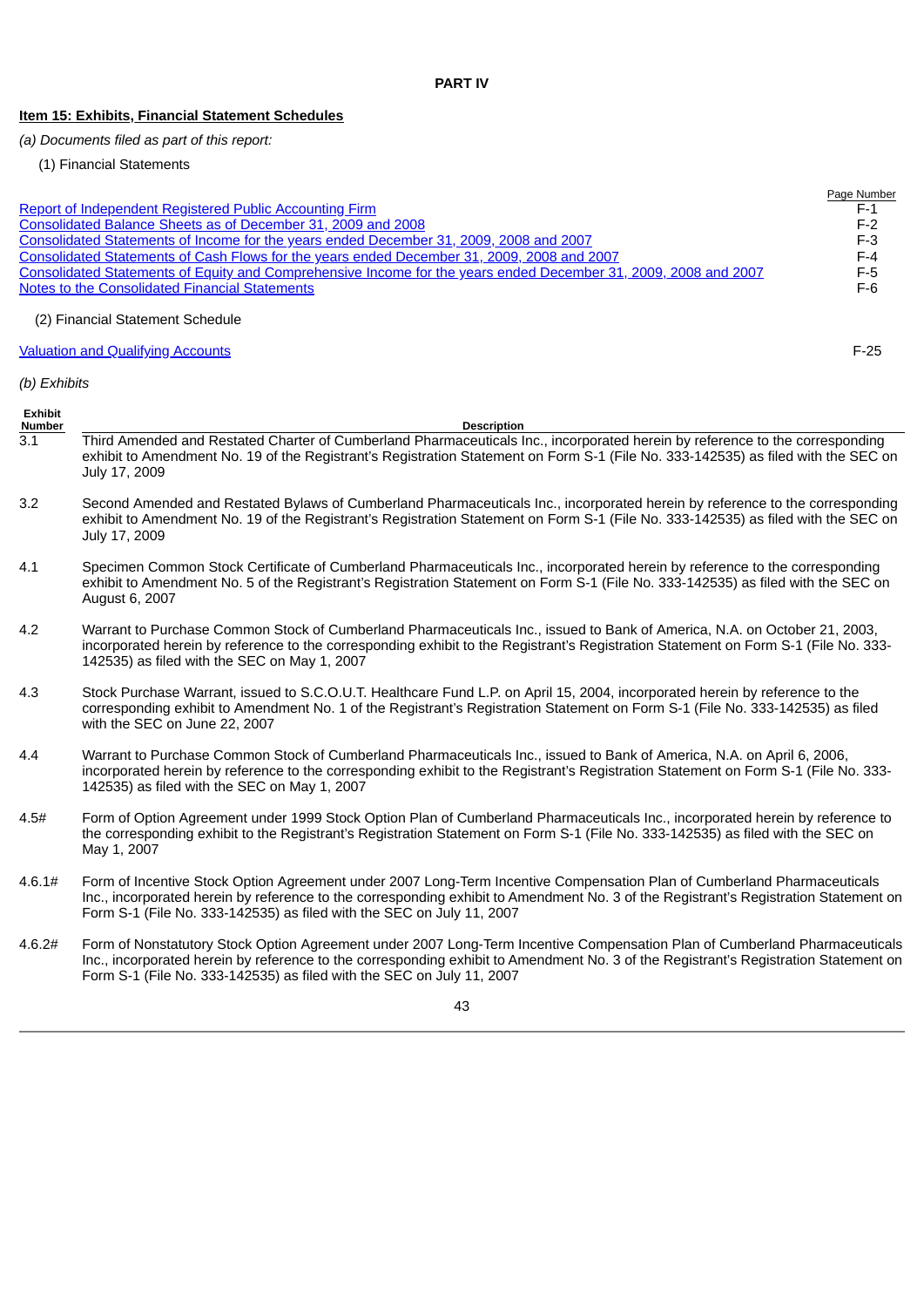| <b>Exhibit</b><br>Number | <b>Description</b>                                                                                                                                                                                                                                                                                                                                                                                                                      |
|--------------------------|-----------------------------------------------------------------------------------------------------------------------------------------------------------------------------------------------------------------------------------------------------------------------------------------------------------------------------------------------------------------------------------------------------------------------------------------|
| 4.7#                     | Form of Nonstatutory Stock Option Agreement under 2007 Directors' Compensation Plan of Cumberland Pharmaceuticals Inc.,<br>incorporated herein by reference to the corresponding exhibit to Amendment No. 3 of the Registrant's Registration Statement on<br>Form S-1 (File No. 333-142535) as filed with the SEC on July 11, 2007                                                                                                      |
| 4.8                      | Warrant to Purchase Common Stock of Cumberland Pharmaceuticals Inc., issued to Bank of America, N.A. on July 22, 2009, filed<br>herewith                                                                                                                                                                                                                                                                                                |
| 10.1 <sup>†</sup>        | Manufacturing and Supply Agreement for N-Acetylcysteine, dated January 15, 2002, by and between Bioniche Life Sciences, Inc.<br>and Cumberland Pharmaceuticals Inc., incorporated herein by reference to the corresponding exhibit to Amendment No. 5 of the<br>Registrant's Registration Statement on Form S-1 (File No. 333-142535) as filed with the SEC on August 6, 2007                                                           |
| 10.2                     | Novation Agreement, dated January 27, 2006, by and among Bioniche Life Sciences, Inc., Bioniche Pharma Group Ltd., and<br>Cumberland Pharmaceuticals Inc., incorporated herein by reference to the corresponding exhibit to the Registrant's Registration<br>Statement on Form S-1 (File No. 333-142535) as filed with the SEC on May 1, 2007                                                                                           |
| 10.3†                    | First Amendment to Manufacturing and Supply Agreement for N-Acetylcysteine, dated November 16, 2006, by and between<br>Bioniche Teoranta and Cumberland Pharmaceuticals Inc., incorporated herein by reference to the corresponding exhibit to<br>Amendment No. 3 of the Registrant's Registration Statement on Form S-1 (File No. 333-142535) as filed with the SEC on July 11,<br>2007                                                |
| 10.3.1†                  | Second Amendment to Manufacturing and Supply Agreement for N-Acetylcysteine, dated March 25, 2008, by and between Bioniche<br>Teoranta and Cumberland Pharmaceuticals Inc., incorporated herein by reference to the corresponding exhibit to Amendment<br>No. 10 of the Registrant's Registration Statement on Form S-1 (File No. 333-142535) as filed with the SEC on May 21, 2008                                                     |
| 10.4†                    | Cardinal Health Contract Sales and Services for Cumberland Pharmaceuticals Inc. Dedicated Sales Force Agreement, dated May<br>16, 2006, by and between Cardinal Health PTS, LLC and Cumberland Pharmaceuticals Inc., incorporated herein by reference to the<br>corresponding exhibit to Amendment No. 3 of the Registrant's Registration Statement on Form S-1 (File No. 333-142535) as filed<br>with the SEC on July 11, 2007         |
| 10.5 <sup>†</sup>        | First Amendment to Contract Sales and Service Agreement, dated July 19, 2006, by and between Cardinal Health PTS, LLC and<br>Cumberland Pharmaceuticals Inc., incorporated herein by reference to the corresponding exhibit to Amendment No. 3 of the<br>Registrant's Registration Statement on Form S-1 (File No. 333-142535) as filed with the SEC on July 11, 2007                                                                   |
| 10.6                     | Second Amendment to Contract Sales and Service Agreement, dated June 1, 2007, by and between Cumberland Pharmaceuticals<br>Inc. and Inventiv Commercial Services, LLC, as successor in interest to Cardinal Health PTS, LLC, incorporated herein by reference<br>to the corresponding exhibit to Amendment No. 3 of the Registrant's Registration Statement on Form S-1 (File No. 333-142535) as<br>filed with the SEC on July 11, 2007 |
| 10.6.1†                  | Third Amendment to Contract Sales and Service Agreement, dated March 26, 2008, by and between Cumberland Pharmaceuticals<br>Inc. and Ventiv Commercial Services, LLC, incorporated herein by reference to the corresponding exhibit to Amendment No. 10 of<br>the Registrant's Registration Statement on Form S-1 (File No. 333-142535) as filed with the SEC on May 21, 2008                                                           |
| 10.6.2                   | Fourth Amendment to Service Agreement, dated April 1, 2009, by and between Ventiv Commercial Services, LLC and Cumberland                                                                                                                                                                                                                                                                                                               |

- Pharmaceuticals Inc., incorporated herein by reference to the corresponding exhibit to Amendment No. 18 of the Registrant's Registration Statement on Form S-1 (File No. 333-142535) as filed with the SEC on May 12, 2009 10.7† Distribution Services Agreement, dated August 3, 2000, by and between CORD Logistics, Inc. and Cumberland Pharmaceuticals
- Inc., incorporated herein by reference to the corresponding exhibit to Amendment No. 13 of the Registrant's Registration Statement on Form S-1 (File No. 333-142535) as filed with the SEC on August 12, 2008 10.8† Strategic Alliance Agreement, dated July 21, 2000, by and between F.H. Faulding & Co. Limited and Cumberland Pharmaceuticals
- Inc., including notification of assignment from F.H. Faulding & Co. Limited to Mayne Pharma Pty Ltd., dated April 16, 2002, incorporated herein by reference to the corresponding exhibit to Amendment No. 4 of the Registrant's Registration Statement on Form S-1 (File No. 333-142535) as filed with the SEC on July 23, 2007

44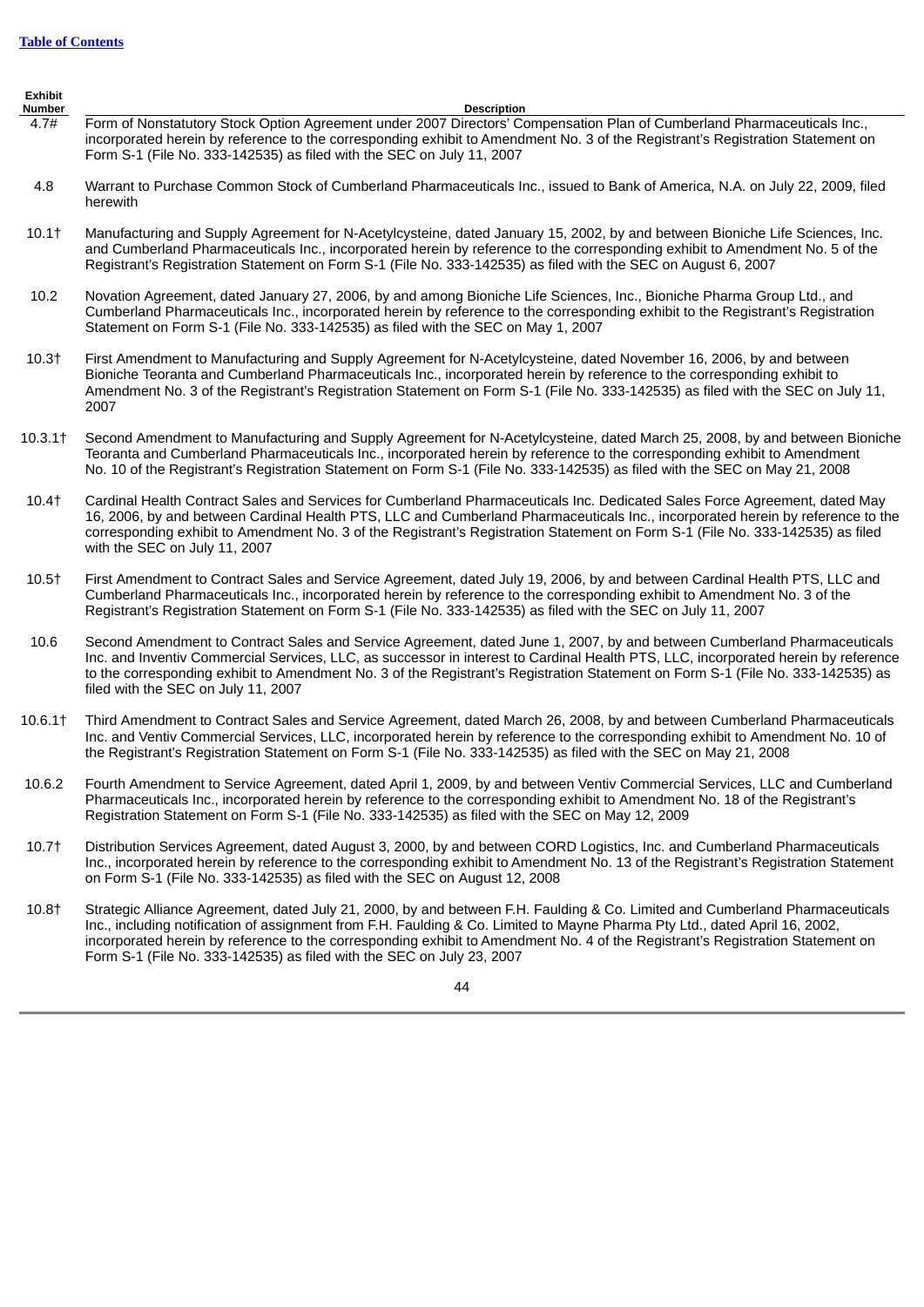| Exhibit<br>Number | <b>Description</b>                                                                                                                                                                                                                                                                                                                                                      |
|-------------------|-------------------------------------------------------------------------------------------------------------------------------------------------------------------------------------------------------------------------------------------------------------------------------------------------------------------------------------------------------------------------|
| 10.9†             | Kristalose Agreement, dated April 7, 2006, by and among Inalco Biochemicals, Inc., Inalco S.p.A., and Cumberland<br>Pharmaceuticals Inc., incorporated herein by reference to the corresponding exhibit to Amendment No. 3 of the Registrant's<br>Registration Statement on Form S-1 (File No. 333-142535) as filed with the SEC on July 11, 2007                       |
| 10.9.1†           | Amendment to Kristalose Agreement, dated April 3, 2008, by and between Inalco S.p.A., Inalco Biochemicals, Inc., and<br>Cumberland Pharmaceuticals Inc., incorporated herein by reference to the corresponding exhibit to Amendment No. 10 of the<br>Registrant's Registration Statement on Form S-1 (File No. 333-142535) as filed with the SEC on May 21, 2008        |
| 10.9.2†           | Second Amendment to Kristalose Agreement, dated July 1, 2008, by and among Inalco Biochemicals, Inc., Inalco S.p.A., and<br>Cumberland Pharmaceuticals Inc., incorporated herein by reference to the corresponding exhibit to Amendment No. 13 of the<br>Registrant's Registration Statement on Form S-1 (File No. 333-142535) as filed with the SEC on August 12, 2008 |
| 10.9.3†           | Third Amendment to Kristalose Agreement, dated April 6, 2009, by and between Inalco S.p.A., Inalco Biochemicals, Inc., and<br>Cumberland Pharmaceuticals Inc., incorporated herein by reference to the corresponding exhibit to Amendment No. 18 of the<br>Registrant's Registration Statement on Form S-1 (File No. 333-142535) as filed with the SEC on May 12, 2009  |
| 10.10†            | License Agreement, dated May 28, 1999, by and between Vanderbilt University and Cumberland Pharmaceuticals Inc.,<br>incorporated herein by reference to the corresponding exhibit to Amendment No. 3 of the Registrant's Registration Statement on<br>Form S-1 (File No. 333-142535) as filed with the SEC on July 11, 2007                                             |
| 10.11#            | Employment Agreement effective as of January 1, 2009 by and between A.J. Kazimi and Cumberland Pharmaceuticals Inc.,<br>incorporated herein by reference to the corresponding exhibit to Amendment No. 15 of the Registrant's Registration Statement on<br>Form S-1 (File No. 333-142535) as filed with the SEC on February 18, 2009                                    |
| 10.12#            | Employment Agreement effective as of January 1, 2009 by and between Jean W. Marstiller and Cumberland Pharmaceuticals Inc.,<br>incorporated herein by reference to the corresponding exhibit to Amendment No. 15 of the Registrant's Registration Statement on<br>Form S-1 (File No. 333-142535) as filed with the SEC on February 18, 2009                             |
| 10.13#            | Employment Agreement effective as of January 1, 2009 by and between Leo Pavliv and Cumberland Pharmaceuticals Inc.,<br>incorporated herein by reference to the corresponding exhibit to Amendment No. 15 of the Registrant's Registration Statement on<br>Form S-1 (File No. 333-142535) as filed with the SEC on February 18, 2009                                     |
| 10.13.1#          | Amendment dated June 30, 2009 to Employment Agreement by and between Leo Pavliv and Cumberland Pharmaceuticals Inc.,<br>incorporated herein by reference to the corresponding exhibit to Amendment No. 19 of the Registrant's Registration Statement on<br>Form S-1 (File No. 333-142535) as filed with the SEC on July 17, 2009                                        |
| 10.15#            | Employment Agreement effective as of January 1, 2009 by and between David L. Lowrance and Cumberland Pharmaceuticals Inc.,<br>incorporated herein by reference to the corresponding exhibit to Amendment No. 15 of the Registrant's Registration Statement on<br>Form S-1 (File No. 333-142535) as filed with the SEC on February 18, 2009                              |
| 10.16†            | Fourth Amended and Restated Loan Agreement by and between Cumberland Pharmaceuticals Inc. and Bank of America, N.A.,<br>dated July 22, 2009, incorporated herein by reference to the corresponding exhibit to Amendment No. 20 of the Registrant's<br>Registration Statement on Form S-1 (File No. 333-142535) as filed with the SEC on July 29, 2009                   |
| 10.17#            | 1999 Stock Option Plan of Cumberland Pharmaceuticals Inc., incorporated herein by reference to the corresponding exhibit to the<br>Registrant's Registration Statement on Form S-1 (File No. 333-142535) as filed with the SEC on May 1, 2007                                                                                                                           |
| 10.18#            | 2007 Long-Term Incentive Compensation Plan of Cumberland Pharmaceuticals Inc., incorporated herein by reference to of the<br>corresponding exhibit to Amendment No. 1 of the Registrant's Registration Statement on Form S-1 (File No. 333-142535) as filed<br>with the SEC on June 22, 2007                                                                            |
| 10.19#            | 2007 Directors' Compensation Plan of Cumberland Pharmaceuticals Inc., incorporated herein by reference to the corresponding<br>exhibit to Amendment No. 1 of the Registrant's Registration Statement on Form S-1 (File No. 333-142535) as filed with the SEC on<br>June 22, 2007                                                                                        |
|                   |                                                                                                                                                                                                                                                                                                                                                                         |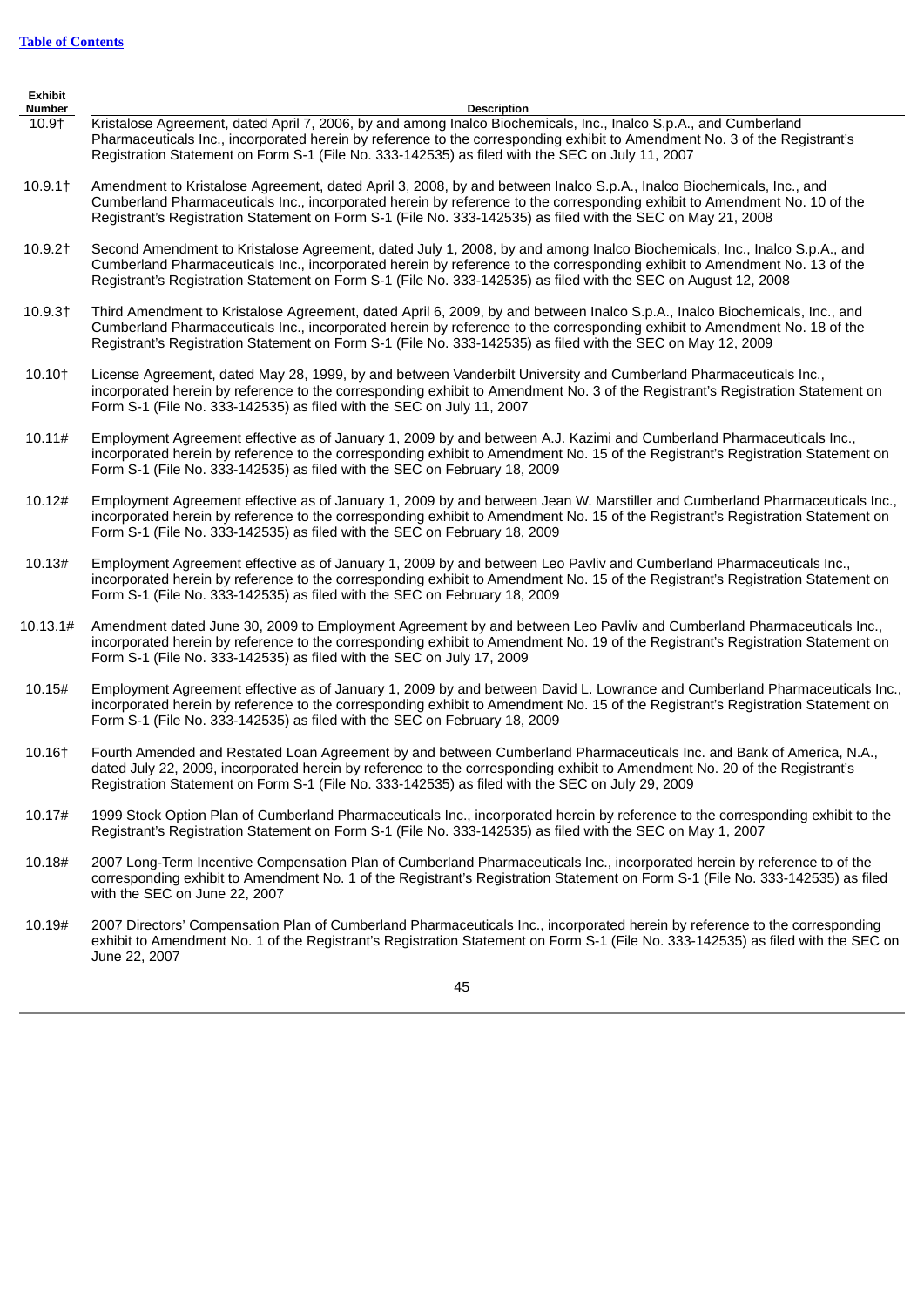|                     | <b>Exhibit</b><br>Number | <b>Description</b>                                                                                                                                                                                                                                                                                                                                                                                               |
|---------------------|--------------------------|------------------------------------------------------------------------------------------------------------------------------------------------------------------------------------------------------------------------------------------------------------------------------------------------------------------------------------------------------------------------------------------------------------------|
|                     | 10.20                    | Form of Indemnification Agreement between Cumberland Pharmaceuticals Inc. and all members of its Board of Directors,<br>incorporated herein by reference to the corresponding exhibit to the Registrant's Registration Statement on Form S-1 (File No. 333-<br>142535) as filed with the SEC on May 1, 2007                                                                                                      |
| 10.21†              |                          | Lease Agreement, dated September 10, 2005, by and between Nashville Hines Development, LLC and Cumberland<br>Pharmaceuticals Inc., incorporated herein by reference to the corresponding exhibit to Amendment No. 3 of the Registrant's<br>Registration Statement on Form S-1 (File No. 333-142535) as filed with the SEC on July 11, 2007                                                                       |
| 10.21.1†            |                          | First Amendment to Office Lease Agreement, dated April 25, 2008, by and between 2525 West End, LLC (successor in interest to<br>Nashville Hines Development LLC) and Cumberland Pharmaceuticals Inc., incorporated herein by reference to the corresponding<br>exhibit to Amendment No. 10 of the Registrant's Registration Statement on Form S-1 (File No. 333-142535) as filed with the SEC<br>on May 21, 2008 |
| 10.22.1†            |                          | Sublease Agreement, dated December 14, 2006, by and between Robert W. Baird & Co. Incorporated and Cumberland<br>Pharmaceuticals Inc., incorporated herein by reference to the corresponding exhibit to Amendment No. 3 of the Registrant's<br>Registration Statement on Form S-1 (File No. 333-142535) as filed with the SEC on July 11, 2007                                                                   |
| 10.22.2             |                          | Addendum to Sublease Agreement, dated May 5, 2007, by and between Robert W. Baird & Co. Incorporated and Cumberland<br>Pharmaceuticals Inc. and consented to by Nashville Hines Development, LLC, incorporated herein by reference to the<br>corresponding exhibit to Amendment No. 3 of the Registrant's Registration Statement on Form S-1 (File No. 333-142535) as filed<br>with the SEC on July 11, 2007     |
|                     | 10.23†                   | Amended and Restated Lease Agreement, dated November 11, 2004, by and between The Gateway to Nashville LLC and<br>Cumberland Emerging Technologies, Inc., incorporated herein by reference to the corresponding exhibit to the Registrant's<br>Registration Statement on Form S-1 (File No. 333-142535) as filed with the SEC on May 1, 2007                                                                     |
| 10.24               |                          | First Amendment to Amended and Restated Lease Agreement, dated August 23, 2005, by and between The Gateway to Nashville<br>LLC and Cumberland Emerging Technologies, Inc., incorporated herein by reference to the corresponding exhibit to the<br>Registrant's Registration Statement on Form S-1 (File No. 333-142535) as filed with the SEC on May 1, 2007                                                    |
| 10.24.1             |                          | Second Amendment to Amended and Restated Lease Agreement, dated January 9, 2006, by and between The Gateway to<br>Nashville LLC and Cumberland Emerging Technologies, Inc., incorporated herein by reference to Amendment No. 10 of the<br>corresponding exhibit to the Registrant's Registration Statement on Form S-1 (File No. 333-142535) as filed with the SEC on<br>May 21, 2008                           |
| 10.25†              |                          | Manufacturing Agreement, dated February 6, 2008, by and between Bayer HealthCare, LLC, and Cumberland Pharmaceuticals<br>Inc., incorporated herein by reference to Amendment No. 12 of the corresponding exhibit to the Registrant's Registration Statement<br>on Form S-1 (File No. 333-142535) as filed with the SEC on June 20, 2008                                                                          |
|                     | 10.26#                   | Employment Agreement effective as of July 1, 2009 by and between Martin E. Cearnal and Cumberland Pharmaceuticals Inc.,<br>incorporated herein by reference to Amendment No. 19 of the corresponding exhibit to the Registrant's Registration Statement on<br>Form S-1 (File No. 333-142535) as filed with the SEC on July 17, 2009                                                                              |
|                     | 21                       | Subsidiaries of Cumberland Pharmaceuticals Inc., incorporated herein by reference to the corresponding exhibit to the Registrant's<br>Registration Statement on Form S-1 (File No. 333-142535) as filed with the SEC on May 1, 2007                                                                                                                                                                              |
|                     | 23.1                     | Consent of KPMG LLP                                                                                                                                                                                                                                                                                                                                                                                              |
|                     | 31.1                     | Certification of Chief Executive Officer Pursuant to Rule 13-14(a) of the Securities Exchange Act of 1934 as Adopted Pursuant to<br>Section 302 of the Sarbanes-Oxley Act of 2002.                                                                                                                                                                                                                               |
|                     | 31.2                     | Certification of Chief Financial Officer Pursuant to Rule 13-14(a) of the Securities Exchange Act of 1934 as Adopted Pursuant to<br>Section 302 of the Sarbanes-Oxley Act of 2002.                                                                                                                                                                                                                               |
|                     | 32.1                     | Certification of Chief Executive Officer and Chief Financial Officer Pursuant to 18 U.S.C. Section 1350, as Adopted Pursuant to<br>Section 906 of the Sarbanes-Oxley Act of 2002.                                                                                                                                                                                                                                |
| #                   |                          | Indicates a management contract or compensatory plan.                                                                                                                                                                                                                                                                                                                                                            |
| t                   |                          | Confidential treatment has been granted for portions of this exhibit. These portions have been omitted from the Registration Statement<br>and submitted separately to the Securities and Exchange Commission.                                                                                                                                                                                                    |
| $^{\dagger\dagger}$ |                          | Confidential treatment has been requested for portions of this exhibit. These portions have been omitted from the Registration Statement<br>and submitted separately to the Securities and Exchange Commission.                                                                                                                                                                                                  |
|                     |                          | 46                                                                                                                                                                                                                                                                                                                                                                                                               |
|                     |                          |                                                                                                                                                                                                                                                                                                                                                                                                                  |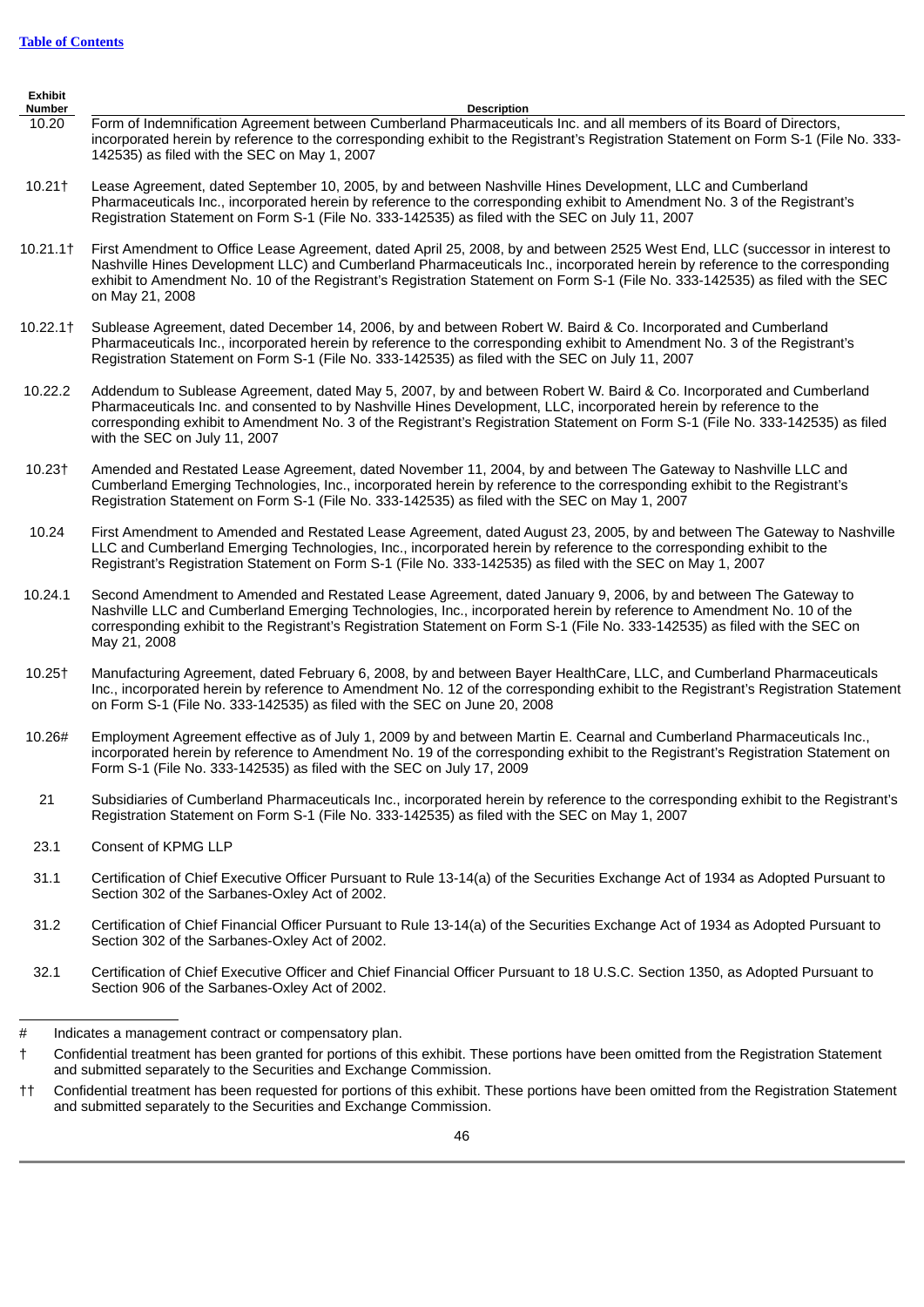## **SIGNATURES**

Pursuant to the requirements of Section 13 or 15(d) of the Securities Exchange Act of 1934, the registrant has duly caused this report to be signed on its behalf by the undersigned, thereunto duly authorized, on the 19th day of March, 2010.

## CUMBERLAND PHARMACEUTICALS INC.

By: */s/ A. J. Kazimi*

A. J. Kazimi Chief Executive Officer *(Principal Executive Officer)*

Pursuant to the requirements of the Securities Exchange Act of 1934, this report has been signed below by the following persons on behalf of the registrant and in the capacities and on the dates indicated.

| Signature              | <b>Title</b>                                 | Date           |
|------------------------|----------------------------------------------|----------------|
| /s/ A. J. Kazimi       | Chairman and CEO                             | March 19, 2010 |
| A.J. Kazimi            | (Principal Executive Officer and Director)   |                |
| /s/ David L. Lowrance  | Vice President and CFO                       | March 19, 2010 |
| David L. Lowrance      | (Principal Financial and Accounting Officer) |                |
| /s/ Robert G. Edwards  | <b>Director</b>                              | March 19, 2010 |
| Robert G. Edwards      |                                              |                |
| /s/ Thomas R. Lawrence | <b>Director</b>                              | March 19, 2010 |
| Thomas R. Lawrence     |                                              |                |
| /s/ Lawrence W. Greer  | <b>Director</b>                              | March 19, 2010 |
| Lawrence W. Greer      |                                              |                |
| /s/ Martin E. Cearnal  | <b>Director</b>                              | March 19, 2010 |
| Martin E. Cearnal      |                                              |                |
|                        | 47                                           |                |
|                        |                                              |                |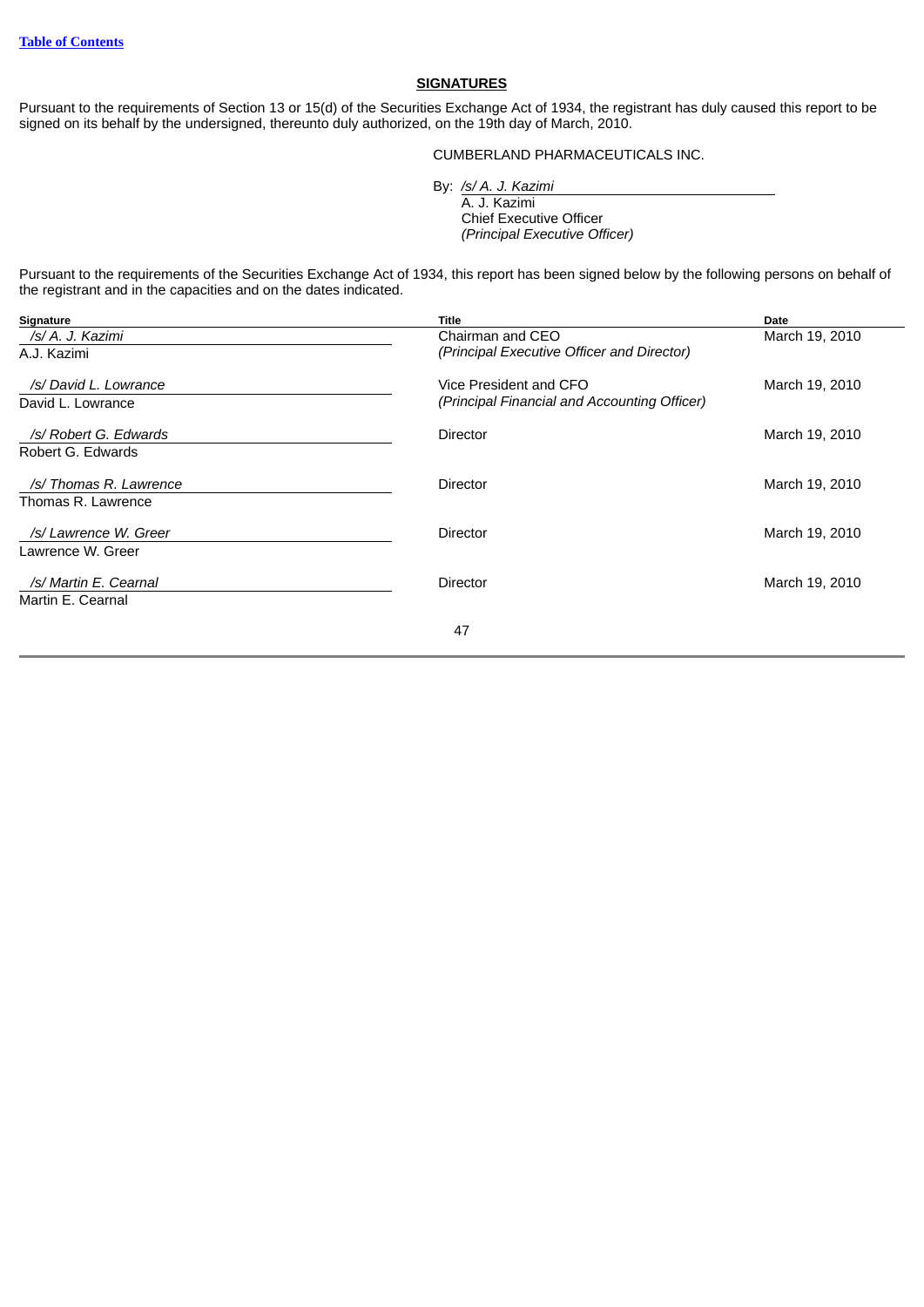### **REPORT OF INDEPENDENT REGISTERED PUBLIC ACCOUNTING FIRM**

<span id="page-50-0"></span>The Board of Directors Cumberland Pharmaceuticals Inc.:

We have audited the accompanying consolidated balance sheets of Cumberland Pharmaceuticals Inc. and subsidiaries (the Company) as of December 31, 2009 and 2008, and the related consolidated statements of income, cash flows, and equity and comprehensive income for each of the years in the three-year period ended December 31, 2009. In connection with our audits of the consolidated financial statements, we have also audited the financial statement Schedule II — Valuation and Qualifying Accounts for each of the years in the three-year period ended December 31, 2009. These consolidated financial statements and financial statement schedule are the responsibility of the Company's management. Our responsibility is to express an opinion on these consolidated financial statements and financial statement schedule based on our audits.

We conducted our audits in accordance with the standards of the Public Company Accounting Oversight Board (United States). Those standards require that we plan and perform the audit to obtain reasonable assurance about whether the financial statements are free of material misstatement. An audit includes examining, on a test basis, evidence supporting the amounts and disclosures in the financial statements, assessing the accounting principles used and significant estimates made by management, as well as evaluating the overall financial statement presentation. We believe that our audits provide a reasonable basis for our opinion.

In our opinion, the consolidated financial statements referred to above present fairly, in all material respects, the financial position of Cumberland Pharmaceuticals Inc. and subsidiaries as of December 31, 2009 and 2008, and the results of their operations and their cash flows for each of the years in the three-year period ended December 31, 2009, in conformity with U.S. generally accepted accounting principles. Also, in our opinion, the related financial statement schedule, when considered in relation to the consolidated financial statements taken as a whole, presents fairly, in all material respects, the information set forth herein.

/s/ KPMG LLP

Nashville, Tennessee March 19, 2010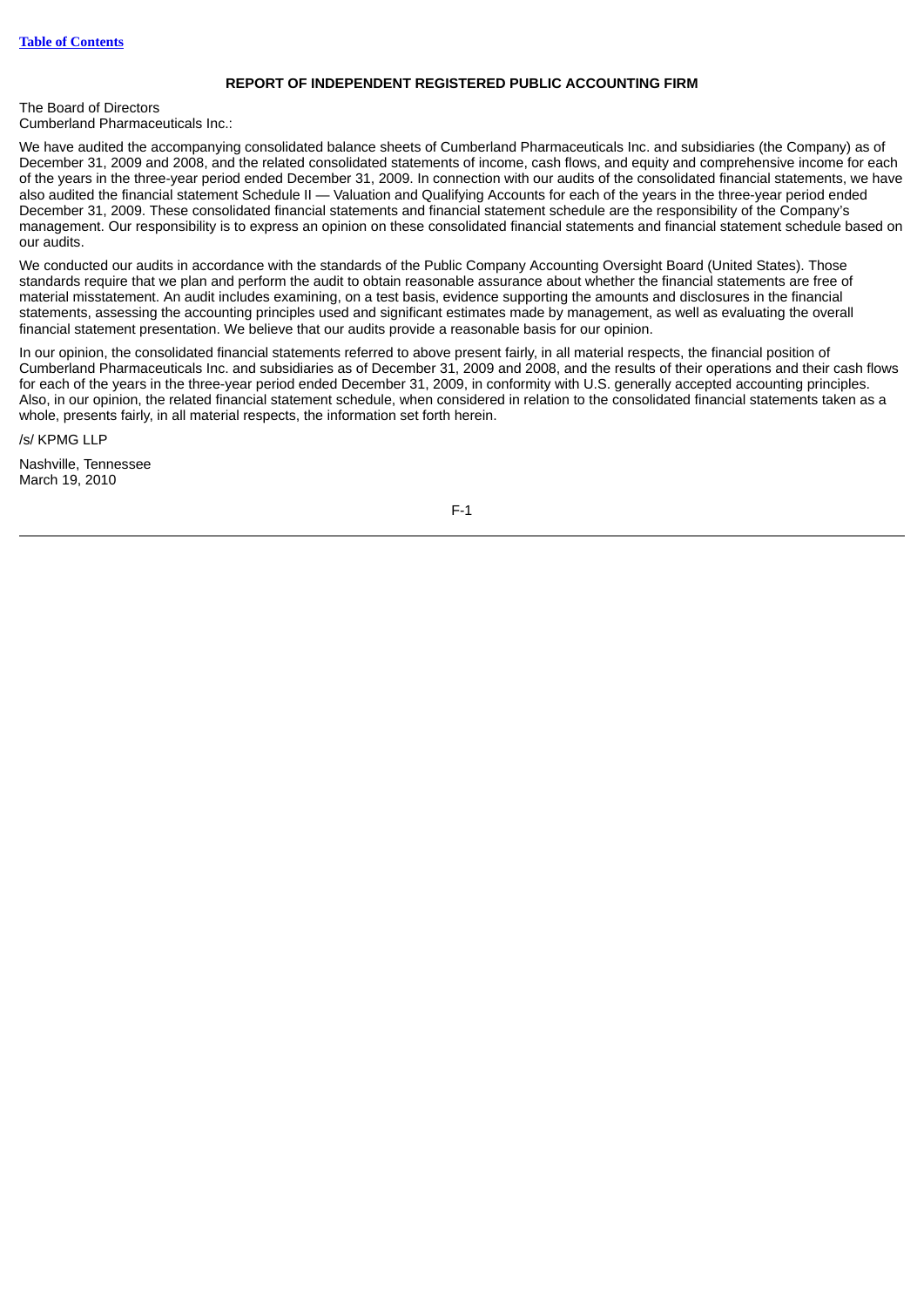Consolidated Balance Sheets

December 31, 2009 and 2008

<span id="page-51-0"></span>

| Current assets:<br>Cash and cash equivalents<br>\$78,701,682<br>Accounts receivable, net of allowances<br>6,176,585<br>4.822.873<br>Inventories<br>Prepaid and other current assets<br>2,746,259<br>Deferred tax assets<br>726,196<br>93,173,595<br><b>Total current assets</b><br>Property and equipment, net<br>918,412<br>Intangible assets, net<br>7,956,009<br>Deferred tax assets<br>1,306,514 | <b>ASSETS</b> | 2009 | 2008         |
|------------------------------------------------------------------------------------------------------------------------------------------------------------------------------------------------------------------------------------------------------------------------------------------------------------------------------------------------------------------------------------------------------|---------------|------|--------------|
|                                                                                                                                                                                                                                                                                                                                                                                                      |               |      |              |
|                                                                                                                                                                                                                                                                                                                                                                                                      |               |      | \$11,829,551 |
|                                                                                                                                                                                                                                                                                                                                                                                                      |               |      | 3,129,347    |
|                                                                                                                                                                                                                                                                                                                                                                                                      |               |      | 1,762,776    |
|                                                                                                                                                                                                                                                                                                                                                                                                      |               |      | 481,312      |
|                                                                                                                                                                                                                                                                                                                                                                                                      |               |      | 507,212      |
|                                                                                                                                                                                                                                                                                                                                                                                                      |               |      | 17,710,198   |
|                                                                                                                                                                                                                                                                                                                                                                                                      |               |      | 432,413      |
|                                                                                                                                                                                                                                                                                                                                                                                                      |               |      | 8,528,732    |
|                                                                                                                                                                                                                                                                                                                                                                                                      |               |      | 1,000,031    |
| Other assets<br>369,790                                                                                                                                                                                                                                                                                                                                                                              |               |      | 3,447,813    |
| \$103,724,320<br><b>Total assets</b>                                                                                                                                                                                                                                                                                                                                                                 |               |      | \$31,119,187 |
| <b>LIABILITIES AND EQUITY</b>                                                                                                                                                                                                                                                                                                                                                                        |               |      |              |
| <b>Current liabilities:</b>                                                                                                                                                                                                                                                                                                                                                                          |               |      |              |
| Current portion of long-term debt<br>\$<br>9,061,973                                                                                                                                                                                                                                                                                                                                                 |               |      | \$1,250,000  |
| 144,828<br>Current portion of other long-term obligations                                                                                                                                                                                                                                                                                                                                            |               |      | 457,915      |
| Accounts payable<br>5,632,796                                                                                                                                                                                                                                                                                                                                                                        |               |      | 3,257,164    |
| Other accrued liabilities<br>3,784,777                                                                                                                                                                                                                                                                                                                                                               |               |      | 2,640,855    |
| 18,624,374<br><b>Total current liabilities</b>                                                                                                                                                                                                                                                                                                                                                       |               |      | 7,605,934    |
| Revolving line of credit<br>1,825,951                                                                                                                                                                                                                                                                                                                                                                |               |      | 1,825,951    |
| Long-term debt, excluding current portion<br>8,938,027                                                                                                                                                                                                                                                                                                                                               |               |      | 3,750,000    |
| Other long-term obligations, excluding current portion<br>184,632                                                                                                                                                                                                                                                                                                                                    |               |      | 382,487      |
| <b>Total liabilities</b><br>29,572,984                                                                                                                                                                                                                                                                                                                                                               |               |      | 13,564,372   |
| Commitments and contingencies                                                                                                                                                                                                                                                                                                                                                                        |               |      |              |
| Redeemable common stock<br>1,930,000                                                                                                                                                                                                                                                                                                                                                                 |               |      |              |
| Shareholders' equity:                                                                                                                                                                                                                                                                                                                                                                                |               |      |              |
| Cumberland Pharmaceuticals Inc. shareholders' equity:                                                                                                                                                                                                                                                                                                                                                |               |      |              |
| Convertible preferred stock - no par value; 3,000,000 shares authorized; 812,749 shares                                                                                                                                                                                                                                                                                                              |               |      |              |
| issued and outstanding as of December 31, 2008                                                                                                                                                                                                                                                                                                                                                       |               |      | 2,604,070    |
| Common stock — no par value; 100,000,000 shares authorized; 20,180,486 (1) and 9,903,047                                                                                                                                                                                                                                                                                                             |               |      |              |
| shares issued and outstanding as of December 31, 2009 and 2008, respectively<br>67,711,746                                                                                                                                                                                                                                                                                                           |               |      | 13,500,034   |
| Retained earnings<br>4,542,126                                                                                                                                                                                                                                                                                                                                                                       |               |      | 1,450,711    |
| Total shareholders' equity<br>72,253,872                                                                                                                                                                                                                                                                                                                                                             |               |      | 17,554,815   |
| Noncontrolling interests<br>(32, 536)                                                                                                                                                                                                                                                                                                                                                                |               |      |              |
| 72,221,336<br><b>Total equity</b>                                                                                                                                                                                                                                                                                                                                                                    |               |      | 17,554,815   |
| \$103,724,320<br>Total liabilities and equity                                                                                                                                                                                                                                                                                                                                                        |               |      | \$31.119.187 |

(1) Number of shares issued and outstanding represents total shares of common stock regardless of classification on the consolidated balance sheet. The number of shares of redeemable common stock as of December 31, 2009 was 142,016.

See accompanying notes to consolidated financial statements.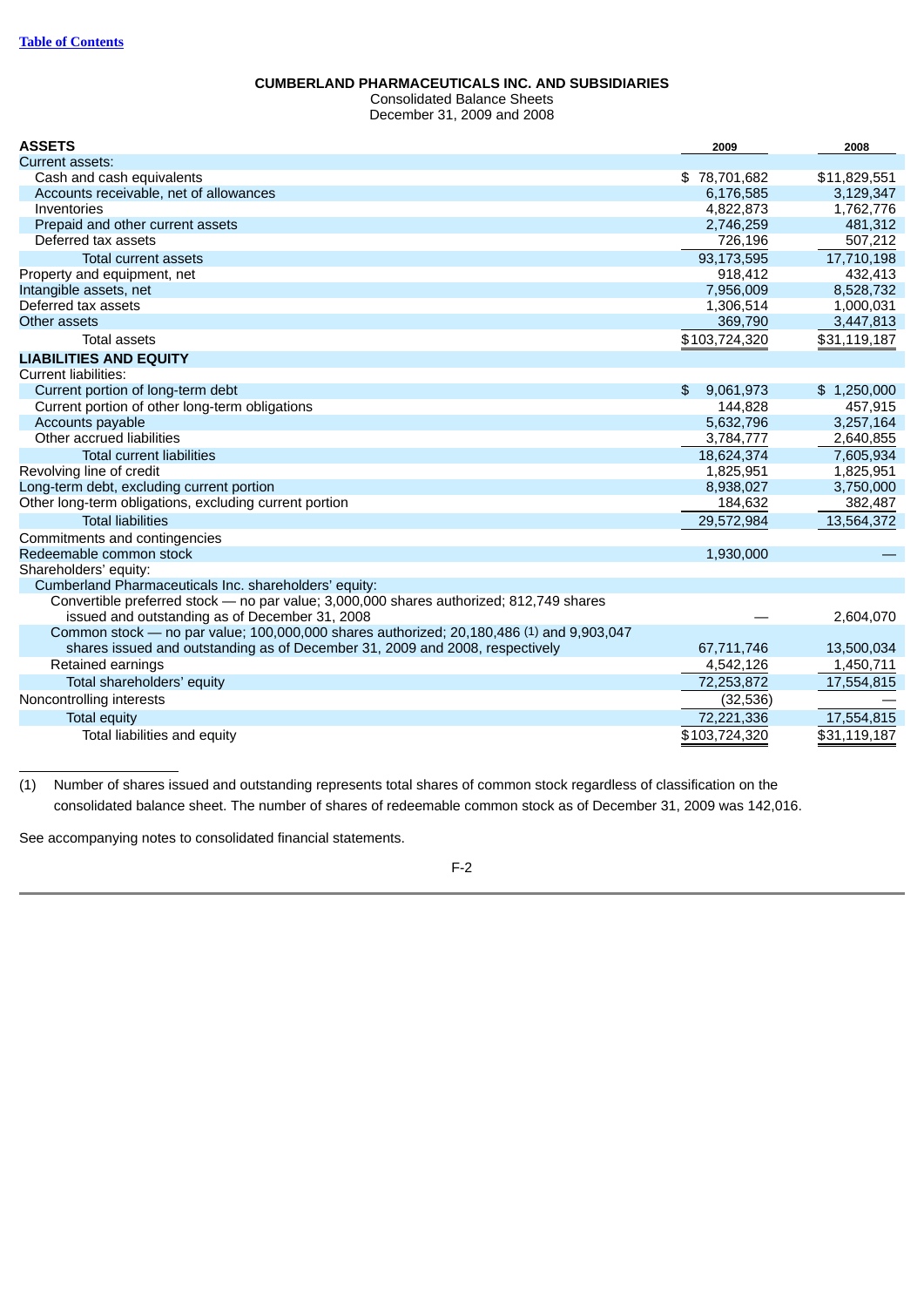Consolidated Statements of Income

Years ended December 31, 2009, 2008 and 2007

<span id="page-52-0"></span>

|                                                                 | 2009         | 2008         | 2007                   |
|-----------------------------------------------------------------|--------------|--------------|------------------------|
| Revenues:                                                       |              |              |                        |
| Net product revenue                                             | \$43,142,350 | \$34,889,967 | \$27,821,646           |
| Other revenue                                                   | 394,928      | 185,193      | 241,943                |
| Net revenues                                                    | 43,537,278   | 35,075,160   | 28,063,589             |
| Costs and expenses:                                             |              |              |                        |
| Cost of products sold                                           | 4,136,541    | 3,045,672    | 2,669,628              |
| Selling and marketing                                           | 20,194,074   | 14,387,153   | 10,053,355             |
| Research and development                                        | 4,993,278    | 4,429,064    | 3,693,917              |
| General and administrative                                      | 7,643,070    | 5,139,937    | 4,137,942              |
| Amortization of product license right                           | 686,904      | 686.904      | 686,905                |
| Other                                                           | 106,776      | 104,209      | 96,524                 |
| Total costs and expenses                                        | 37,760,643   | 27,792,939   | 21,338,271             |
| Operating income                                                | 5,776,635    | 7,282,221    | 6,725,318              |
| Interest income                                                 | 79,363       | 241,282      | 382,919                |
| Interest expense                                                | (772, 927)   | (213, 303)   | (639, 590)             |
| Income before income taxes                                      | 5,083,071    | 7,310,200    | 6,468,647              |
| Income tax expense                                              | (2,024,192)  | (2,543,951)  | (2,424,261)            |
| Net income                                                      | 3,058,879    | 4,766,249    | 4,044,386              |
| Net loss at subsidiary attributable to noncontrolling interests | 32,536       |              |                        |
| Net income attributable to common shareholders                  | \$3,091,415  | \$4,766,249  | \$4,044,386            |
| Earnings per share attributable to common shareholders          |              |              |                        |
| - Basic                                                         | 0.22<br>\$   | \$<br>0.47   | 0.40<br>\$             |
| - Diluted                                                       | \$<br>0.17   | \$<br>0.29   | $\mathfrak{P}$<br>0.24 |
| Weighted-average shares outstanding                             |              |              |                        |
| - Basic                                                         | 14,199,479   | 10,142,807   | 10,032,083             |
| - Diluted                                                       | 18,234,171   | 16,539,662   | 16,581,902             |

See accompanying notes to consolidated financial statements.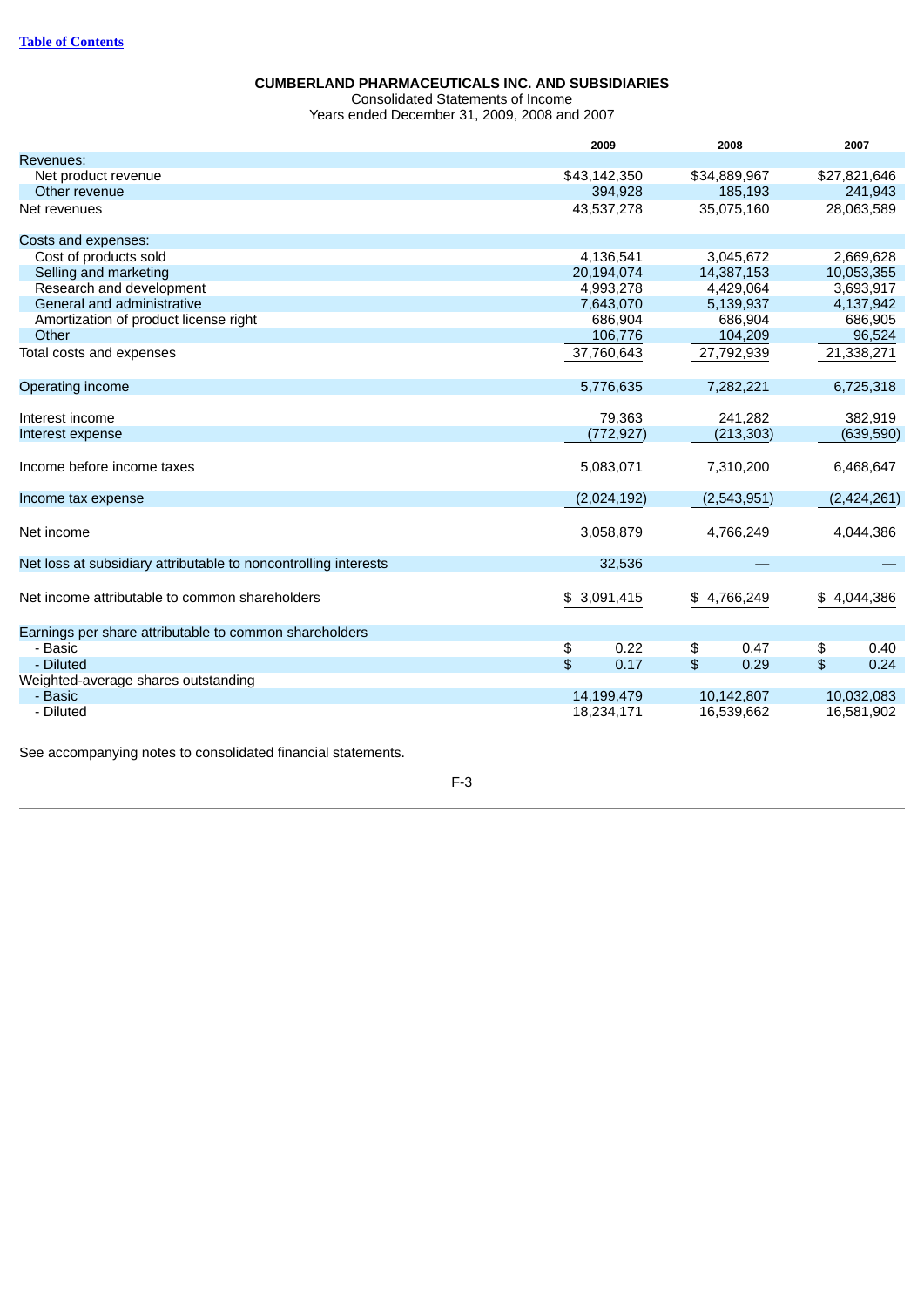Consolidated Statements of Cash Flows

Years ended December 31, 2009, 2008 and 2007

<span id="page-53-0"></span>

|                                                                              | 2009            | 2008          | 2007          |
|------------------------------------------------------------------------------|-----------------|---------------|---------------|
| Cash flows from operating activities:                                        |                 |               |               |
| Net income                                                                   | 3,058,879<br>\$ | \$4,766,249   | \$4,044,386   |
| Adjustments to reconcile net income to net cash provided by operating        |                 |               |               |
| activities:                                                                  |                 |               |               |
| Gain on early extinguishment of other long-term obligations                  |                 | (38, 577)     |               |
| Depreciation and amortization expense                                        | 816,499         | 786,597       | 762,222       |
| Deferred tax (benefit) expense                                               | (525, 467)      | 683,914       | 2,230,596     |
| Nonemployee stock granted for services received                              | 210,740         | 106,558       | 222,596       |
| Nonemployee stock option grant expense                                       | 845,661         | 58,646        | 93,836        |
| Stock-based compensation - employee stock options                            | 606,395         | 397,500       | 299,212       |
| Excess tax benefit derived from exercise of stock options                    | (3,968,894)     | (398, 529)    | (449, 528)    |
| Noncash interest expense                                                     | 128,800         | 71,933        | 273,714       |
| Net changes in assets and liabilities affecting operating activities:        |                 |               |               |
| Accounts receivable                                                          | (3,047,238)     | (755, 810)    | 2,746,925     |
| Inventory                                                                    | (3,060,097)     | (813, 667)    | (278, 011)    |
| Prepaid, other current assets and other assets                               | (721, 464)      | (163, 274)    | (184, 268)    |
| Accounts payable and other accrued liabilities                               | 6,572,098       | 1,652,911     | (811, 107)    |
| Other long-term obligations                                                  | (510, 942)      | 42,501        | (323, 691)    |
| Net cash provided by operating activities                                    | 404,970         | 6,396,952     | 8,626,882     |
| Cash flows from investing activities:                                        |                 |               |               |
| Additions to property and equipment                                          | (601, 802)      | (67, 572)     | (152, 420)    |
| Additions to trademarks and patents                                          | (110, 541)      | (66, 576)     | (11,069)      |
| Net cash used in investing activities                                        | (712, 343)      | (134, 148)    | (163, 489)    |
| Cash flows from financing activities:                                        |                 |               |               |
| Proceeds from initial public offering of common stock                        | 85,000,000      |               |               |
| Costs of initial public offering                                             | (7,479,011)     | (687, 977)    | (2,031,416)   |
| Proceeds from borrowings on long-term debt                                   | 18,000,000      | 4,083,340     |               |
| Principal payments on note payable                                           | (5,000,000)     | (1,833,336)   | (1,833,336)   |
| Net borrowings on line of credit                                             |                 | 500,000       | 500.000       |
| Payment of other long-term obligations                                       |                 | (2,760,000)   | (1,500,000)   |
| Costs of financing for long-term debt and credit facility                    | (189, 660)      | (29, 491)     |               |
| Payments made in connection with repurchase of common shares                 | (27, 295, 808)  | (4,999,995)   |               |
| Proceeds from exercise of stock options                                      | 175.089         | 81,159        | 510,951       |
| Excess tax benefit derived from exercise of stock options                    | 3,968,894       | 398,529       | 449,528       |
| Net cash provided by (used in) financing activities                          | 67,179,504      | (5, 247, 771) | (3,904,273)   |
| Net increase in cash and cash equivalents                                    | 66,872,131      | 1,015,033     | 4,559,120     |
| Cash and cash equivalents, beginning of year                                 | 11,829,551      | 10,814,518    | 6,255,398     |
| Cash and cash equivalents, end of year                                       | \$78,701,682    | \$11,829,551  | \$10,814,518  |
| Supplemental disclosure of cash flow information:                            |                 |               |               |
| Cash paid during the year for:                                               |                 |               |               |
| Interest                                                                     | \$<br>677,387   | 221,000<br>\$ | 419,100<br>\$ |
| Income taxes                                                                 | 196,187         | 1,486,991     | 89,075        |
| Noncash investing and financing activities:                                  |                 |               |               |
| Deferred financing costs                                                     | 335,075         | 125,000       |               |
| Increase in accounts payable and accrued expenses of initial public offering |                 |               | 645,934       |
|                                                                              |                 |               |               |

See accompanying notes to consolidated financial statements.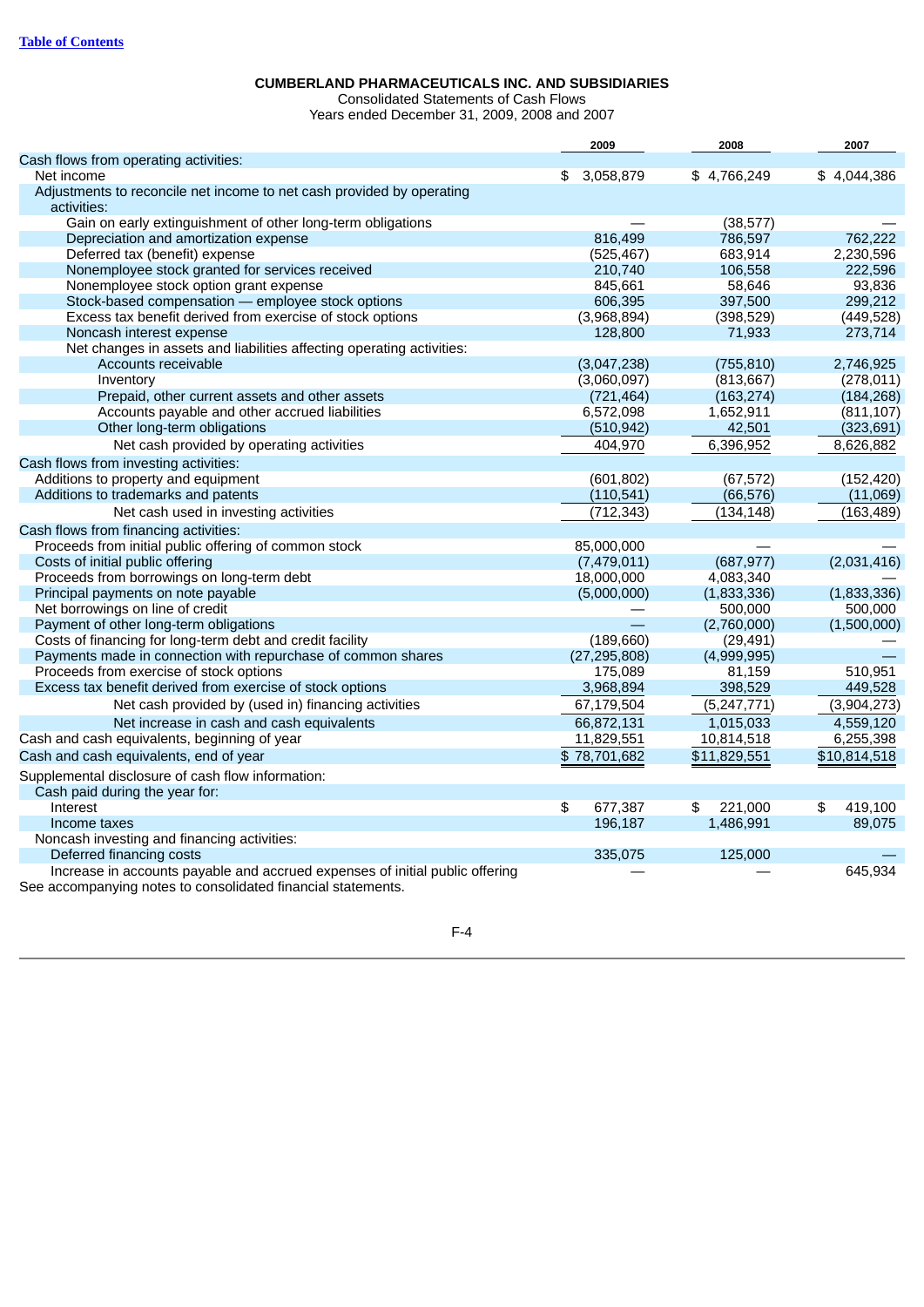Consolidated Statements of Equity and Comprehensive Income

Years ended December 31, 2009, 2008 and 2007

<span id="page-54-0"></span>

|                                                                                                                |               | <b>Preferred stock</b> |               | <b>Common stock</b> | Retained<br>earnings<br>(accumulated | Non-<br>controlling | <b>Total</b> |
|----------------------------------------------------------------------------------------------------------------|---------------|------------------------|---------------|---------------------|--------------------------------------|---------------------|--------------|
|                                                                                                                | <b>Shares</b> | Amount                 | <b>Shares</b> | Amount              | deficit)                             | interests           | equity       |
| Balance, December 31, 2006                                                                                     | 855,495       | \$2,742,994            | 9,844,150     | \$15,742,590        | $$$ (7,359,924)                      | \$                  | \$11,125,660 |
| Stock-based compensation -<br>employee stock option                                                            |               |                        |               |                     |                                      |                     |              |
| grants<br>Issuance of common stock for                                                                         |               |                        |               | 299,212             |                                      |                     | 299,212      |
| services received<br>Stock-based compensation -                                                                |               |                        | 25,236        | 222,596             |                                      |                     | 222,596      |
| nonemployee stock option<br>grants                                                                             |               |                        |               | 93,836              |                                      |                     | 93,836       |
| Exercise of options and<br>related tax benefit, net of<br>mature shares redeemed                               |               |                        |               |                     |                                      |                     |              |
| for the exercise price<br>Net and comprehensive                                                                |               |                        | 221,874       | 960,479             |                                      |                     | 960,479      |
| income                                                                                                         |               |                        |               |                     | 4,044,386                            |                     | 4,044,386    |
| Balance, December 31, 2007                                                                                     | 855,495       | 2,742,994              | 10,091,260    | 17,318,713          | (3,315,538)                          |                     | 16,746,169   |
| Stock-based compensation -<br>employee stock option<br>grants                                                  |               |                        |               | 397,500             |                                      |                     | 397,500      |
| Issuance of common stock for                                                                                   |               |                        |               |                     |                                      |                     |              |
| services received<br>Stock-based compensation -                                                                |               |                        | 7,961         | 106,558             |                                      |                     | 106,558      |
| nonemployee stock option<br>grants                                                                             |               |                        |               | 58,646              |                                      |                     | 58,646       |
| Conversion of preferred stock<br>into common stock                                                             | (42, 746)     | (138, 924)             | 85,492        | 138,924             |                                      |                     |              |
| Repurchase of common<br>shares                                                                                 |               |                        | (384, 615)    | (4,999,995)         |                                      |                     | (4,999,995)  |
| Exercise of options and<br>related tax benefit, net of<br>mature shares redeemed                               |               |                        |               |                     |                                      |                     |              |
| for the exercise price<br>Net and comprehensive                                                                |               |                        | 102,949       | 479,688             |                                      |                     | 479,688      |
| income                                                                                                         |               |                        |               |                     | 4,766,249                            |                     | 4,766,249    |
| Balance, December 31, 2008<br>Initial public offering of<br>common stock, net of                               | 812,749       | 2,604,070              | 9,903,047     | 13,500,034          | 1,450,711                            |                     | 17,554,815   |
| offering costs<br>Stock-based compensation -                                                                   |               |                        | 5,000,000     | 74,801,596          |                                      |                     | 74,801,596   |
| employee stock option<br>grants                                                                                |               |                        |               | 606,395             |                                      |                     | 606,395      |
| Issuance of common stock for<br>services received                                                              |               |                        | 20,250        | 338,240             |                                      |                     | 338,240      |
| Stock-based compensation -<br>nonemployee stock option<br>grants                                               |               |                        |               | 845,661             |                                      |                     | 845,661      |
| Conversion of preferred stock<br>into common stock                                                             | (812, 749)    | (2,604,070)            | 1,625,498     | 2,604,070           |                                      |                     |              |
| Repurchase of common<br>shares                                                                                 |               |                        | (4,018)       | (52, 234)           |                                      |                     | (52, 234)    |
| Issuance of common stock<br>warrants                                                                           |               |                        |               | 97,575              |                                      |                     | 97,575       |
| Exercise of options and<br>related tax benefit, net of<br>mature shares redeemed<br>for the exercise price and |               |                        |               |                     |                                      |                     |              |
| statutory tax withholdings<br>Net and comprehensive                                                            |               |                        | 3,635,709     | (23,099,591)        |                                      |                     | (23,099,591) |
| income<br>Reclass of redeemable                                                                                |               |                        |               |                     | 3,091,415                            | (32, 536)           | 3,058,879    |
| common stock                                                                                                   |               |                        |               | (1,930,000)         |                                      |                     | (1,930,000)  |
| Balance, December 31, 2009                                                                                     |               | \$                     | 20,180,486    | \$67,711,746        | \$4,542,126                          | \$ (32,536)         | \$72,221,336 |

**Cumberland Pharmaceuticals Inc. Shareholders**

See accompanying notes to consolidated financial statements.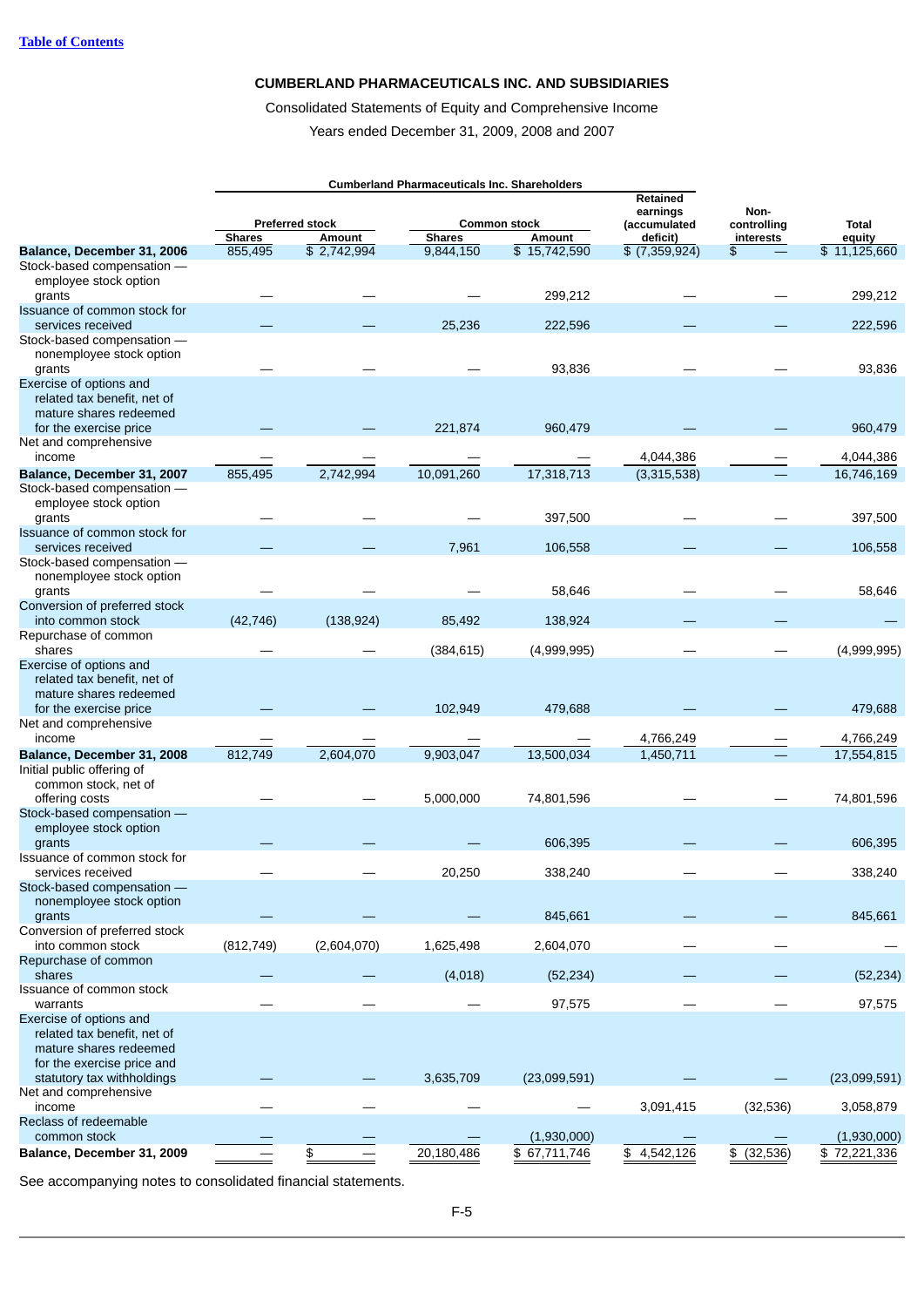#### Notes to Consolidated Financial Statements

## <span id="page-55-0"></span>**(1) Organization**

Cumberland Pharmaceuticals Inc. and its subsidiaries (the Company or Cumberland) is a specialty pharmaceutical company incorporated in Tennessee on January 6, 1999. Its mission is to provide high-quality products to address underserved medical needs. Cumberland is focused on acquiring rights to, developing, and commercializing branded prescription products for the hospital acute care and gastroenterology markets.

The Company's corporate operations and product acquisitions have been funded by a combination of equity and debt financings. Cumberland focuses its resources on maximizing the commercial potential of its products, as well as developing new product candidates, and has both internal development and commercial capabilities. The Company's products are manufactured by third parties, which are overseen by Cumberland's quality control and manufacturing professionals. The Company works closely with its third-party distribution partner to make its products available in the United States.

In order to create access to a pipeline of early-stage product candidates, the Company formed a subsidiary, Cumberland Emerging Technologies, Inc. (CET), which assists universities and other research organizations to help bring biomedical projects from the laboratory to the marketplace. The Company's ownership in CET is 85%. The remaining interest is owned by Vanderbilt University and the Tennessee Technology Development Corporation. During 2002, CET's losses reduced its equity to a deficit position. Accordingly, the Company reduced the noncontrolling interest balance to zero and recorded 100% of the losses associated with the joint venture until January 1, 2009. These losses amounted to approximately \$272,000 and \$171,000 for the years ended December 31, 2008 and 2007, respectively. Effective January 1, 2009, the Company adopted a new accounting standard that required the allocation of operating results, including losses, to the noncontrolling interests. During 2009, approximately \$33,000 of losses from CET were allocated to the noncontrolling interests.

Effective January 1, 2007, the Company formed a wholly-owned subsidiary, Cumberland Pharma Sales Corp. (CPSC), for the purpose of employing the hospital sales force that promotes the Company's products, Acetadote® and Caldolor®, in the acute care market. Previously, this sales force was contracted through a third-party contract sales organization.

The Company operates in a single operating segment of specialty pharmaceutical products. Management has chosen to organize the Company based on the type of products sold. All of the Company's assets are located in the United States. Total revenues are primarily attributable to U.S. customers. Net revenues from non-U.S. customers were approximately \$0.7 million, \$0.6 million and \$0.9 million for the years ended December 31, 2009, 2008 and 2007, respectively.

## **(2) Significant Accounting Policies**

## *(a) Principles of Consolidation*

These consolidated financial statements are stated in U.S. dollars and are prepared under U.S. generally accepted accounting principles. The consolidated financial statements include the accounts of the Company and its majority-owned subsidiaries. All significant intercompany transactions and accounts have been eliminated.

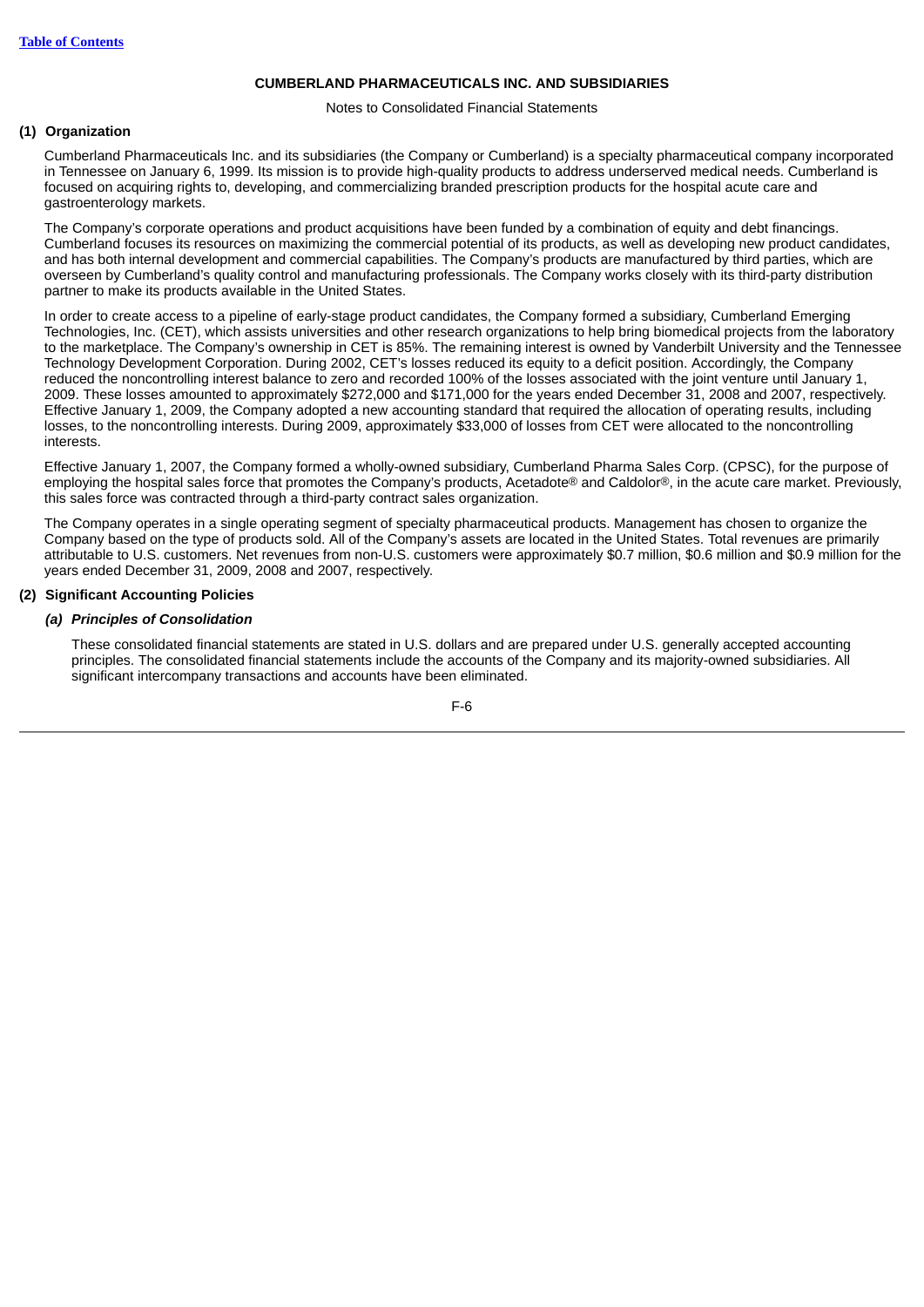Notes to Consolidated Financial Statements — (Continued)

### *(b) Cash and Cash Equivalents*

Cash and cash equivalents include highly liquid investments with an original maturity of three months or less when purchased.

## *(c) Accounts Receivable*

Trade accounts receivable are recorded at the invoiced amount and do not bear interest. The Company records allowances for uncollectible amounts, cash discounts, chargebacks and credits to be taken by customers for product damaged in shipments based on historical experience. The Company reviews each customer balances for collectibility. The allowance for uncollectible amounts, cash discounts, chargebacks and credits for damaged product was approximately \$0.2 million and \$0.1 million as of December 31, 2009 and 2008, respectively.

Cash discounts are reductions to invoiced amounts offered to customers for payment within a specified period of time from the date of the invoice.

The majority of the Company's products are distributed through independent pharmaceutical wholesalers. Net product revenue and accounts receivable take into account the sale of the product at the wholesale acquisition cost, and an accrual is recorded to reflect the difference between the wholesale acquisition cost and the estimated average end-user contract price. This accrual is calculated on a product-specific basis and is based on the estimated number of outstanding units sold to wholesalers that will ultimately be sold under end-user contracts. When the wholesaler sells the product to the end-user at the agreed upon end-user contract price, the wholesaler charges the Company for the difference between the wholesale acquisition price and the end-user contract price and that chargeback is offset against the initial accrual balance.

The Company's estimate of the allowance for damaged product is based upon historical experience of claims made for damaged product. At the time the transaction is recognized as a sale, the Company records a reduction in revenue for the estimate of product damaged in shipment.

### *(d) Inventories*

The Company works closely with third parties to manufacture and package finished goods for sale, takes title to the finished goods at the time of shipment from the manufacturer and warehouses such goods until distribution and sale. The Company's inventory was comprised completely of finished goods at December 31, 2009 and 2008. Inventories are stated at the lower of cost or market with cost determined using the first-in, first-out method.

## *(e) Prepaids and Other Current Assets*

Prepaid and other current assets consist of unamortized deferred financing costs, prepaid insurance premiums, prepaid consulting services, prepaid royalties and annual fees to the U.S. Food and Drug Administration (FDA). The Company expenses all prepaid amounts as used or over the period of benefit on a straight-line basis, as applicable. In addition, the Company has recognized an income tax receivable of approximately \$1.4 million at December 31, 2009 related to the utilization of net operating losses that will be carried back to recover income taxes that were paid in prior years.

## *(f) Property and Equipment*

Property and equipment, including leasehold improvements, are stated at cost. Depreciation is provided using the straight-line method over the estimated useful lives of the assets. Leasehold improvements are amortized over the shorter of the initial lease term plus its renewal options, if renewal is reasonably assured, or the remaining useful life of the asset. Upon retirement or disposal of assets, the asset and accumulated depreciation or amortization accounts are adjusted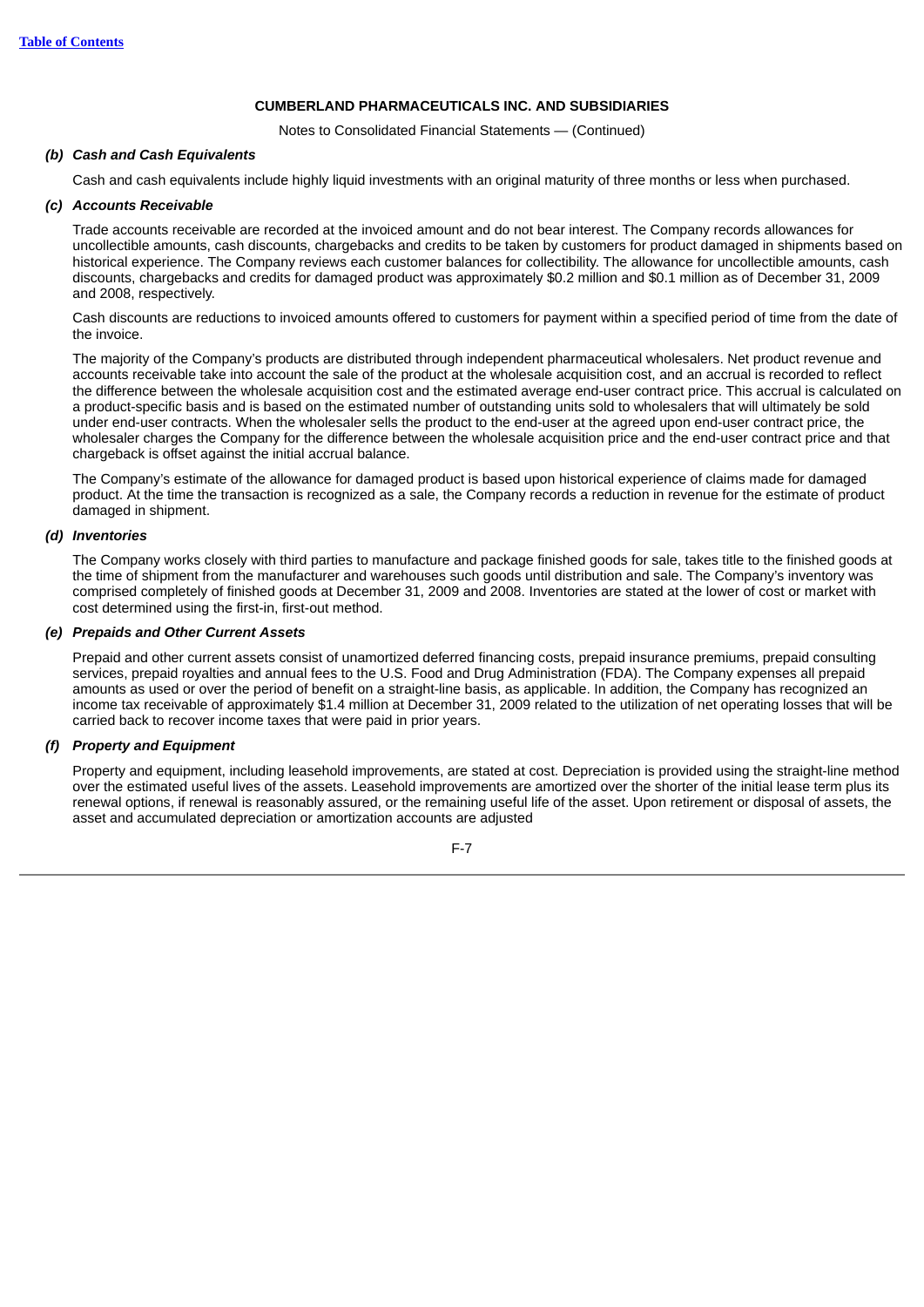Notes to Consolidated Financial Statements — (Continued)

accordingly and any gain or loss is reflected as a component of operating income in the consolidated statement of income. Repairs and maintenance costs are expensed as incurred. Improvements that extend an asset's useful life are capitalized.

### *(g) Intangible Assets*

The Company's intangible assets consist of costs incurred related to licenses, trademarks and patents.

In 2006, the Company acquired the exclusive U.S. commercialization rights (license) to Kristalose®. The cost of acquiring the licenses of products that are approved for commercial use are capitalized and amortized ratably over the estimated economic life of the products. At the time of acquisition, the product life is estimated based upon the term of the license agreement, patent life or market exclusivity of the products and our assessment of future sales and profitability of the product. We assess this estimate regularly during the amortization period and adjust the asset value or useful life when appropriate. The total purchase price for Kristalose, which includes the cost of the U.S. commercialization rights and other related costs of obtaining the licenses, is being amortized on a straight-line basis over 15 years, which is management's estimate of the asset's useful life.

Trademarks are amortized on a straight-line basis over 10 years, which is management's estimate of the asset's useful life.

Patents consist of outside legal costs associated with obtaining patents for products that have already been approved for marketing by the FDA. Upon issuance of a patent, the finite useful economic life of the patent (or family of patents) is determined, and the patent is amortized on a straight-line basis over such useful life. If it becomes probable that a patent will not be issued, related costs associated with the patent application will be expensed at the time such determination is made. All costs associated with obtaining patents for products that have not been approved for marketing by the FDA are expensed as incurred.

When the Company acquires license agreements, product rights and other identifiable intangible assets, it records the aggregate purchase price as an intangible asset. The Company allocates the purchase price to the fair value of the various intangible assets in order to amortize their cost as an expense in its consolidated statements of income over the estimated useful lives of the related assets.

### *(h) Impairment of Long-Lived Assets*

Long-lived assets, such as property and equipment and purchased intangible assets subject to amortization, are reviewed for impairment whenever events or changes in circumstances indicate the carrying amount of an asset may not be recoverable. If circumstances require a long-lived asset to be tested for possible impairment, the Company first compares undiscounted cash flows expected to be generated by an asset to the carrying value of the asset. If the carrying amount of the long-lived asset is not recoverable on an undiscounted cash flow basis, an impairment charge is recognized to the extent that the carrying value exceeds its fair value. Fair value is determined through various valuation techniques including quoted market prices, third-party independent appraisals and discounted cash flow models, as considered necessary. Assets to be disposed of would be separately presented in the consolidated balance sheet and reported at the lower of the carrying amount or fair value less costs to sell, and would no longer be depreciated. The assets and liabilities of a disposed group classified as held-for-sale would be presented separately in the appropriate asset and liability sections of the consolidated balance sheet. The Company recorded no impairment charges during the three-year period ended December 31, 2009.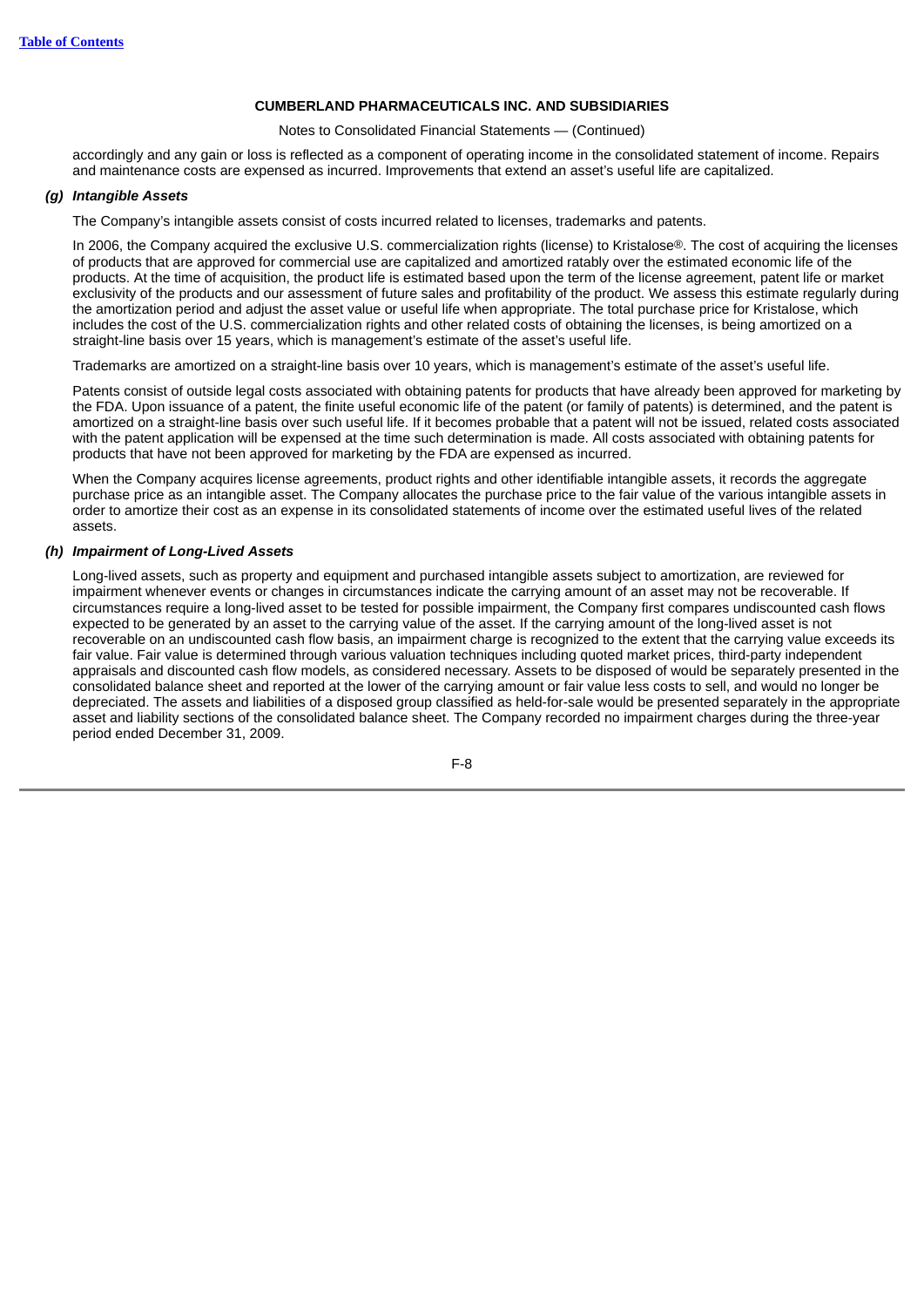Notes to Consolidated Financial Statements — (Continued)

### *(i) Costs of Initial Public Offering*

Incremental costs directly attributable to the initial public offering of the Company's common stock of approximately \$4.2 million were recognized as a reduction of the proceeds received from the offering. In addition to the incremental costs directly attributable to the initial public offering, the Company incurred approximately \$6.0 million of underwriting costs. These costs were recognized as a reduction of the proceeds received from the offering. At December 31, 2008, approximately \$3.3 million of the offering costs were deferred and included in other assets in the consolidated balance sheet.

### *(j) Revenue Recognition*

Revenue is realized or realizable and earned when all of the following criteria are met: (1) persuasive evidence of an arrangement exists; (2) delivery has occurred or services have been rendered; (3) the seller's price to the buyer is fixed and determinable; and (4) collectibility is reasonably assured. Delivery is considered to have occurred upon either shipment of the product or arrival at its destination, depending upon the shipping terms of the transaction.

The Company's net product revenue reflects reduction from gross product revenue for estimated allowances for chargebacks, discounts, and damaged goods and for accruals for rebates, product returns, certain administrative fees and fee for services. Allowances of \$0.2 million and \$0.1 million as of December 31, 2009 and 2008, respectively, for chargebacks, discounts and allowances for product damaged in shipment are recorded as a reduction of accounts receivable, and liabilities of \$1.9 million and \$1.0 million as of December 31, 2009 and 2008, respectively, for rebates, product returns and administrative fees are included in other accrued liabilities.

As discussed in 2(c) above, the allowances for chargebacks, discounts and damaged goods are determined on a product-by-product basis, and are established by management as the Company's best estimate at the time of sale based on each product's historical experience adjusted to reflect known changes in the factors that impact such allowances. These allowances are established based on the contractual terms with direct and indirect customers and analyses of historical levels of chargebacks, discounts and credits claimed for damaged product.

Other organizations, such as managed care providers, pharmacy benefit management companies and government agencies, may receive rebates from the Company based on either negotiated contracts to carry the Company's product or reimbursements for filled prescriptions. These entities represent indirect customers of the Company. In addition, the Company may provide rebates to the enduser. In conjunction with recognizing a sale to a wholesaler, sales revenues are reduced and accrued liabilities are increased by the Company's estimates of the rebates that will be owed.

Consistent with industry practice, the Company maintains a return policy that allows customers to return product within a specified period prior to and subsequent to the expiration date. The Company's estimate of the provision for returns is based upon historical experience. Any changes in the assumptions used to estimate the provision for returns is recognized in the period those assumptions were changed.

The Company has agreements with certain key wholesalers, including fee for service costs. These costs have been netted against product revenues.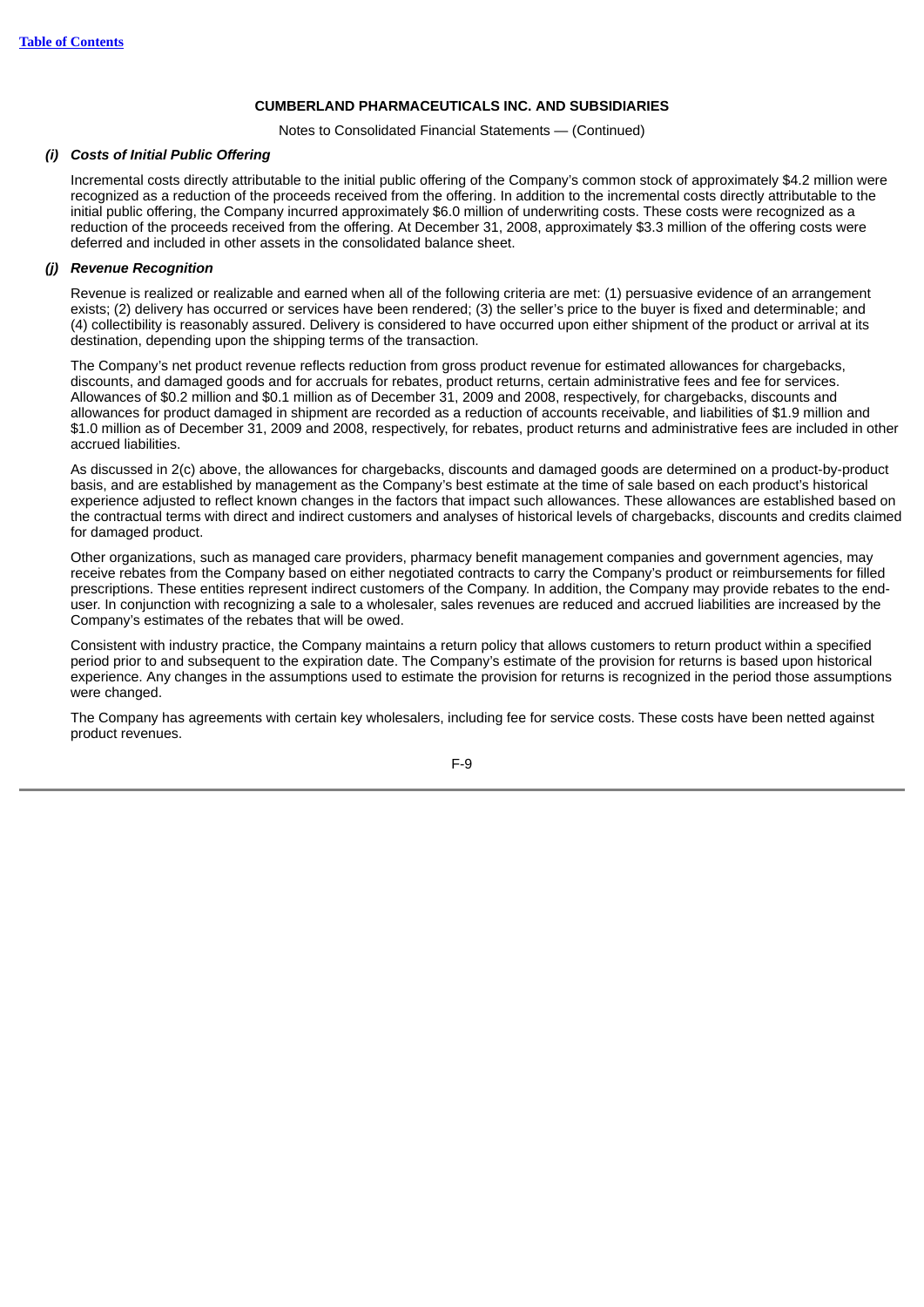Notes to Consolidated Financial Statements — (Continued)

The Company's net product revenue consisted of the following as of December 31:

|             |              | Net product revenue |              |  |
|-------------|--------------|---------------------|--------------|--|
|             | 2009         | 2008                | 2007         |  |
| Acetadote   | \$30,176,981 | \$25,438,774        | \$18,817,293 |  |
| Kristalose  | 9,688,998    | 9,468,562           | 9,012,789    |  |
| Caldolor(1) | 3,276,371    |                     |              |  |
| Other       |              | (17, 369)           | (8,436)      |  |
|             | \$43,142,350 | \$34,889,967        | \$27,821,646 |  |

(1) The Company obtained FDA approval for Caldolor in June 2009 and launched the product in September 2009.

Other revenue is primarily comprised of revenue generated by CET through grant funding from federal Small Business (SBIR/STTR) grant programs, lease income generated by CET's Life Sciences Center and contract services. The Life Sciences Center is a research center that provides scientists with access to flexible lab space and other resources to develop biomedical products. Revenue related to grants is recognized when all conditions related to such grants have been met. Grant revenue totaled approximately \$228,000, \$7,000 and \$83,000 for the years ended December 31, 2009, 2008 and 2007, respectively.

#### *(k) Income Taxes*

The Company provides for deferred taxes using the asset and liability approach. Under this method, deferred tax assets and liabilities are recognized for future tax consequences attributable to operating loss and tax credit carryforwards, as well as differences between the carrying amounts of existing assets and liabilities and their respective tax bases. The Company's principal differences are related to the timing of deductibility of certain items, such as depreciation, amortization and expense for non-qualified stock options. Deferred tax assets and liabilities are measured using enacted tax rates that are expected to apply to taxable income in the years such temporary differences are expected to be recovered or settled. The effect on deferred tax assets and liabilities of a change in tax rates is recognized in income in the period of enactment. The Company does not recognize income tax benefits associated with any income tax position where it is not "more likely than not" that the position would be sustained upon examination by the taxing authorities.

The tax benefit associated with the exercise of nonqualified stock options is recognized when the benefit is used to offset income taxes payable.

The Company's accounting policy with respect to interest and penalties arising from income tax settlements is to recognize them as part of the provision for income taxes.

### *(l) Share-Based Payments*

The Company recognizes compensation cost for all share-based payments issued, modified, repurchased or cancelled. The cost of stock options is measured based on the grant-date fair value using the Black-Scholes option-pricing model, and the expense is recognized over the employee's requisite service period. Restricted stock awards are measured using the fair value of common stock on the date the vesting provisions lapse. Prior to the lapse, the fair value is measured on the last day of the reporting period.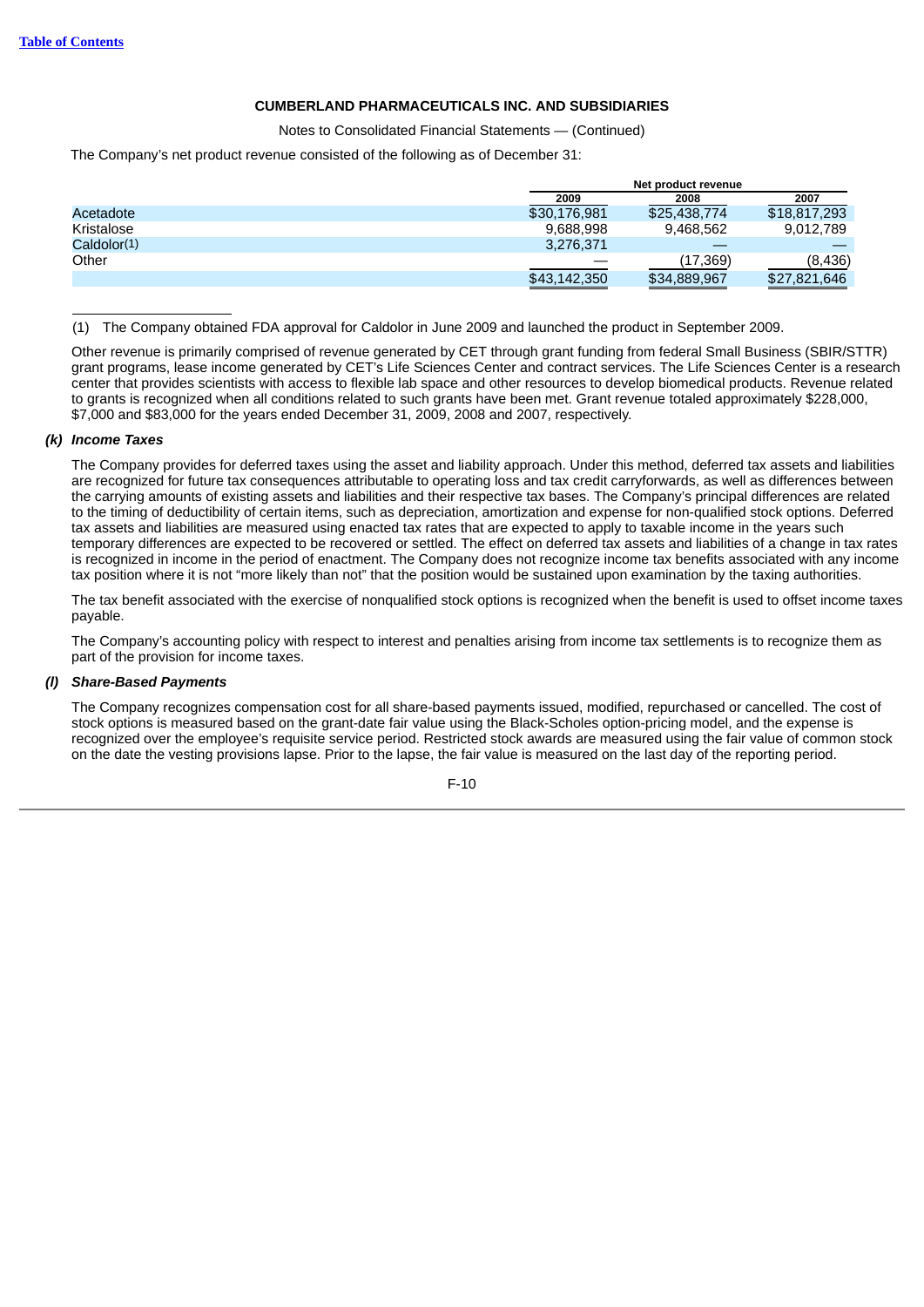Notes to Consolidated Financial Statements — (Continued)

## *(m) Research and Development*

Research and development costs are expensed in the period incurred. Research and development costs are comprised mainly of clinical trial expenses, salary and wages and other related costs such as materials and supplies. Development expense includes activities performed by third-party providers participating in the Company's clinical studies. The Company accounts for these costs based on estimates of work performed, patients enrolled or fixed fee for services.

### *(n) Advertising Costs*

Advertising costs are expensed as incurred and amounted to \$1.4 million, \$0.7 million and \$0.6 million in 2009, 2008 and 2007, respectively.

#### *(o) Distribution Costs*

The Company expenses distribution costs as incurred. Distribution costs included in selling and marketing expenses amounted to \$1.1 million, \$1.0 million and \$0.8 million in 2009, 2008 and 2007, respectively.

#### *(p) Selling and Marketing Expense*

Selling and marketing expense consists primarily of expense relating to the promotion, distribution and sale of products, including royalty expense, salaries and related costs.

## *(q) Cost of Products Sold*

Cost of products sold consists principally of the cost to acquire each unit of product sold, including in-bound freight expense. Cost of products sold also includes expenses associated with the write-off of slow moving or expired product.

### *(r) Earnings Per Share*

Basic earnings per share is calculated by dividing net income by the weighted-average number of shares outstanding. Except where the result would be antidilutive to income from continuing operations, diluted earnings per share is calculated by assuming the conversion of convertible instruments, the vesting of unvested restricted stock and the exercise of stock options and warrants, as well as their related income tax benefits. The following table reconciles the numerator and the denominator used to calculate diluted earnings per share:

|                                                | <b>Year ended December 31.</b> |             |             |
|------------------------------------------------|--------------------------------|-------------|-------------|
|                                                | 2009                           | 2008        | 2007        |
| Numerator:                                     |                                |             |             |
| Net income attributable to common shareholders | \$3,091,415                    | \$4,766,249 | \$4,044,386 |
| Denominator:                                   |                                |             |             |
| Weighted-average shares outstanding — basic    | 14.199.479                     | 10.142.807  | 10.032.083  |
| Convertible preferred stock shares             | 986.840                        | 1,710,990   | 1,710,990   |
| Dilutive effect of other securities            | 3,047,852                      | 4,685,865   | 4,838,829   |
| Weighted-average shares outstanding — diluted  | 18,234,171                     | 16,539,662  | 16,581,902  |

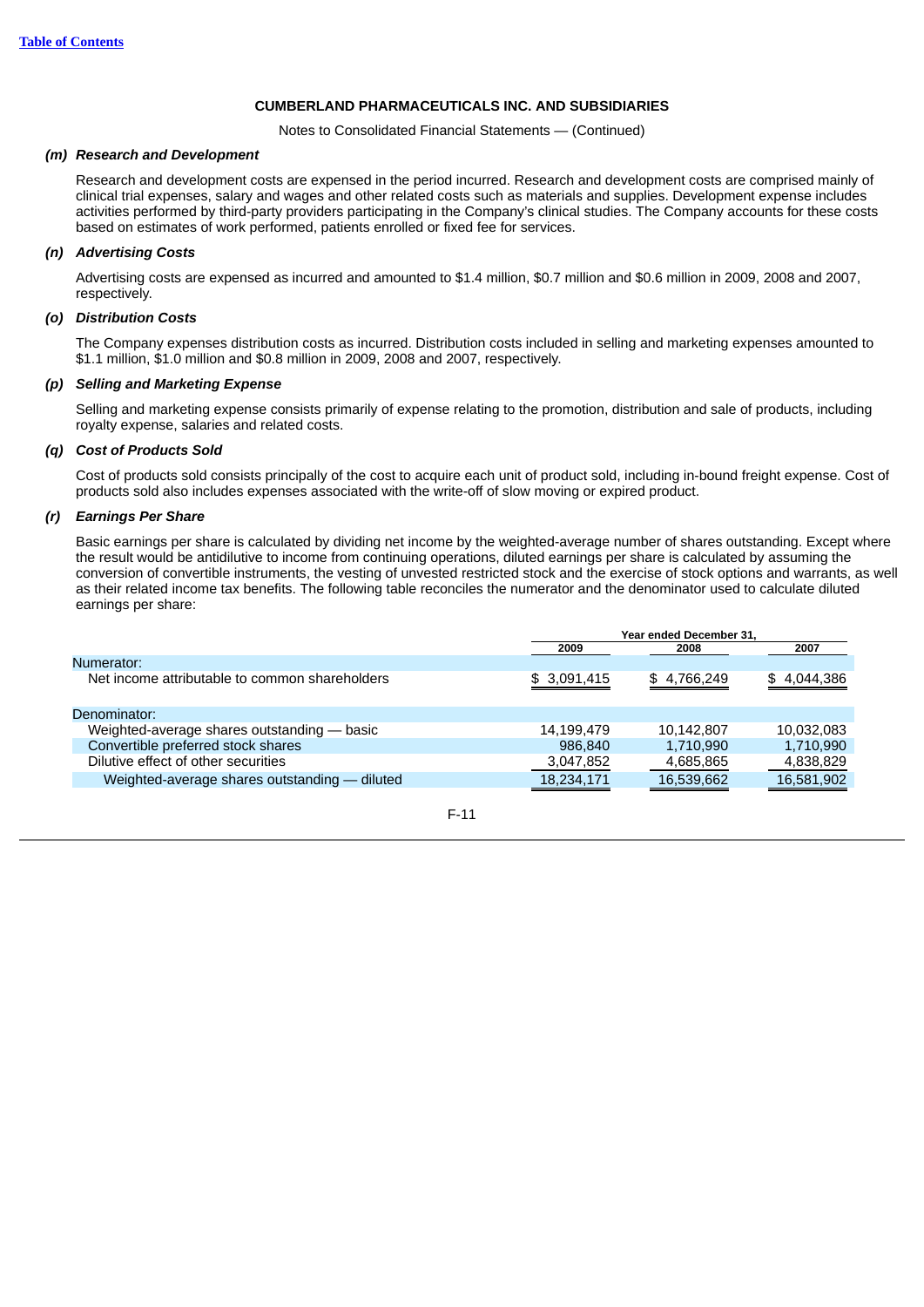## Notes to Consolidated Financial Statements — (Continued)

The calculation of diluted earnings per share excludes 246,332, 206,670 and 144,002 outstanding options and warrants as of December 31, 2009, 2008 and 2007, respectively, because the effect would be antidilutive.

### *(s) Comprehensive Income*

Total comprehensive income was comprised solely of net income for all periods presented.

#### *(t) Use of Estimates*

The preparation of the consolidated financial statements in conformity with U.S. generally accepted accounting principles requires management of the Company to make estimates and assumptions that affect the reported amounts of assets and liabilities and disclosure of contingent liabilities at the date of the consolidated financial statements and the reported amounts of revenues and expenses during the period. Significant items subject to estimates and assumptions include those related to chargebacks, rebates, discounts, credits for damaged product and returns, the valuation and determination of useful lives of intangible assets and the rate such assets are amortized, the realization of deferred tax assets and stock-based compensation. Actual results could differ from those estimates.

# *(u) Fair Value of Financial Instruments*

The Company's financial instruments include cash and cash equivalents, accounts receivable, accounts payable, accrued liabilities, revolving line of credit, long-term debt, and other long-term obligations. The carrying values for cash and cash equivalents, accounts receivable, accounts payable and accrued liabilities approximate fair value due to their short-term nature. The terms of the revolving line of credit and term debt include variable interest rates, which approximate current market rates. The current portion of other longterm liabilities is primarily related to the milestone payments due to a third party as a result of the FDA approval of Caldolor in June 2009, and approximates fair value due to its short-term nature. The long-term portion of other long-term liabilities is primarily related to the difference between the straight-line rent expense recognized during the course of the operating leases and the amount paid to the lessor, and is not subject to changes in fair value.

#### *(v) Recently Issued Accounting Standards*

In October 2009, the FASB issued guidance setting forth requirements that must be met for an entity to recognize revenue from the sale of a delivered item that is part of a multiple-element arrangement when other items have not yet been delivered. The overall arrangement fee will be allocated to each element based on their relative selling prices. If an entity does not have a selling price for an element, then management must estimate the selling price. This guidance is effective for the Company for all revenue arrangements entered into or materially modified after January 1, 2011. Early adoption is permitted. The future impact of adopting this standard will depend on the nature and extent of transactions covered by this standard. This standard would not have materially impacted the consolidated financial statements as of December 31, 2009.

#### *(w) Subsequent Events*

The Company has evaluated events occurring subsequent to December 31, 2009 for accounting and disclosure implications. See additional discussion at footnote 17.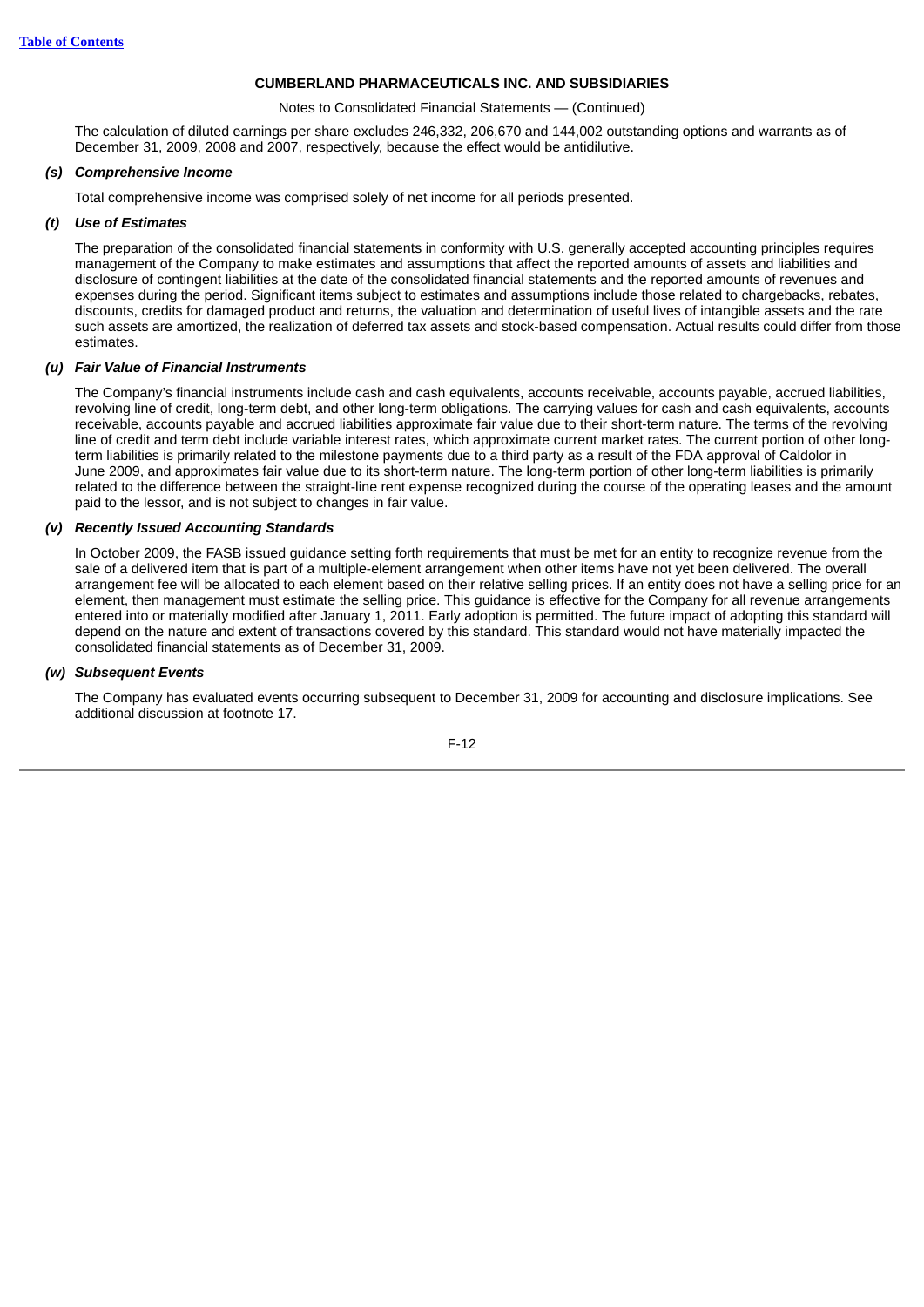Notes to Consolidated Financial Statements — (Continued)

## **(3) Property and Equipment**

Property and equipment consisted of the following at December 31:

|                                                | Range of                            |               |           |
|------------------------------------------------|-------------------------------------|---------------|-----------|
|                                                | useful lives                        | 2009          | 2008      |
| Computer hardware and software                 | $3 - 5$ years                       | 343.494<br>\$ | \$162.515 |
| Office equipment                               | $3 - 15$ years                      | 62.447        | 30.276    |
| <b>Furniture and fixtures</b>                  | $5 - 15$ years                      | 364.158       | 242,591   |
| Leasehold improvements                         | 3–15 years, or remaining lease term | 607,444       | 331,557   |
|                                                |                                     | 1,377,543     | 766.939   |
| Less accumulated depreciation and amortization |                                     | (459, 131)    | (334,526) |
|                                                |                                     | \$918.412     | \$432,413 |

Depreciation expense, including amortization expense related to leasehold improvements, during 2009, 2008 and 2007 was approximately \$125,000, \$95,000 and \$71,000, respectively, and is included in general and administrative expense in the consolidated statements of income.

#### **(4) Intangible Assets**

Intangible assets consisted of the following at December 31:

|                               | 2009        | 2008        |
|-------------------------------|-------------|-------------|
| <b>Trademarks</b>             | 9.020<br>\$ | 46.986      |
| Less accumulated amortization | (7,396)     | (40, 371)   |
| <b>Total trademarks</b>       | 1,624       | 6,615       |
| License                       | 10,303,595  | 10,303,595  |
| Less accumulated amortization | (2,575,895) | (1,888,990) |
| <b>Total license</b>          | 7,727,700   | 8,414,605   |
| <b>Patents</b>                | 226,685     | 107,512     |
|                               | \$7,956,009 | \$8,528,732 |

Amortization expense related to trademarks and license rights totaled approximately \$0.7 million in 2009, 2008 and 2007, and is expected to be approximately \$0.7 million in each of the years 2010 through 2014.

In April 2006, the Company acquired the exclusive U.S. commercialization rights (product license) for Kristalose from Inalco Biochemicals, Inc. and Inalco S.p.A. (collectively Inalco) for \$10,303,595. This amount included cash paid on the effective date of the agreement of \$6,500,000, discounted future obligations totaling \$3,823,937 due in April 2007 and April 2009, and acquisition costs of \$13,775, and was net of the fair value of services received by the Company in 2006 of \$34,117 under a transition service agreement. The fair value of these services was expensed over the transition period in 2006. In April 2007, the Company made an installment payment of \$1,500,000 (inclusive of \$102,440 of imputed interest). In April 2008, the Company amended its agreement and paid the remaining obligation related to the purchase of the Kristalose rights. The terms of the amendment provided for an 8% discount on the \$3,000,000 face value of the obligation for a net payment of \$2,760,000.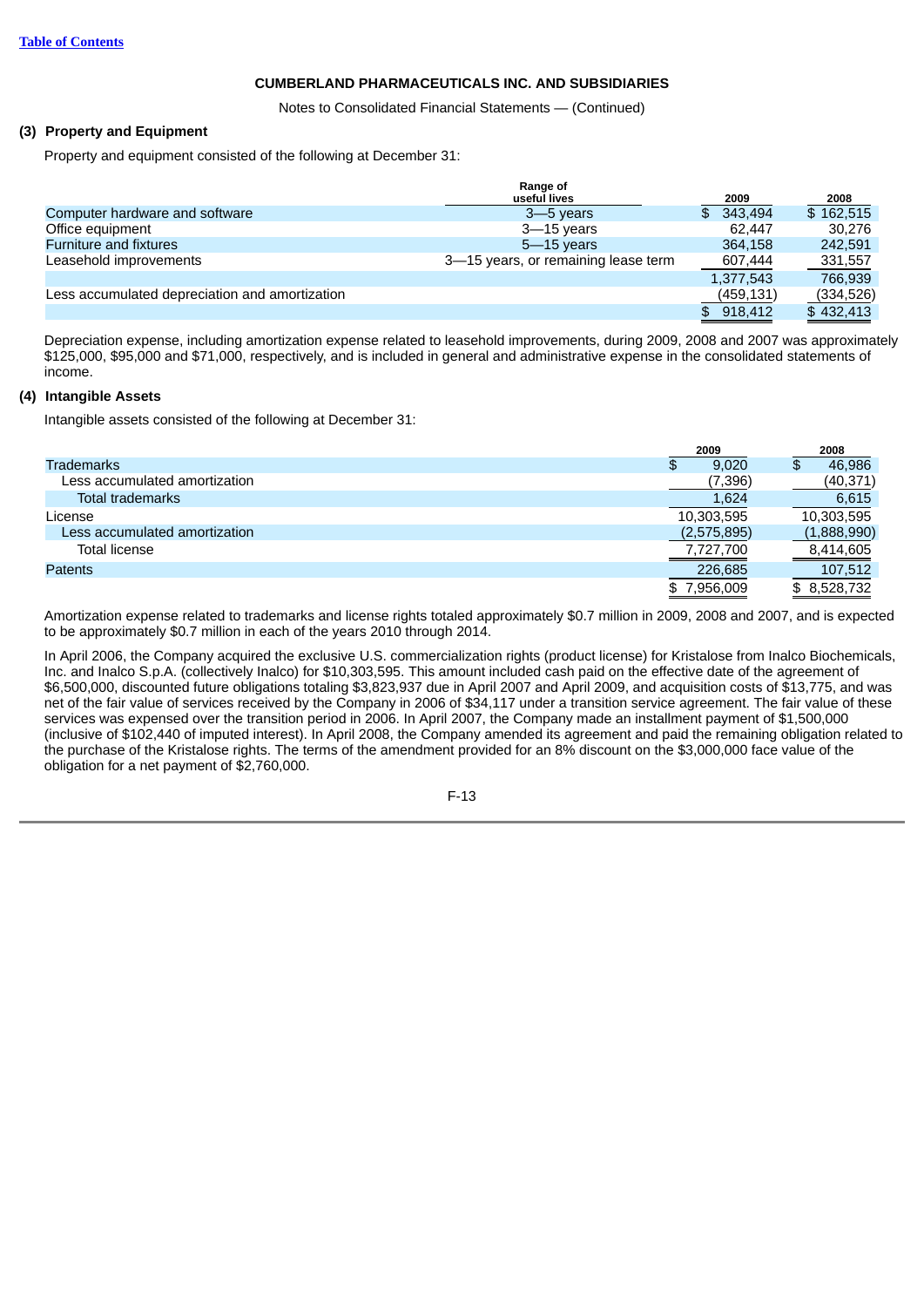Notes to Consolidated Financial Statements — (Continued)

## **(5) Other Accrued Liabilities**

Other accrued liabilities consisted of the following at December 31:

|                                                | 2009        | 2008        |
|------------------------------------------------|-------------|-------------|
| Rebates, fee for services, and product returns | \$1,863,012 | \$1,040,204 |
| Employee wages and benefits                    | 919.913     | 707.638     |
| Costs related to initial public offering       |             | 196,746     |
| Outside sales force and related expenses       | 192.711     | 181.140     |
| Other                                          | 809.141     | 515.127     |
|                                                | \$3,784,777 | \$2,640,855 |

## **(6) Long-Term Debt**

In April 2006, the Company completed its transaction with Inalco to acquire exclusive U.S. commercialization rights for Kristalose. In order to complete this transaction, funding was obtained from Bank of America in the form of a three-year term loan for \$5.5 million and a twoyear revolving line of credit agreement, both with an interest rate of LIBOR plus 2.5%. The term loan was due in 2009, and was being paid off in quarterly principal installments of \$458,334, plus interest. In April 2008, the Company amended its revolving line of credit agreement to extend the maturity date to April 2009. In conjunction with the agreement, the Company issued warrants to purchase up to 3,958 shares of common stock at an exercise price of \$9.00 per share, which expire in April 2016 and are outstanding and exercisable as of December 31, 2009. The estimated grant-date fair value of these warrants of \$25,680, as determined using the Black-Scholes model utilizing an expected term of 10 years, risk-free interest rate of 4.89%, volatility of 60%, and 0% dividend yield, was recorded as equity and deferred financing costs. Deferred financing costs were being expensed to interest expense using the effective-interest method over the respective terms of the line of credit and term note.

On December 30, 2008, the Company amended its debt agreement (Third Amended and Restated Loan Agreement) to provide for \$5.0 million of term debt and up to \$7.5 million under its revolving line of credit, both with an interest rate of LIBOR plus an applicable margin based on the Company's Leverage Ratio, as defined in the agreement. This agreement expires in December 2011. The term loan was being paid off in quarterly installments of \$416,667, plus interest, beginning April 2009. The credit agreement provided that borrowings are collateralized by a first priority lien on all of the Company's assets. The credit agreement contains an adverse subjective acceleration clause and also requires the Company to maintain bank accounts and a lockbox at the lender. However, cash received in the lockbox is not required to be applied against amounts borrowed under the line of credit. This credit agreement contains various covenants and the Company was in compliance with all covenants at December 31, 2008.

In July 2009, the Company amended its debt agreement (Fourth Amended and Restated Loan Agreement) to provide for \$18.0 million in term debt and a \$4.0 million revolving credit facility, both with an interest rate of LIBOR plus an applicable margin based on the Company's Leverage Ratio, as defined in the agreement. The interest rate at December 31, 2009 was 5.73% per annum. In addition, the Company must pay a commitment fee of 0.75% per annum on the unused portion of the commitment. The term debt is payable in quarterly installments of \$1.5 million beginning on March 31, 2010 and continuing until December 31, 2012. The revolving credit facility is due on December 31, 2012. The Company may be required to make additional principal payments on the term debt if the Leverage Ratio, as defined, exceeds 1.75 to 1.0 on an annual basis. The borrowings are collateralized by a first lien against all of the Company's assets. The proceeds from the term debt were restricted for the payment, in part, of the minimum statutory tax withholding requirements of approximately \$24.6 million due from option holders who exercised options to purchase shares of our common stock at the pricing of the Company's initial public offering. The consideration for that payment was the transfer to the Company of shares acquired upon exercise at the then-current fair market value of the Company's common stock. In connection with the amendment of the debt agreement,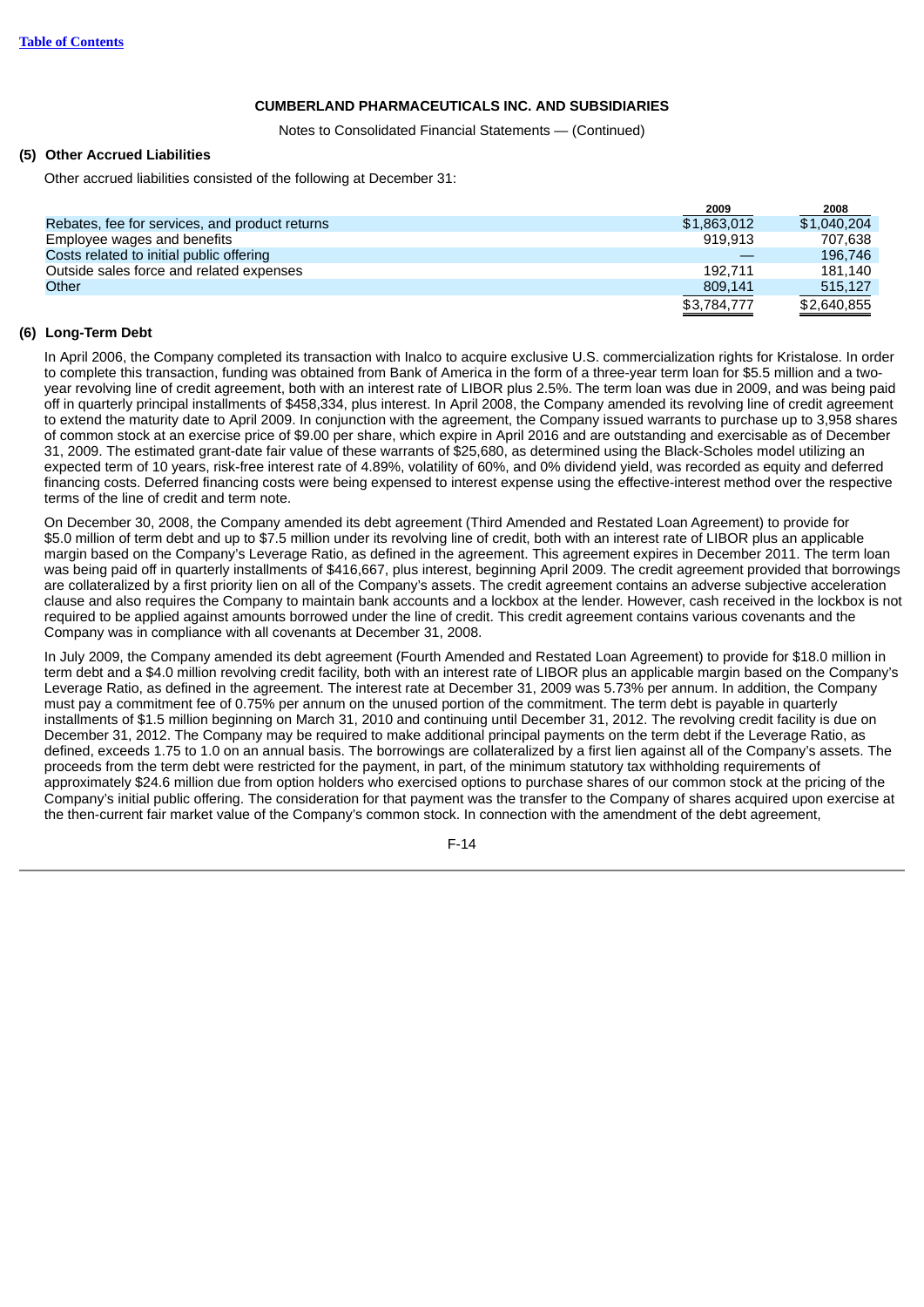Notes to Consolidated Financial Statements — (Continued)

the Company capitalized approximately \$0.5 million of debt issue costs, of which \$0.1 million related to the fair value of common stock and \$0.1 million related to the fair value of warrants issued to the lender. Deferred financing costs are being expensed to interest expense using the effective-interest method over the term of the debt agreement.

The Fourth Amended and Restated Loan Agreement contains restrictive covenants, including: maintaining a Leverage Ratio not exceeding 2.75 to 1.00 as of December 31, 2009 and decreasing to 1.00 to 1.00 as of December 31, 2011; maintaining a Fixed Charge Coverage Ratio of at least 1.25 to 1.00; maintaining liquidity of at least \$2.0 million as of the end of a quarter/annual period; limiting capital expenditures during any fiscal year; maintaining adequate insurance; and prohibiting the payment of dividends on common stock. The Company was in compliance with all covenants as of December 31, 2009.

The Fourth Amended and Restated Loan Agreement requires the Company to make an additional principal payment within 120 days after the end of the fiscal year in an amount equal to its Excess Cash Flow, as defined in the agreement. As of December 31, 2009, the additional principal payment was \$3.1 million, and is included as a current portion of long-term debt in the consolidated balance sheet. The scheduled debt payments, including the additional principal payment, are as follows:

Year ending December 31:

| .<br>. |              |
|--------|--------------|
| 2010   | \$9,061,973  |
| 2011   | 6,000,000    |
| 2012   | 4,763,978    |
|        | \$19,825,951 |

# **(7) Other Long-Term Obligations**

Other long-term obligations consisted of the following components at December 31:

|                               | 2009      | 2008       |
|-------------------------------|-----------|------------|
| Third-party development costs | \$101.369 | \$615.846  |
| Other                         | 228.091   | 224.556    |
|                               | 329,460   | 840,402    |
| Less current portion          | (144,828) | (457, 915) |
|                               | \$184,632 | \$382,487  |

During 2000, the Company signed an agreement with a third party to cover a variety of development efforts related to Caldolor, an injectable form of ibuprofen, including preparation of submissions to the FDA. As of December 31, 2008, the remaining balance of approximately \$0.4 million was included in the current portion of other long-term liabilities in the consolidated balance sheet. During 2009, the Company paid the remaining balance.

In June 2009, the Company received marketing approval for Caldolor from the FDA. The approval triggered a milestone obligation of approximately \$1.0 million to a third party who assisted in a variety of development efforts related to Caldolor and is payable as follows: approximately \$0.8 million was paid in the third quarter of 2009 and the remaining \$0.2 million is payable in equal monthly installments through July 2010. The remaining balance of \$0.1 million at December 31, 2009 is included in the current portion of other long-term obligations in the consolidated balance sheet. The milestone expense is included in research and development expenses in the consolidated statement of income for the year ended December 31, 2009.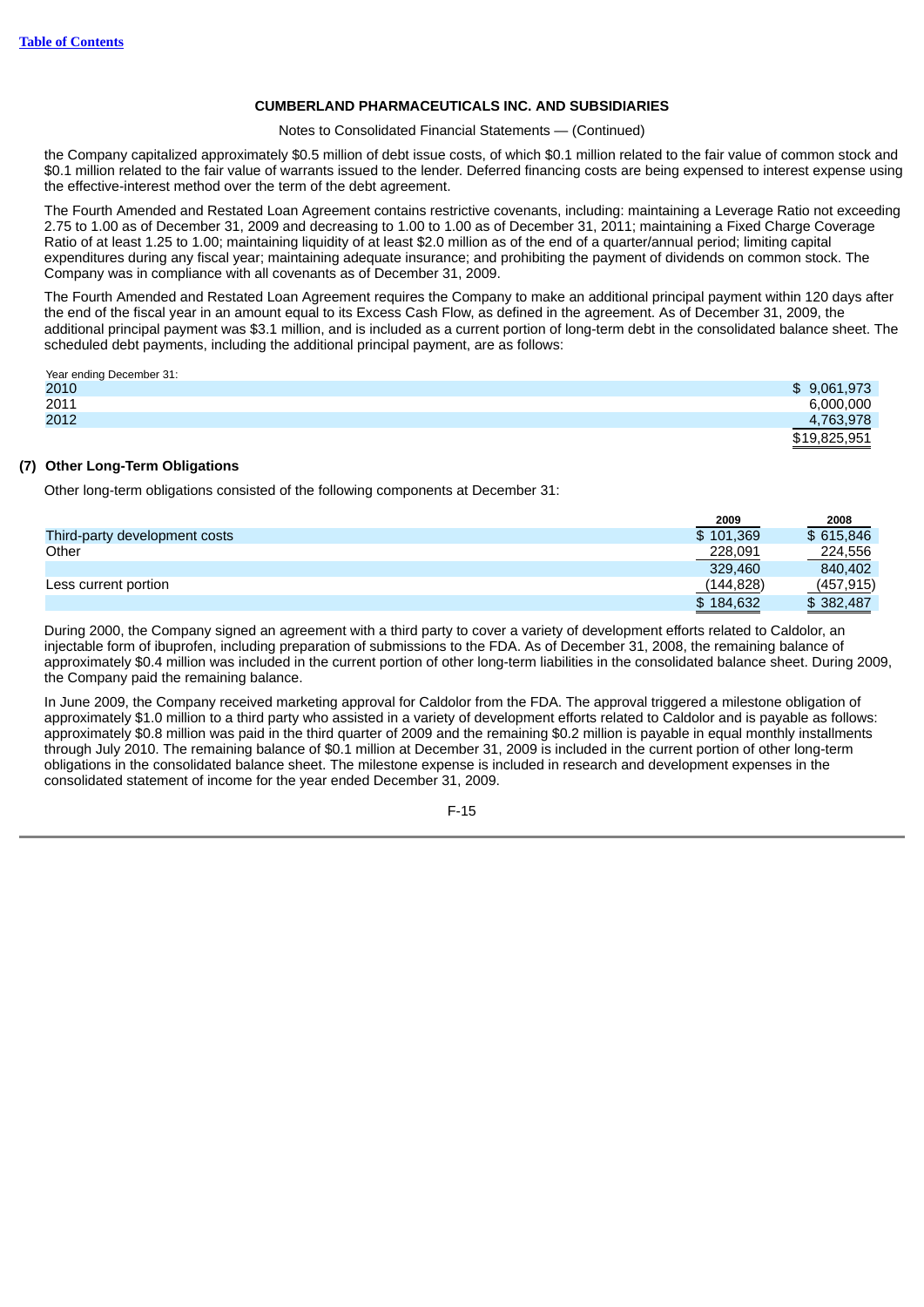Notes to Consolidated Financial Statements — (Continued)

In addition to the milestone obligation discussed above, the third party immediately vested in performance-based options to acquire 60,000 common shares with an exercise price of \$1.63 per share. The Company calculated the fair value of this award to be \$13.41 per share using the Black-Scholes methodology and the following assumptions: expected term of 2.3 years, risk-free interest rate of 1.1%, volatility of 51% and an expected dividend yield of 0%. For the year ended December 31, 2009, the Company recognized approximately \$0.8 million of research and development expense associated with this award.

### **(8) Income Taxes**

Income tax benefit (expense) includes the following components:

|              | 2009          | 2008          | 2007             |
|--------------|---------------|---------------|------------------|
| Current:     |               |               |                  |
| Federal      | \$(2,240,827) | \$(1,593,865) | \$<br>(543, 115) |
| <b>State</b> | (308, 832)    | (266, 172)    | (100, 078)       |
|              | (2,549,659)   | (1,860,037)   | (643, 193)       |
| Deferred:    |               |               |                  |
| Federal      | 528.602       | (571, 114)    | (1,646,209)      |
| <b>State</b> | (3, 135)      | (112,800)     | (134, 859)       |
|              | 525,467       | (683, 914)    | (1,781,068)      |
|              | \$(2,024,192) | \$(2,543,951) | \$(2,424,261)    |

The Company's deferred tax expense in 2007 was primarily the result of the utilization of the deferred tax assets from federal and state net operating loss carryforwards. The deferred tax expense for 2008 was primarily due to the utilization of deferred tax assets from federal tax credit carryforwards. The deferred tax benefit for 2009 was primarily due to the expense for non-qualified stock options issued to employees.

The deferred income tax benefit (expense) is comprised of the following components for the years ended December 31:

|                                                                        | 2009      | 2008        | 2007          |
|------------------------------------------------------------------------|-----------|-------------|---------------|
| Deferred tax benefit (expense) exclusive of components listed below    | \$170.648 | \$158.864   | 458.806       |
| Utilization of operating loss carryforwards                            | (60, 266) | (248, 651)  | (2,002,955)   |
| Utilization of tax credit carryforwards                                | 7.172     | (626, 956)  | (191, 191)    |
| Change in valuation allowance due to changes in net deferred tax asset |           |             |               |
| balances                                                               | (11, 342) | (11,291)    | (7, 867)      |
| Benefits of non-qualified stock options                                | 419,255   | 44,120      | (37, 861)     |
| Deferred income tax benefit (expense)                                  | \$525,467 | \$(683,914) | \$(1,781,068) |

The valuation allowance at December 31, 2009 and 2008 is primarily related to state tax benefits at CET that will likely not be realized.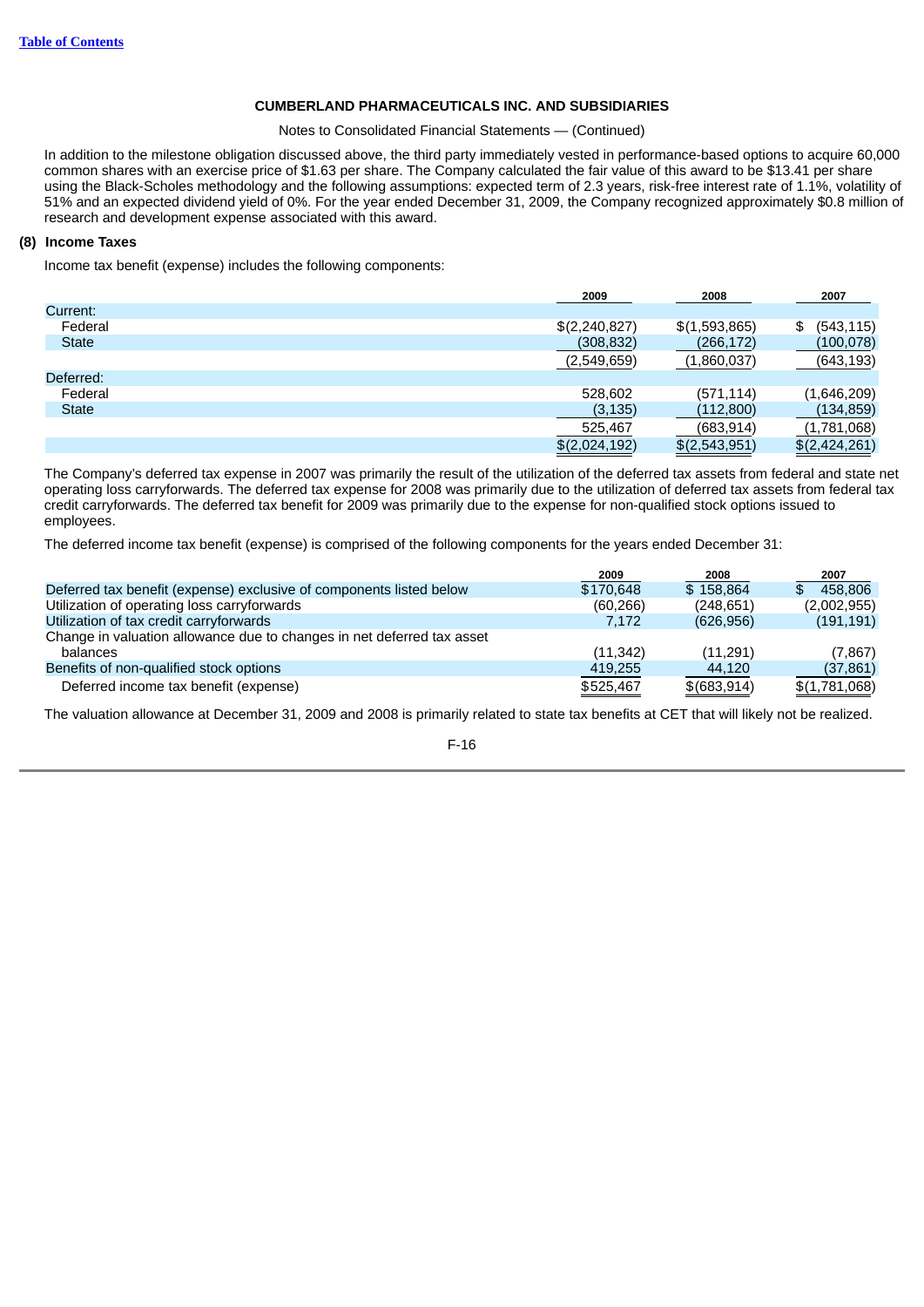Notes to Consolidated Financial Statements — (Continued)

The Company's effective income tax rate for 2009, 2008 and 2007 reconciles with the federal statutory tax rate as follows:

|                                                              | 2009 | 2008 | 2007 |
|--------------------------------------------------------------|------|------|------|
| Federal tax expense at statutory rate                        | 34%  | 34%  | 34%  |
| State income tax benefit (net of federal income tax benefit) |      |      |      |
| Permanent differences                                        |      |      |      |
| Recognition of previously unrecognized tax benefits          |      | (4   |      |
| <b>Other</b>                                                 |      |      |      |
| Net income tax expense                                       | 40%  | 35%  | 37%  |

Components of the net deferred tax assets at December 31 are as follows:

|                                                                | 2009         | 2008        |
|----------------------------------------------------------------|--------------|-------------|
| Net operating loss and tax credits                             | 72.532<br>\$ | \$125,626   |
| Property and equipment                                         | 169.852      | 123.227     |
| Allowance for accounts receivable                              | 89.160       | 55.425      |
| Reserve for expired product                                    | 386,669      | 239,790     |
| Inventory                                                      | 80.462       |             |
| Deferred charges                                               | 257.413      | 394.467     |
| Cumulative compensation costs incurred on nonqualified options | 1,046,734    | 627,478     |
| Total deferred tax assets                                      | 2,102,822    | 1,566,013   |
| Less deferred tax asset valuation allowance                    | (70, 112)    | (58, 770)   |
| Net deferred tax assets                                        | \$2,032,710  | \$1,507,243 |

In assessing the realizability of deferred tax assets, management considers whether it is more likely than not that some portion or all of the deferred tax assets will not be realized. The ultimate realization of deferred tax assets is dependent upon the generation of future taxable income during the periods in which those temporary differences become deductible. Management considers the scheduled reversal of deferred tax liabilities, projected future taxable income and tax planning strategies in making this assessment. In order to fully realize the deferred tax assets, the Company will need to generate future taxable income of approximately \$5.4 million. Taxable income, excluding tax deductions generated by the exercise of nonqualified options, for the years ended December 31, 2009, 2008 and 2007 was approximately \$7.0 million, \$7.9 million and \$7.1 million, respectively. Based upon the level of taxable income over the last three years and projections for future taxable income over the periods in which the deferred tax assets are deductible, management believes it is more likely than not that the Company will realize the benefits of these deductible differences, net of the existing valuation allowances, at December 31, 2009. The amount of the deferred tax assets considered realizable, however, could be reduced in the near term if estimates of future taxable income during the carryforward period are reduced.

At December 31, 2009, the Company has \$65.5 million of federal net operating loss carryforwards that expire in 2029. All of the federal net operating loss originated from the exercise of nonqualified options in 2009. As of December 31, 2009, the Company has unrecognized tax benefits associated with the exercise of nonqualified stock options of approximately \$26.1 million. The benefit will be recognized when the deduction reduces income taxes payable in future periods.

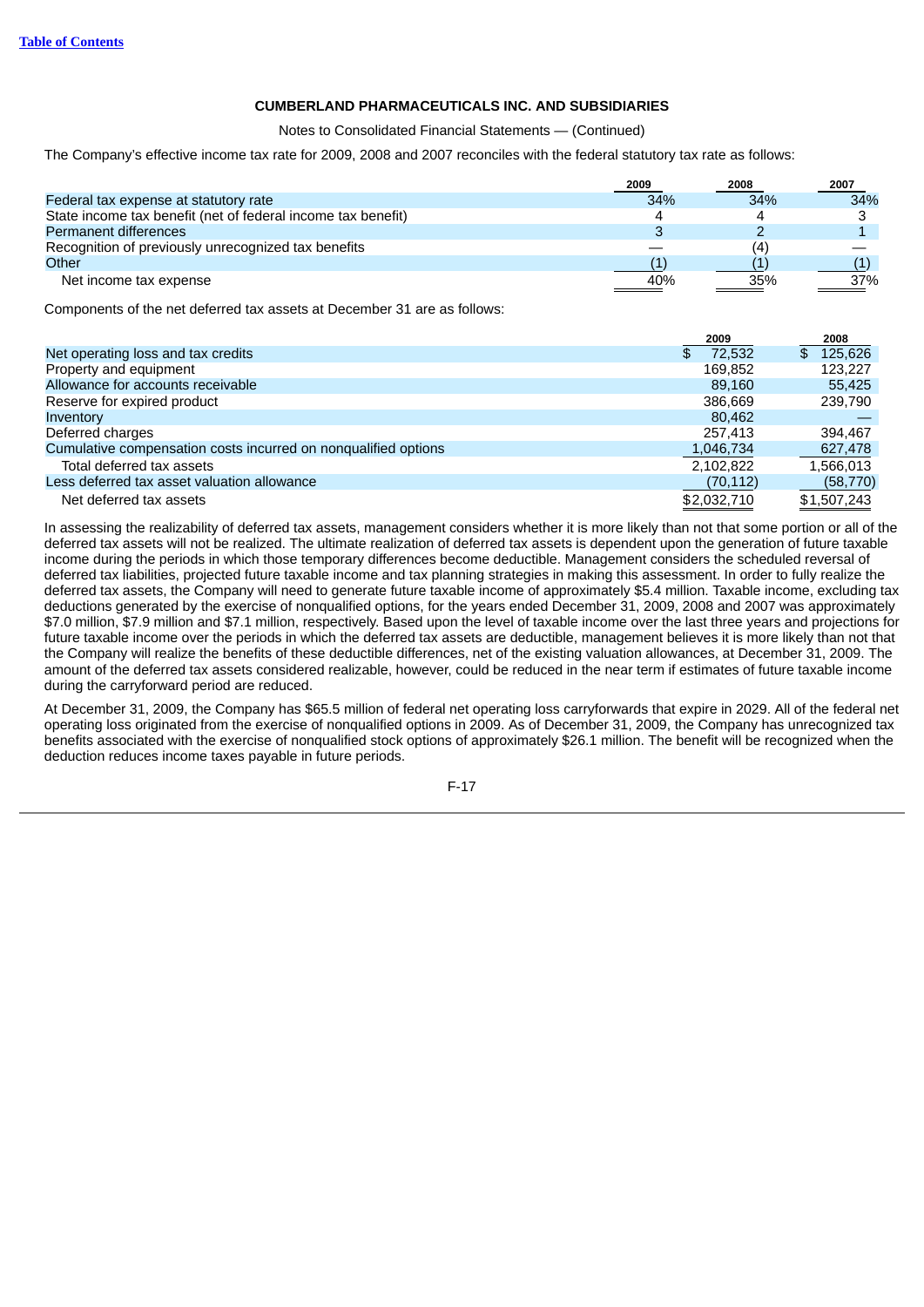Notes to Consolidated Financial Statements — (Continued)

At December 31, 2009, the Company has \$59.7 million of state net operating loss carryforwards. This amount includes \$58.2 million from the exercise of nonqualified stock options in 2009, of which \$3.2 million will expire in 2014. The remaining carryforwards begin to expire in 2018. The remaining state net operating loss carryforward of \$1.5 million is subject to a full valuation allowance. Approximately \$0.5 million of these state net operating losses are set to expire between 2015 and 2017. The remaining state net operating losses will begin expiring in 2018.

Federal tax years that remain open to examination are 2007 to 2009. State tax years that remain open to examination are 2004 to 2009. The Company is currently undergoing an examination by the Internal Revenue Service of its 2007 and 2008 federal tax returns.

### **(9) Shareholders' Equity**

### *(a) Initial Public Offering*

On August 10, 2009, the Company completed its initial public offering of 5,000,000 shares of common stock at a price of \$17.00 per share, raising gross proceeds of \$85.0 million. After deducting underwriting discounts of approximately \$6.0 million and offering costs incurred of approximately \$4.2 million, the net proceeds to the Company were approximately \$74.8 million. Contemporaneously with the offering, each outstanding share of preferred stock was automatically converted into two shares of common stock.

#### *(b) Stock Split*

On July 6, 2007, the Board of Directors declared a two-for-one stock split of the Company's common stock effective on that date. All applicable common stock share and per share amounts have been retroactively adjusted in the accompanying consolidated financial statements for the stock split. In accordance with the anti-dilution provisions of the respective agreements, the share and per share amounts associated with the Company's stock option grants, warrants and preferred stock conversion rights reflected in the accompanying consolidated financial statements have also been adjusted to reflect the effects of the stock split.

#### *(c) Preferred Stock*

The Company is authorized to issue 20,000,000 shares of preferred stock. The Board of Directors is authorized to divide these shares into classes or series, and to fix and determine the relative rights, preferences, qualifications and limitations of the shares of any class or series so established. At December 31, 2009, there is no preferred stock outstanding.

### *(d) Common Stock*

During 2009, 2008 and 2007, the Company issued 2,750, 7,961 and 25,236 shares of common stock, respectively, valued at \$39,750, \$107,000 and \$223,000, respectively, to executives, related parties, and advisors as compensation for services, and is included in general and administrative expenses in the consolidated statements of income. Included in these amounts are shares of common stock granted to board members of 0, 3,461 and 11,036 in 2009, 2008 and 2007, respectively, for services rendered. The expense associated with these grants to board members was approximately \$0, \$45,000 and \$121,000 in 2009, 2008 and 2007, respectively. In addition, the Company issued 2,924,202, 87,142 and 10,304 net shares of common stock to a key executive and an advisor upon exercise of options in 2009, 2008 and 2007, respectively.

In April 2007, the shareholders approved an amendment to the Company's charter, which increased the number of authorized shares to 100,000,000.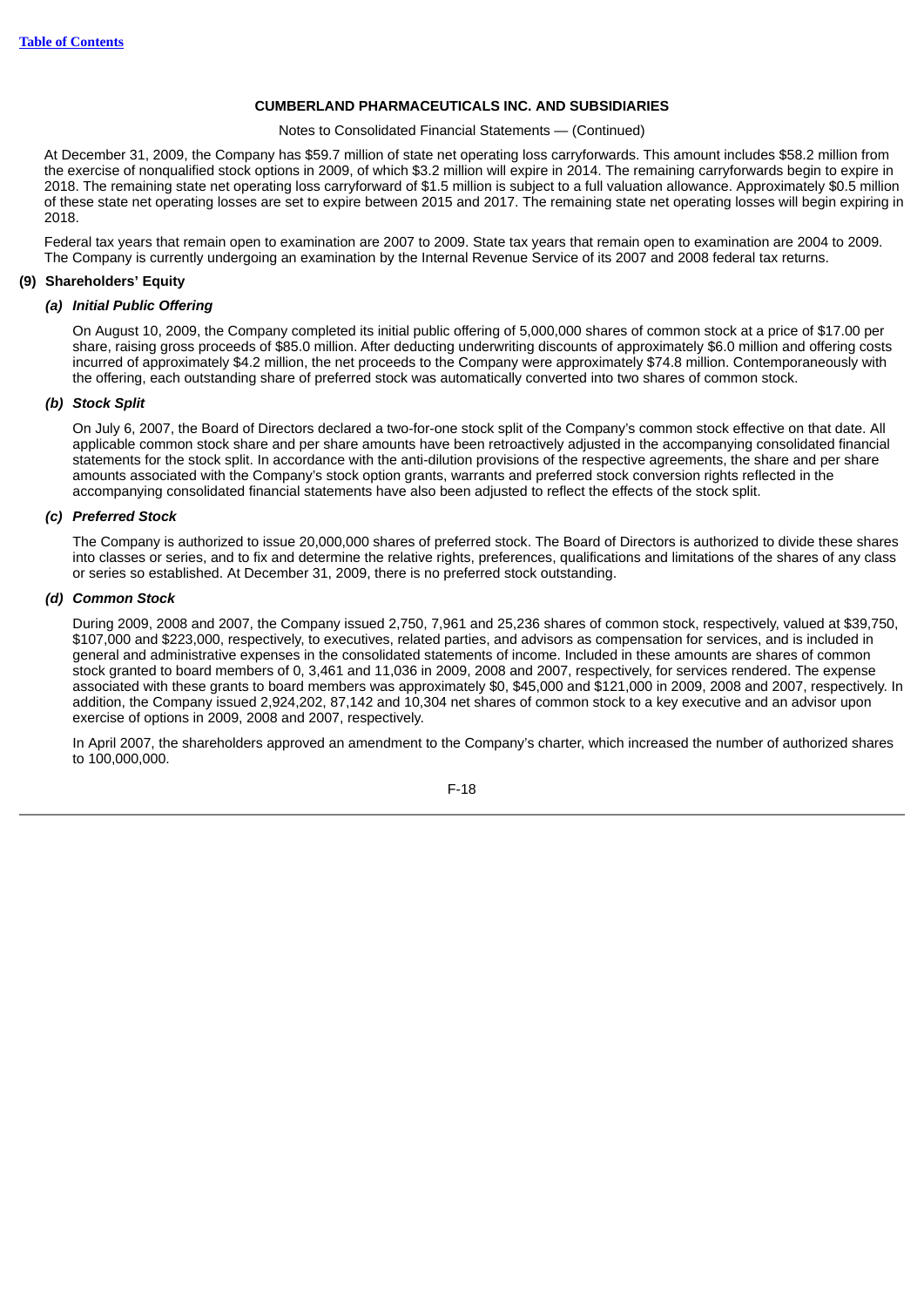Notes to Consolidated Financial Statements — (Continued)

## *(e) Warrants*

In 2003, the Company issued warrants to purchase 25,000 shares of common stock at an exercise price of \$6.00 per share as partial consideration for a modification to its line of credit. The warrants expire 10 years from the date of issuance. All of these warrants were outstanding and exercisable as of December 31, 2009.

In connection with the issuance of shares of stock to a related party in 2004, the Company issued warrants to purchase 40,000 shares of stock at \$6.00 per share at any time within ten years of issuance. All of these warrants were outstanding and exercisable as of December 31, 2009.

In 2006, the Company signed a new line of credit agreement along with a term loan agreement with a financial institution. In conjunction with these agreements, the Company issued warrants to purchase up to 3,958 shares of common stock at \$9.00 per share, which expire in April 2016, and which are outstanding and exercisable as of December 31, 2009. In connection with the Fourth Amended and Restated Loan Agreement, the Company issued warrants to purchase up to 7,500 shares of common stock at \$17.00 per share, which expire in July 2019. The fair value of these warrants of \$97,575, as determined using the Black-Scholes methodology and utilizing an expected term of 10 years, risk-free interest rate of 4.0%, volatility of 67% and an expected dividend yield of 0%, was recorded in the consolidated balance sheet as equity and deferred financing costs.

### *(f) Share Repurchase*

On December 12, 2008, the Board of Directors authorized the Company to repurchase up to 384,615 shares of common stock at \$13.00 per share. On December 30, 2008, the Company completed its \$5.0 million repurchase of common stock. In connection with the repurchase, 42,746 shares of preferred stock were converted into 85,492 shares of common stock. The repurchase was financed, in part, by additional borrowings under its term debt with Bank of America.

#### **(10) Stock Options**

The Cumberland Pharmaceuticals Inc. 1999 Stock Option Plan (the 1999 Plan), which allowed for both incentive stock options and nonqualified stock options to be granted to employees, officers, consultants, directors and affiliates of the Company, was superseded and replaced by the 2007 Long-Term Incentive Compensation Plan (the 2007 Plan) and 2007 Directors' Incentive Plan (the Directors' Plan). The new plans were approved by the Company's Board of Directors and shareholders in April 2007. The implementation of the new plans did not result in a modification of the terms and conditions of the outstanding awards granted under the 1999 Plan that would result in the awards being treated as an exchange of the original award for a new award.

The purposes of the 2007 Plan are to encourage the Company's employees and consultants to acquire stock and other equity-based interests and to replace the 1999 Plan. The Company has reserved 2.4 million shares of common stock for issuance under the 2007 Plan.

The purposes of the Directors' Plan are to strengthen the Company's ability to attract, motivate, and retain Directors with experience and ability, and to encourage the highest level of performance by providing Directors with a proprietary interest in the Company's financial success and growth. The Directors' Plan supersedes and replaces the provisions pertaining to grants of stock options to Directors in the 1999 Plan, but does not impair the vesting or exercise of any options granted under the 1999 Plan. The Company has reserved 250,000 shares of common stock under the Directors' Plan.

Incentive stock options must be granted at an exercise price not less than the fair market value of the common stock on the grant date. Options granted to shareholders owning more than 10% of the common stock on the grant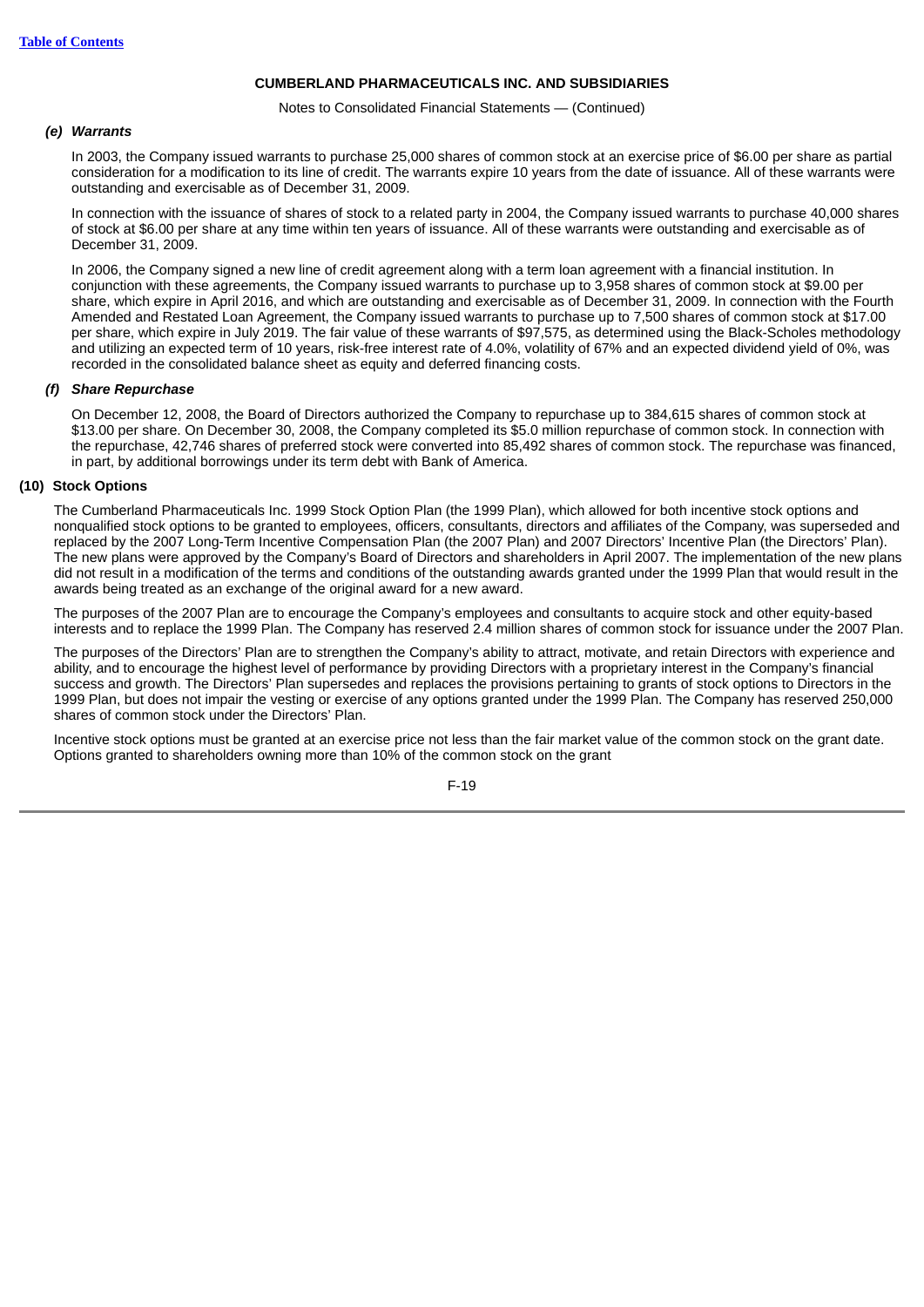Notes to Consolidated Financial Statements — (Continued)

date must be granted at an exercise price not less than 110% of fair market value of the common stock on the grant date.

The options are exercisable on the dates established by each grant; however, options granted to officers or directors are not exercisable until at least six months after grant date. The maximum exercise life of an option is ten years from grant date and is five years for stock options issued to shareholders who own 10% or more of the Company's common stock. Vesting is determined on a grant-by-grant basis in accordance with the terms of the plans and the related grant agreements. Upon exercise, the Company issues new shares of common stock.

Stock option activity for the year ended December 31, 2009 was as follows:

|                                  | Number of<br>shares | Weighted-<br>average<br>exercise<br>price<br>per share | Weighted-<br>average<br>remaining<br>contractual<br>term (years) | Aggregate<br>intrinsic<br>value |
|----------------------------------|---------------------|--------------------------------------------------------|------------------------------------------------------------------|---------------------------------|
| Outstanding, December 31, 2008   | 7.910.986           | 1.65<br>\$                                             |                                                                  |                                 |
| Options granted                  | 146.430             | 13.48                                                  |                                                                  |                                 |
| Options exercised                | (5,460,918)         | 0.55                                                   |                                                                  |                                 |
| Options forfeited/expired        | (86, 913)           | 3.42                                                   |                                                                  |                                 |
| Outstanding, December 31, 2009   | 2,509,585           | 4.65                                                   | 3.31                                                             | \$22,497,039                    |
| Exercisable at December 31, 2009 | 2.336.148           | 4.02<br>\$                                             | 2.94                                                             | \$22,389,117                    |

Information related to the stock option plans during 2009, 2008 and 2007 was as follows:

|                                                | 2009         |      | 2008        |      | 2007        |  |
|------------------------------------------------|--------------|------|-------------|------|-------------|--|
| Intrinsic value of options exercised           | \$86,155,328 |      | \$1,162,796 |      | \$1,929,259 |  |
| Weighted-average fair value of options granted |              | 6.42 |             | 6.27 |             |  |

Of the options outstanding at December 31, 2009, 2008 and 2007, 86,930, 4,795,420 and 4,771,420, respectively, were options issued to a key executive.

The fair value of employee options granted during 2009, 2008, and 2007 were estimated using the Black-Scholes option-pricing model and the following assumptions:

|                         | 2009            | 2008          | 2007            |
|-------------------------|-----------------|---------------|-----------------|
| Dividend yield          |                 |               |                 |
| Expected term (years)   | $37 - 62$       | $3.5 - 6.0$   | $5.5 - 6.4$     |
| Expected volatility     | $50\% - 52\%$   | $49\% - 51\%$ | $58\% - 64\%$   |
| Risk-free interest rate | $1.4\% - 2.7\%$ | $3.1\%$       | $4.6\% - 4.8\%$ |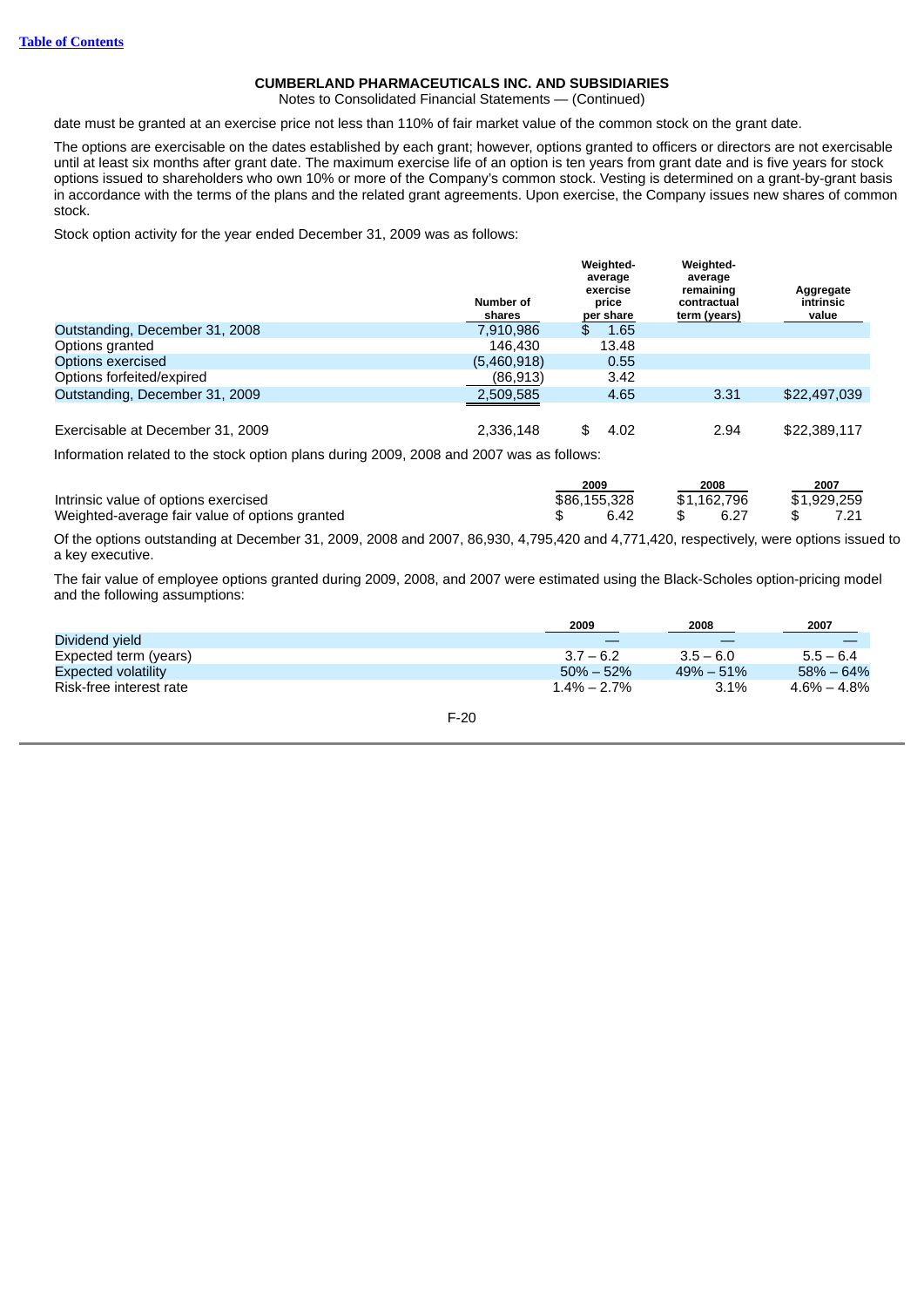Notes to Consolidated Financial Statements — (Continued)

The fair value of nonemployee options granted during 2009, 2008, and 2007 were estimated using the Black-Scholes option-pricing model and the following assumptions:

|                         | 2009            | 2008 | 2007 |
|-------------------------|-----------------|------|------|
| Dividend yield          |                 |      |      |
| Expected term (years)   | $2.3 - 10.0$    | 10.0 | 10.0 |
| Expected volatility     | $51\% - 67\%$   | 68%  | 74%  |
| Risk-free interest rate | $1.1\% - 2.7\%$ | 3.7% | 4.8% |

The Company determined the expected life of employee share options based on the simplified method allowed by SEC Staff Accounting Bulletin (SAB) No. 107, as amended by SAB No. 110. Under this approach, the expected term is presumed to be the average between the weighted-average vesting period and the contractual term. The expected term for options granted to nonemployees is generally the contractual term of the option. The expected volatility over the term of the respective option was based on the volatility of similar publiclytraded entities. In evaluating similarity, the Company considered factors such as industry, stage of life cycle, size, and financial leverage. The risk-free interest rate is based on the U.S. Treasury Note, Stripped Principal, on the date of grant with a term substantially equal to the corresponding option's expected term. The Company has never declared or paid any cash dividends and does not presently plan to pay cash dividends in the foreseeable future.

Stock compensation expense is presented as a component of general and administrative expenses in the accompanying consolidated statements of income. At December 31, 2009, there was approximately \$1.1 million of unrecognized compensation cost related to sharebased payments, which is expected to be recognized over a weighted-average period of 2.39 years. This amount relates primarily to unrecognized compensation cost for employees.

In January 2009, options to purchase 773,556 shares of common stock were exercised with a weighted-average exercise price of \$0.11 per share. A portion of the options were exercised using a net-share settlement feature that provided for an option holder to use 204,245 shares acquired upon exercise to settle the minimum statutory tax withholding requirements of approximately \$2.7 million.

During the third quarter of 2009, options to purchase 4,605,962 shares of common stock were exercised with a weighted-average exercise price of \$0.55 per share. A portion of the options were exercised using a net-share settlement feature that provided for an option holder to use 1,445,074 shares acquired upon exercise to settle the minimum statutory tax withholding requirements of approximately \$24.6 million. The payment of the exercise price for these options of approximately \$2.6 million was settled by cash and the tendering of 140,788 shares of common stock by the optionees.

In connection with these exercises, the Company agreed to repurchase up to \$1.9 million in common stock during the first quarter of 2010 to provide for the settlement of the remaining tax liabilities associated with the exercise. The estimated repurchase amount is presented as redeemable common stock in the condensed consolidated balance sheet.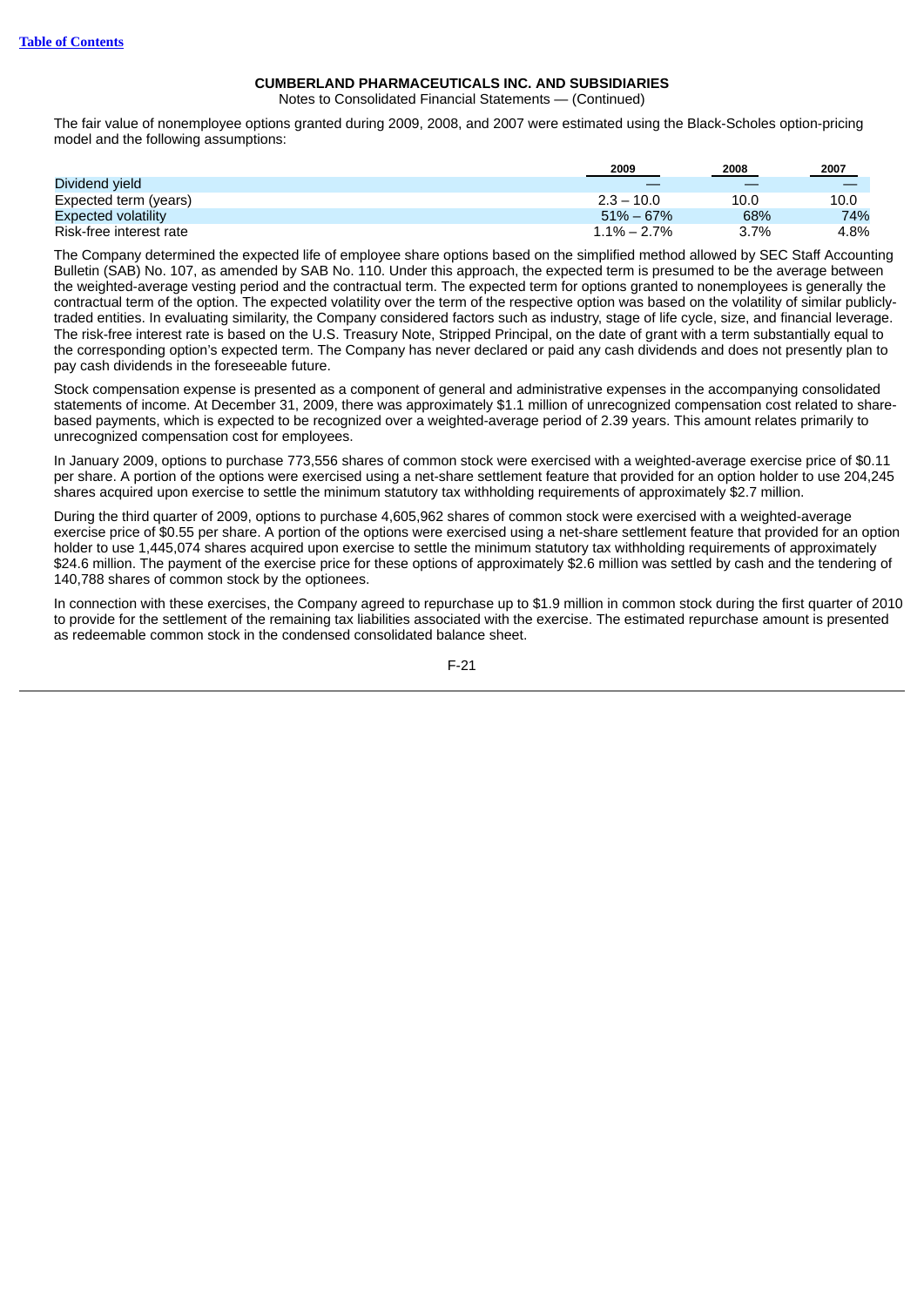Notes to Consolidated Financial Statements — (Continued)

#### **(11) Leases**

The Company is obligated under long-term real estate leases for office space expiring at various times through July 2011. The Company also subleases a portion of the space under these leases. Rent expense is recognized over the expected term of the lease, including renewal option periods, if applicable, on a straight-line basis. Rent expense for 2009, 2008 and 2007 was approximately \$575,000, \$526,000 and \$388,000, respectively, and sublease income was approximately \$203,000, \$170,000 and \$77,000, respectively. Future minimum lease payments under noncancelable operating leases (with initial or remaining lease terms in excess of one year) are:

| Year ending December 31:     |             |
|------------------------------|-------------|
| 2010                         | 559.113     |
| 2011                         | 137,781     |
| 2012                         | 93,481      |
| 2013                         | 96,288      |
| 2014 and thereafter          | 201,315     |
| Total minimum lease payments | \$1,087,978 |

#### **(12) Manufacturing and Supply Agreements**

The Company utilizes one primary supplier to manufacture each of its respective products and product candidates. In February 2008, the Company entered into an agreement with a second supplier of Acetadote. The agreement for the second supplier expires in February 2013. Although there are a limited number of manufacturers of pharmaceutical products, the Company believes it could utilize other suppliers to manufacture its prescription products on comparable terms. A change in suppliers, any problems with such manufacturing operations or capacity, or contract disputes with the suppliers, however, could cause a delay in manufacturing and a possible loss of sales, which would adversely affect operating results.

The Company's manufacturing and supply agreements with the manufacturers of some of its products contain minimum purchase obligations. These obligations require the Company to purchase approximately \$0.5 million during 2010, \$0.1 million during 2011 and \$17,000 during 2012. Beginning in January 2013 and continuing through the life of the agreement, which expires in 2021, one of the manufacturing and supply agreements requires minimum purchases of not less than 25% of prior year purchases. The Company met its purchase obligations for 2009 under these agreements.

### **(13) Commitments and Contingencies**

The Company outsources some of its sales force activities through an agreement with a third party. Under the terms of the agreement, the Company makes monthly payments to the third party of approximately \$393,000 for these activities. The agreement expires on March 31, 2010. Should the Company not continue to receive these services from this third party, the Company would have to consider an alternative source such as another service organization or hiring an internal sales force.

In connection with its manufacturing and supply agreement for Acetadote and its licensing agreements for Kristalose and Caldolor, the Company is required to pay a royalty based on net sales over the life of the contracts. Royalty expense is recognized as a component of selling and marketing expense in the period that revenue is recognized.

#### **(14) Employment Agreements**

The Company has entered into employment agreements with its full-time and part-time employees. Each employment agreement provides for a salary for services performed, a potential annual bonus and, if applicable, a grant of incentive options to purchase the Company's common shares pursuant to an option agreement. Two of the employment agreements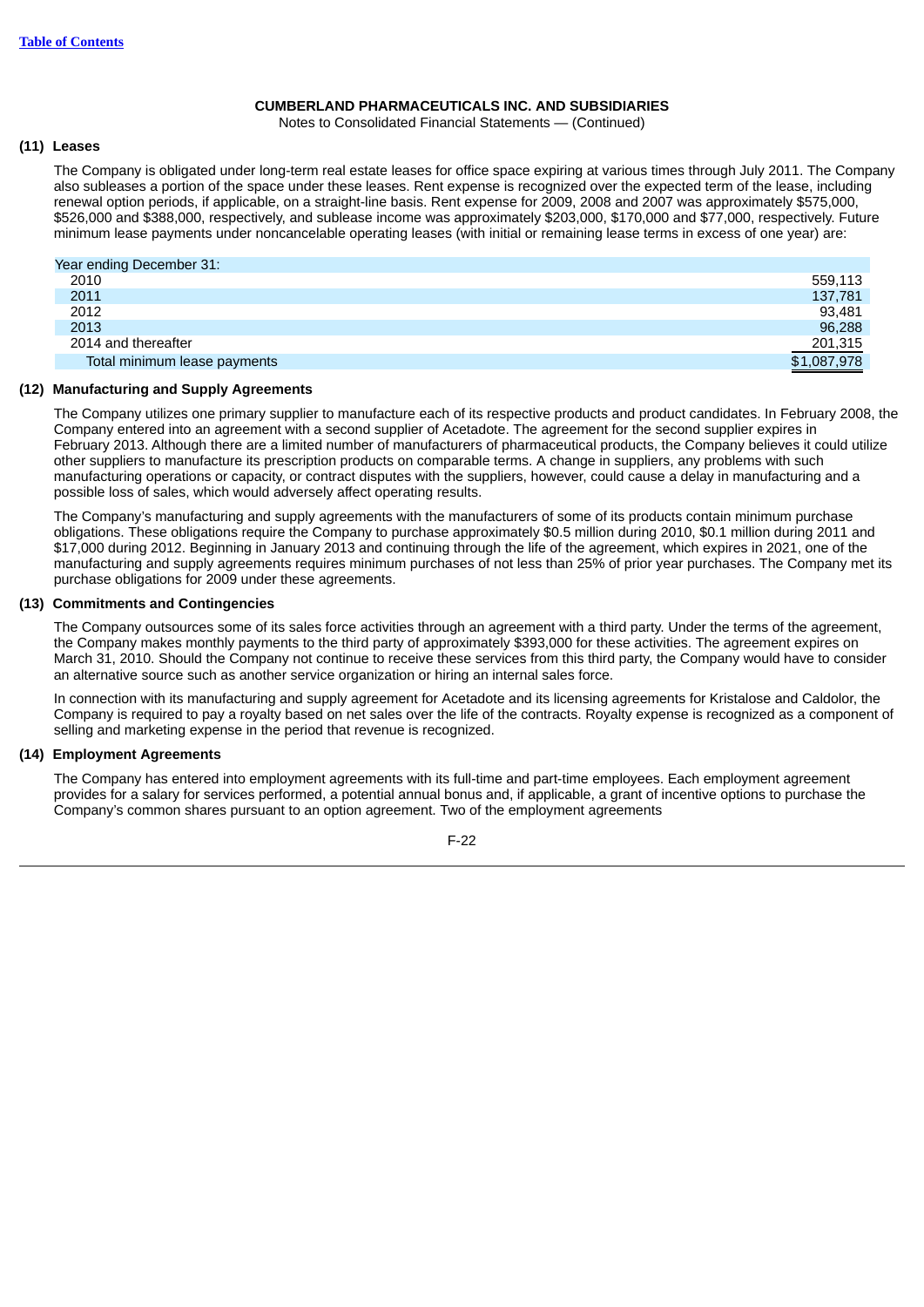# **CUMBERLAND PHARMACEUTICALS INC. AND SUBSIDIARIES**

Notes to Consolidated Financial Statements — (Continued)

address expense reimbursements for relevant and applicable licenses and continuing education. Employment agreements are amended each successive one-year period, unless terminated.

#### **(15) Market Concentrations**

The Company currently focuses on acquiring, developing, and commercializing branded prescription products for the acute care and gastroenterology markets. The Company's principal financial instruments subject to potential concentration of credit risk are accounts receivable, which are unsecured, and cash equivalents. The Company's cash equivalents consist primarily of money market funds. Certain bank deposits may at times be in excess of the Federal Deposit Insurance Corporation (FDIC) insurance limits.

The Company's primary customers are wholesale pharmaceutical distributors in the U.S. Total revenues from customers representing 10% or more of total revenues for the respective years are summarized as follows:

|                 | 2009             | 2008        | 2007         |
|-----------------|------------------|-------------|--------------|
| <b>Tustomer</b> | 37%              | 37%         | 35%          |
| `⊔stomer ∠      | 29               | つに<br>ںے    | 26           |
| <b>Stomer</b>   | $\sim$<br>$\sim$ | $\sim$<br>ັ | $\sim$<br>ັບ |

Additionally, 96% and 93% of the Company's accounts receivable balances were due from these three customers at December 31, 2009 and 2008, respectively.

### **(16) Employee Benefit Plan**

The Company sponsors an employee benefit plan that was established on January 1, 2006, the Cumberland Pharmaceuticals 401(k) Plan (the Plan), under Section 401(k) of the Internal Revenue Code of 1986, as amended, for the benefit of all employees over the age of 21, having been employed by the Company for at least six months. The Plan provides that participants may contribute up to the maximum amount of their compensation as set forth by the Internal Revenue Service each year. Employee contributions are invested in various investment funds based upon elections made by the employees. In 2008, the Company's Board of Directors adopted a plan to match 20% of the first 5% of participant's annual deferrals to the Plan. During 2009, the Company contributed \$13,800 to the Plan.

### **(17) Subsequent Events**

In January 2010, an executive exercised a put right to sell \$1.8 million, or 153,543 shares, of common stock to the Company to provide for the settlement of the remaining tax liabilities associated with the exercise of options in 2009. The purchase price was the fair-market value of the common stock as reported by Nasdaq on the date of settlement.

$$
F-23
$$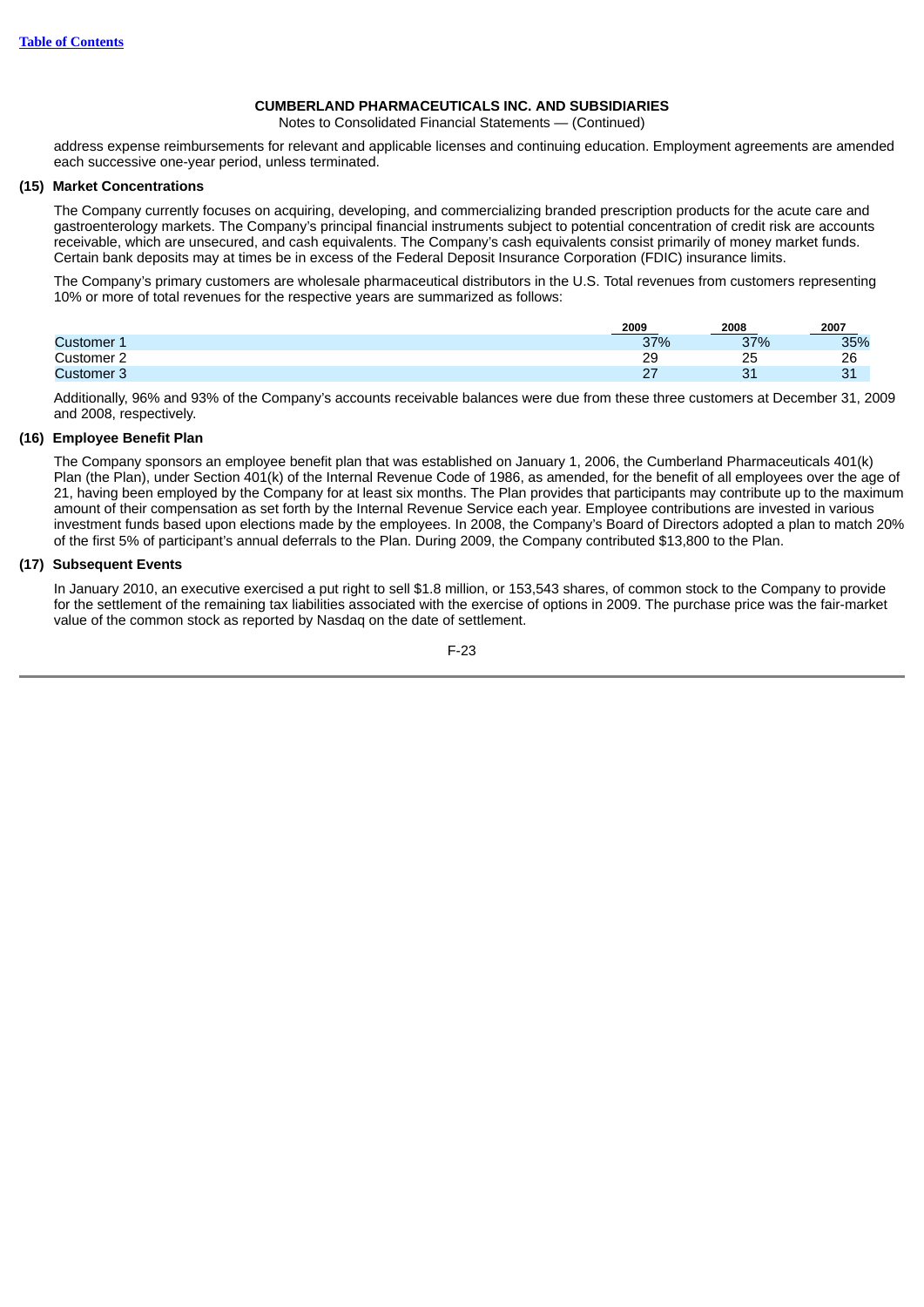# **CUMBERLAND PHARMACEUTICALS INC. AND SUBSIDIARIES**

Notes to Consolidated Financial Statements — (Continued)

# **(18) Quarter Financial Information (Unaudited)**

The following table sets forth the unaudited operating results for each fiscal quarter of 2009 and 2008:

|                                                               | <b>First</b><br><b>Quarter</b> | Second<br><b>Quarter</b> | <b>Third</b><br><b>Quarter</b> | Fourth<br><b>Quarter</b> | <b>Total</b> |
|---------------------------------------------------------------|--------------------------------|--------------------------|--------------------------------|--------------------------|--------------|
| 2009                                                          |                                |                          |                                |                          |              |
| Net revenues                                                  | \$9,404,599                    | \$9,820,613              | \$13,597,760(2)                | \$10,714,306             | \$43,537,278 |
| Operating income                                              | 2.117.025                      | 594.116                  | 2.372.059                      | 693.435                  | 5,776,635    |
| Net income attributable to common                             |                                |                          |                                |                          |              |
| shareholders                                                  | 1,218,090                      | 295,871                  | 1,288,137                      | 289,317                  | 3,091,415    |
| Earnings per share attributable to common<br>shareholders (1) |                                |                          |                                |                          |              |
| - Basic                                                       | \$<br>0.12                     | \$<br>0.03               | \$<br>0.08                     | \$<br>0.01               | \$<br>0.22   |
| - Diluted                                                     | \$<br>0.08                     | \$<br>0.02               | \$<br>0.07                     | \$<br>0.01               | \$<br>0.17   |
| 2008                                                          |                                |                          |                                |                          |              |
| Net revenues                                                  | \$8,303,827                    | \$8,357,532              | \$8,602,709                    | \$9,811,092              | \$35,075,160 |
| Operating income                                              | 1,793,539                      | 1,838,488                | 2,150,508                      | 1,499,686                | 7,282,221    |
| Net income attributable to common<br>shareholders             | 1,395,250                      | 1,058,423                | 1,209,009                      | 1,103,567                | 4,766,249    |
| Earnings per share attributable to common<br>shareholders (1) |                                |                          |                                |                          |              |
| - Basic                                                       | \$<br>0.14                     | \$<br>0.10               | \$<br>0.12                     | \$<br>0.11               | \$<br>0.47   |
| - Diluted                                                     | \$<br>0.09                     | \$<br>0.07               | \$<br>0.07                     | \$<br>0.07               | \$<br>0.29   |

(1) Due to the nature of interim earnings per share calculations, the sum of the quarterly earnings per share amounts may not equal the reported earnings per share for the year.

(2) Includes \$3.3 million of net revenue associated with the launch of Caldolor in September 2009.

F-24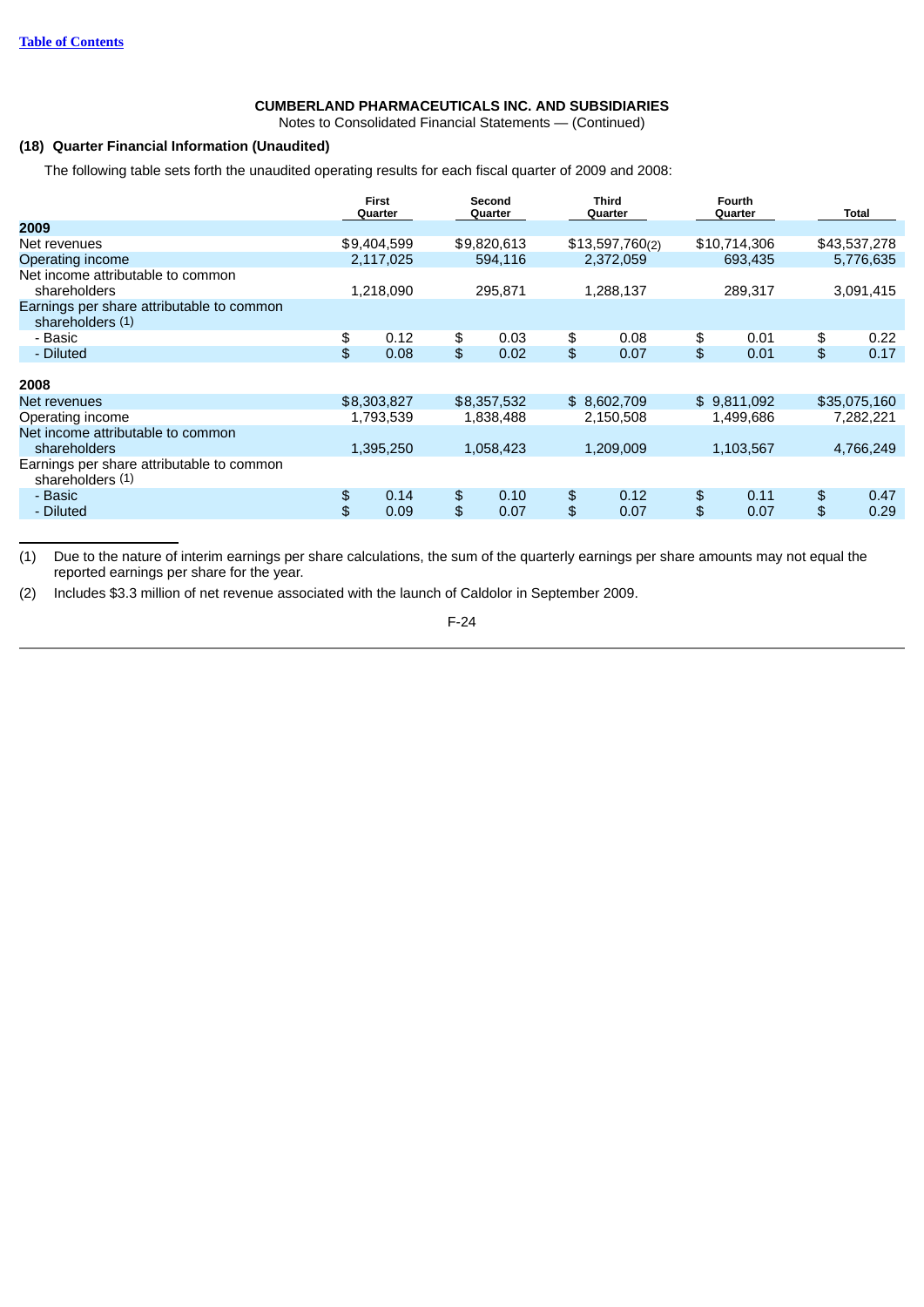# **CUMBERLAND PHARMACEUTICALS INC. AND SUBSIDIARIES**

Valuation and Qualifying Accounts

Years ended December 31, 2009, 2008 and 2007

|                                                                                                                  | Column A                                    | <b>Column B</b>                     | Column <sub>C</sub><br>Charged to | Column D                    | <b>Column E</b>                    |
|------------------------------------------------------------------------------------------------------------------|---------------------------------------------|-------------------------------------|-----------------------------------|-----------------------------|------------------------------------|
| <b>Description</b>                                                                                               | <b>Balance</b> at<br>beginning of<br>period | Charged to<br>costs and<br>expenses | other<br>accounts -<br>describe   | Deductions-<br>describe (1) | <b>Balance at</b><br>end of period |
| Allowance for uncollectible amounts, cash<br>discounts, chargebacks, and credits issued for<br>damaged products: |                                             |                                     |                                   |                             |                                    |
| For the period ended:                                                                                            |                                             |                                     |                                   |                             |                                    |
| December 31, 2007                                                                                                | \$298.913                                   | \$1,184,711                         | \$                                | \$(1,336,652)               | 146,972<br>\$                      |
| December 31, 2008                                                                                                | 146.972                                     | 1.242.300                           |                                   | (1,242,226)                 | 147,046                            |
| December 31, 2009                                                                                                | 147.046                                     | 1,734,521                           |                                   | (1,646,287)                 | 235,280                            |
| Valuation allowance for deferred tax assets:                                                                     |                                             |                                     |                                   |                             |                                    |
| For the period ended:                                                                                            |                                             |                                     |                                   |                             |                                    |
| December 31, 2007                                                                                                | 39,612<br>\$                                | 7.867<br>\$                         | \$                                | \$                          | 47,479<br>\$                       |
| December 31, 2008                                                                                                | 47,479                                      | 11,291                              |                                   |                             | 58,770                             |
| December 31, 2009                                                                                                | 58.770                                      | 11.342                              |                                   |                             | 70.112                             |

(1) Actual discounts, chargebacks, and credits taken by customers.

F-25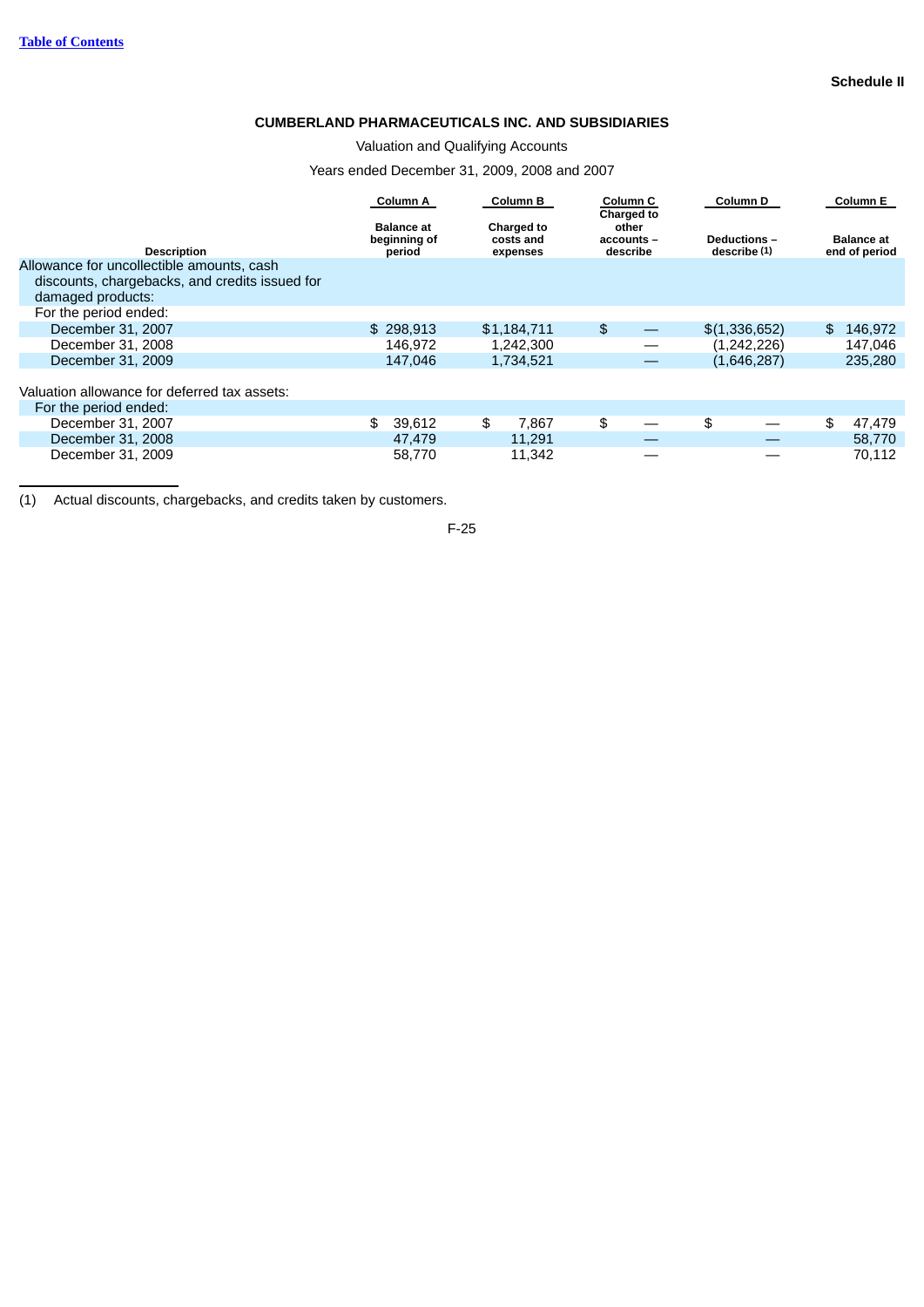**THE SECURITIES REPRESENTED HEREBY HAVE NOT BEEN REGISTERED UNDER THE SECURITIES ACT OF 1933, AS AMENDED, SUCH SECURITIES HAVE BEEN ACQUIRED FOR INVESTMENT AND MAY NOT BE OFFERED FOR SALE, SOLD, TRANSFERRED, PLEDGED OR HYPOTHECATED IN THE ABSENCE OF AN EFFECTIVE REGISTRATION STATEMENT COVERING SUCH SECURITIES UNDER THE SECURITIES ACT OR AN OPINION OF COUNSEL SATISFACTORY TO THE COMPANY THAT SUCH REGISTRATION IS NOT REQUIRED.**

Warrant No. W — 4 Number of Shares — 7,500<br>Date of Issuance: July 22, 2009 **Multiple and Shares — 7,500** (subject to adjustment) Date of Issuance: July 22, 2009

### **WARRANT TO PURCHASE COMMON STOCK OF CUMBERLAND PHARMACEUTICALS, INC. (Void after July 22, 2019)**

THIS WARRANT TO PURCHASE COMMON STOCK OF CUMBERLAND PHARMACEUTICALS, INC. (the "Warrant") is issued as of July 22, 2009, by CUMBERLAND PHARMACEUTICALS, INC., a Tennessee corporation, having a place of business at 2525 West End Avenue, Suite 950, Nashville, Tennessee 37203 (the "Company"), to BANK OF AMERICA, N.A., a national banking association, having a place of business at 414 Union Street, Nashville, Tennessee 37219 (the "Bank"; the Bank and any subsequent assignee or transferee hereof are hereinafter referred to collectively as the "Holder").

### **AGREEMENT:**

For and in consideration of the Bank making available to the Company (i) a revolving credit facility in the maximum principal amount of Four Million and No/100ths Dollars (\$4,000,000.00) (the "Line of Credit") and (ii) a term loan facility in the original principal amount of Eighteen Million and No/100ths Dollars (\$18,000,000) (the "Term Loan" and together with the "Line of Credit", the "Loans") pursuant to the terms of (i) a Seventh Amended and Restated Promissory Note of even date herewith in the principal amount of the Line of Credit, made and executed by the Company, payable to the order of the Bank (together with any and all extensions, modifications, replacements and renewals thereof, the "Line of Credit Note"), (ii) a Second Amended and Restated Term Promissory Note of even date herewith in the principal amount of the Term Loan, made and executed by the Company, payable to the order of the Bank (together with any and all extensions, modifications, replacements and renewals thereof, the "Term Note"; and together with the Line of Credit Note, the "Notes") and (iii) a Fourth Amended and Restated Loan Agreement of even date herewith, by and between the Bank and the Company (as amended, modified, supplemented, restated or replaced from time to time, the "Loan Agreement"; any capitalized terms used but not otherwise defined herein shall have the same meanings as in the Loan Agreement), and other good and valuable consideration, the receipt and sufficiency of which are hereby acknowledged, the Company hereby grants to the Holder the right to purchase from the Company at a per share price equal to \$17.00 (the "Exercise Price"), 7.500 shares of the Company's common stock, \$0 par value per share (the "Common Stock"), at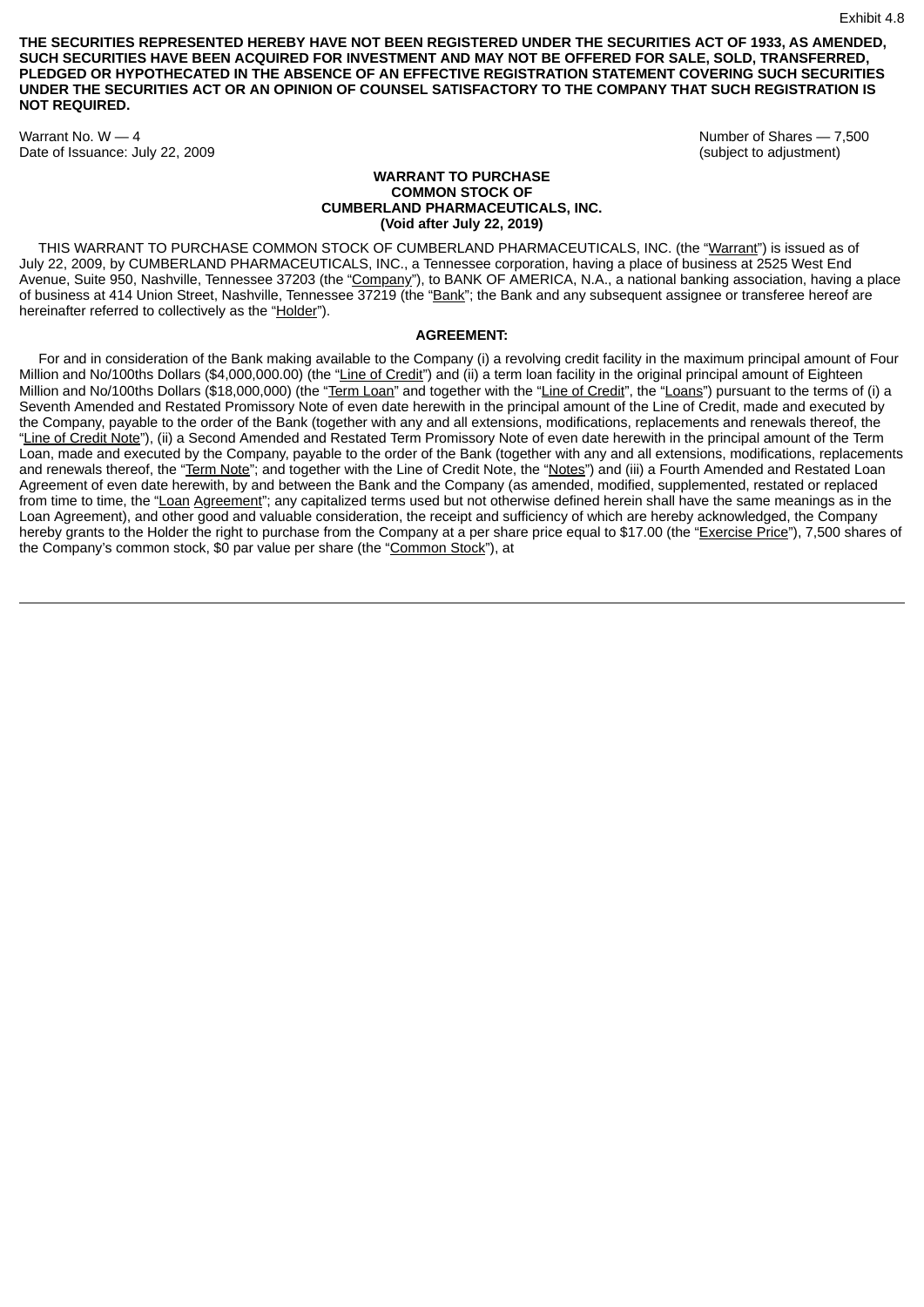any time or from time to time, from July 22, 2009 up to and including 5:00 p.m. (Central time) on July 22, 2019 (the "Expiration Date"), upon surrender to the Company at its principal office (or at such other location as the Company may advise the Holder in writing) of this Warrant properly endorsed with the Notice of Exercise attached hereto as Exhibit A, duly completed and signed and, if applicable, upon payment in cash or by check acceptable to the Company of the aggregate Exercise Price for the number of shares for which this Warrant is being exercised determined in accordance with the provisions hereof. The Exercise Price and the number of shares purchasable hereunder are subject to adjustment as provided in **Section 3** of this Warrant.

This Warrant is subject to the following terms and conditions:

#### **1. Exercise; Issuance of Certificates; Payment for Shares.**

**1.1 General.** This Warrant is exercisable at the option of the Holder, at any time or from time to time, from the date of the issuance of this Warrant up to the Expiration Date, for all or any part of the shares of Common Stock (but not for a fraction of a share) that may be purchased hereunder. The Company agrees that the shares of Common Stock purchased under this Warrant shall be and are deemed to be issued to the Holder as the record owner of such shares as of the close of business on the date on which this Warrant shall have been surrendered to the Company, properly endorsed, the completed, executed Form of Subscription shall have been delivered and any required payment made for such shares. Certificates for the shares of Common Stock so purchased, together with any other securities or property to which the Holder is entitled upon such exercise, shall be delivered to the Holder by the Company at the Company's expense within a reasonable time after the rights represented by this Warrant have been so exercised. In case of a purchase of less than all of the shares that may be purchased under this Warrant, the Company shall cancel this Warrant and execute and deliver a new Warrant or Warrants of like tenor for the balance of the shares purchasable under the Warrant surrendered upon such purchase to the Holder within a reasonable time. Each stock certificate so delivered shall be in such denominations of Common Stock as may be requested by the Holder and shall be registered in the name of such Holder.

**1.2 Net Issue Exercise.** Notwithstanding any provisions herein to the contrary, if the Fair Market Value of one share of the Company's Common Stock is greater than the Exercise Price (at the date of calculation as set forth below), in lieu of exercising this Warrant for cash, the Holder may elect to receive shares equal to the value (as determined below) of this Warrant (or the portion thereof being canceled) by surrender of this Warrant at the principal office of the Company together with the properly endorsed Form of Subscription and notice of such election in which event the Company shall issue to the Holder a number of shares of Common Stock computed using the following formula:

$$
X = \frac{Y (A-B)}{A}
$$

Where  $X =$  the number of shares of Common Stock to be issued to the Holder

-2-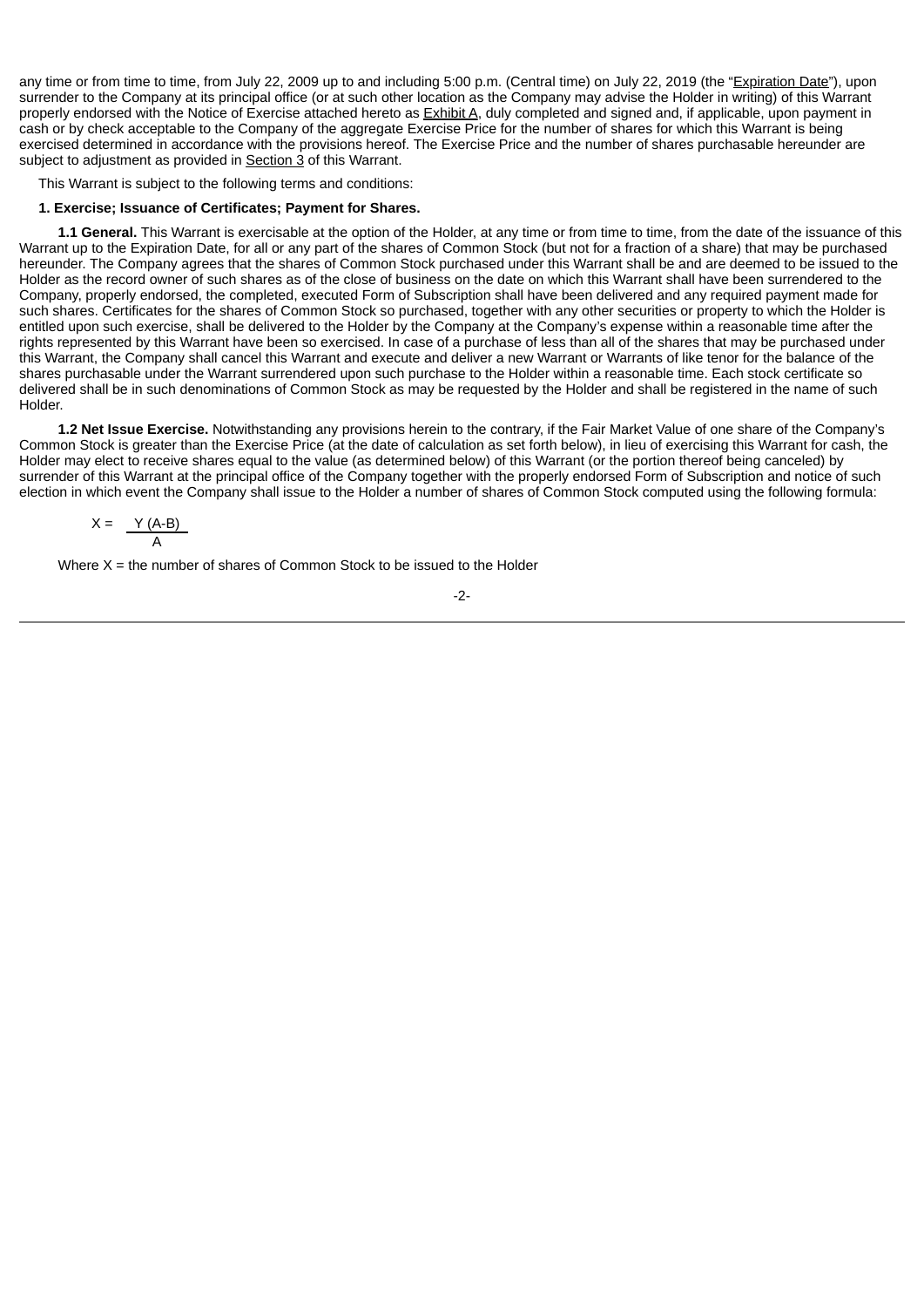Y = the number of shares of Common Stock purchasable under the Warrant or, if only a portion of the Warrant is being exercised, the portion of the Warrant being canceled (at the date of such calculation)

A = the Fair Market Value of one share of the Company's Common Stock (at the date of such calculation)

B = Exercise Price (as adjusted to the date of such calculation)

The "Fair Market Value" of a share of Common Stock as of a particular date shall mean: (a) if there is an active public market for the Company's Common Stock at the time of such exercise, the fair market value per share shall be the average of the closing prices of the Common Stock of the Company over the five (5) trading days ending immediately prior to the applicable date of valuation if traded on a securities exchange or the Nasdaq National Market; or, if actively traded over-the-counter, the average of the closing bid prices over the 30-day period ending immediately prior to the applicable date of valuation, whichever is applicable; or (b) if there is no active public market for the Company's Common Stock at the time of such exercise, the Fair Market Value shall be the value thereof as determined in good faith by the board of directors of the Company (the "Determination"), The board of directors shall provide to the Holder a written notice of the Determination which notice shall set forth supporting data in respect of such calculation (the "Determination Notice"). Holder shall have 10 days following receipt of the Determination Notice within which to deliver to the Company a written notice of an objection, if any, to the Determination. The failure by Holder to deliver such notice within such 10-day period shall constitute the Holder's acceptance of the Determination as conclusive. In the event of the timely delivery by Holder of its objection notice, the Company and the.Holder shall attempt in good faith to arrive at an agreement with respect to the Fair Market Value of a share of Common Stock of the Company, which agreement shall be set forth in writing within 15 days following delivery of such objection notice by Holder. If the Company and the Holder are unable to reach an agreement within such 15-day period, the matter shall be promptly referred for determination to a regionally or nationally recognized investment banking or valuation firm (the "Valuer") reasonably acceptable to the Company and the Holder. The Company and the Holder will cooperate with each other in good faith to select such Valuer. The Valuer may select the Determination or may select any other number or value. The Valuer's selection will be furnished to the Company and the Holder in writing and be conclusive and binding upon the parties and shall not be subject to collateral attack. The fees and expenses of the Valuer shall be borne by the Company unless the Valuer's determination of Fair Market Value per share of the Company's Common Stock is within 10% of the Determination, in which case the Valuer's fees and expenses shall be borne by the Holder,

Notwithstanding the foregoing, in the event the Warrant is exercised in connection with the Company's initial public offering of Common Stock, the fair market value per share shall be the per share offering price to the public of the Company's initial public offering.

**2. Shares to be Fully Paid; Reservation of Shares.** The Company covenants and agrees that all shares of Common Stock that may be issued upon the exercise of the rights represented by this Warrant will, upon issuance, be duly authorized, validly issued, fully paid and nonassessable and free from all preemptive rights of any stockholder and free of all taxes,

-3-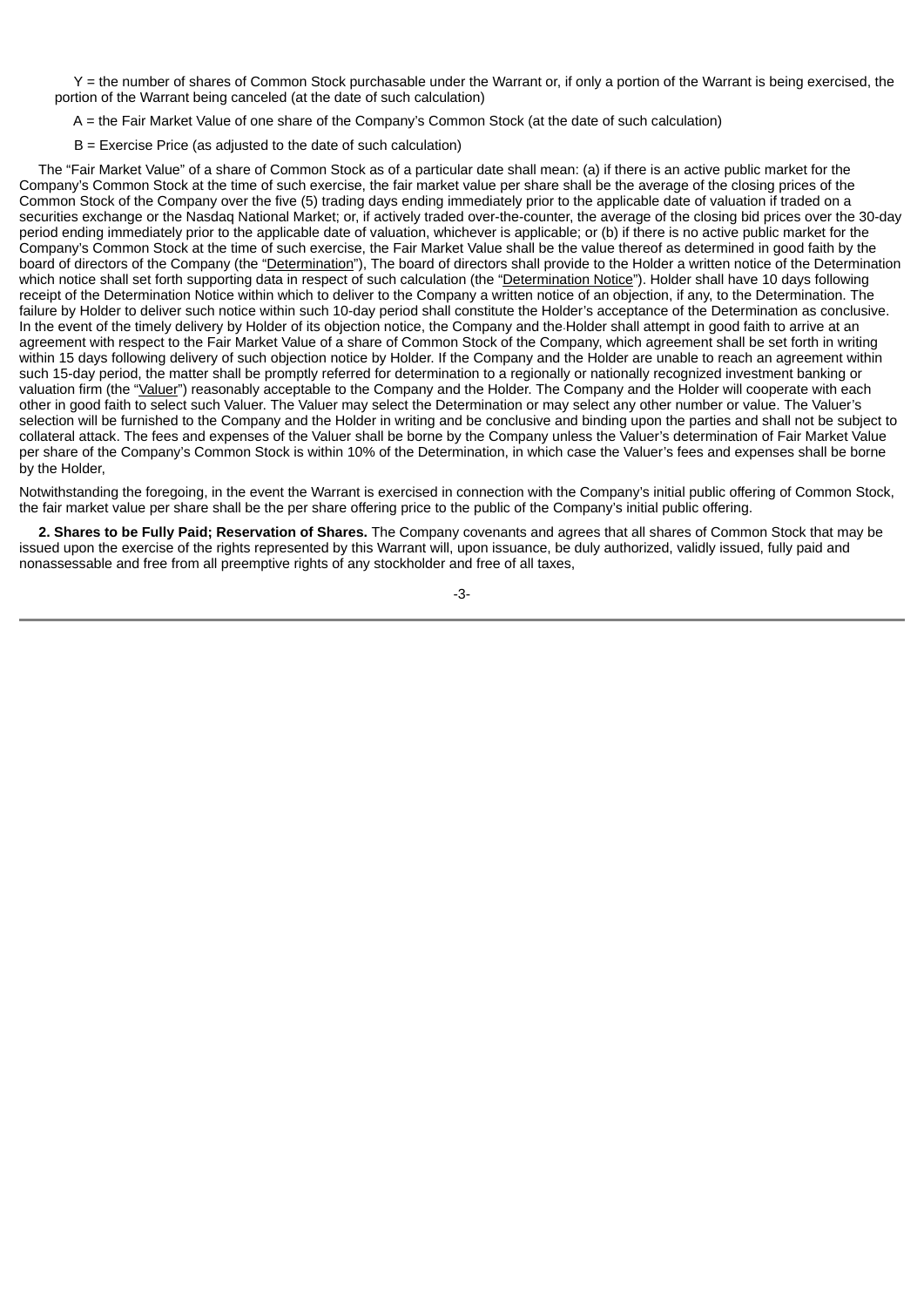liens and charges with respect to the issuance thereof. The Company further covenants and agrees that during the period within which the rights represented by this Warrant may be exercised, the Company will at all times have authorized and reserved, for the purpose of issue or transfer upon exercise of the subscription rights evidenced by this Warrant, a sufficient number of shares of authorized but unissued Common Stock, or other securities and property, when and as required to provide for the exercise of the rights represented by this Warrant. The Company will take all such action as may be necessary to assure that such shares of Common Stock may be issued as provided herein without violation of any applicable law or regulation, or of any requirements of any domestic securities exchange upon which the Common Stock may be listed; *provided, however,* that the Company shall not be required to effect a registration under federal or state securities laws with respect to such exercise. The Company will not take any action which would result in any adjustment of the Exercise Price (as set forth in Section 3 hereof) if the total number of shares of Common Stock issuable after such action upon exercise of all outstanding warrants, together with all shares of Common Stock then outstanding and all shares of Common Stock then issuable upon exercise of all options and upon the conversion of all convertible securities then outstanding, would exceed the total number of shares of Common Stock then authorized by the Company's charter, as amended.

**3. Adjustment of Exercise Price and Number of Shares.** The Exercise Price and the number of shares purchasable upon the exercise of this Warrant shall be subject to adjustment from time to time upon the occurrence of certain events described in this Section 3. Upon each adjustment to the Exercise Price, the Holder shall thereafter be entitled to purchase, at the Exercise Price resulting from such adjustment, the number of shares obtained by multiplying the Exercise Price in effect immediately prior to such adjustment by the number of shares purchasable pursuant hereto immediately prior to such adjustment, and dividing the product thereof by the Exercise Price resulting from such adjustment.

**3.1 Subdivision or Combination of Stock.** In case the Company shall at any time subdivide its outstanding shares of Common Stock into a greater number of shares, the Exercise Price in effect immediately prior to such subdivision shall be proportionately reduced, and conversely, in case the outstanding shares of Common Stock of the Company shall be combined into a smaller number of shares, the Exercise Price in effect immediately prior to such combination shall be proportionately increased.

**3.2 Dividends in Common Stock**, **Other Stock, Property, Reclassification.** If at any time or from time to time the holders of Common Stock shall have received or become entitled to receive, without further payment therefor,

**(a)** Common Stock or any shares of stock or other securities that are at any time directly or indirectly convertible into or exchangeable for Common Stock, or any rights or options to subscribe for, purchase or otherwise acquire any of the foregoing by way of dividend or other distribution,

**(b)** any cash paid or payable otherwise than as a cash dividend, or

**(c)** Common Stock or additional stock or other securities or property

-4-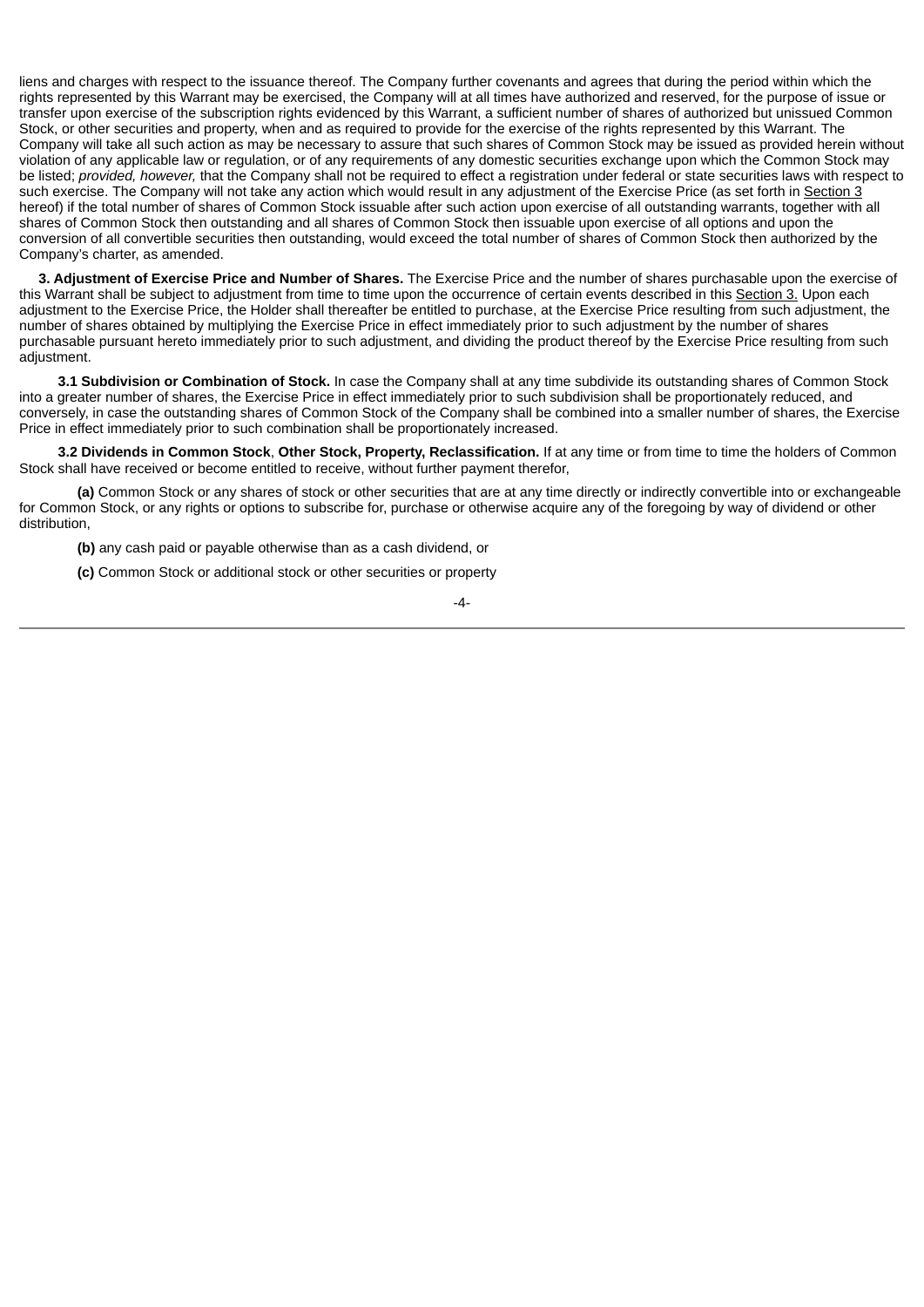(including cash) by way of spinoff, split-up, reclassification, combination of shares or similar corporate rearrangement (other than shares of Common Stock issued as a stock split or adjustments in respect of which shall be covered by the terms of Section 3.1 above), then and in each such case, the Holder shall, upon the exercise of this Warrant, be entitled to receive, in addition to the number of shares of Common Stock receivable thereupon, and without payment of any additional consideration therefor, the amount of stock and other securities and property (including cash in the cases referred to in clause (b) above and this clause (c)) that Holder would hold on the date of such exercise had Holder been the holder of record of such Common Stock as of the date on which holders of Common Stock received or became entitled to receive such shares or all other additional stock and other securities and property.

**3.3 Reorganization, Reclassification, Consolidation**, **Merger or Sale.** If any recapitalization, reclassification or reorganization of the capital stock of the Company, or any consolidation or merger of the Company with another company, or the sale of all or substantially all of its assets or other transaction shall be effected in such a way that holders of Common Stock shall be entitled to receive stock, securities or other assets or property (an "Organic Change"), then, as a condition of such Organic Change, lawful and adequate provisions shall be made by the Company whereby the Holder thereafter shall have the right to purchase and receive (in lieu of the shares of the Common Stock of the Company immediately theretofore purchasable and receivable upon the exercise of the rights represented hereby) such shares of stock, securities or other assets as may be issued or payable with respect to or in exchange for a number of outstanding shares of such Common Stock equal to the number of shares of such stock immediately theretofore purchasable and receivable upon the exercise of the rights represented hereby. In the event of any Organic Change, appropriate provision shall be made by the Company with respect to the rights and interests of the Holder to the end that the provisions hereof (including, without limitation, provisions for adjustments of the Exercise Price and of the number of shares purchasable and receivable upon the exercise of this Warrant) shall thereafter be applicable, in relation to any shares of stock, securities or assets thereafter deliverable upon the exercise hereof. The Company will not effect any such Organic Change unless, prior to the consummation thereof, the successor company (if other than the Company) resulting from such consolidation or the company purchasing such assets shall assume by written instrument reasonably satisfactory in form and substance to the Holder, executed and mailed or delivered to the registered Holder at the last address of such Holder appearing on the books of the Company, the obligation to deliver to such Holder such shares of stock, securities or assets as, in accordance with the foregoing provisions, such Holder may be entitled to purchase.

**3.4 Certain Events.** If any change in the outstanding Common Stock of the Company or any other event occurs as to which the other provisions of this Section 3 are not strictly applicable or if strictly applicable would not fairly protect the purchase rights of the Holder of the Warrant in accordance with such provisions, then the Board of Directors of the Company shall make an adjustment in the number and class of shares available under the Warrant, the Exercise Price or the application of such provisions so as to protect such purchase rights as aforesaid. The adjustment shall be such as will give the Holder, upon exercise for the same aggregate Exercise Price, the total number, class and kind of shares as the Holder would have owned had the Warrant been exercised prior to the event and had the Holder continued to hold such Common Stock until after the event requiring adjustment.

-5-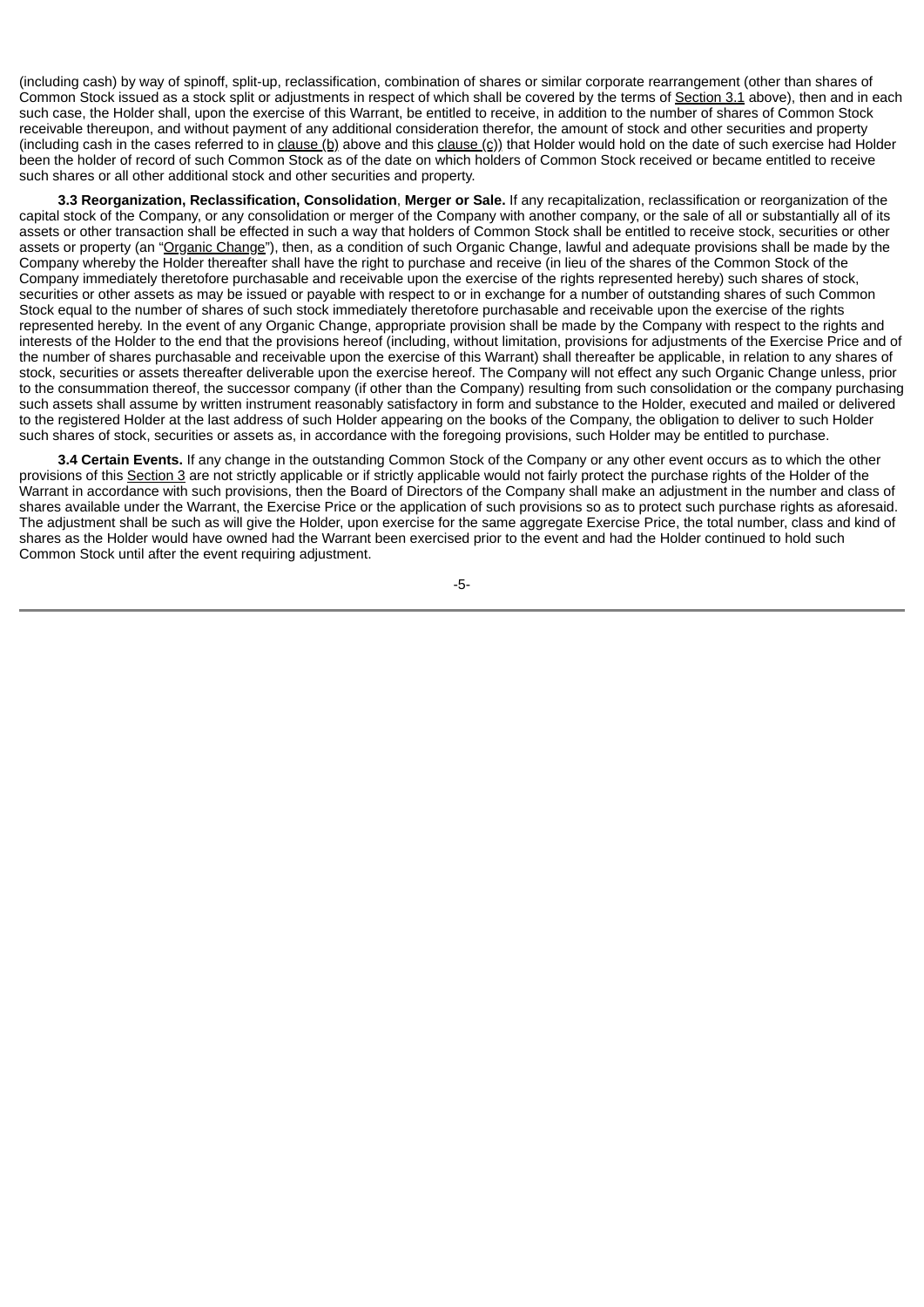**4. Issue Tax.** The issuance of certificates for shares of Common Stock upon the exercise of the Warrant shall be made without charge to the Holder for any issue tax (other than any applicable income taxes) in respect thereof; *provided, however,* that the Company shall not be required to pay any tax that may be payable in respect of any transfer involved in the issuance and delivery of any certificate in a name other than that of the then Holder of the Warrant being exercised.

**5. Closing of Books.** The Company will at no time close its transfer books against the transfer of any warrant or of any shares of Common Stock issued or issuable upon the exercise of any warrant in any manner which interferes with the timely exercise of this Warrant.

**6. No Voting or Dividend Rights; Limitation of Liability.** Nothing contained in this Warrant shall be construed as conferring upon the Holder the right to vote or to consent or to receive notice as a stockholder of the Company or any other matters or any rights whatsoever as a stockholder of the Company. Except as set forth in Section 3.2 hereof, no dividends or interest shall be payable or accrued in respect of this Warrant or the interest represented hereby or the shares purchasable hereunder until, and only to the extent that, this Warrant shall have been exercised, No provisions hereof, in the absence of affirmative action by the Holder to purchase shares of Common Stock, and no mere enumeration herein of the rights or privileges of the Holder, shall give rise to any liability of such Holder for the Exercise Price or as a stockholder of the Company, whether such liability is asserted by the Company or by its creditors.

**7. Rights and Obligations Survive Exercise of Warrant.** The rights and obligations of the Company, of the Holder and of the holder of shares of Common Stock (or other shares of stock, securities or assets) issued upon exercise of this Warrant shall survive the exercise of this Warrant.

# **8. Amendments.**

**(a)** Any term of this Warrant may be amended with the written consent of the Company and the Holder. Any amendment effected in accordance with this Section 8 shall be binding upon the existing and each future holder and the Company.

**(b)** No waivers of, or exceptions to, any term, condition or provision of this Warrant, in any one or more instances, shall be deemed to be, or construed as, a further or continuing waiver of any such term, condition or provision.

#### **9. Notices.**

**(a)** Whenever the Exercise Price or number of shares purchasable hereunder shall be adjusted pursuant to Section 3 hereof, the Company shall issue a certificate signed by its Chief Financial Officer setting forth, in reasonable detail, the event requiring the adjustment, the amount of the adjustment, the method by which such adjustment was calculated and the Exercise Price and number of shares purchasable hereunder after giving effect to such adjustment, and shall cause a copy of such certificate to be mailed (by first-class mail, postage prepaid) to the Holder.

#### -6-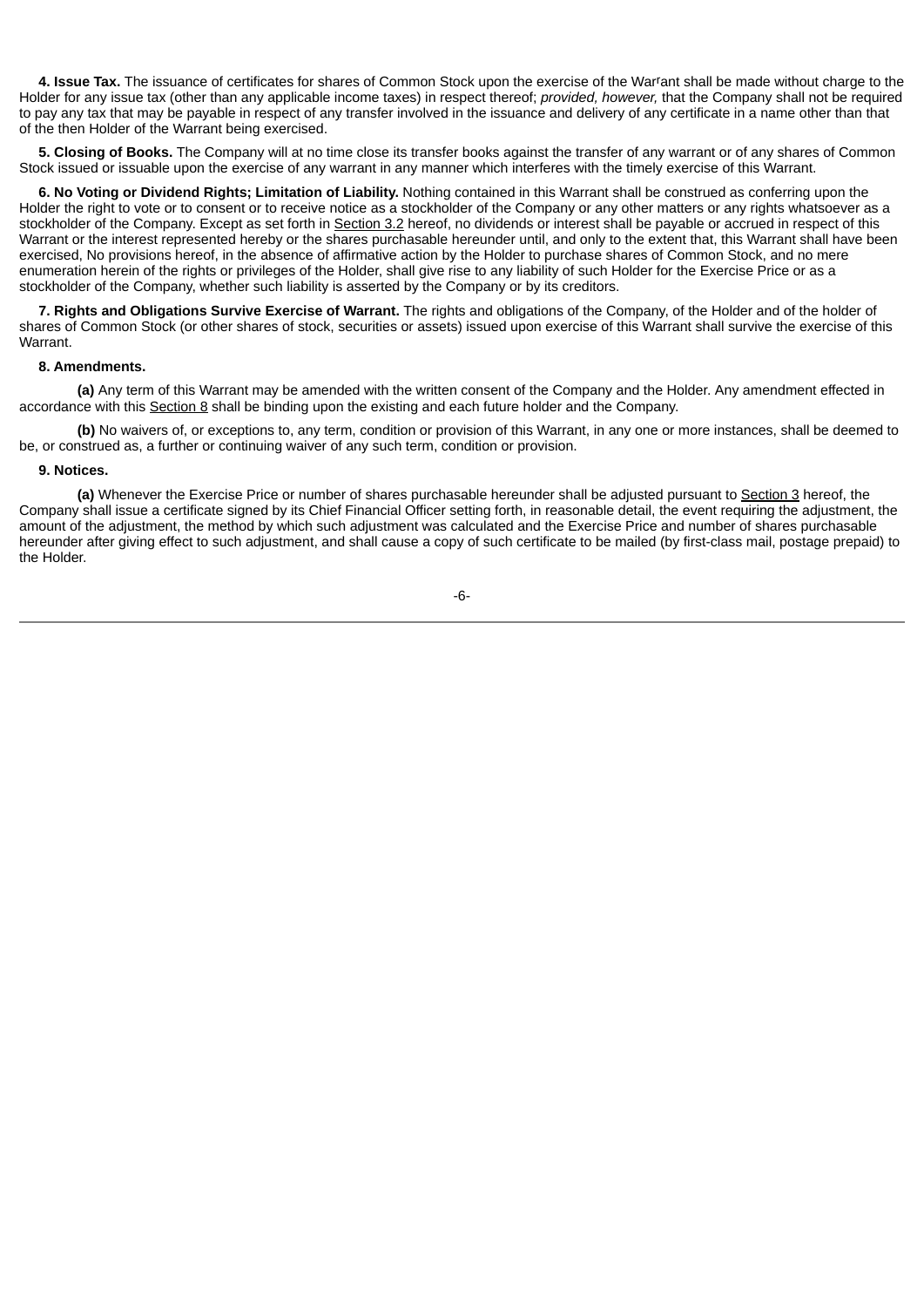#### **(b)** In case:

**(i)** the Company shall take a record of the holders of its Common Stock (or other stock or securities at the time receivable upon the exercise of this Warrant) for the purpose of entitling them to receive any dividend or other distribution, or any right to subscribe for or purchase any shares of stock of any class or any other securities, or to receive any other right, or

**(ii)** of any capital reorganization of the Company, any reclassification of the capital stock of the Company, any consolidation or merger of the Company with or into another company, or any conveyance of all or substantially all of the assets of the Company to another company, or

**(iii)** of any voluntary dissolution, liquidation or winding-up of the Company,

then, and in each such case, the Company will mail or cause to be mailed to the Holder or Holders a notice specifying, as the ease may be, (A) the date on which a record is to be taken for the purpose of such dividend, distribution or right, and stating the amount and character of such dividend, distribution or right, or (B) the date on which such reorganization, reclassification, consolidation, merger, conveyance, dissolution, liquidation or winding-up is to take place, and the time, if any is to he fixed, as of which the holders of record of Common Stock (or such stock or securities at the time receivable upon the exercise of this Warrant) shall be entitled to exchange their shares of Common Stock (or such other stock or securities) for securities or other property deliverable upon such reorganization, reclassification, consolidation, merger, conveyance, dissolution, liquidation or winding-up. Such notice shall be mailed at least 15 days prior to the date therein specified.

**(c)** Any notice, request or other document required or permitted to be given or delivered to the Holder or the Company shall be delivered or shall be sent by certified mail, postage prepaid, to the Holder at its address as shown on the books of the Company or to the Company at the address indicated therefor in the first paragraph of this Warrant or such other address as either may from time to time provide to the other. Any notice, request or other document required or permitted to be given or delivered pursuant to this Warrant shall be deemed effectively given: (i) upon personal delivery to the party to be notified; (iii) five days after having been sent by registered or certified mail, return receipt requested, postage prepaid; or (iv) one day after deposit with a nationally recognized overnight courier, specifying next day delivery, with written verification of receipt.

**11. Binding Effect on Successors.** This Warrant shall be binding upon any company succeeding the Company by merger, consolidation or acquisition of all or substantially all of the Company's assets. All of the obligations of the Company relating to the Common Stock issuable upon the exercise of this Warrant shall survive the exercise and termination of this Warrant. This Warrant and all rights hereunder may be transferred or assigned, in whole or in part, to any

-7-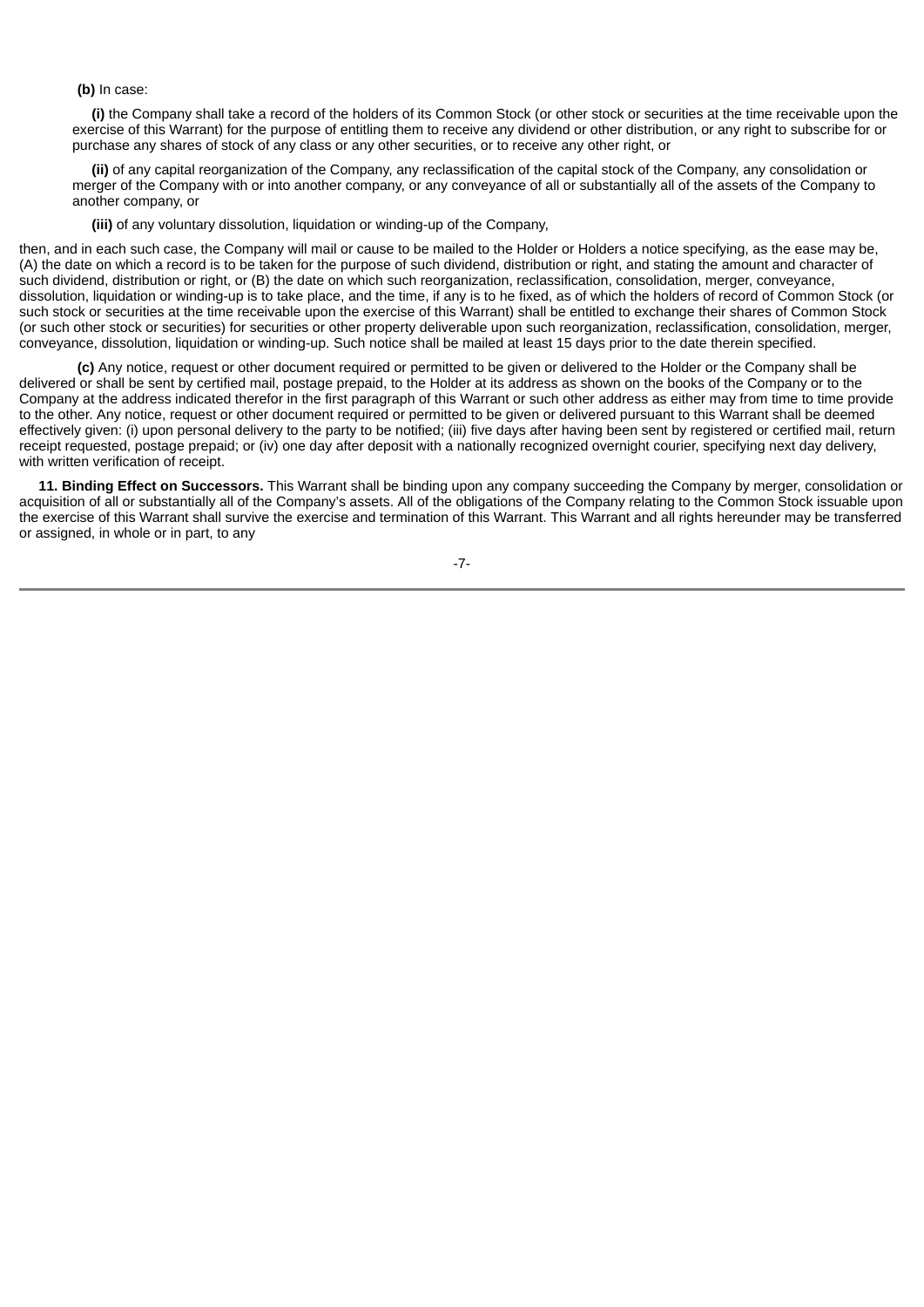person or business entity upon surrender of this Warrant at the principal office of the Company, accompanied by an Assignment Form attached hereto as Exhibit B, duly completed and signed. Upon surrender of this Warrant and receipt of the Assignment Form, the Company, at its expense, shall issue to or on the order of the new Holder a new warrant or warrants of like tenor in accordance with the Assignment Form.

**12. Descriptive Headings.** The description headings of the several sections and paragraphs of this Warrant are inserted for convenience only and do not constitute a part of this Warrant,

**13. Governing Law.** This Warrant shall be construed and enforced in accordance with, and the rights of the parties shall be governed by, the laws of the State of Tennessee.

**14. Replacement Warrants.** The Company represents and warrants to the Holder that upon receipt of evidence reasonably satisfactory to the Company of the loss, theft, destruction or mutilation of this Warrant and, in the case of any such loss, theft or destruction, upon receipt of an indemnity reasonably satisfactory to the Company, or in the case of any such mutilation, upon surrender and cancellation of such Warrant, the Company, at its expense, will execute and deliver a new Warrant, of like tenor, in lieu of the lost, stolen, destroyed or mutilated Warrant.

**15. Fractional Shares,** No fractional shares shall be issued upon exercise of this Warrant. The Company shall, in lieu of issuing any fractional share, pay the Holder entitled to such fraction a sum in cash equal to such fraction multiplied by the Fair Market Value of a share of Common Stock.

**16. Equity Participation.** This Warrant and the rights of the Holder hereunder are intended to constitute an "equity participation" for purposes of Title 47, Chapter 24, Tennessee Code Annotated, and the consideration or value received by the Holder in respect of this Warrant shall not be deemed to be interest, loan charges, commitment fees or brokerage commissions for purposes of Title 47, Chapter 14, Tennessee Code Annotated.

**17. No Novation**. This Warrant does not constitute a discharge or novation of any warrant existing prior to this Warrant, including, without limitation, that certain Warrant to Purchase Common Stock of Cumberland Pharmaceuticals, Inc. (W-1) dated as of October 21, 2003, and that certain Warrant to Purchase Common Stock of Cumberland Pharmaceuticals, Inc. (W-3) dated as of April 6, 2006, and such documents shall continue in full force and effect, shall be fully binding upon the Company, and all rights hereunder shall be cumulative in effect with such documents.

*(The balance of this page is intentionally left blank.]*

#### -8-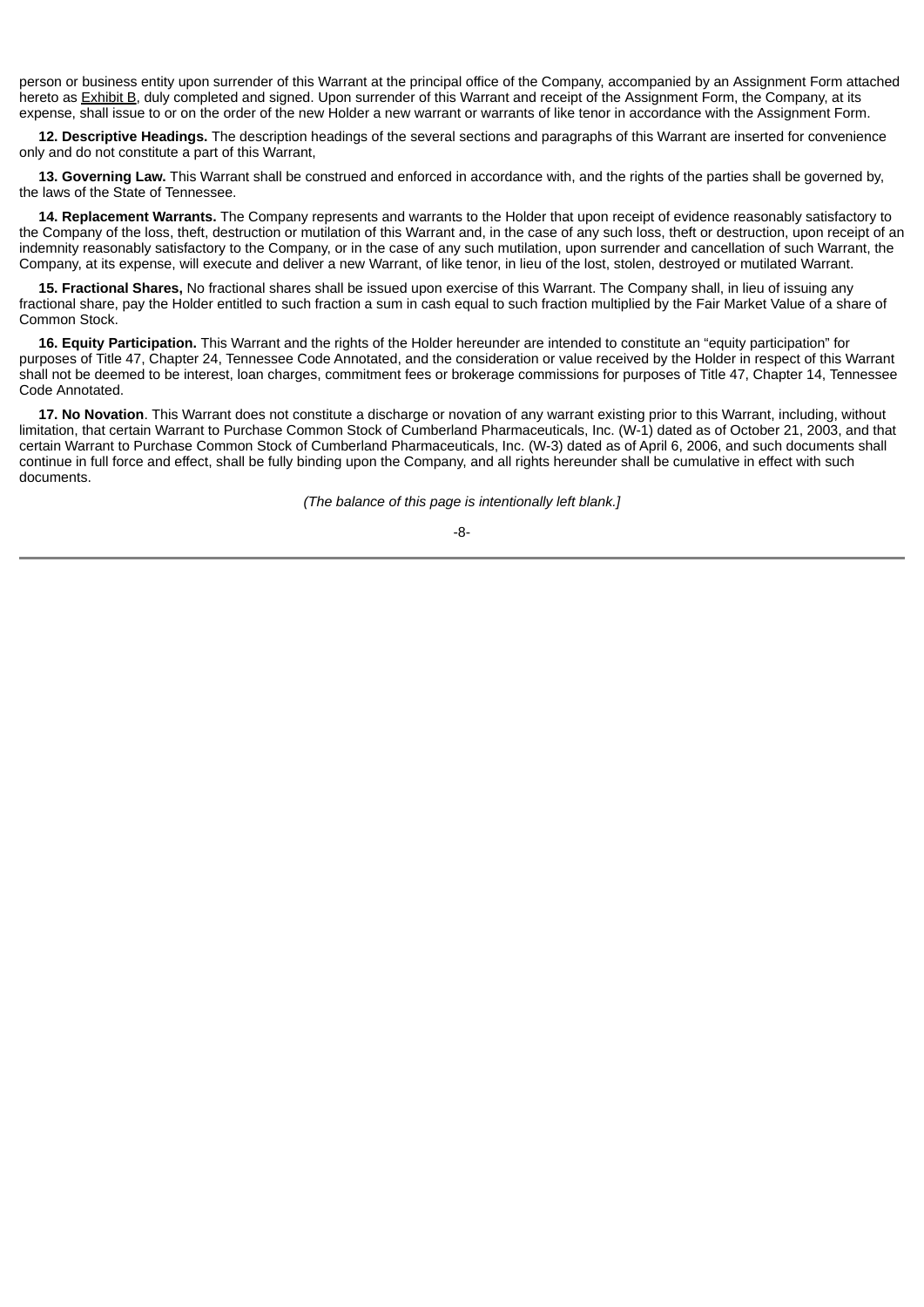**IN WITNESS WHEREOF**, the Company has caused this Warrant to be duly executed by its officers, thereunto duly authorized, as of the date first above written.

# CUMBERLAND PHARMACEUTICALS, INC.

By: /s/ David L. Lowrance Name: David L. Lowrance Title: CFO

Warrant (W-4) Signature Page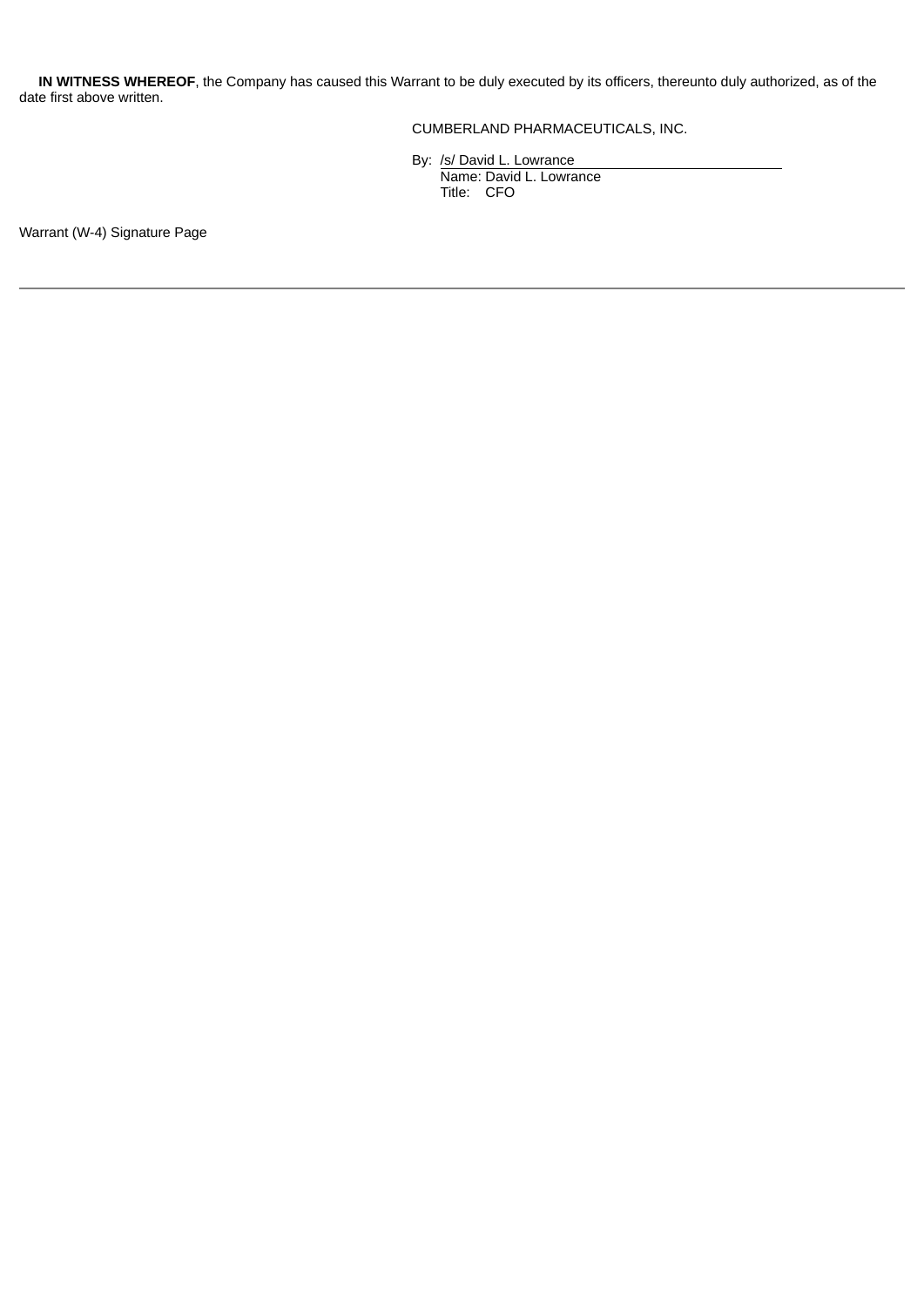# **EXHIBIT A**

#### **NOTICE OF EXERCISE**

To: Cumberland Pharmaceuticals, Inc.

o The undersigned hereby elects to exercise the attached Warrant and to purchase thereunder \_\_\_\_\_\_\_\_\_\_\_\_ shares of Common Stock at a purchase price of \_\_\_\_\_\_\_\_\_\_\_\_Dollars (\$\_\_\_) per Share or an aggregate purchase price of \_\_\_\_\_\_\_\_\_\_\_\_Dollars (\$\_\_\_). Pursuant to the terms of the Warrant, the undersigned has delivered the purchase price herewith in full.

o The undersigned hereby elects to convert \_\_\_\_\_\_\_\_\_\_\_ percent (%\_\_) of the value of the Warrant pursuant to the provisions of Section 1.2 of the Warrant.

Please issue a certificate or certificates representing said shares of Common Stock in the name of the undersigned or in such other name as is specified below:

(Name)

(Name)

Please issue a new Warrant for the unexercised portion of the attached Warrant, if applicable, in the name of the undersigned or in such other name as is specified below:

(Name)

(Name)

(Signature)

(Date)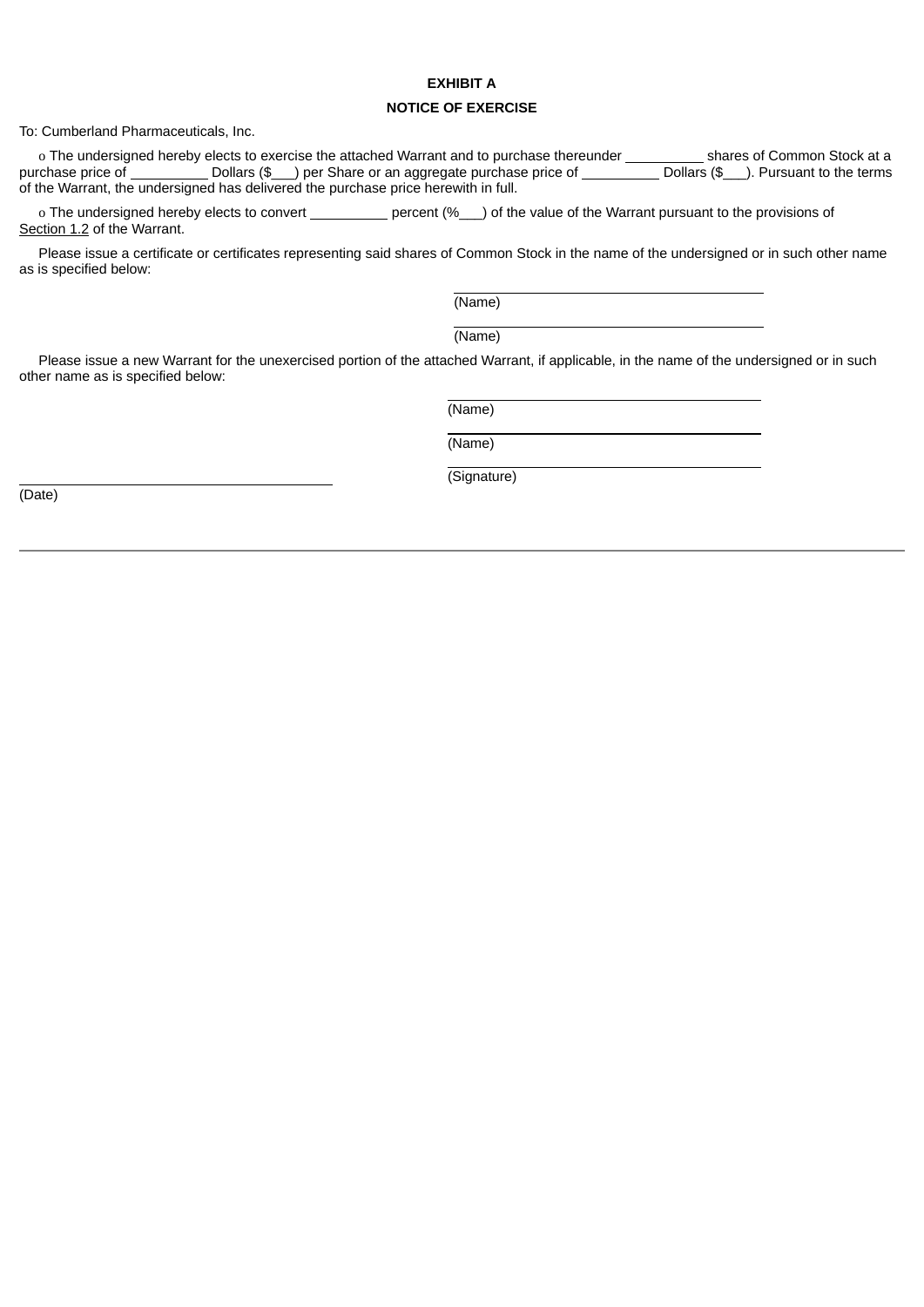# **EXHIBIT B**

### **ASSIGNMENT FORM**

FOR VALUE RECEIVED, the undersigned registered owner of the attached Warrant hereby sells, assigns and transfers all of the rights of the undersigned under the attached Warrant with respect to the number of shares of the security covered thereby set forth below, unto:

(Date) (Signature)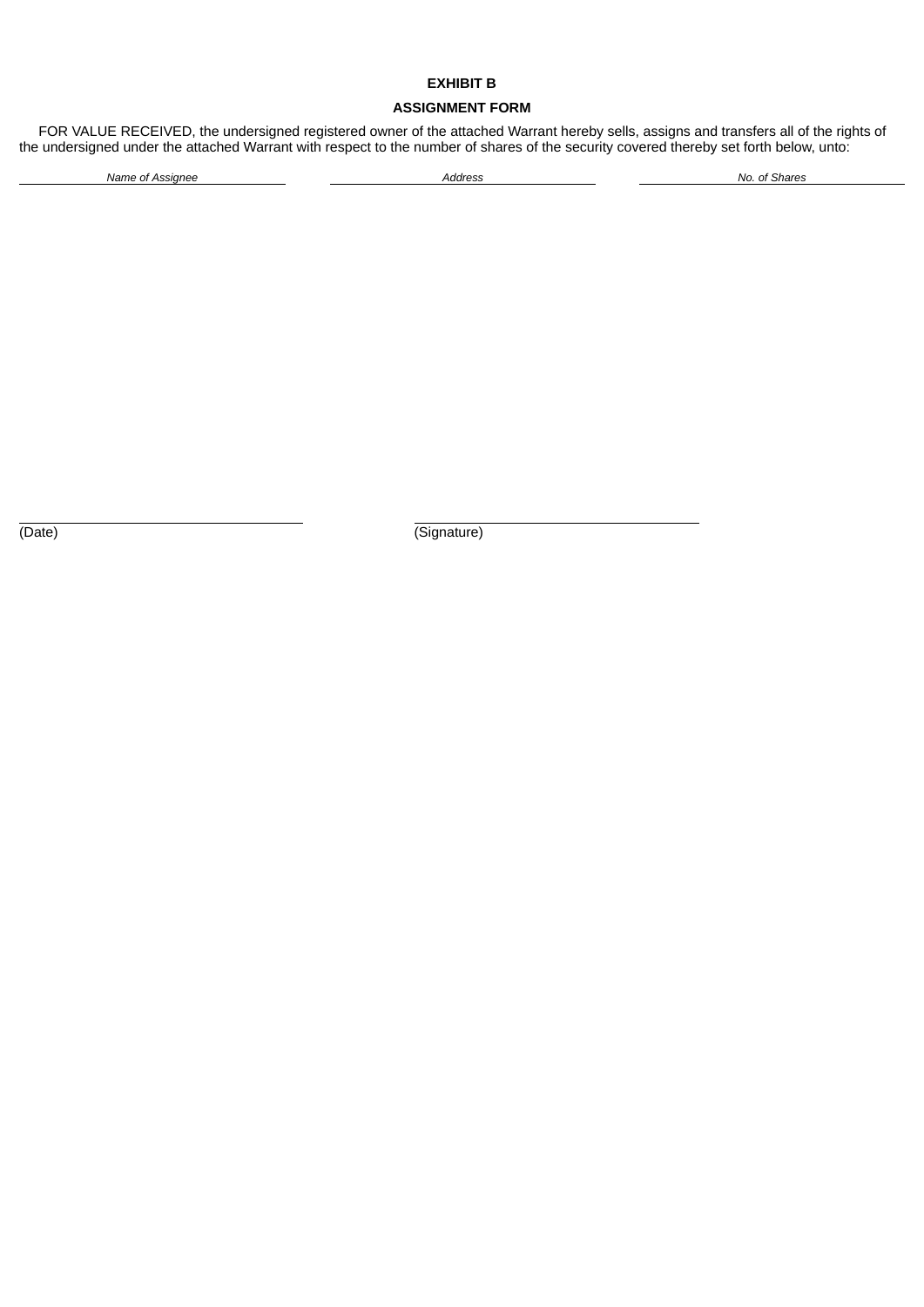# **Consent of Independent Registered Public Accounting Firm**

The Board of Directors Cumberland Pharmaceuticals Inc.:

We consent to the incorporation by reference in the registration statement No. 333-164376 on Form S-8 of Cumberland Pharmaceuticals Inc. of our report dated March 19, 2010, with respect to the consolidated balance sheets of Cumberland Pharmaceuticals Inc. and subsidiaries as of December 31, 2009 and 2008, and the related consolidated statements of income, cash flows, and equity and comprehensive income for each of the years in the three-year period ended December 31, 2009, and the related financial statement schedule, which report appears in the December 31, 2009 annual report on Form 10-K of Cumberland Pharmaceuticals Inc.

/s/ KPMG LLP

Nashville, Tennessee March 19, 2010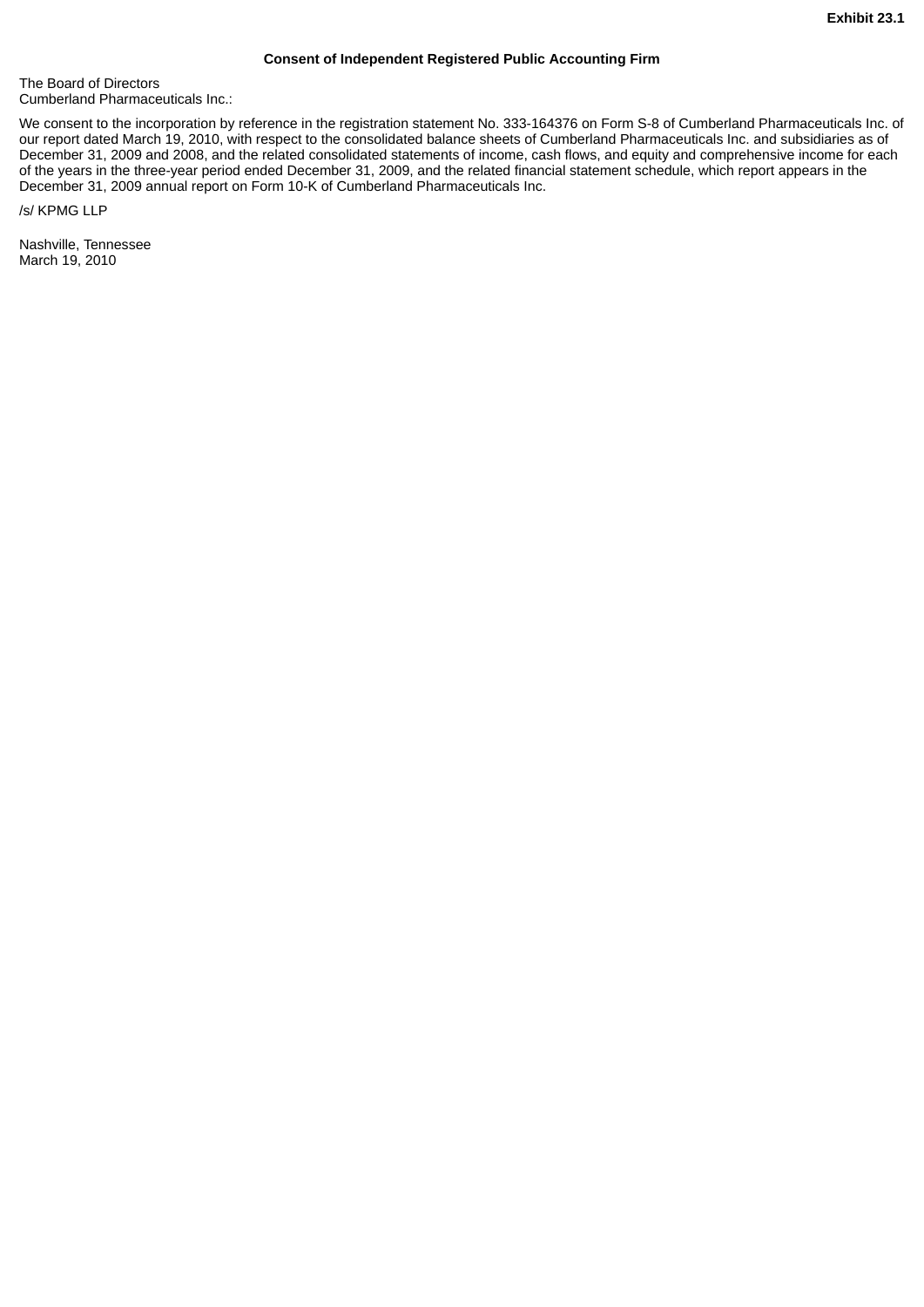### **CERTIFICATION OF CHIEF EXECUTIVE OFFICER PURSUANT TO SECTION 302 OF THE SARBANES-OXLEY ACT OF 2002**

I, A.J. Kazimi, certify that:

- 1. I have reviewed this Form 10-K of Cumberland Pharmaceuticals Inc.;
- 2. Based on my knowledge, this report does not contain any untrue statement of a material fact or omit to state a material fact necessary to make the statements made, in light of the circumstances under which such statements were made, not misleading with respect to the period covered by this report;
- 3. Based on my knowledge, the financial statements, and other financial information included in this report, fairly present in all material respects the financial condition, results of operations and cash flows of the registrant as of, and for, the periods presented in this report;
- 4. The registrant's other certifying officer and I are responsible for establishing and maintaining disclosure controls and procedures (as defined in Exchange Act Rules 13a-15(e) and 15d-15(e)) for the registrant and have:
	- (a) Designed such disclosure controls and procedures, or caused such disclosure controls and procedures to be designed under our supervision, to ensure that material information relating to the registrant, including its consolidated subsidiaries, is made known to us by others within those entities, particularly during the period in which this report is being prepared;
	- (b) Evaluated the effectiveness of the registrant's disclosure controls and procedures and presented in this report our conclusions about the effectiveness of the disclosure controls and procedures, as of the end of the period covered by this report based on such evaluation; and
	- (c) Disclosed in this report any change in the registrant's internal control over financial reporting that occurred during the registrant's most recent fiscal quarter (the registrant's fourth fiscal quarter in the case of an annual report) that has materially affected, or is reasonably likely to materially affect, the registrant's internal control over financial reporting; and
- 5. The registrant's other certifying officer and I have disclosed, based on our most recent evaluation of internal control over financial reporting, to the registrant's auditors and the audit committee of the registrant's board of directors (or persons performing the equivalent functions):
	- (a) All significant deficiencies and material weaknesses in the design or operation of internal control over financial reporting which are reasonably likely to adversely affect the registrant's ability to record, process, summarize and report financial information; and
	- (b) Any fraud, whether or not material, that involves management or other employees who have a significant role in the registrant's internal control over financial reporting.

March 19, 2010 By: */s/ A. J. Kazimi*

A.J. Kazimi Chief Executive Officer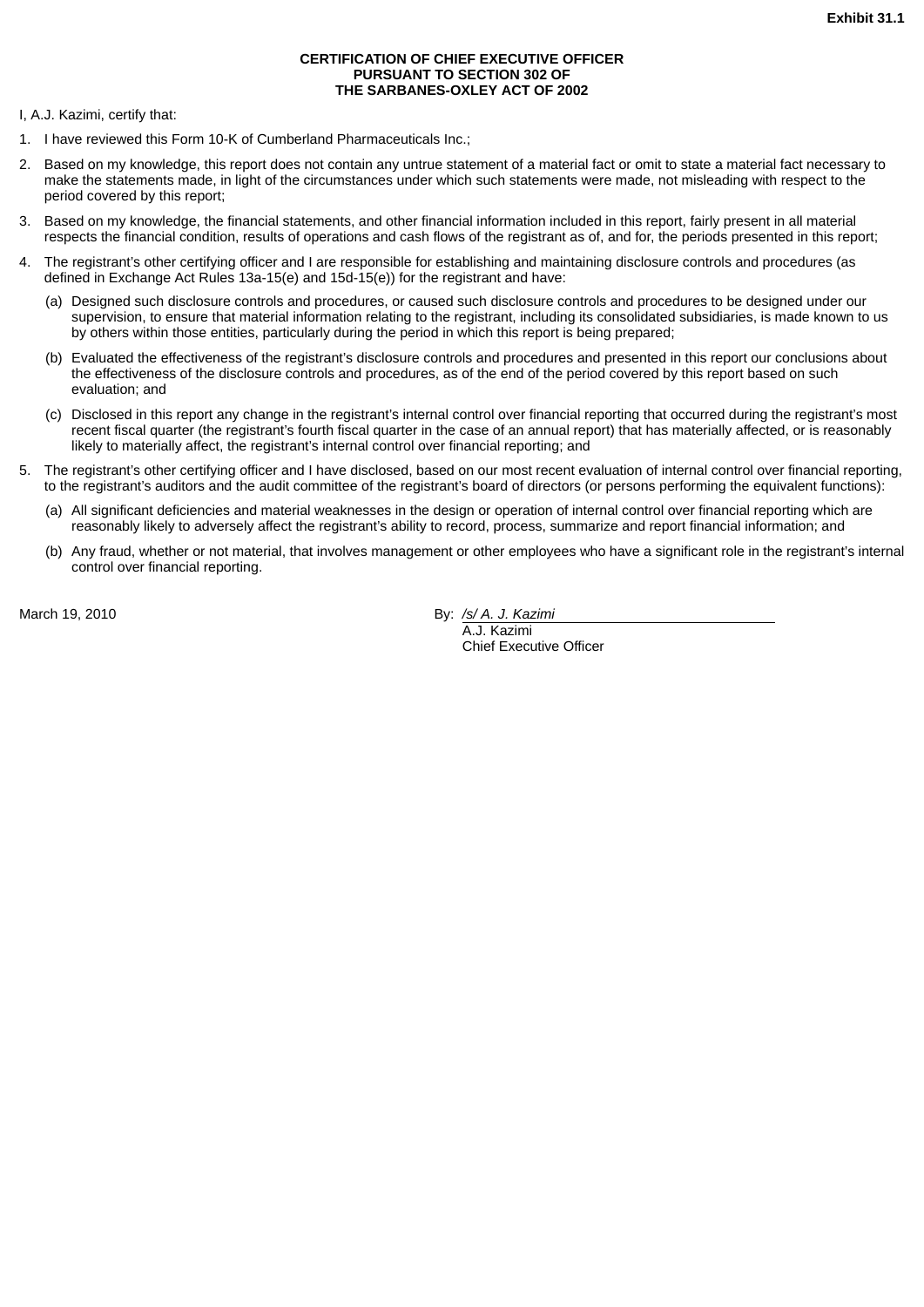### **CERTIFICATION OF CHIEF FINANCIAL OFFICER PURSUANT TO SECTION 302 OF THE SARBANES-OXLEY ACT OF 2002**

I, David L. Lowrance, certify that:

- 1. I have reviewed this Form 10-K of Cumberland Pharmaceuticals Inc.;
- 2. Based on my knowledge, this report does not contain any untrue statement of a material fact or omit to state a material fact necessary to make the statements made, in light of the circumstances under which such statements were made, not misleading with respect to the period covered by this report;
- 3. Based on my knowledge, the financial statements, and other financial information included in this report, fairly present in all material respects the financial condition, results of operations and cash flows of the registrant as of, and for, the periods presented in this report;
- 4. The registrant's other certifying officer and I are responsible for establishing and maintaining disclosure controls and procedures (as defined in Exchange Act Rules 13a-15(e) and 15d-15(e)) for the registrant and have:
	- (a) Designed such disclosure controls and procedures, or caused such disclosure controls and procedures to be designed under our supervision, to ensure that material information relating to the registrant, including its consolidated subsidiaries, is made known to us by others within those entities, particularly during the period in which this report is being prepared;
	- (b) Evaluated the effectiveness of the registrant's disclosure controls and procedures and presented in this report our conclusions about the effectiveness of the disclosure controls and procedures, as of the end of the period covered by this report based on such evaluation; and
	- (c) Disclosed in this report any change in the registrant's internal control over financial reporting that occurred during the registrant's most recent fiscal quarter (the registrant's fourth fiscal quarter in the case of an annual report) that has materially affected, or is reasonably likely to materially affect, the registrant's internal control over financial reporting; and
- 5. The registrant's other certifying officer and I have disclosed, based on our most recent evaluation of internal control over financial reporting, to the registrant's auditors and the audit committee of the registrant's board of directors (or persons performing the equivalent functions):
	- (a) All significant deficiencies and material weaknesses in the design or operation of internal control over financial reporting which are reasonably likely to adversely affect the registrant's ability to record, process, summarize and report financial information; and
	- (b) Any fraud, whether or not material, that involves management or other employees who have a significant role in the registrant's internal control over financial reporting.

March 19, 2010 By: */s/ David L. Lowrance*

David L. Lowrance Vice President and Chief Financial Officer